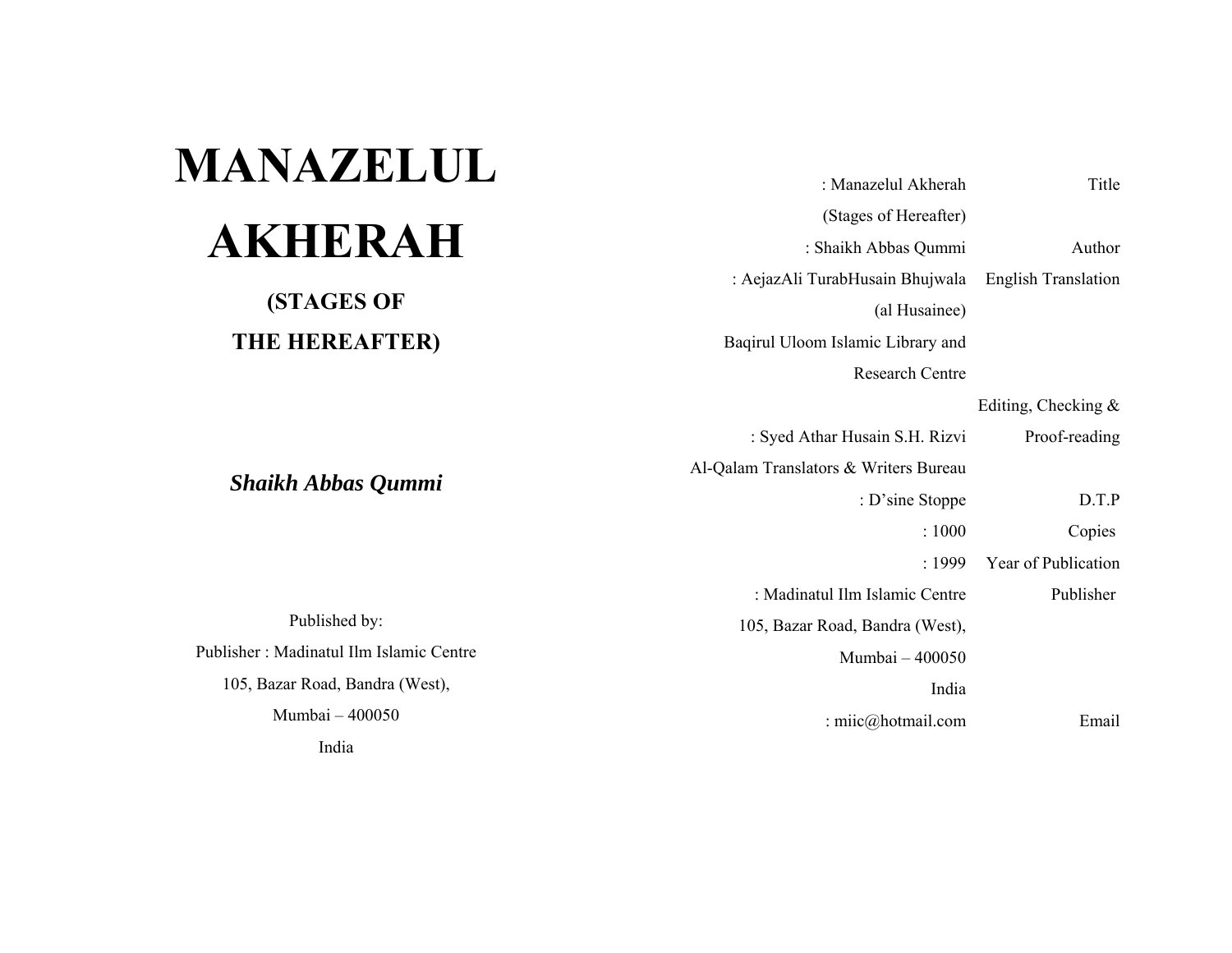# **PUBLISHERS FOREWORD**

Praise be to Allah the Lord of the worlds and Salawaat upon the best of His creatures, the Prophet Muhammad (s.a.w.s.) and his Holy Ahlul Bayt (a.s.)

We feel immense pleasure in presenting our next publication after the warm welcome received by our maiden title, "Five Supplications". The book in your hand is a masterpiece of the master traditionalist, Shaikh Abbas Qummi (r.a.), of the "Mafatihul Jinaan" fame.

#### *"Acquire knowledge from the cradle to the grave."*

Said the Messenger of Allah (s.a.w.s.). However there are various obstacles to this. The greatest being the language barrier as the majority of Islamic books are available in Arabic, Persian and Urdu. To obviate this problem Madinatul Ilm Islamic Centre has decided to publish English Translations of Shia Islamic books.

It is our humble request to Mo'meneen that they support us wholeheartedly, so that we may continue to publish more titles in the future.

May Allah hasten the Zuhoor of Imam-e-Zamana (a.s.), the Last Hope of Humanity.

> *Madinatul Ilm Islamic Centre.*April 1999

**اَللّهُمَّ صَلِّ عَلى مُحَمَّدٍ وَ آلِ مُحَمَّدٍ آَاَفْضَلِ مَا صَلَّيِتَ وَ بَارَآْتَ وَ تَرَحَّمْتَ عَلى اِبْرَاهِيْمَ وَ آلِ اِبْرَاهِيمَ اَنَّكَ حَمِيْدٌ مَّجِيْد.ٌ وَ لَعْنَةُ االلهِ عَلى اَعْدَاءِ آلِ مُحَمَّدٍ مِنَ اْلاَوَّلِيْنَ وَاْللآخَرِيْنَ اَلْفَ مَرَّة.ٍ**

 *Allaahumma s'allea'laa muh'ammadin wa aale muh'ammad. Kaafz"ale maa s'allaita wa baarakta wa tarh'amta a'laa ibraheema wa aale ibraheema innaka h'ameedum majeed. Wa la'anatullahe a'la a'daae aale muh'ammadin minal awwaleena wa aakherena alfa marratin*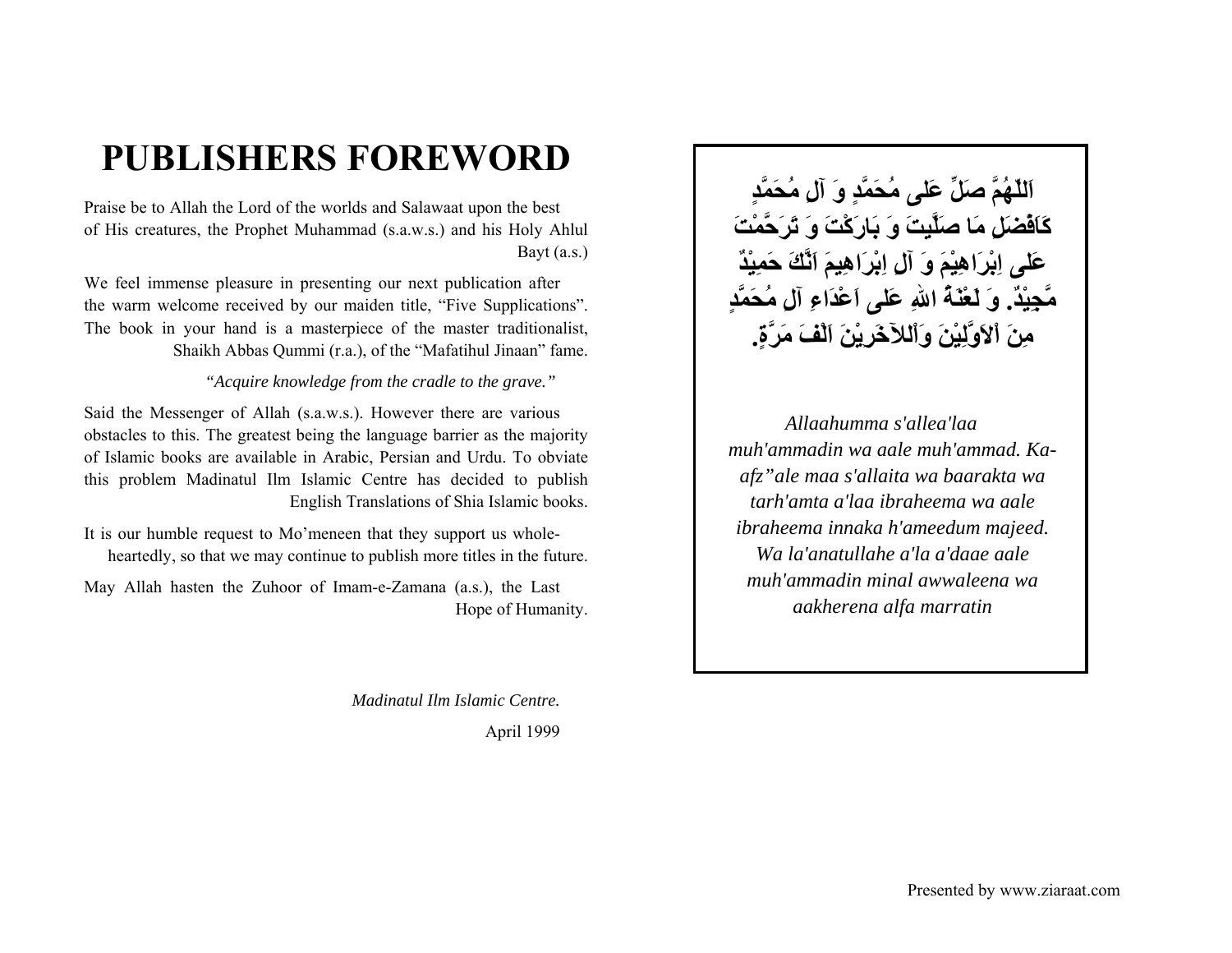| 43 Chapter - II - The Grave (Qabr)                               |  |
|------------------------------------------------------------------|--|
|                                                                  |  |
|                                                                  |  |
| 47  Deeds which are beneficial for warding off fear of the Grave |  |
| 49  Narrowness of, and Squeeze in the Grave (Fishare Qabr)       |  |
|                                                                  |  |
| Do people who are drowned or are hanged have to face the         |  |
|                                                                  |  |
|                                                                  |  |
| 57 Questioning in the Grave by Munkar and Nakeer                 |  |
|                                                                  |  |
|                                                                  |  |
|                                                                  |  |

| 65 Chapter - III - Intermediate Period (Barzakh) |  |
|--------------------------------------------------|--|
|                                                  |  |
|                                                  |  |
|                                                  |  |
|                                                  |  |
|                                                  |  |
| The effect of the spirit (Rooh) on the body and  |  |
|                                                  |  |

# **CONTENTS**

| 18 Chapter - I - The Returning (Ma'ad)                                   |  |
|--------------------------------------------------------------------------|--|
|                                                                          |  |
|                                                                          |  |
|                                                                          |  |
|                                                                          |  |
|                                                                          |  |
|                                                                          |  |
| 25  Regarding the removal of spirit and its hardships (Sakarat)          |  |
|                                                                          |  |
| 32. A'maal which prove beneficial during death and ease its tribulations |  |
|                                                                          |  |
|                                                                          |  |
|                                                                          |  |
|                                                                          |  |
|                                                                          |  |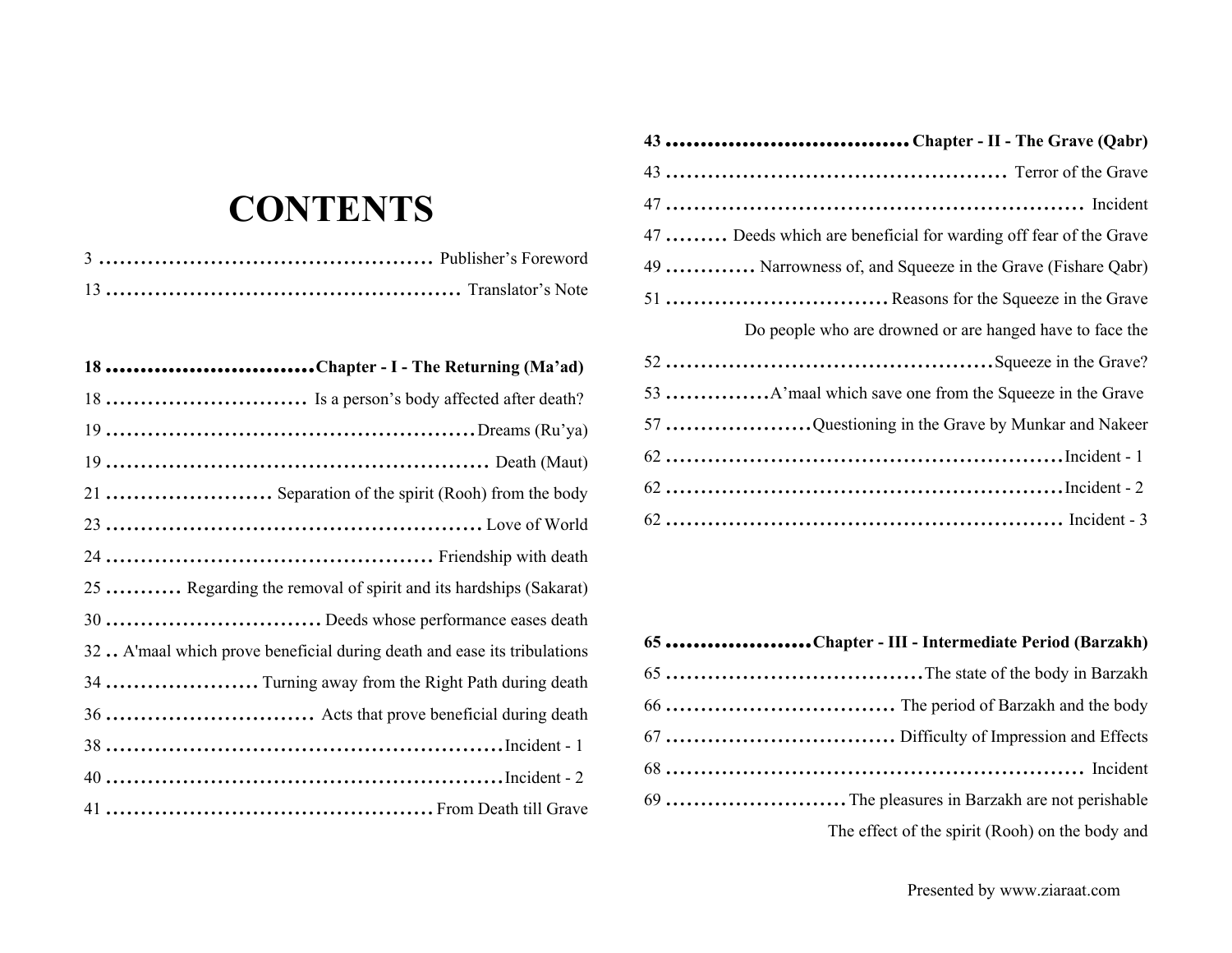| 77 Those a' maal which prove helpful for the people in Barzakh |
|----------------------------------------------------------------|
|                                                                |
|                                                                |
|                                                                |
|                                                                |
|                                                                |

**88 ............................Chapter - IV - Resurrection (Qiyamat)** 

| Angels take the Scrolls to the Holy Prophet (s.a.w.s.) and |
|------------------------------------------------------------|
|                                                            |
|                                                            |

#### **124 ...................... Chapter - VII - Weighing Scales (Meezaan)**

| 130  Narrations of Good Character (Husne Khalq) - Narration - 1 |  |
|-----------------------------------------------------------------|--|
|                                                                 |  |
|                                                                 |  |
|                                                                 |  |
|                                                                 |  |
|                                                                 |  |
|                                                                 |  |
|                                                                 |  |
|                                                                 |  |

|  | 134 |
|--|-----|
|  | 135 |
|  | 135 |
|  |     |
|  |     |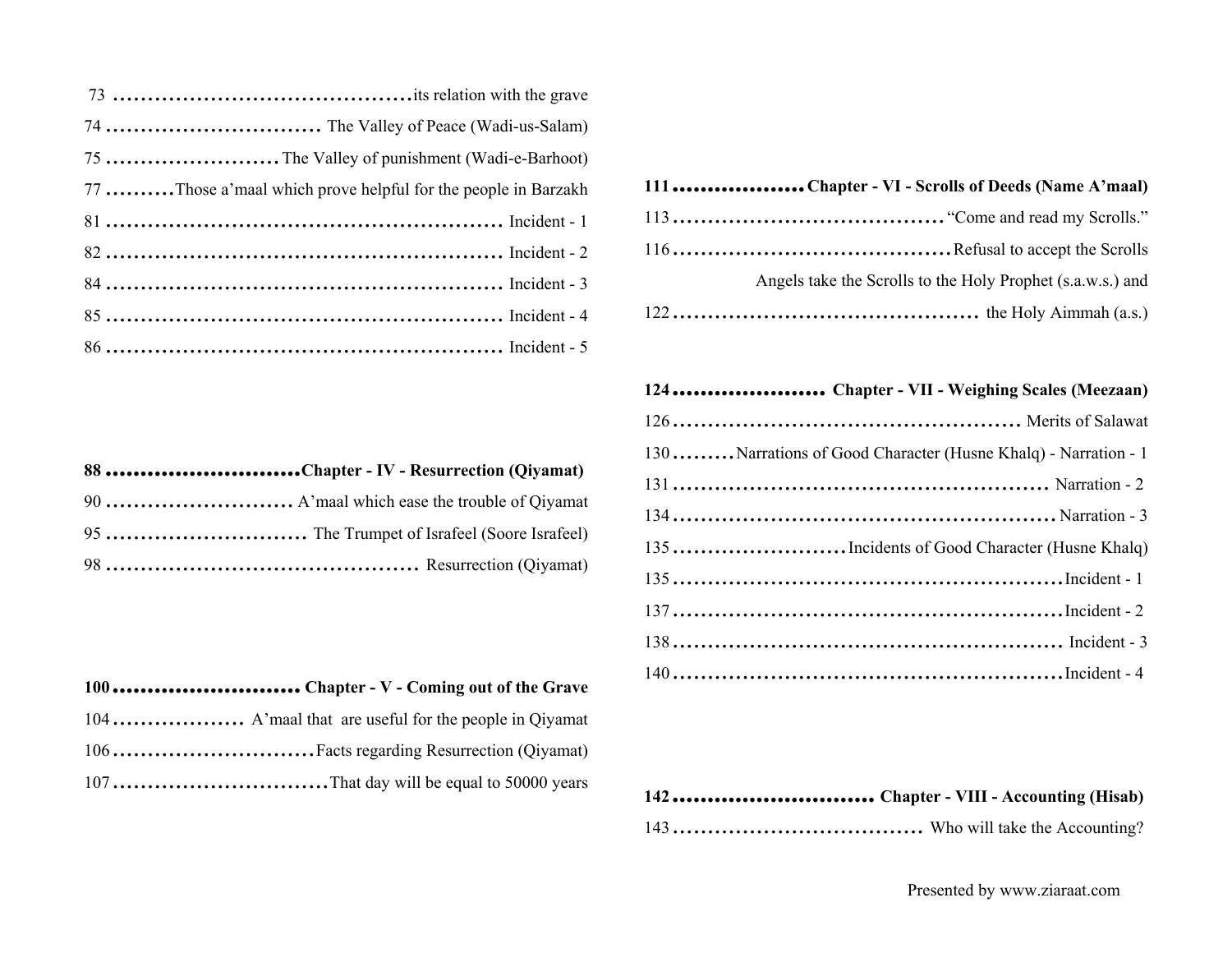1st Pass - Kindness (Sile Raham), Trust (Amanah),

| Those A'maal which prove helpful to pass over the |  |
|---------------------------------------------------|--|
|                                                   |  |

177 ..................................Love of Ahlulbait (a.s.) (Walayah)

| 187 Chapter - XI - Hell (Dozakh, Jahannam) |  |  |
|--------------------------------------------|--|--|
|                                            |  |  |

| 192 Hand Cuffs and Shackles of the people of hell    |  |
|------------------------------------------------------|--|
|                                                      |  |
|                                                      |  |
|                                                      |  |
| 200Related to the severity of the punishment in hell |  |

| 147 Wasting of Good deeds (Ehbat) and Expiation of sins (Takfeer) |
|-------------------------------------------------------------------|
|                                                                   |
|                                                                   |
| 156 Rights of Allah or the worship Acts (Haqquilah, Ibadah)       |
|                                                                   |
|                                                                   |
|                                                                   |
|                                                                   |

| 163 Chapter - IX - Spring of Kausar (Hawze Kausar)       |
|----------------------------------------------------------|
| 165 Manifestation of the High Honour of Ahlulbait (a.s.) |
|                                                          |
|                                                          |
| 167The Pulpit of Praise (Maqaame Mahmood)                |
| Ali (a.s.) will be the Distributor of Heaven and Hell    |
|                                                          |
|                                                          |
|                                                          |
|                                                          |

**204 .................................Chapter - XII - Paradise (Jannat)**

**175 ..................... Chapter - X - Bridge of Siraat (Pul-e-Siraat)**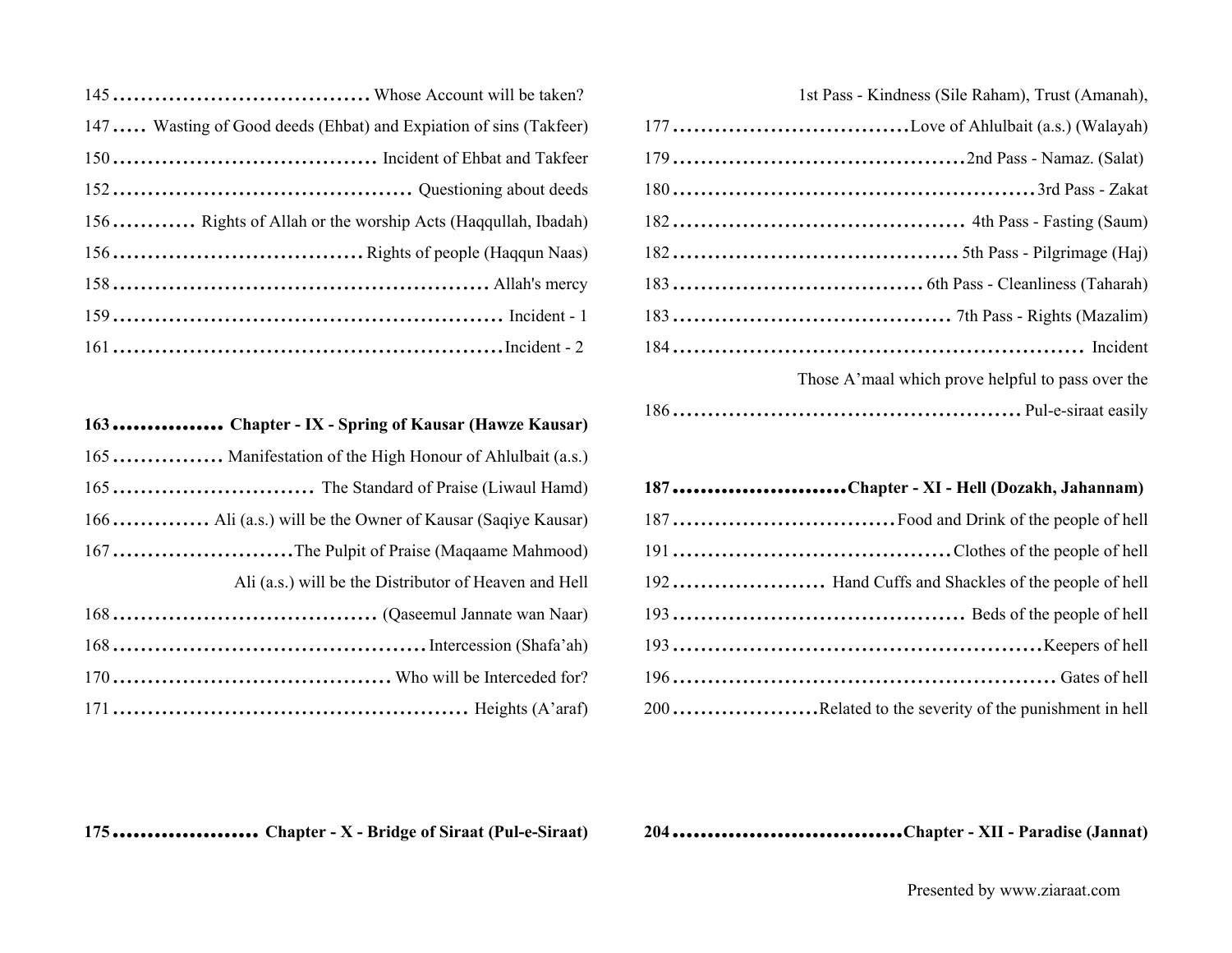| 210Dresses and Ornaments of the people in Paradise |
|----------------------------------------------------|
|                                                    |
| 212  Rooms of Paradise and their beautification    |
|                                                    |
|                                                    |
|                                                    |
|                                                    |
|                                                    |
|                                                    |

| 223 Chapter - XIII - Incidents of God-fearing Persons                |
|----------------------------------------------------------------------|
|                                                                      |
|                                                                      |
|                                                                      |
|                                                                      |
|                                                                      |
|                                                                      |
|                                                                      |
| 232 Tradition of Abu Darda and Supplication (Munajata) of Ali (a.s.) |

#### **236 ........ Chapter - XIV - Allegories for the benefit of the believers**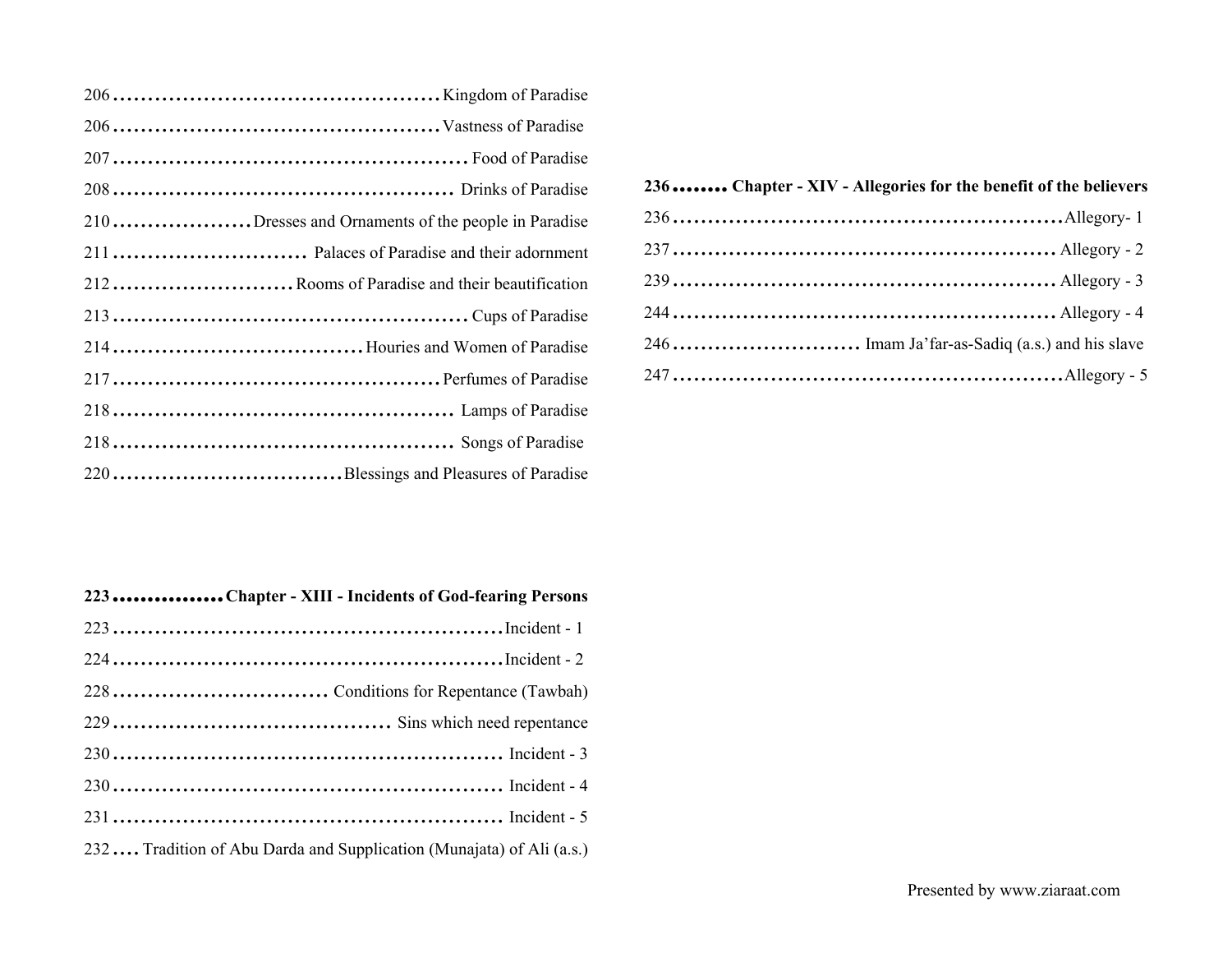# **TRANSLATOR'S NOTE**

Praise be to Allah with all the hymns by which He is praised by the Angels who are nearest to Him, by His creatures who are most honorable in His Sight, and by those adorers who are best approved by Him. A praise that excels all praise in the same way as the Lord excels all His creatures. And blessings be on His Messenger, the Prophet of Mercy, and on His Progeny who are lanterns of darkness and brilliant minarets of Religion and high standards of greatness.

Whatever comes into existence must traverse a path leading to death, it makes no difference whether it be a man or one of the other countless forms of life. Allah says in the Qur'an :

#### **"Every one on it shall perish, But will remain for ever the Face of thy Lord, the Glorious, the Gracious"**

#### (Surah-al-Rahman: 25-26).

Allah has created man for a purpose, but unfortunately, many people do not seem to realize this fact and even if they do, they cannot be bothered. In fact, they appear to have been convinced that this life is nothing but a place to have fun and enjoyment as much as possible because once you die, that is the end of it. But they fail to understand that life begins not in this world but after death. The few years of life in this world, is nothing but a preparation for the eternal life. However, we need to bear in mind that our whole life depends on how well we prepare ourselves during the few years here, to submit or reject, to believe or deny, to obey or refuse. The Commander of the Faithful (Amirul Mo'meneen) Ali (a.s.) says,

*"If you could see that has been seen by those of you who have died, you would be puzzled and troubled. Then you would have listened and obeyed, but what they have seen is yet curtained from you. Shortly, the curtain would be thrown off. You have been shown, provided you see*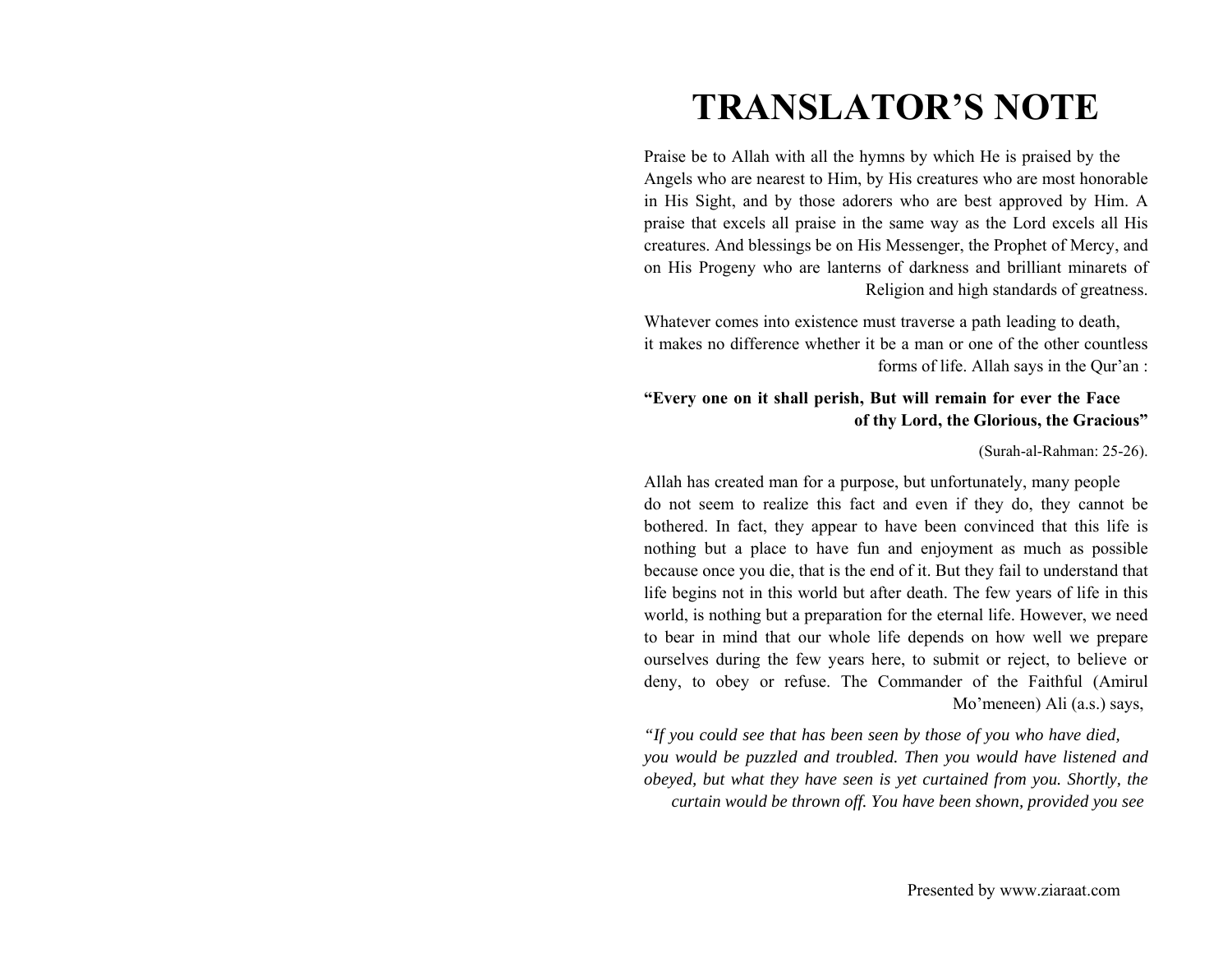Imam Ja'far-as-Sadiq (a.s.) says about the effects of remembering death and the Resurrection Day: (1) Its remembrance suppresses the inordinate desires, (2) It uproots the very foundation of negligence and apathy, (3) With the reminding of Allah's promise, it strengthens man's heart, (4) It softens the hard mentality of man, (5) It demolishes the banners of inordinate desires and transgression, (6) It suppresses the evil of greediness and makes the world humble before one's eyes. The visit to the graves is hence recommended so that we should be reminded of our death. We all know that during day and night we recite the following Qur'anic Verse (Ayah) several times in our daily Prayers (Namaz) so that we are reminded of the Resurrection Day

#### **"Master of the day of Resurrection"**

#### (Surah-al-hamd: 4)

A unique and valuable advantage enjoyed by the one who accepts the principle of an afterlife is that his attitude to material enjoyments will never be the same as that of the hasty person who is in a state of constant anxiety and agitation lest his possessions not last him until death. It is only for those who worship this world that material possessions count as a goal in themselves, those who are advancing towards the abode of eternity use the bounties of this world as means for attaining lofty goal. Imam Ja'far-as-Sadiq (a.s.) says,

*"The life of man does not amount to more than an instant. What is passed is now non-existent, you do not feel its pleasure or pain. As for what is yet to come, you do not know what it is. The true and precious capital of your life are those few instants you presently enjoy. Master then, your soul, and strive to redeem yourself and attain salvation, be steadfast in enduring the rigor of worshipping Allah and obeying His commandments, and preserve yourself from the pollution of sin and disobedience to Allah." (al Kafi).*

Those traders who think of their future debts and liabilities, start saving something from the beginning. Similarly those people who are concerned about death and Qiyamat from today give up their bad deeds

#### *and you have been made to listen provided you listen, and you have been guided if you accept guidance."*

#### (Nahjul Balagha: Sermon 20).

Man's heart never ceases to desire as long as he is in this world. Nonetheless, belief in the Hereafter will permit him to realize that the opportunities offered by this world are limited, that the gain to be had from it is very slight, that even the portion which lies within reach cannot be retained for ever, and that delight and pleasure are not restricted to the brief days here on earth. He will not be overcome every instant then, by an endless surge of desire, causing him to form countless attachments and ultimately to lose himself, nor will he be excessively troubled if he does not acquire an excessive amount of bounties of this world and the pleasures they yield. Today we clearly observe that material gains have taken priority over virtue. Man has abandoned Religion and is fast advancing towards vice and evil. Man's forgetting death and the day of Resurrection (Qiyamat) is the sole reason for making him unmindful about his deeds (A'amal). On the other hand, remembrance of death and the Day of Resurrection (Qiyamat) frees man from the absolute attachment to the perishable values of this world. The elevating tranquility that results from such an orientation of the spirit gives man the ability to resist firmly the attractions of the world and the demands of the passionate self (nafs).

#### The Commander of the Faithful, Ali (a.s.) says,

*"O people what I fear most about you are 2 things: acting according to desires and extending of hopes. As regards acting according to desires, this prevents from truth: and as regards extending of hopes, it makes one forget the next world. You should know this world is moving rapidly and nothing has remained out of it except last particles like the remnants of a vessel which has been emptied by someone. Beware, the next world is advancing. Today is the day of action and there is no reckoning, while tomorrow is the day of reckoning but there would be no (opportunity for) action."*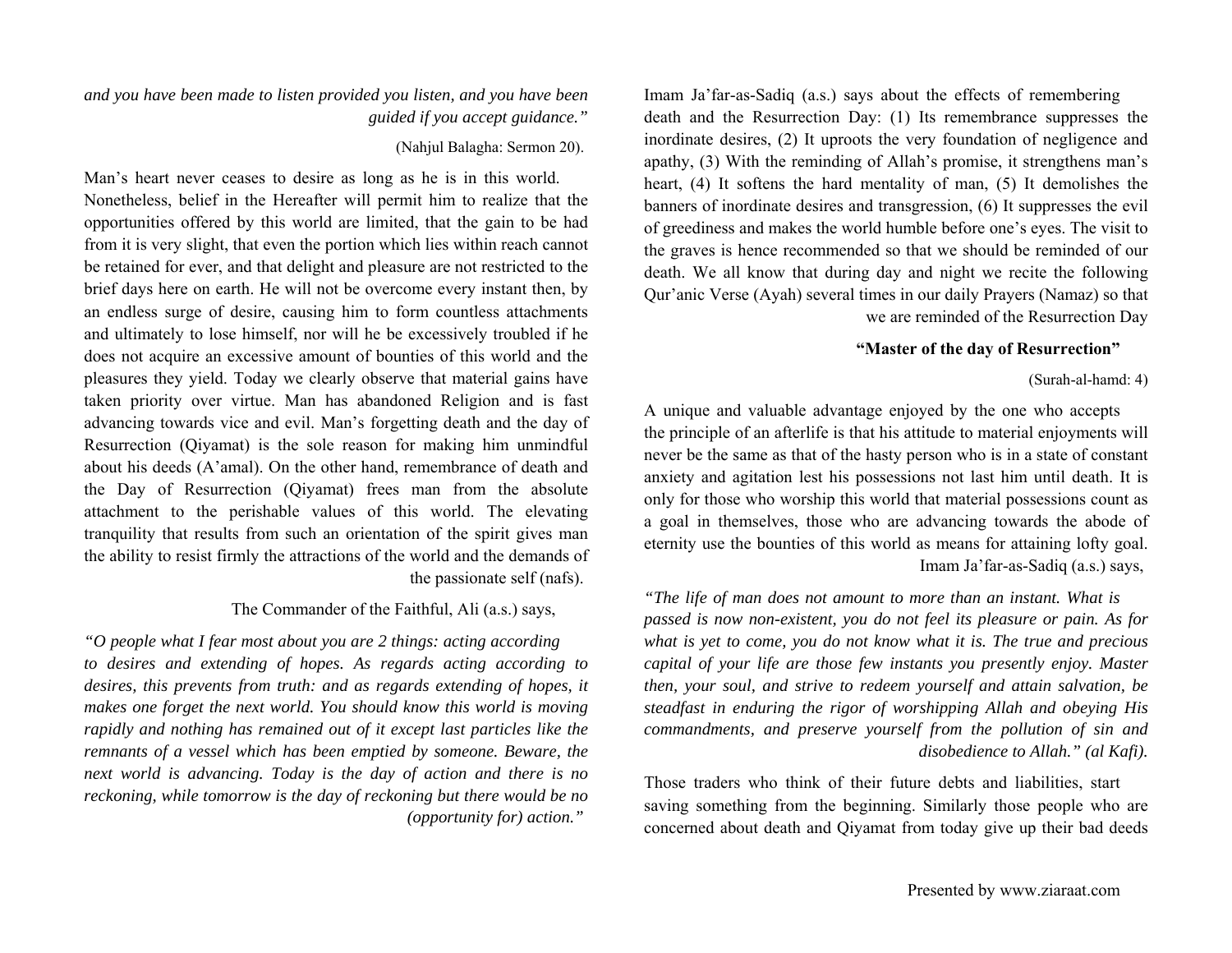and start performing noble deeds so as to present them on the Resurrection Day.

The book "MANAZELUL AKHERAH" is written by the great Traditionalist (Muhaddith) Shaikh Abbas Bin Muhammad Reza Qummi, who was the student of the Celebrated Scholar Mirza Husain Noori. He was born in Qum in the year 1294 A.H. Many great Ulama like Aqa Buzurgh Tehrani, Ayatullah Shaikh Muhammad Hasan Aale Kashifal Ghita, Sayyed Abdul Husain Sharafuddeen Musawi etc. were his fellow students. Being a zealous and an enthusiastic seeker of knowledge, he was held dear by his teacher Mirza Husain Noori, who loved him more than any of his other students. Shaikh Qummi has authored many useful and important books viz. "Safeenatul Bihar", "Muntahal Aamal", "Mafaathiul Jinan" the famous book of supplications (dua's) etc. He was an expert in the knowledge of Traditions (Ahadees), Biographies (Rijaal), History (Tareekh) and lives of Aimmah (a.s.) (Seerate Ma'soomeen). Muhaddith Qummi left for the eternal abode in the year 1359 A.H. / 1940 A.D. leaving behind an enormous wealth of knowledge (Ilm) and Wisdom (Hikmah) of Ahlulbait (a.s.).

The present book is translated from the 2nd Edition of the Urdu translation by Maulana Ghulam Husain 'Mazhar', in which the translator has added some quotes taken from books like *Ma'ad* by Ayatullah Dastaghaib Shirazi, *Khazeenatul Jawaher*, *Ehsanul Fawaed*, *Tafseere Umdatul Bayan*, *Behaarul Anwaar*, *Tafseere Anwaare Najaf* etc. which I too have included in my present translation for further explanation of the subject.

I have taken up the translation of the above book with the sole intention of enjoining good (Amr bil Ma'roof) and warning against evil (Nahi anil Munkar). I hope the readers will benefit from it and prepare themselves, and collect provisions for the last journey - eternal and perpetual. Last and foremost, may Allah shower upon Muhammad (s.a.w.s.) and his Progeny His Blessings befitting their distinction as reward for their actions and suitable to the chastity of their lineage. And His Special Blessings on His Last Deputy and His Remaining Emissary, the Expected Mahdi (May Allah hasten his glad advent).

AejazAli TurabHusain Bhujwala (al Husainee) Baqirul Uloom Islamic Library and Research Centre Bombay, India. 15 Zilqad 1418 / 15 March 1998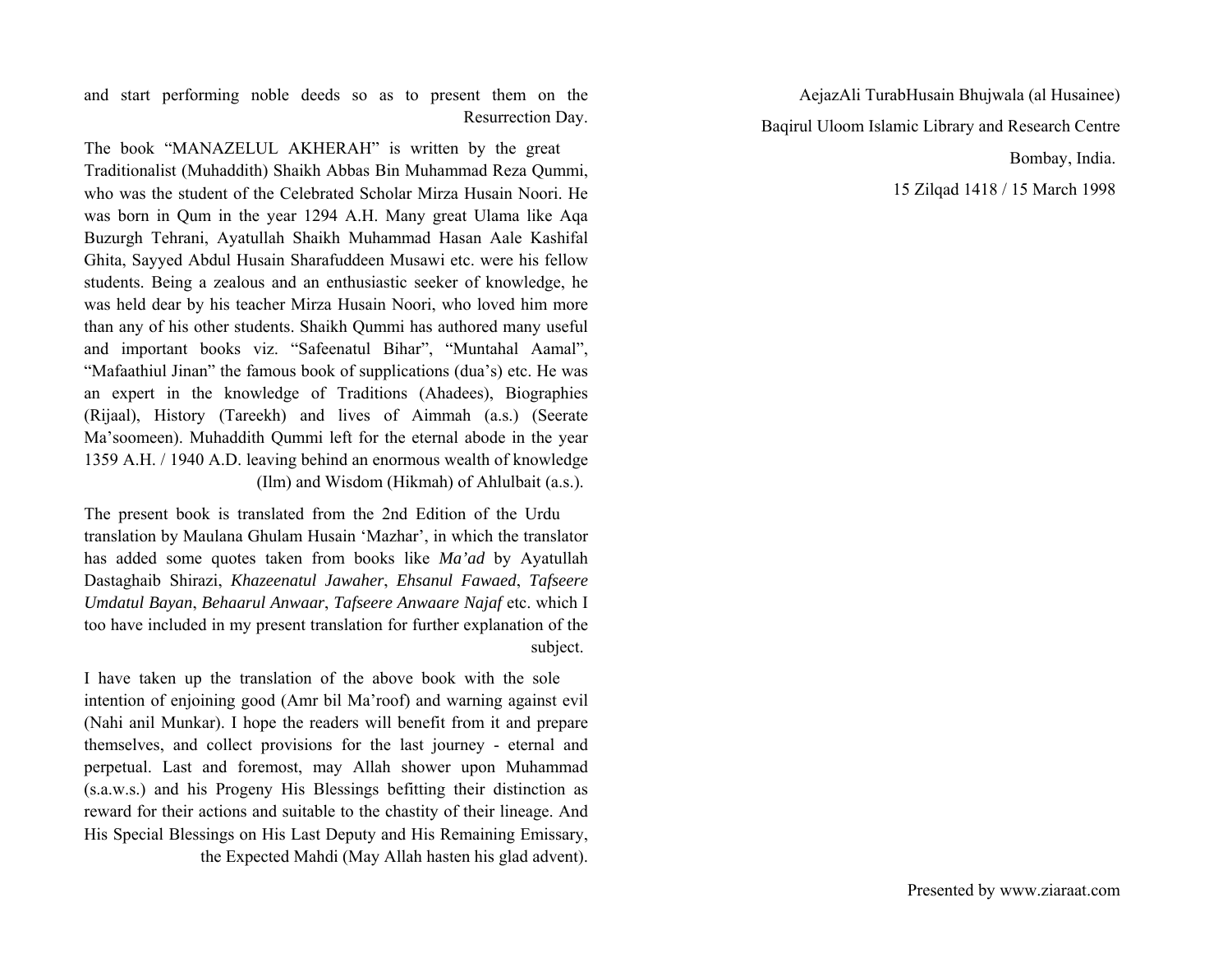# **CHAPTER - I THE RETURNING (MA'AD)**

Ma'ad is derived from the root word 'a-w-d' which means to return. Hence, the returning of the spirit (rooh) back to its body is called Ma'ad. Ma'ad is one of the fundamental principles of Islamic faith and belief in it is incumbent upon all Muslims. After death every soul shall arise to see the reward or retribution (as the case may be) of its deeds. Ma'ad consists of five stages - Death (Maut), Grave (Qabr), Intermediate Stage (Barzakh), Resurrection (Qiyamat) and Paradise (Jannat) or hell (jahannam). Ma'ad cannot be perceived by the five senses of man, but can be comprehended by reasoning alone. What happens after death? The Holy Prophet (s.a.w.s.) through the medium of Revelation (Wahy) has explained to us in detail regarding it. Man's senses have their own limitations beyond which it is not possible for him to understand. For example a child in the mother's womb cannot perceive the vastness of the outside world. In the same manner, a soul captivated by the influences of matter cannot easily understand the hidden world and its realities. The knowledge of this unseen world is concealed from man and he can only understand it through the medium of the Holy Prophet (s.a.w.s.) and his Vicegerents, the Holy Aimmah (a.s.). Hence to have a better comprehension of the hereafter, we have to rely totally upon them, because they are the Inheritors of the knowledge of Allah and His Hidden Wisdom.

### **Is a person's body affected after death?**

Many are of the opinion that after death man's body becomes an absolute nothing like a dry wood, hence the question of reckoning in the grave does not arise. Such doubts are the outcome of sheer ignorance and lack of belief in the unseen (Ghaib). Speech is the effect of the tongue and movements are impressions of a living body. But the spirit (rooh) is

motionless and is hence independent of movements. Whilst dreaming a man's tongue or his lips do not move, and a person awake will bear witness to it. After awakening the person will narrate the discussions he had with people, he will also claim to have travelled to far off cities, but his body in reality having laid motionless on the bed throughout the night.

### **Dreams (Ru'ya)**

Imam Moosa-al-Kazim (a.s.) states that in the former part of creation, man did not dream. Allah sent upon the people His Apostle to guide them towards virtue and warn against evil. The Prophet advised them that if they followed the Right Path as preached by Him, they would be successful and be rewarded in Paradise. But if they erred and did not avoid sin, they would face tribulation in hell. They asked the Prophet as to how could they rely on something, which they had never seen. They said that they observed that after death a man's body become motionless and turns into dust, how could then he be rewarded or chastised for his actions. It is after this incident that they started dreaming in which they witnessed Allah's rewards in Paradise and His wrath in hell. They went to the Prophet and narrated this to him. The Prophet replied that as in the dreams they met people, conversed with them, and visited far off places, after death even if their bodies would be reduced to dust, they would still taste chastisement or reward (as the case may be) in Paradise or hell.

### **Death (Maut)**

Scholars differ regarding the explanation of death. Some call it a continuous phenomenon (Amre Wujoodi, not the end of life), while others opine that it is terminal one (Amre Adami, the end of life). But the generally accepted fact is that it is purely a bodily affair. Regarding death it is said that,

**اَلْمَوْتُ صِفَةٌ وَجُوْدَةٌ مُضَادَةٌ لِلْحَيَات.ِ**

Presented by www.ziaraat.com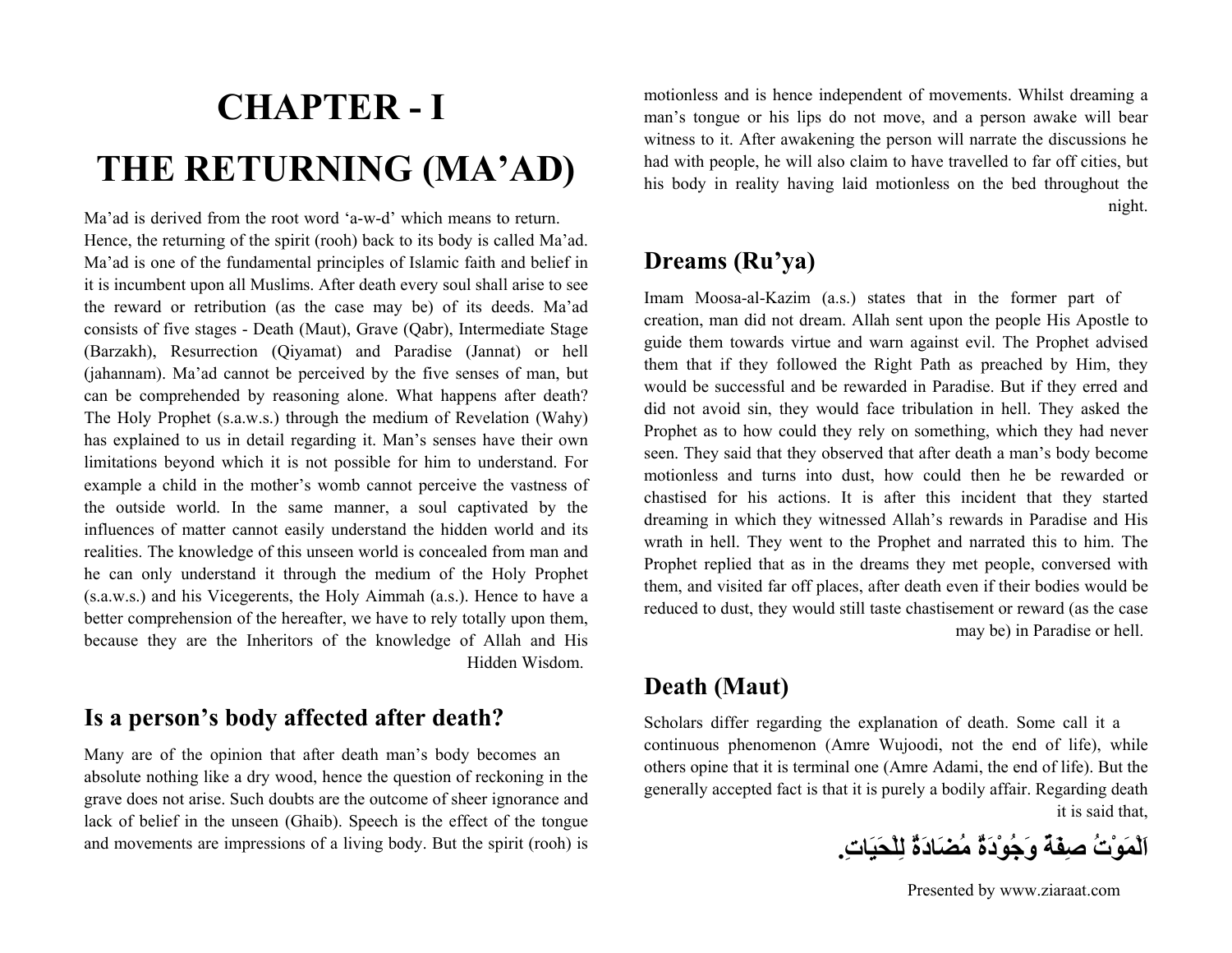children and orphans them. But the reality is that he acts in accordance to the command of Allah only and has no personal options.

### **Separation of the Spirit (Rooh) from the body**

It is narrated in the tradition of Me'raj that a plank is placed in front of Izraeel, on which names of all creatures are written. When Allah wills death of any one of His creatures, the name on the plank disappears, and Izraeel does the needful. It is possible that at one time death of more than one creature may be ordained. Just as many candles can be extinguished in a single puff, more than one spirit can be removed together. Surely Allah is the giver of death as stated in the Qur'an,

## **قُلْ يَتَوَفّكُمْ مَلَكُ الْمَوْتِ الَّذِىْ وُآِّلَ بِكُمْ**

**"Say (O Prophet) the Angel of death who is given charge of you shall cause you to die."**

(Surah-as-Sajdah: 11)

In another verse it is stated,

**اَلَّذِيْنَ تَوَفّهُمُ الْمَلاَئِكَةُ ظَالِمِى اَنْفُسِهِم.ْ**

**"Those whom the Angels cause to die while they are unjust to themselves."**

#### (Surah-an-Nahl: 28)

Izraeel and his comrade Angels have been assigned the job of removing the spirits of creatures. An army which follows the commands of their king and conquers cities, it is said that the said army has conquered the said cities, but in reality it is the result of the king's military tactics and warfare. Many examples can be given to prove the above, but the fact is that it is beyond comparison.

As Allah has created this world as a house of causes (Darul Asbab), He has also created a cause for death. Disease, murder, accident etc. are some of its causes. These act as reasons for the approach of death, if not

Presented by www.ziaraat.com

*"It is a continuous process and the vice versa to life."*

The Holy Qur'an says:

**الَّذِىْ تَبَارَكَ الَّذِىْ بِيَدِهِ الْمُلْك،ُ وَهُوَ عَلى آُلِّ شَيئٍ قَدِيْرُه ِن خَلَقَ الْمَوْتَ وَالْحَيوةَ لِيَبْلُوَآُمْ اَيُّكُمْ اَحْسَنُ عَمَلا.ً**

**"Blessed is He in whose hand is the kingdom (of the heavens and the earth), and He has power over all things, Who created death and life that He may try you, (to prove) which of you is best in deeds."**

(Surah-al-Mulk: 1-2)

The above verse (Ayah) refers to the purpose of the creation of life and death. Non existence is not the essence of creation. If death had been an ending process, the word 'Khalq' (Creation) would not have been used. Death in reality is the divorce of the spirit (rooh) from the body, and can be illustrated by many examples. It can be compared to a sailor estranged from his wrecked ship. The spirit is a light which illuminates the dark body and its components derive benefit from it. Whereas death is the estranger of this light from the body, leaving it again in darkness. It is not true that the spirit enters the body, because it is free to enter and exit. It shares a limited relation with the body, after which it leaves the body for immortality. In short, the detachment of the spirit (Rooh) from the body is called death (Maut). It is incumbent upon us to believe that death is a phenomenon solely governed by the will and command of Almighty Allah only, and He maintains the relation of the spirit to the body from the mother's womb till the end. He is the Creator (Khaliq) of all things, and the Giver of life and death. The Holy Qu'ran says:

**االلهُ يَتَوَفَّى اْلأَنْفُسَ حِينَ مَوْتِهَا**

#### **"Allah takes the spirits (Rooh) at the time of their death"**

(Surah-az-Zumar: 42).

Some ignorant people are of the opinion that the Angel of death (Izraeel) is an evil demon and an enemy who estranges us from our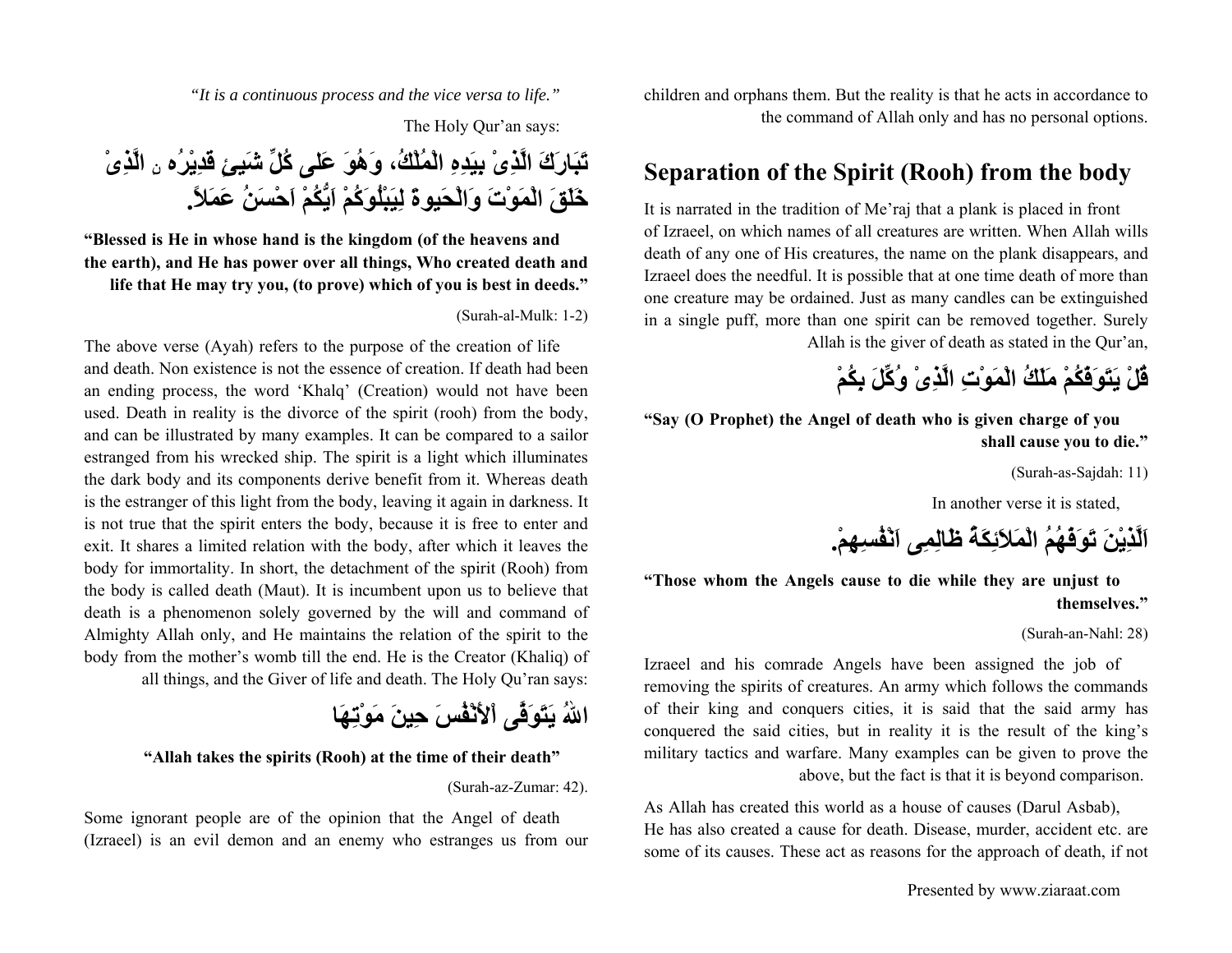believer even though he dies in comfort, while it is a blessing and felicity for a believer even though he experiences difficulty during it.

### **Love of world**

Hatred towards death and love of the world is the outcome of an ignorant person's mind, who thinks that the happiness of this world is his prosperity and good fortune. The world beset with numerous troubles and anxieties i

# **اَهِابْنُّو َأَمْاطَو اَيْالدُّن ِيوةَحْالِب <sup>ا</sup>ْوُضَر**

**)" the disbelievers) are pleased with this world's life and are content with it."**

(Surah-al-Yunus: 7)

In another place it is stated

**ِةَرِلآخْا َنِم اَيْالدُّن ِيوةَحْالِب ْمُتْيِضَرَا**

**" Are you contended with the life of this world instead of the Hereafter"**

(Surah-al-Bara'at: 38)

For the Jews it is said,

**ٍةَنَس َفْلَا ُمَّرَعُي ْوَل ْمُآُدَحَا دَُّوَي**

**" Every one of them loves that he should be granted a life of a thousand years"**

(Surah-al-Baqarah: 96)

there are instances of persons who recover even after a serious illness, while some die in a blink of an eye. These causes also do not have an independent option, unless attested by the command and will of the Almighty.

Spirits of some men are removed with ease while some experience severe difficulty. It is narrated in traditions (Ahadees) that during death some people feel as if their body is being cut asunder by scissors, or are being grinded in a mill, while some feel as if smelling the fragrance of a rose. It is stated in the Qur'an:

**اَلَّذِيْنَ تَتَوَ فّهُمُ الْمَلاَئِكَةُ طَيِّبِيْنَ يَقُوْلُوْنَ سَلاَمٌ عَلَيْكُمُ ادْخُلُوا الْجَنَّةَ بِمَا آُنْتُمْ تَعْمَلُون.َ**

**"Those whom the Angels cause to die in a good state, saying - Peace be on you, enter the garden (of Paradise) for what you did."**

(Surah-an-Nahl: 32).

It is not necessary that the spirits of all believers (Mo'mineen) are removed easily. Even a believer who has done good deeds in his lifetime experiences difficulty during death. This acts as the punishment for sins he committed for which he is atoned for in this very world. While for a non-believer this difficulty is an extra punishment of Allah followed by the ones to come in the Hereafter.

**فَكَيْفَ اِذَا تَوَفَّتْهُمُ الْمَلاَئِكَةُ يَضْرِبُونَ وُجُوْهَهُمْ وَ اَدْبَارَهُم.ْ**

**"But how will it be when the Angels cause them to die smiting their backs."**

#### (Surah-al-Muhammad: 27)

It is also possible that a non-believer may not experience difficulty during death, this acts as reward for the good deeds he has committed which are compensated in this very world, leaving their scrolls of deeds nil of any reward. In reality death is an unfortunate event for a non-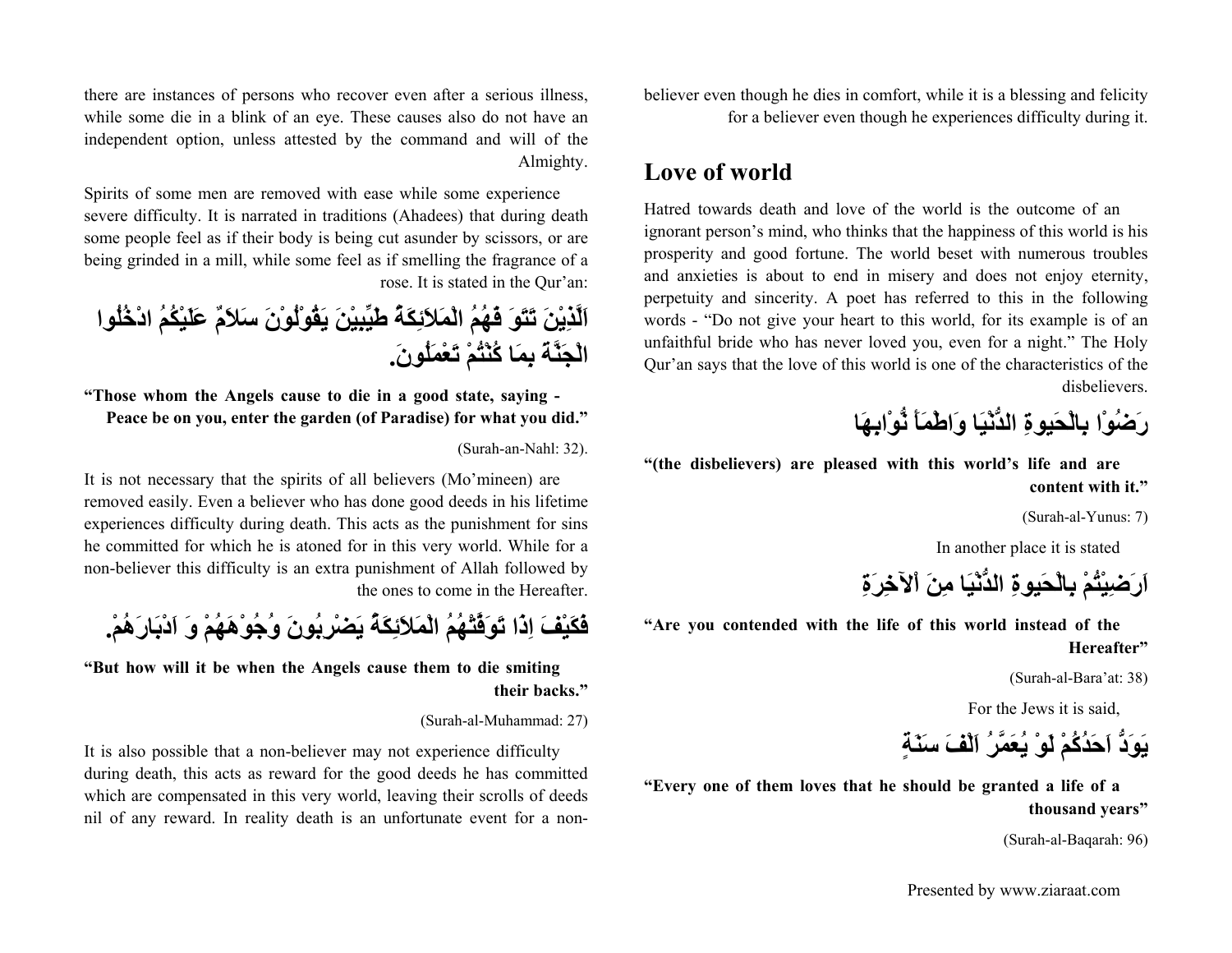function, while on the other hand weeping and wailing of relatives, grief of their separation, orphanating of children, and the sorrow of leaving behind hard-earned wealth and enormous property for others to feast upon. The wealth which was sometimes gathered by usurpation or through illicit means. The dying man remembers his sins and regrets, but alas, the time (to repent) has passed and account closed. Amirul Mo'meneen (a.s.) says,

**يَتَذَآَّرُ اَمْوَالاً جَمَعَهَا اَغْمَضَ فِى مَطَالِبِهَا وَ اَخَذَهَا مِنْ مَصْرِحَاتِهَا وَ مُشْتَبِهَاتِهَا قَدْ لَزِمْتَه تَبِعَاتٌ جَمَعَهَا وَ اَشْرَفَ عَلى فِرَاقِهَا تَبِقى لِمَنْ وَّرَائِه يَنْعَمُونَ بِهَا فَيَكُوْنَ الْمُهَنَّا لِغَيْرِه وَالْعِبَاءَ عَلى ظَهْرِه.**

**"He (the dying person) regrets over his wealth which he gathered bearing hardships, and now he is being separated from it, leaving it to be feasted upon by his inheritors. His hard earned wealth is left for the use of others."**

The dying person feels scared, for he is about to enter an unknown and unexplored world, and is all the more frightened when he witnesses those things that are totally new to him. The Holy Qur'an says,

**فَكَشَفْنَا عَنْكَ غِطَائَكَ فَبَصَرُكَ الْيَوْمَ حَدِيْد.ٌ**

**"Certainly you were heedless of it, but now we have removed from you your veil, so your sight today is sharp."**

(Surah-al-Qaf: 22)

He feels the presence of Angels around him and wonders about what is in store for him. It has been narrated in traditions (Ahadees) that at the time of death, the Holy Prophet (s.a.w.s.) and the Holy Aimmah (a.s.) come near the head of the dying person, who is able to see them. It is narrated in third volume of 'Bihar-al-Anwaar' that once Imam Ali-ar-Reza (a.s.) went to meet one of his companions (sahabi) who was about to die. He looked towards the Imam (a.s.) and said, "I see the radiant

Presented by www.ziaraat.com

There are many traditions detesting the love of world. The Holy Prophet (s.a.w.s.) says,

**حُبُّ الدُّنْيَا رَاسُ آُلِّ خَطِيْئَةٍ**

*"Verily the love of this world is the root-cause of all evils."*

### **Friendship with death**

It is of utmost importance that man should hold death dear and consider it an opportunity of meeting with his Almighty, and not hate it and consider it as evil, but should take lessons from it. He should ask forgiveness from Allah for his sins and tame the rebellious self (nafs). When the call of his Lord comes, he should welcome it with open arms accepting it to be a blessing from Allah. He should be contented with the decree (Qadr) of Allah. He should also rejoice that shortly he would be taken to the presence of Ahlulbait (a.s.) and meet his deceased companions and other believer brothers. He should also not be disheartened by the delay in death but should consider it as an opportunity afforded by Allah to him to repent. This delay would give him a chance to gather provisions useful for his journey to the other world, for the journey is tiresome and full of dangerous valleys and difficult paths.

### **Regarding the removal of Spirit and its hardships (Sakarat)**

**وَجَاءَ تْ سَكْرَةُ الْمَوْتِ بِالْحَقِّ ذَالِكَ مَا آُنْتَ مِنْهُ تَحِيد.ُ**

**"And the stupor of death will come in truth, that is what you were trying of escape."**

(Surah-al-Qaf: 19).

This stage is full of difficulties and troubles. On one hand a man feels pain, his tongue turns motionless, his bodily components cease to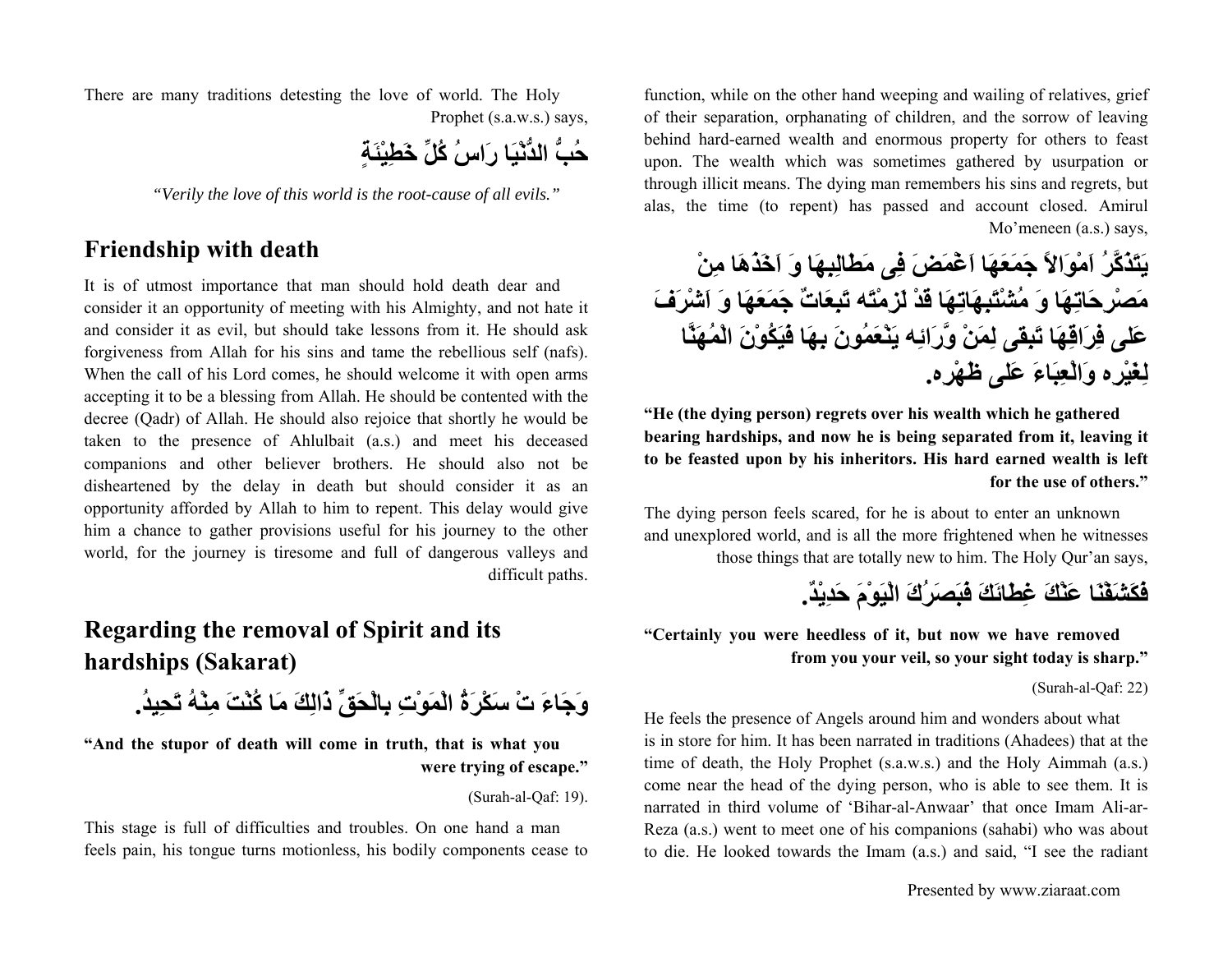faces of Your Grandfather (the Holy Prophet), Your Father (the Commander of the faithful), Your Mother (Hazrat Fatema), and the other Imams in Your Ancestry. I also see your luminous face alongwith them." It is a fact that every dying man has a glimpse of the Aimmah (a.s.), according to his love for and knowledge of them. For a believer (mo'min) their sight is a blessing from Allah, and for a hypocrite (munafiq) and disbeliever it is a sign of Allah's wrath. In the Salutation

(Ziarat) of Amirul Mo'meneen Ali (a.s.) we utter these words:

**اَلسَّلاَمُ عَلى نِعْمَةِ االلهِ عَلَى اْلاَبْرَارِ وَ نَقْمَةٍ عَلَى الْجَبَّار.ِ**

The dying man is confused, because on one hand Satan (Shaitaan) with his companions tries hard to spoil his faith (Eeman), and on the other hand the thought of the arrival of the Angel of death makes him all the more puzzled. He wonders as to in what state would he (the Angel of death) come and how would his spirit be removed. The Commander of the Faithful, Ali (a.s.) says,

**فَاجْتَمَعَتْ عَلَيْهِ سَكَرَاتُ الْمَوْت فَغَيْرُ مَوْصُوفٍ مَا نَزَلَ بِه**

*"And when the signs of death approaches, he knows not what will befall him."* 

Shaikh Kulaini narrates from Imam Ja'far-as-Sadiq (a.s.) who said that once Hazrat Ali (a.s.) was suffering from the ailment of the eye. The Holy Prophet (s.a.w.s.) came to inquire about his health. He saw that Ali (a.s.) was in intense pain and was restless because of it. The Prophet asked him,

*"Is this anxiety the outcome of the ailment"?*

Hazrat Ali (a.s.) replied that,

*"I had never witnessed such a pain before."*

The Holy Prophet (s.a.w.s.) (to console him) said,

*"O Ali! When the Angel of death comes to take the spirit of the disbeliever, he brings along with him a club of fire, by which he removes his spirit and the flames of hell scream at the dying man."*

The Commander of the Faithful sat upright and said,

*"O Prophet! Please explain to me the tradition (hadees), for I do not feel the pain anymore. Will the spirit of anyone from among your ummat be removed in the same manner"?*

The Holy Prophet (s.a.w.s.) replied,

*"Yes, three types of persons from among my ummat too will be subjected to this punishment*

*(1) An oppressive (Zalim) ruler,*

*(2) Those who unjustly usurp the rights of orphans, and*

*(3) The bearer of false witness."* 

Man, due to difficulty or ease during death also sees the effects of his good or bad deeds that he committed. There are also some that turn apostates during death due to some of their bad deeds.

**ثُمَّ آَانَ عَاقِبَةُ الَّذِيْنَ اَسَاؤُا السُّوءَ اَنْ آَذَّبُوْا بِآيَاتِ االلهِ وَ آَانُوْا بِهَا يَسْتَهْزِؤُنَ**

**"Then evil was the end of those who did evil, because they rejected the communications of Allah and used to mock them."**

(Surah-ar-Room : 10)

It has also been narrated that during death (sakarat) or afterwards, the following persons should not be near the dying man: a woman in menses (Haiz) or Istahaza (irregular period), and a polluted (Junoob) person, because the Blessed Angels go away and the dying man falls in trouble.

Shaikh Sadooq in his book 'Ilalush Sharaye' quotes Imam Ja'far-as-Sadiq (a.s.) as saying,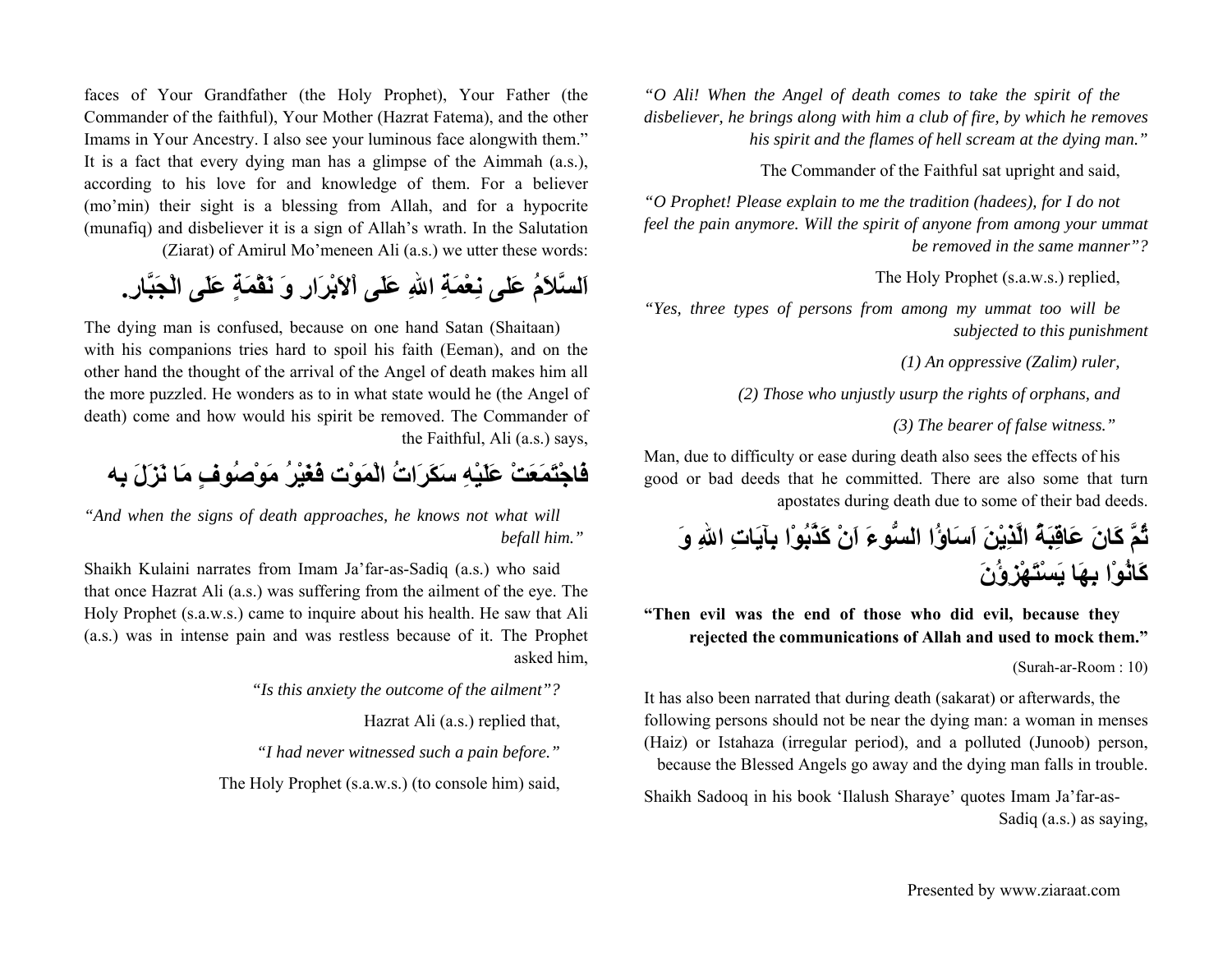**لاَتَحْصُرِ الْحَائِضُ وَالْجُنُبُ عِنْدَ التَّلْقِيْن لِاَنَّ الْمَلاَئِكةَ تَتَاذى بِهِمَا.**

*"A woman in menses (Haiz) or a polluted person (Junoob) should not remain near the dying person, because the Angels feel disgusted because of it and go away."*

In the book 'Darus Salaam', the great scholar Sayyed Murtaza Najafi quotes: Once a severe epidemic broke out in Iraq and Arabia. I was seated in the courtyard of the Shrine of the Commander of the Faithful, Ali (a.s.) with a distinguished Scholar (Aalim) Sayyed Muhammad Baqir Qazwini. He was distributing work for serving the affected people among us, when we saw a youth who was standing in the last rank and was struggling to come near the Sayyed, but could not do so because of immense crowd. Suddenly he started wailing aloud, the Sayyed looked at him and told me to inquire the matter from him. I went to him and asked him the reason for weeping. He replied, "I desire that if I die in the epidemic, the Sayyed should recite the Prayer (Namaze Mayyit) over my dead body individually and not combined as he does (due to many deaths in the epidemic). I returned to the Sayyed and narrated the matter to him. He promised to fulfill his desire. Next day we saw an infant child who came crying to us. When we inquired of him he answered that he was the son of the youth who had come to us yesterday with a desire. He told us that he had become the victim of epidemic and was about to die, and he was desirous of meeting the Sayyed. Some of us accompanied Sayyed Muhammad Baqir to meet the dying man. On the way we met a pious man who was coming out of his house. When he saw us he saluted us, and asked us as to where we were going. We answered that we were going to visit a believer who was in his last moments. With permission he accompanied us in order to share the reward (sawab). When we came to the house, Sayyed Muhammad Baqir entered the room first, then one after the other we entered therein. The dying man was pleased and signalled us to sit. As soon as the pious man who had met us on the way entered, the dying man's colour changed. His face turned pale and in rage signalled him to go away. He became restless as if some trouble had

befallen him. We were all the more surprised when we learnt that the dying man did not even know him, whom we could assume to be his enemy. The man excused himself and went out but returned back after sometime. This time when he entered, the dying person was pleased and welcomed him. After sometime we took permission to leave. On the way we asked the pious man the reason for the sudden change in the attitude of the dying man. He replied that he was in the state of pollution (Junoob), and was leaving his house with the intention of performing ceremonial bath (Ghusle janabat) in the public bath. He met us on the way, and not wanting to miss the opportunity of performing this noble task accompanied us. He said that when he first entered the house and saw the dying man's restlessness, he understood and left. To make himself sure he returned back after having performed the ceremonial bath (Ghusle Janabat). He concluded that the dying man had come to know about his impurity because the blessed Angels had left him and he felt immense pain.

(Khazeenatul Jawaher)

### **Deeds whose performance ease death**

Shaikh Sadooq quotes from Imam Ja'far-as-Sadiq (a.s.) that he said,

*"If a person wishes that his last moments should be easy, he should maintain cordial relations with his kith and kin, and be kind to his parents. Whoever does so, death will be eased, and he will never fall prey to misfortunes in his lifetime."* 

It is narrated that once the Holy Prophet (s.a.w.s.) went to see a youth that was in his last moments. He told him to recite Kalamae Tawheed

**لاَ اِلهَ اِلاَّ االله**

#### **There is no god but Allah,**

but the youth could not utter it because his tongue had turned speechless. The Prophet repeated his order but with no avail. He repeated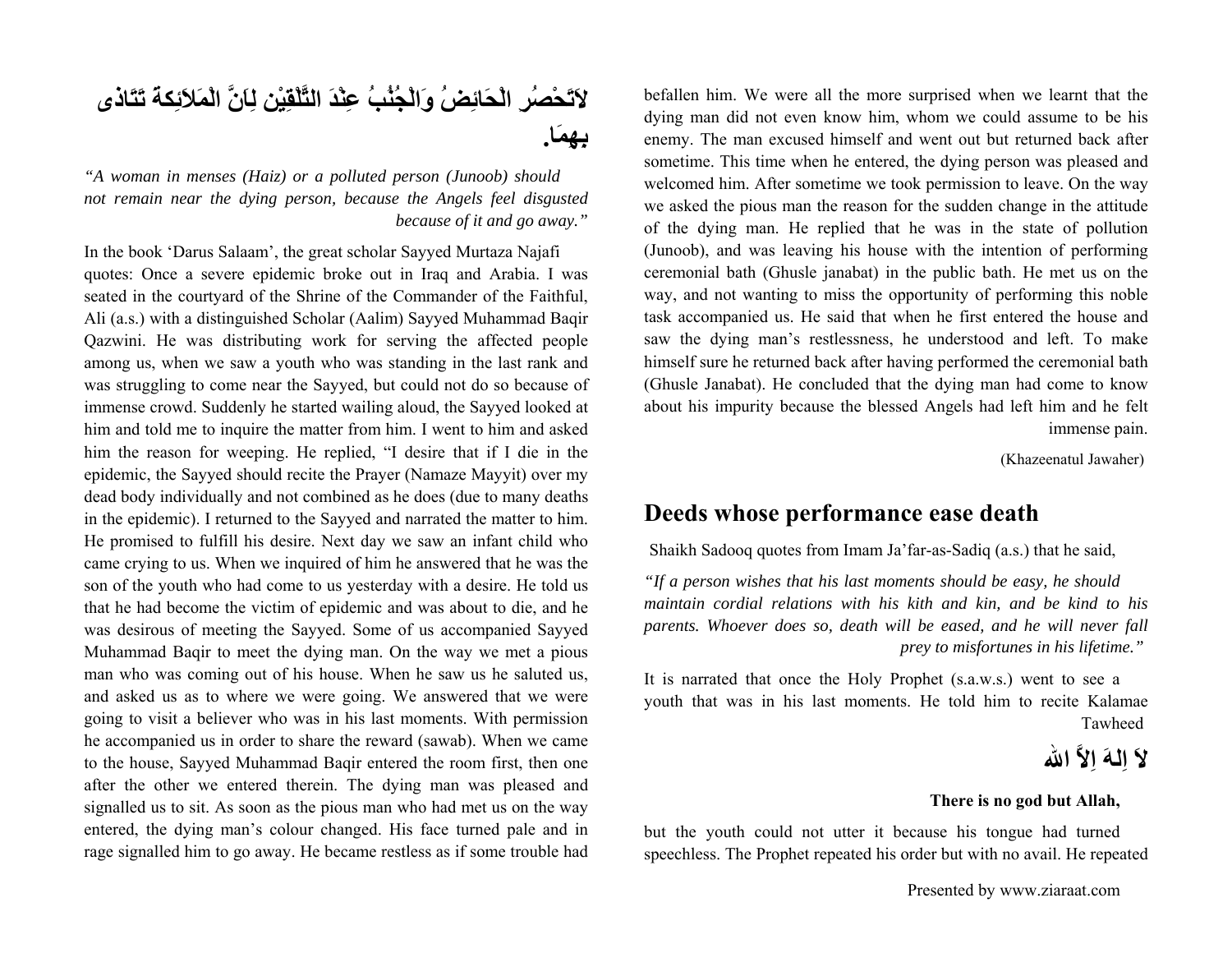*"A person who offers to eat something sweet to his brother believer, the pangs of death will be easy on him."*

it thrice but the youth could not answer. The Prophet turned towards a woman who was seated near the youth's head and asked her if she was his mother. She replied in the affirmative. He then asked her if she was unhappy with her son. She answered that she was certainly unhappy, but would forgive him if the Prophet commanded her to do so. The Prophet told her to forgive him. As soon as she forgave, the youth's speech returned and he recited the 'Kalema'. The Prophet asked him as to what he saw. He answered that he saw an ugly looking man who had held him by the neck, and was trying to strangle him. The Prophet told him to recite the following:

**يَامَنْ يَّقْبَلُ الْيَسِيْرَ وَ يَعْفُوْ عَنِ الْكَثِيْرِ اِقْبِلْ مِنِّى الْيَسِيْرَ وَاعْفُ عَنِّى الْكَثِيْرَ اِنَّكَ اَنْتَ الْغَفُوْرُ الرَّحِيْم.ُ**

*Yaa man yaqbalul yaseera wa ya'foo a'nil katheera iqbal minnil yaseera wa'fo a'nnil katheera innaka antal ghafoorur rah'eem*

When he did so, the Prophet asked him as to what he saw now. He answered that he saw that a handsome man had come to his rescue while the ugly man had turned back. The Prophet ordered him to recite the above du'a again and after having done so asked him what he saw. He replied that the ugly man had left, and the handsome youth was there by his side comforting him. He uttered these words and breathed his last.

The above narration should be understood well, and lesson should be learnt that a parent's displeasure becomes the reason for anguish in death. Even after being a companion (Sahabi) of the Prophet, and the Prophet being present besides him, the youth could not recite the 'kalema' and was in agony till his mother forgave him.

#### Imam Ja'far-as-Sadiq (a.s.) says,

*"For a person who gives clothes to his brother believer during the summer or in winter, it is incumbent upon Allah to present the dress of Paradise to him, make his end easy, and save him from the narrowness of the grave."*

The Holy Prophet (s.a.w.s.) says,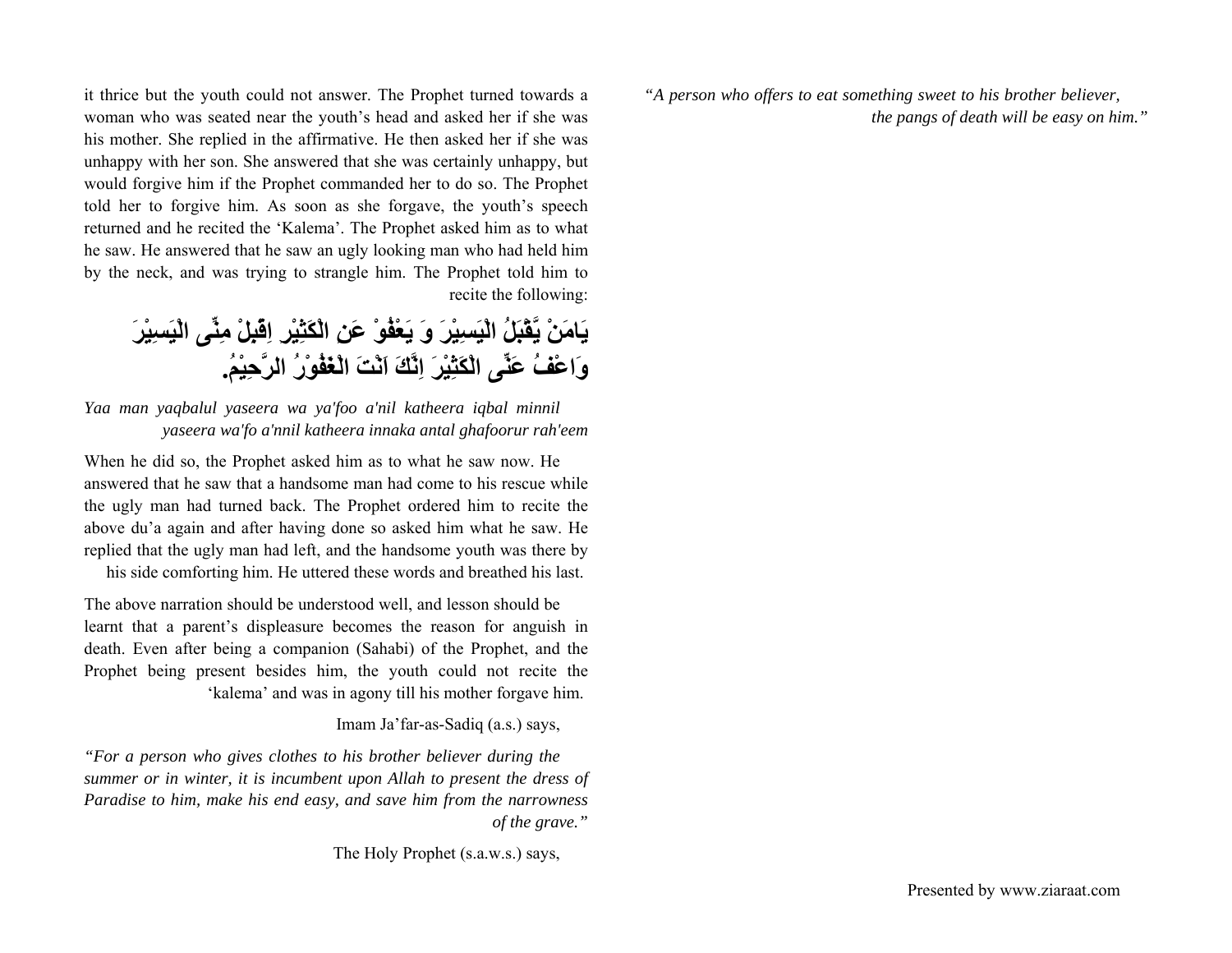### **A'maal which prove beneficial during death and ease its tribulations**

Reciting Surah-al-Yaseen, Surah-as-Saffat and the following supplication (du'a) eases the tribulation during death:

**لاَ اِله اِلا االلهُ الْحَلِيْمُ الْكَرِيْم.ُ لاَ اِلَه اِلاّ االلهُ الْعَلِىُّ الْعَظِيْم.ُ سُبْحَانَ االلهِ رَبِّ السَّموَاتِ السَّبْعِ وَ رَبِّ اْلاَرْضِيْنَ السَّبْعِ وَمَا فِيْهِنَّ وَمَا بَيْنَهُنَّ وَمَا فَوْقَهُنَّ وَمَا تَحْتَهُنَّ وَ هُوَ رَبُّ الْعَرْشِ الْعَظِيْمِ وَالْحَمْدُ اللهِ رَبِّ الْعَالَمِيْن.َ**

*Laa ilaaha illallahul h'aleemul kareem Laa ilaaha illallahul a'leeul az'eem. Subh'aanallahe rabbis samawaatis'sab-e' wa rabbil arz"eenas sab-e' wa maa fihinna wa maa baina hunna wa maa fauqa hunna wa huwa rabbul a'rshil az'eem wal h'amdo lillaahe rabbil a'alameen*

Shaikh Sadooq narrates from Imam Ja'far-as-Sadiq (a.s.) that he said,

*"For the person who fasts on the last day of the month of Rajab, Allah will save him from the after effects of death."*

Fasting on the 24th of Rajab carries great reward (Sawab). One of its merits is that when the Angel of death comes to remove his spirit (Rooh), he comes in the form of a handsome youth carrying a bowl of the pure drink (Sharabe Tahoora) and offers him to drink. The dying person does so and dies in peace.

The Holy Prophet (s.a.w.s.) says that if a person recites four unit (Rak'at) Namaz on the night of 7th Rajab in a manner that in each unit (Rak'at) after Surah-al-Hamd recites thrice Surah-at-Tawheed, once Surah-al-Falaq, and once Surah-an-Naas. After finishing the Namaz, sends 'Salawat' on us and recites ten times Tasbeehate Arba',

Almighty Allah will offer him shelter under the Throne (Arsh), and give him reward of a person fasting in the month of Ramazan. Till the time he finishes the prayers, the Angels pray for his forgiveness. Allah will ease the pangs of death on him, and save him from the squeeze in the grave (Fishare Qabr). He will not die until he sees his place in Paradise, and will be safe from the hardships of Resurrection (Qiyamat).

Shaikh Kaf'ami quotes from the Holy Prophet (s.a.w.s.), that he said that a person who recites the following supplication (Du'a) 10 times daily, Allah will forgive four thousand major sins (Gunahane kabeera) of his, offer him refuge from one lac calamities at the time of death, the squeeze in the grave (Fishare Qabr) and Qiyamat. Allah will also save him from Satan (Shaitaan) and his army, will pay off his dues and save him from troubles and anxieties.

**اَعَدَدْتُ لِكُلِّ هَوْلٍ لاَ اِلَه اِلاَّ االلهُ وَلِكُلِّ غَمٍّ وَ هَمٍّ مَاشَاءَ االلهُ وَ لِكُلِّ نِعْمَةٍ اَلْحَمْدُ اللهِ وَ لِكُلِّ رُخَآءٍ اَلشُكْرُ اللهِ وَ لِكُلِّ اُعْجُوْبَةٍ سُبْحَانَ االلهِ وَلِكُلِّ ذَنْبٍ اَسْتَغْفِرُ االلهَ وَ لِكُلِّ مُصَيْبَةٍ اِنَّا اللهِ وَ اِنَّا اِلَيْهِ رَاجِعُوْنَ وَلِكُلِّ ضَيْقٍ حَسْبِىَ االلهُ وَلِكُلِّ قَضاءٍ وَ قَدْرٍ تَوَآَّلْتُ عَلَى االلهِ وَلِكُلِّ عَدُوٍّ اِعْتَصَمْتُ بِااللهِ وَلِكُلِّ طَاعَةٍ وَ مَعْصِيَةٍ لاَ حُوْلَ وَلاَ قُوَّةَ اِلاَّ بِااللهِ الْعَلِىِّ الْعَظِيْمِ**

*aa'datto le kulle h'aulin laa ilaaha illa allaaho wa le kulle ghammin wa hammin maa shaa allaaho wa lekulle ne'matin al h'amdo lillaahe wa lekulle rukhaain ash-shukro lillaahe wa le kulle oo'joobatan subh'aan allaahe wa le kulle d'anbin astaghfirullaaaha wa le kulle mus'eebatin inna lillaahe wa inna ilaihe raajeo'on wa le kulle z"aiqin h'asbiyallaaho wa le kulle qaz"aain wa qadrin tawakkalto a'laa allaahe wa le kulle <sup>a</sup>'duwwin e'tas'amto billaahe wa le kulle t'aa'tin wa ma's'iyatin laa h'awla wa laa quwwata illa billaahil a'liyyil a'z'eem*

The recitation of the following du'a seventy times carries great reward. The least of which is that he will be given glad tidings that he will enter Paradise: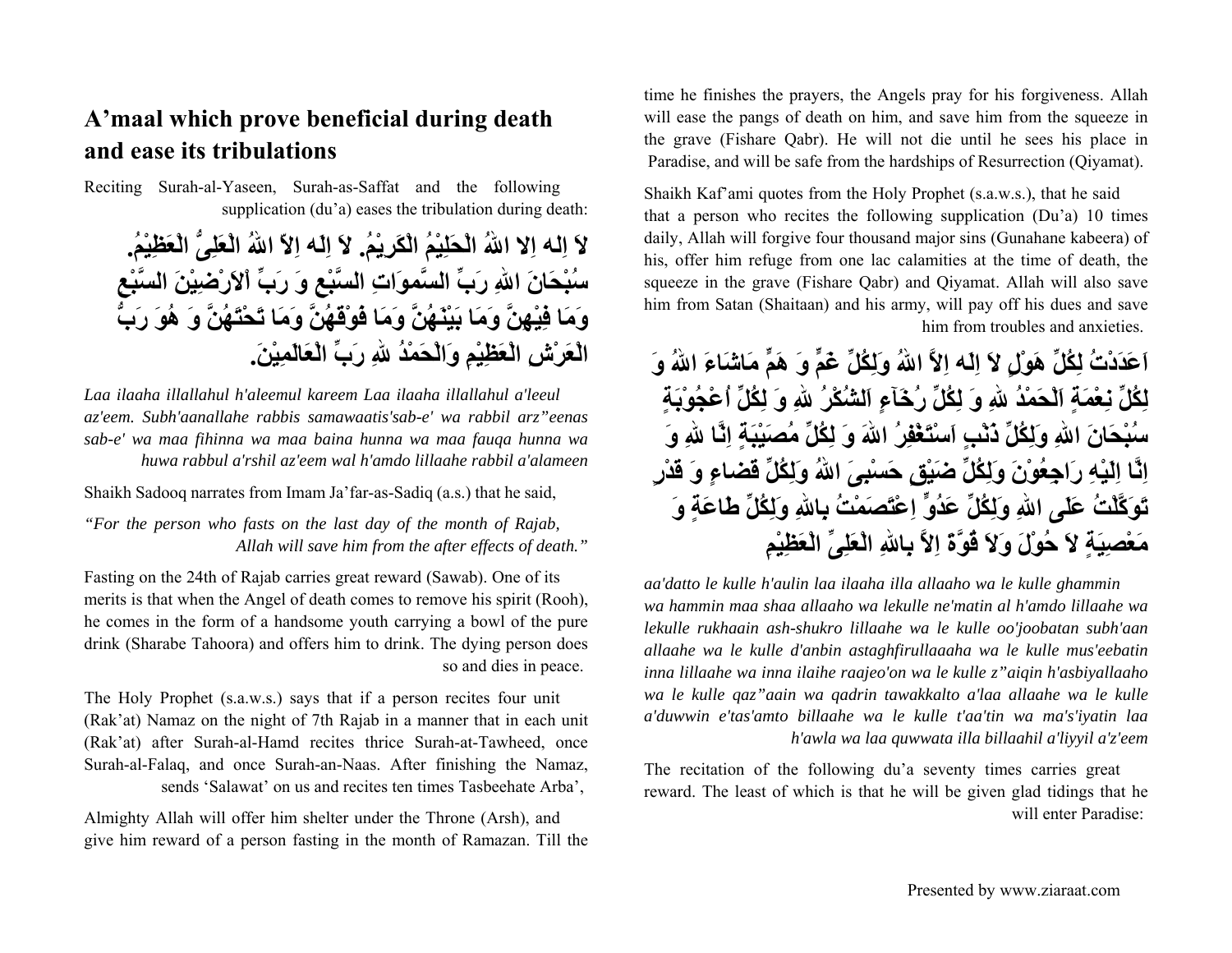Fakhrul Muhaqqeqeen also says that those who wish to remain safe from Shaitaan's mischief of abandoning faith during death, should recite dua'e Adeelah with a pure mind and heart. (Du'ae Adeelah is found in all the renowned books of du'as, and also in the first volume of Mafateehul Jinaan by the same author). Shaikh Toosi relates from Muhammad b. Sulayman Daylami that he asked Imam Ja'far-as-Sadiq (a.s.) that, "Some of your faithful followers (Shi'ahs) say that faith (Eeman) is of two types:

(1) Permanent and firmly established, and

(2) One which has been given to us as a trust, and also can be ruined. Please give me a du'a by which my faith may also become permanent and firmly established."

Imam (a.s.) told him to recite the following du'a after every obligatory prayers (Wajib Namaz):



*Raz"eeto billaahe rabbanw wa be muh'ammadin s'allaho a'laihe wa aalehi nabiyyan wa bil islaame deenan wa bil quraane kitaaban wa bil ka'bate qiblatan wa be a'liyyin waliyyanw wa imaama. Wa bil h'asane wal h'osaine wa a'li ibnil h'usaine wa muh'ammad ibne a'liyyin wa ja'faribne muh'ammadin wa moosabne ja'farin wa a'li ibne moosa wa muh'ammad ibne a'liyyin wa a'li ibne muh'ammad wal h'asan ibne a'li wal h'ujat ibnil h'asan. S'alawaatullaahe a'laihim a-imma. Allaahumma* 

## **يَا اسْمَعَ السَّامِعِيْنَ وَ يَا اَبْصَرَ الْمُبْصِرِيْنَ وَ يَا اَسْرَعَ الْحَاسِبِيْنَ وَ يَااَحْكَمَ الْحَاآِمِين.َ**

*Yasma-a'ssaamee'eena wa yaa abs'aral mubs'ereena wa yaa asra-al h'aasebeena wa yaa ah'kamal h'aakemeena*

Shaikh Kulaini relates from Imam Ja'far-as-Sadiq (a.s.) that he said that the one who recites Surah-az-Zilzal in the Supererogatory Prayers (Nafela), Allah will save him from earthquake, lightening and the calamities of the land and sky. And during death He will send this Surah in the form of a handsome youth who will sit besides him and request the Angel of death (Malekul Maut) to remove his spirit with ease.

### **Turning away from the Right Path during death**

It means that a person whould turn away from the Right Path (Siratal-Mustaqeem) during death. At the time of death Satan (Shaitaan) comes to the dying man and tries his best to deceive him and put him in doubt, so as to turn him away from faith (Eeman). Fakhrul Muhaqqeqeen says that, "A person who wishes to remain safe from the mischief of Shaitaan at the time of death should preserve five proofs regarding the fundamental principals of faith (Usoole Deen) in his mind, and present it to Allah's custody, so that during death these may come as a handy against Shaitaan's deceit. Then he should recite the following supplication (du'a):

**اَللّهُمَّ يَا اَرْحَمَ الرَّاحِمِيْنَ اِنِّىْ قَدْ اَوْ دَعْتُكَ يَقِيْنِىْ هذَا وَ ثُبَاتَ دِيْنِىْ وَ اَنْتَ مُسْتَوْدِعٍ وَ قَدْ اَمَرْتَنَا بِحِفْظِ الْوَدَائِعِ فَرُدُّه عَلَىَّ وَقْتَ حُضُوْرِ مَوْتِى.ْ**

*Allaahumma yaa arh'amar raah'emeena inni qad aw da'toka yaqeeni haad'a wa thobaata deeni wa anta mustaodei'n wa qad amartana be h'ifz'il wa daa-e-e' faruddahu a'laiyya waqta h'uz"oore mauti*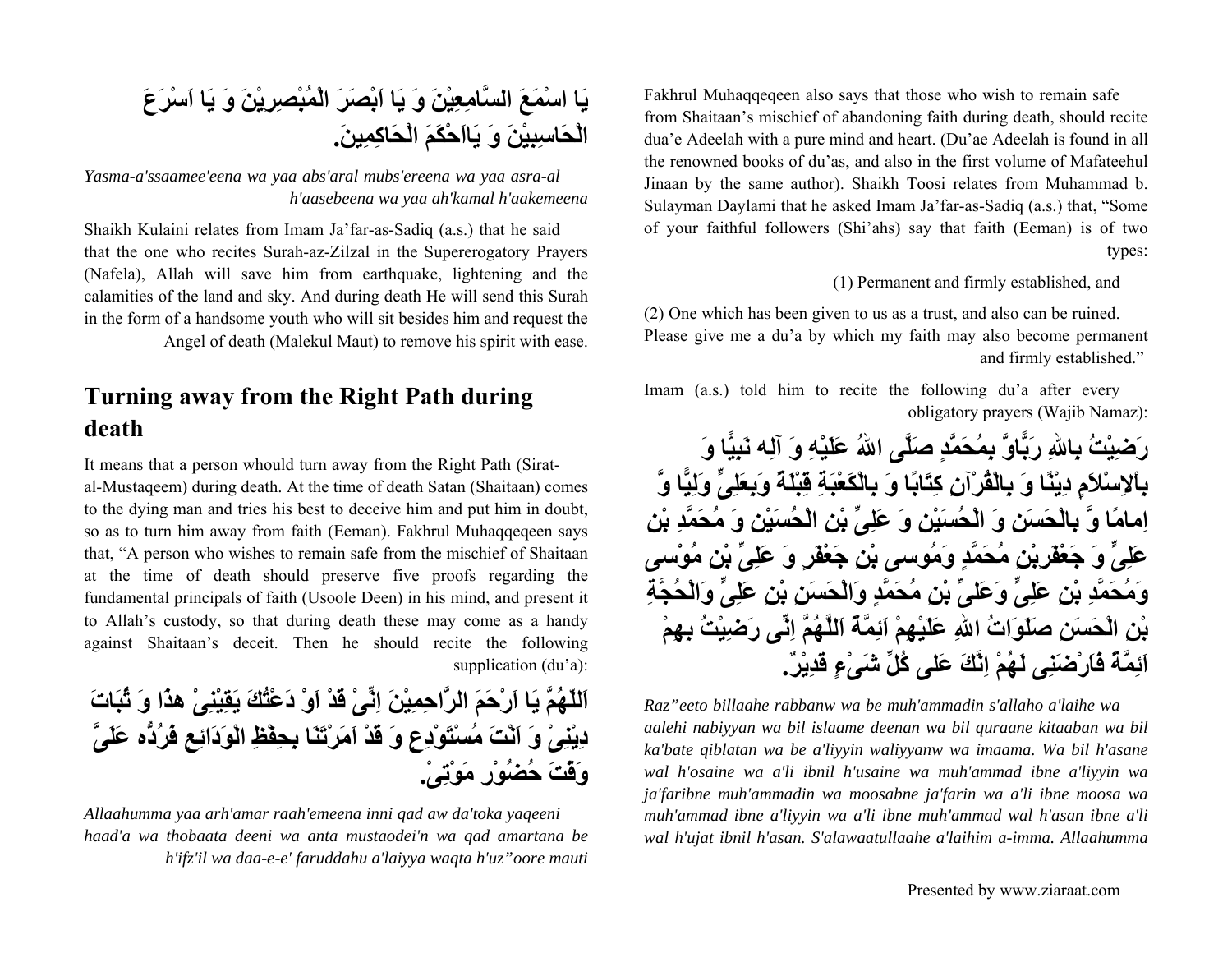Sub-hanallah], to wear a ring of Cornelian (Aqeeq, specially of red colour), it is better if the following is engraved on it:

**مُحَمَّدٌ نَبِىُ االلهِ وَعَلِىٌّ وَلِىُ االلهِ**

"Muhammadun Nabiyyullahe wa Aliyyun Waliyyullahe."

To recite Surah-al-Mo'menoon every Friday, to recite the following supplication (du'a) seven times after morning (Subh) and evening (Maghrib) Prayers:

**بِسْمِ االلهِ الرَّحْمنِ الرَّحِيْمِ لاَ حَوْلَ وَلاَ قُوَّةَ اِلاَّ بِااللهِ الْعَلِىِّ الْعَظِيْم.ِ**

*Bismillaahir rah'maanir rah'eem. Laa h'awla wa laa quwwata illa billaahil a'liyyil a'z'eem*

To recite 8 units (Rak'at) Namaz on the night of 22nd Rajab, in each unit (Rak'at) after Surah-al-Hamd recite 7 times Surah-at-Tawheed. After ending Namaz, recite 10 times 'Salawat', and 10 times 'Istighfar'

## **اَسْتَغْفِرُ االلهَ رَبِّىْ وَاَتُوْبُ اِلَيْهِ**

#### *Astagferullah Rabbi wa atoobo Ilayh*

Sayyed ibne Tawoos quotes the Holy Prophet (s.a.w.s.) as saying, that if a person recites 4 units (Rak'ats) Namaz in the month of Sha'ban, such that in each unit (Rak'at) after Surah-al-Hamd recites 50 times Surah-at-Tawheed, then during death his spirit will be removed with ease, and his grave will become spacious, and on the day of Qiyamat when he comes out of his grave, his face will be shining bright like a full moon and 'Kalmae Shahadat' will be on his lips.

The following Incidents will prove helpful for further explanation:

*inni raz"eeto behim a-immatan farz"eni lahum innaka a'laa kulle shayyin qadeer.*

### **Acts that prove beneficial during death**

The best deed is to perform Prayers (Namaz) on time. It is related that there is no person in the east or the west on whom the sight of the Angel of death (Malekul Maut) does not fall at least five times during the time of Prayers. Whenever the time of death of that person comes, the Angel of death (Malekul Maut) recognizes him and helps him to recite 'Kalema' and shuns away Satan (Shaitaan) from him.

It is narrated that once Imam Ja'far-as-Sadiq (a.s.) wrote to a person:

*"Do you wish that you may face death while on the Right path? And do you wish that your spirit (Rooh) may be removed from your body while you be performing good deeds? Then hold Allah's orders dear to yourself and obey them, and do not waste the bounties offered by Him by being disobedient to Him, and do not take undue advantage of His Mercy, nor become arrogant. Honour those who follow us and respect those who love us."*

The recitation of Dua-e-Tamjeed (Du'a No.11) of 'Saheefae Kamelah' is beneficial, so as to die while on the Right path and to be saved from turning away from it.

To recite the following supplication (dua') in the Namaz of Sundays in the month of Zilqad:

**رَبَّنَا لاَ تَزِغْ قُلُوْبَنَا بَعْدَ اِذْهَدَيْتَنَا وَهَبْ لَنَا مِنْ لَّدُنْكَ رَحْمَةً اِنَّكَ اَنْتَ الْوَهَّاب.ُ**

*Rabana laa tuzigh quloobana ba'da id' hadaytana wahablana milladunka rah'ma. Innaka antal wahhaab*

The other beneficial acts are: To always recite Tasbeehe Fatema (a.s.) [34 times Allaho Akbar, 33 times Alhamdo Lillah, and 33 times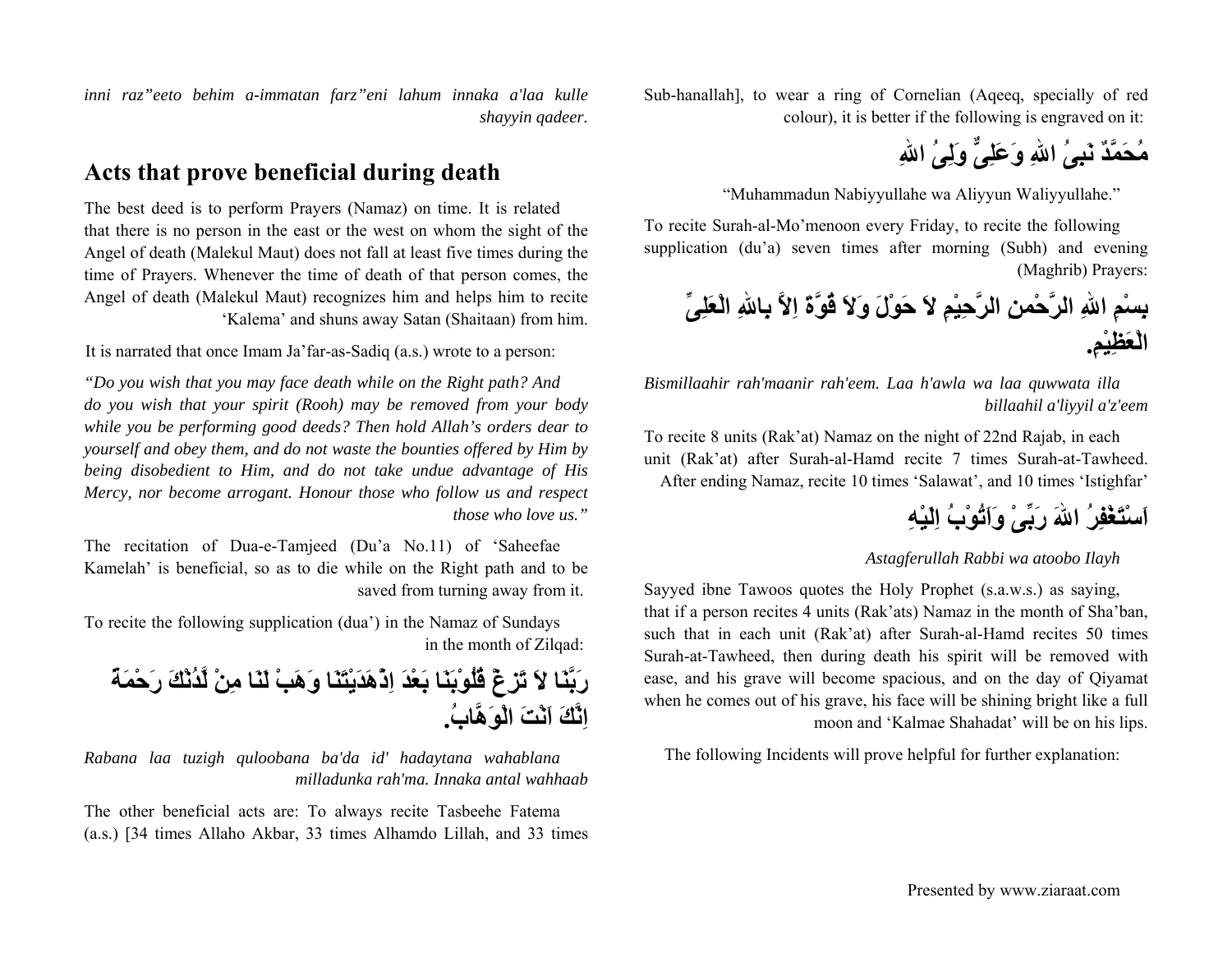The student also told Fuzail that he once committed an act that also proved harmful for his Hereafter. He said that once he had a disease, and the doctor had prescribed him to drink wine for its cure. The doctor told him that if he did not do so he would never be cured. He did as the doctor said. Because of this and the other three bad habits his end was so painful, and he died in the state of shame.

For further explanation of the above narrative I state below an incident quoted by Shaikh Kulaini, who quotes Abu Baseer as saying that, Once he was seated in the presence of Imam Ja'far-as-Sadiq (a.s.), when Umme Khalid binte Ma'badiyyah came and told the Imam (a.s.) that she had got a disease, and the doctor had prescribed for her a medicine which was a type of liquor. She told the Imam (a.s.) that since she knew the prohibition of its use, she had come to the Imam (a.s.) to take advice regarding it. Imam Sadiq (a.s.) asked her,

#### *"What stopped you from using it"?*

She said that being one of his devout followers, she wished to be saved from shame and on the day of Qiyamat if she be questioned about it she could reply that its use (or prohibition) was ordered to her by the Imam (a.s.) himself. The Imam (a.s.) turned towards me and said,

*"O Abu Muhammad! (referred to Abu Baseer), do you pay heed to what this woman says"?*

#### Then Imam Sadiq (a.s.) answered,

*"By Allah I never give you permission to consume even a drop of it, for if you do so, you shall have to regret when your spirit reaches here."*

And Imam (a.s.) pointed towards his neck and repeated the sentence thrice, and took the woman's assurance that she had understood it well.

### **Incident - 2**

Shaikh Bahai states in his book 'Kashkol' that there was a person who had spent his entire life in pleasures and luxuries of this world.

### **Incident - 1**

Fuzail bin Ayaz who was one of the great Sufi Saints, says that he had a pious and virtuous student. The student once fell ill, and when his death neared, Fuzail came to visit him and started reciting Surah-al-Yaseen. The student requested Fuzail to stop reciting it. Fuzail then requested him to recite the 'Kalema', but he refused to do so and said that he was sick of it (Allah's refuge!). Fuzail was shocked and felt sad at the attitude of one of his pious students. He returned home and did not come out for some days. One night he dreamt that the same student was being dragged to the fire of hell by the Angels of wrath. Fuzail stopped them and inquired of his student as to why was he being treated in that manner, when he was always a pious and devout student of his. He asked him as to what was the reason behind his painful end. The student replied that he had three bad habits in him:

(1) Slander,

**وَيْلٌ لِّكُلِّ هُمَزَةٍ لُّمَزَة.ِ**

**"Woe be on every slanderer and defamer"**

(Surah-al-Humazah)

(2) Jealousy,

**اَلْحَسَدُ يَاآُلُ اْلاِيْمَانَ آَمَا تَاآُلُ النَّارُ الْحَطَب.َ**

*"Verily jealousy destroys faith (Eeman) in the same manner as fire destroys wood"*

(Usoole Kafi),

and (3) Creating mischief,

**وَالْفِتْنَةُ اَآْبَرُ مِنَ الْقَتْلِ**

**Creating mischief is graver than murder**

(Surah-al-Baqarah : 217).

Presented by www.ziaraat.com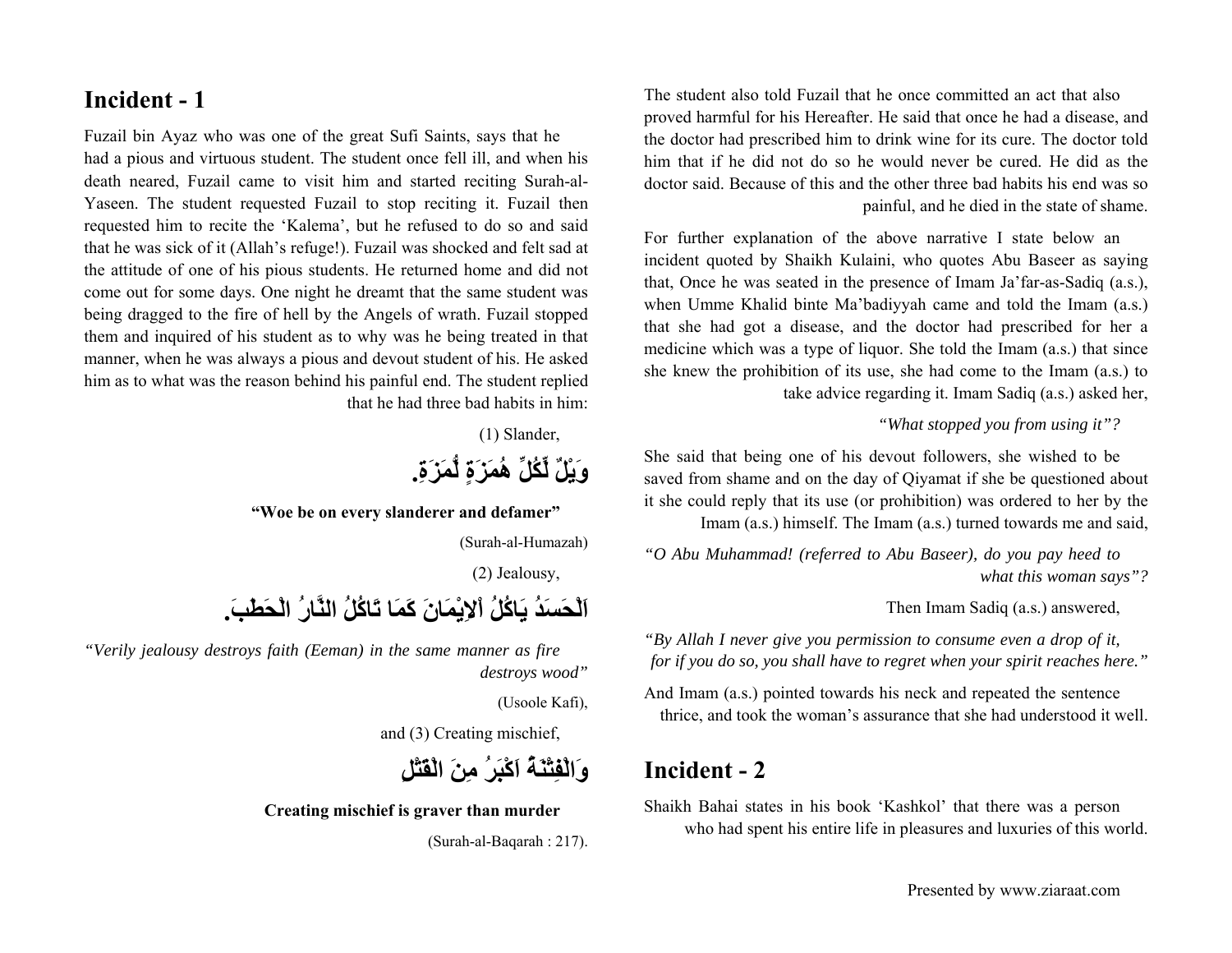When he was about to die, the people gathered around him and requested him to recite the 'Kalema'. But instead of the 'Kalema' the dying man said:

**يَارَبَّ قَائِلَةٍ يَوْمًا وَ قَدْ تَعِبَتْ اَيْنَ الطَّرِيْقُ اِلى حَمَامِ مَنْجَاب**

"Where is that woman who in a state of exhaustion came to me and asked me the way to the public bath (named Manjab)."

He said so because one day a virtuous and beautiful woman came out of her house to have bath in a famous bathhouse named 'Manjab'. She forgot her way and was exhausted in search of it. She saw this man standing near a door and asked him the way to it. He pointed towards his house and said that the same was the bathhouse named 'Manjab'. As soon as the woman entered therein, the man locked the door and intended to have illicit physical relation with her. The virtuous woman sensed that there was no escape from his lustful fold, and hence pretended to be interested in him. She said that she was in a state of uncleanness and was proceeding for a bath. She told the man to go and get some scent for her so that she may perfume and adorn herself for him and also to get something to eat as she was famished. The man was deceived by her words and went to the market to buy things. As soon as he stepped outside, the woman thanked Allah for preserving her chastity and ran away. When the man returned, he understood his mistake and regretted. Now when his end neared, he remembered this indecent act and instead of reciting the 'Kalema' said the above words.

The incident is to be reflected upon that when the person was about to die, the sin (even though he had not committed it, but had intended) stopped him from reciting the 'Kalema'.

Shaikh Kulaini quotes Imam Ja'far-as-Sadiq (a.s.) as saying that,

*"One who does not pay even one Qeerat of Zakat due on him (Qeerat is equal to 21 dinars), will die the death of a Jew or a Christian."*

The same tradition (hadees) is also said about the person who intentionally does not perform Haj even after being capable of doing so.

### **From Death till Grave.**

After the spirit (Rooh) is separated from the body, it lingers on the top for sometime. Thereafter the Spirit of the believer is taken to the Heavens, while that of a non-believer below. When a believer's bier is being carried, he calls out: "Hasten me to my eternal destination", while a non-believer calls out: "Do not make haste to bury me in my grave, making way for my chastisement."

During bath of the believer's dead body, the Angels ask him if he desires to return to the world back to his kith and kin, to which he replies that he does not intend to go back to the world of miseries and misfortune. The spirit of the dead remains present and witnesses the bath given to his body. It is also narrated that when the bath is being performed, the dead person feels as if he is being thrown from a height, and the rough hands of the person performing the bath seems to be smiting him. Hence it is necessary that bath should be performed with gentle hands.

The spirit hears the voices of the people who have come to attend its funeral. Hence it should be borne in mind that one should avoid talking during funeral. A woman in menses or nifaas (blood discharge after childbirth), and a person in the state of pollution should avoid coming near the dead body, because it becomes the reason for the displeasure of the blessed Angels, who turn away in disgust. Such acts should be performed for the dead person which become the reason for Allah's blessings, viz. remembrance of Allah and Ahlulbait (a.s.), recitation of Qur'an etc.

It is also narrated that after the dead body is buried, the spirit returns and maintains relation with the body. When it sees that the people are returning back, knows that from now on it is destined to live alone. It becomes restless, and says: "Alas! Those children of mine whom I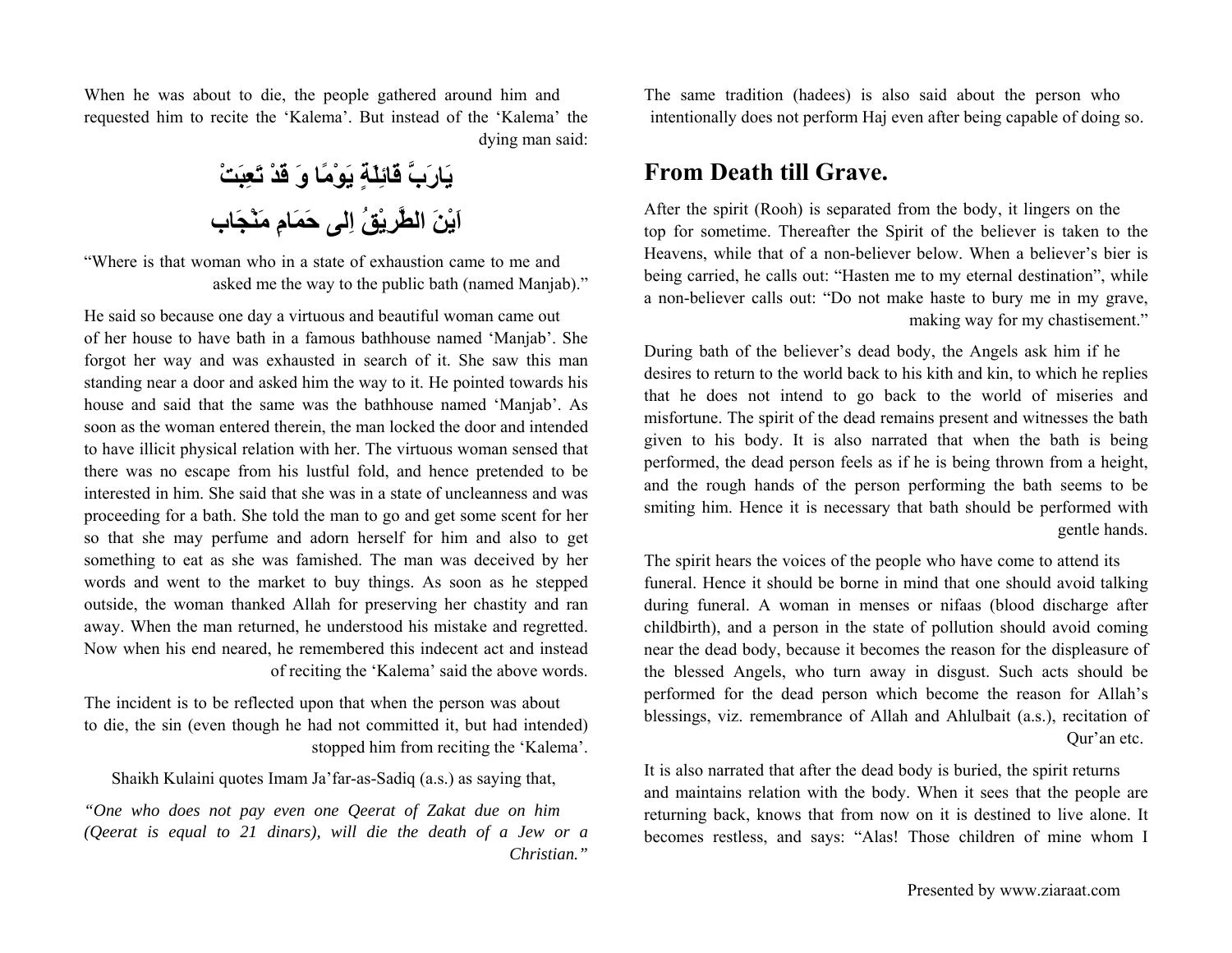brought up with love and care have abandoned me, and now my only companions are my deeds (A'amal) which I performed while alive."

The first glad tidings which a believer receives is in the grave: "Oh you who believe! Allah has forgiven your sins and the sins of those who attended your funeral."

# **CHAPTER - IITHE GRAVE (QABR)**

One of the fearsome stages of the Hereafter is the grave, which calls out daily:

**اَنَا بَيْتُ الْغُرْبَة،ٍ اَنَا بَيْتُ الْوَحْشَة،ِ اَنَا بَيْتُ الدُّوْد.ِ**

"I am the abode of loneliness, I am the house of terror, I am the home of worms."

### **Terror of the Grave**

It is quoted it 'Man La Yahzaruhul Faqih', that when a dead body is brought for burial, it should not be buried immediately. For there is no doubt that the terror of the grave horrifies the dead person, and he seeks refuge from Allah's wrath. The dead body should be laid to rest for sometime far from the grave, so that it prepares itself, and gets accustomed to it. Again one should stop and then take it to the grave.

Allamah Majlisi while commenting on the above, says that even though the spirit is separated from the body, it still maintains relation with it, and remains somewhat attached to it.

The darkness and loneliness, questioning by 'Munkar and Nakeer', Squeezing in the grave (Fishar), and the chastisement in hell are some of the frightful stages. Hence it is necessary for man to take lessons from a dead man's state, and reflect upon it, because one day he himself will have to pass through these stages. Yunus narrates that one day he asked Imam Moosa-al-Kazim (a.s.) that, "Whenever I think about the door of a house, the house becomes narrow in my sight, why is it so"? Imam (a.s.) replied,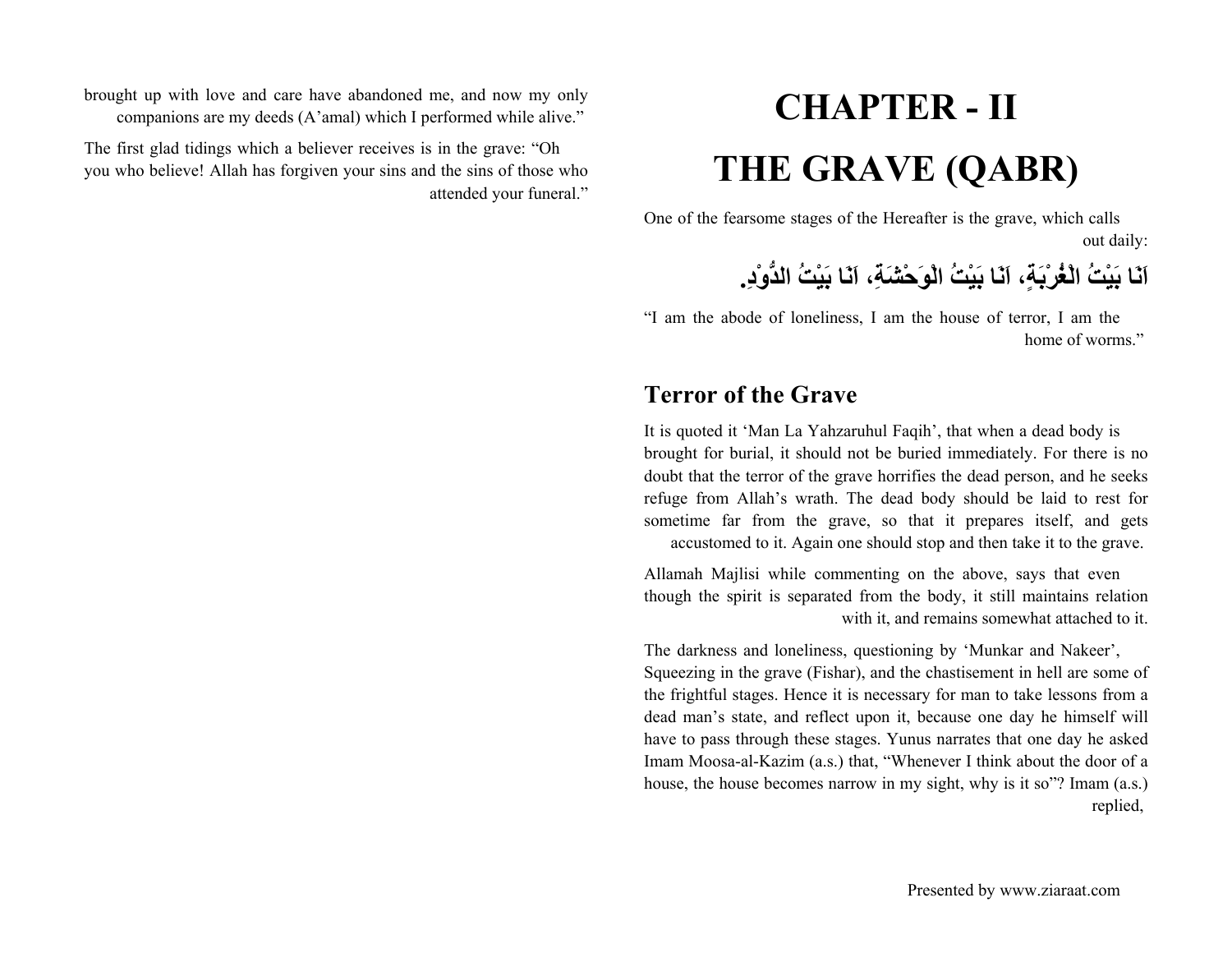*"When I die, you bathe me, shroud me, pray Namaz over my dead body, and bury me. When you do so, sit near my grave for sometime and recite the Holy Qur'an, and pray for my forgiveness. For verily after death the dead person relies totally on the prayers (dua's) and affection of the living ones."*

When Hazrat Fatema binte Asad (the mother of Hazrat Ali) died, Amirul Mo'meneen (a.s.) came weeping to the Holy Prophet (s.a.w.s.) and gave him the news of her death. The Prophet was grieved and said,

#### *"My mother has died."*

History bears witness that she had brought up the Prophet affectionately like a mother. The Prophet (s.a.w.s.) gave her his own gown for the shroud (Kafan), and himself lay in the grave for sometime before burying her. After burying her, he stood near the grave and called out:

### **ابنكِ ابنكِ لا عقيل وَلاَ جعفر**

*"Your son, your son, not Aqeel, nor Ja'far."*

People were surprised and asked him the reason for uttering these words. The Holy Prophet (s.a.w.s.) replied that,

*"One day we were discussing about Qiyamat, and I said that on that day people will be come out of their graves in a state of nakedness. My aunt (Fatema binte Asad) started crying, so I assured her that I would give her my own gown for shroud, so she would not have to face that humiliation. She was scared of the squeeze in the grave (Fishare Qabr), so I lay myself in her grave so as to save her from this too. After burying her, 'Munkar and Nakeer' came to question her. They asked her about her Lord, she replied that Almighty Allah was her Lord. Then they asked her about Prophethood (Nabuwwah), she bore testimony that I was Allah's Apostle. But when they questioned her about her Imam, she was a bit confused. Hence I called out to her that*

*"Your son, your son, not Aqeel nor Ja'far (but Ali)."*

*"It is so because whenever you take a dead body for burial, you should lay it to rest for sometime near the grave, so that the dead person may ready itself to enter therein, and collect strength to answer the questions of 'Munkar and Nakeer'."*

Bara' bin Azib, one of the companions (Ashab) of the Holy Prophet (s.a.w.s.) says that one day I was in the presence of the Prophet, when we saw a group of people gathered. The Holy Prophet (s.a.w.s.) asked them as to why they had gathered? They replied that they had gathered to dig a grave. As soon as the Prophet heard the name of the grave, he hurried towards it and sat on one side of the grave. I sat on the other side facing him so as to get a clear view of what he did. I saw that the Prophet (s.a.w.s.) started weeping bitterly so much so that his face became wet, then he looked at us and said,

# **اِخْوَانِى لِمِثْلِ هذَا فَاَعِدُّوْا**

#### *"O my brothers! Prepare yourselves for this house."*

Shaikh Bahai says that at times he saw many kings and rulers regretting their sins and wailing over their lives while dying. The Shaikh asked one such person who was about to die as to what was the reason for such regret. The dying king replied, "What do you have to say about the person who is proceeding for a journey without having gathered any provisions for it, and devoid of a helpful companion. He is stopped on the way in a horrifying grave, to be produced later before the Almighty Ruler, without having any goodness in store."

Allamah Qutubuddin Rawandi says, that after the death of Hazrat Maryam (a.s.), her son Prophet Eesa (a.s.) called her, "O mother! Please speak to me, and tell me whether you are desirous of returning back to this world." Hazrat Maryam (a.s.) answered, "Yes, I desire to return back, so that during the cold winter nights I could recite Namaz, and during the hot summer days I could fast. O my dear! Verily the way to the hereafter is very difficult."

It is narrated that when the last moments of Hazrat Fatema (a.s.) neared, She called Amirul Mo'meneen Ali (a.s.) and said,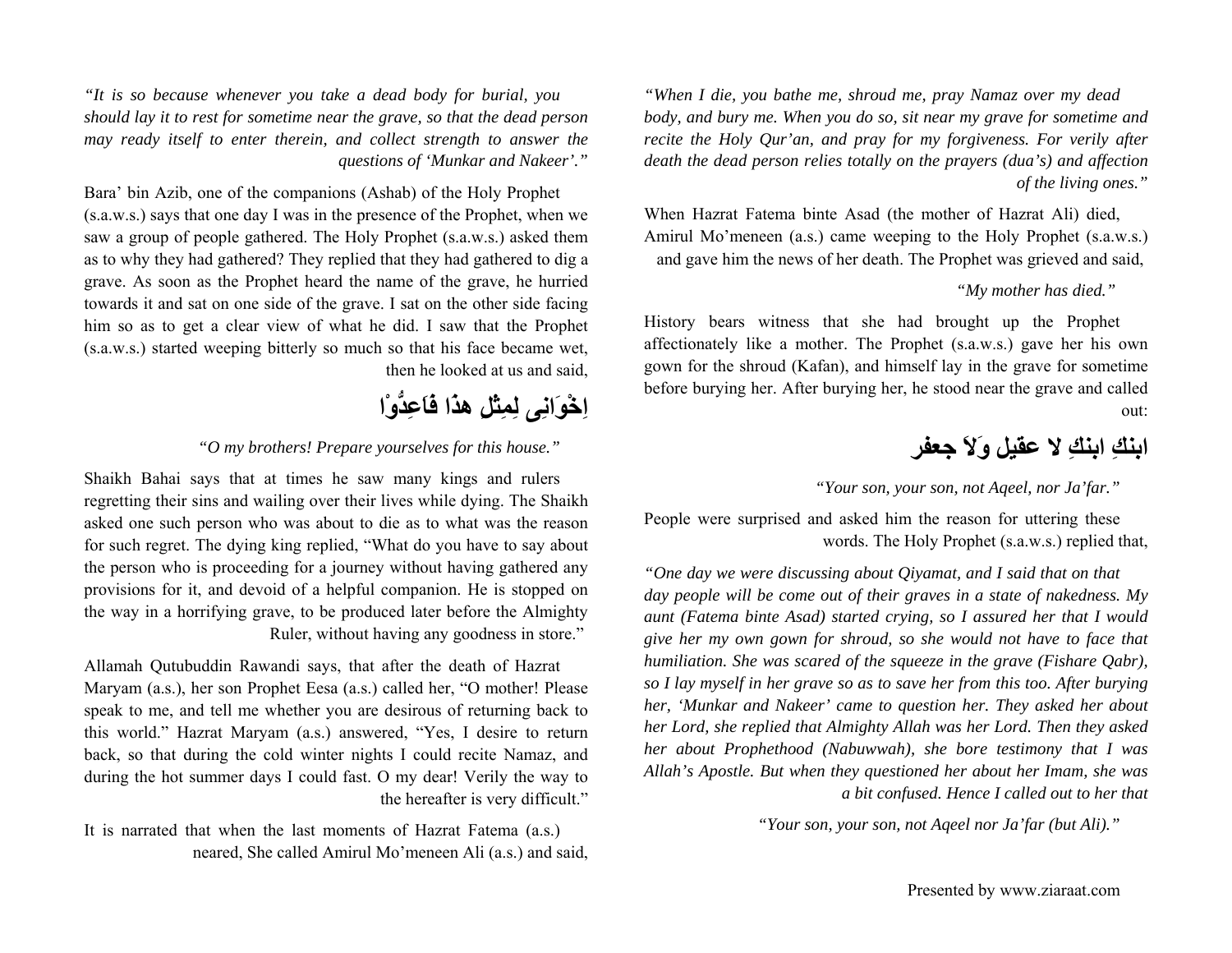Fatema binte Asad was a distinguished lady, who had the honour of giving birth to a son like Ali (a.s.), and herself remaining in the Ka'bah for three days as Allah's guest. She was the second woman who accepted the Prophethood of the Holy Prophet (s.a.w.s.), the first being Hazrat Khadija (a.s.), even then she was fearful of the hereafter and wept. And we being sinful have forgotten our end, and do not take account of our deeds, but are averse to the terror of the hereafter.

Sayyed ibne Tawoos relates from the Holy Prophet (s.a.w.s.) that he said that the first night is the most fearful and difficult for the dead person, hence give 'Sadqa' for his safety. If you do not have to give anything as 'Sadqa' then recite two unit (Rak'at) Namaz: In the first Rak'at after Surah-al-Hamd recite twice Surah-at-Tawheed, and in the second Rak'at after Surah-al-Hamd recite ten times Surah-at-Takasur. After finishing the Namaz recite the following dua':

**اَللَّهُمَّ صَلِّ عَلى مُحَمَّدٍ وَّآلِ مُحَمَّدٍ وَّ ابْعَثْ ثَوَابَهَا اِلى قَبْرِ ذَالِكَ الَمَيِّتِ فُلاَن بن فُلاَن**

*Allaahumma s'ale a'laa muh'ammadin wa aale muh'ammadinw wab<sup>a</sup>'th thawaabaha ilaa qabre d'aalekal mayyate fulan bin fulan (here take the name of the dead man)*

Allah will immediately send one thousand Angels to the grave of the dead person with attires of Paradise, and expand his grave till Qiyamat. And for the one who recites this Namaz, Allah will offer him great rewards and exalt his position forty times.

The other Namaz to be recited on the first night of burial is as follows: Two Rak'at Namaz is to be recited, in the first Rak'at after Surah-al-Hamd recite once Ayatal Kursi, and in the second Rak'at after Surah-al-Hamd recite ten times Surah-al-Qadr. After finishing Namaz say:

**اَللَّهُمَّ صَلِّ عَلى مُحَمَّدٍ وَّآلِ مُحَمَّدٍ وَّ ابْعَثْ ثَوَابَهَا اِلى قَبْرِ فُلاَن**

*Allaahumma s'ale a'laa muh'ammadin wa aale muh'ammadinw wab<sup>a</sup>'th thawaabaha ilaa qabre d'aalekal mayyate fulan bin fulan (here take the name of the dead man)*

### **Incident**

My teacher Allamah Mirza Husain Noori (may Allah exalt his position) quotes in his book 'Darus Salaam' from his teacher Haj Fath Ali Sultanabadi that he said: It was my routine that whenever I heard about the death of a follower (Shi'ah) of Ahlulbait (a.s.), whether known or unknown to me, I recited (the above stated) Namaz, and this was not known to anyone else except myself. One day I met one of my friends who told me that the previous night he saw in a dream a Shi'ah who had died some days ago. My friend asked him as to how his state was. He replied that he was in deep trouble facing the consequences of his deeds, till one so and so (he took my name) person recited Namaz for him. He said that, "May Allah bless his father, he rescued me from severe chastisement." My friend asked me regarding the Namaz and I had to tell him.

### **Deeds which are beneficial for warding off fear of the Grave**

One of them is performing Ruku' with entire recitation. Imam Muhammad-al-Baqir (a.s.) says, that a person reciting entire recitation of Ruku' in Namaz will be saved from the fear of the grave. And one who recites 100 times daily,

**لاَ اِلهَ اِلاَّ االلهُ الْمَلِكُ الْحَقُّ الْمُبِيْن.ُ**

*Laa ilaaha illalaahul malekul h'aqqul mubeen*

will be saved from anxiety in the grave, will become prosperous, and the doors of Paradise will be opened for him. It is also related that the person who recites Surah-al-Yaseen before going to bed, and the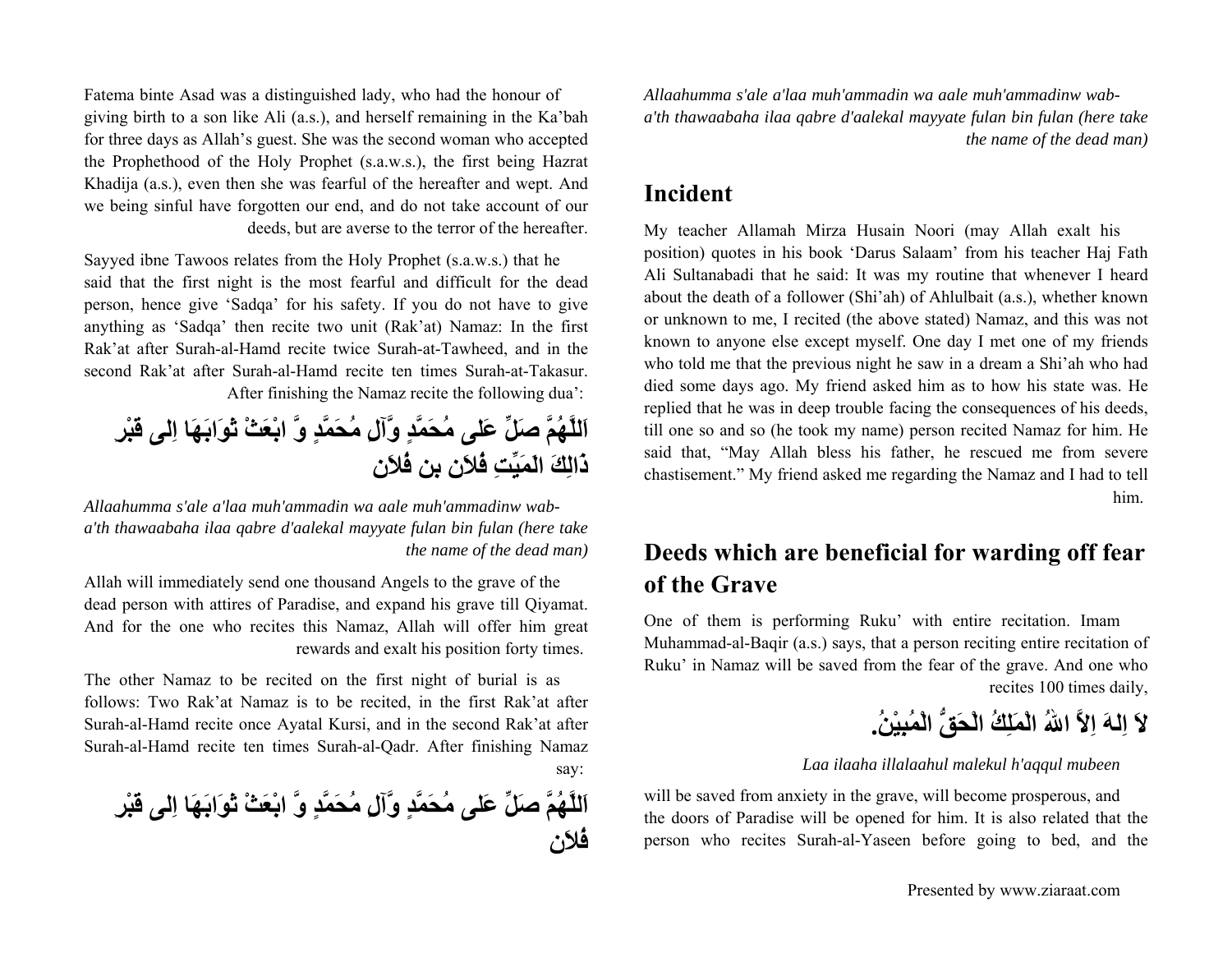**يَا عِبَادَ االلهِ مَا بَعدَ الْمَوْتِ لِمَنْ لاَ يُغْفَرُ لَه اَشَدُّ مِنَ الْمَوْتِ الْقَبْرُ فَاحْذَرُوْا ضِيقَه وَ ضَنُكَه وَ ظُلْمَتَه وَ عُزْلَتَه اِنَّ الْقَبْرَ يَقُوْلُ آُلَّ يَوْمٍ اَنَا بَيْتُ الْغُرْبَةِ اَنَا بَيْتُ الْوَحْشَةِ اَنَا بَيْتُ الدُّوْدِ وَالْقَبْرُ رَوْضَةٌ مِّنْ رِيَاضِ الْجَنَّةِ اَوْ حُفْرَةٌ مِّنْ حُفَرِ النَّارِ اِلى اَنْ قال وَاَنْ مَعِيشَةَ الضَّنْكِ الَّتِىْ حَذَرَ االلهُ مِنْهَا عَدُوَّه عَذَابَ الْقَبْرِ اِنَّه يُسَلِّطُ عَلَى الْكَافِرِ فِى قَبْرِه تِسْعَةٌ وَّ تِسْعِيْنَ تَنِيْنًا فَيَنْهَشْنَ لَحْمَه وَ يَكْسَرْنَ عَظْمَه يَتَرَدَّدْنَ عَلَيْهِ آَذَالِكَ اِلى يَوْمٍ يُبْعَثُ لَوْ اَنَّ تَنِيْنًا مِنْهَا نَفَخَ فِى اْلاَرْضِ لَمْ تَنْبُتْ زَرْعًا يَاعِبَادَا اللهِ اِنَّ اَنْفُسَكُمُ الضَّعِيفَةُ وَ اَجْسَادَآُمُ النَّاعِمَةُ الرَّقِيْفَةُ الَّتِىْ يَكْفِيْهَا الْيَسِيْرَ تَصْعَفُ عَنْ هذَا.**

*"O the servants of Allah! The state in the grave of a person whose sins are not forgiven is more horrifying than death itself. Fear its (grave's) narrowness, its squeezing, its imprisonment, and its loneliness. Verily the grave calls out daily: I am the house of loneliness, of terror and worms. Grave is like a garden of Paradise for a good doer, while it is like a dungeon of hell for the evil doer. Allah tells His enemies that He will send ninety-nine serpents in their graves, who will tear their flesh and smash their bones, and this punishment will continue till the outbreak of Qiyamat. If one of the serpents exhales towards this earth, all plants and trees will be destroyed. O servants of Allah! Your souls are tender, and your bodies delicate, you cannot confront any ordinary serpent of this world, how then will you face them."*

It is related that Imam Ja'far-as-Sadiq (a.s.) used to get up daily in the middle of the night and call out in a loud voice so that everyone in the house could hear, and would say:

following Namaz (Namaze Laylatur Raghaib), he will be saved from the terror of the grave. The first night of the month of Rajab is known as 'Laylatur Raghaib'.

Muhammad (s.a.w.s.) used to fast on the first Thursday of the month of Rajab, and between Maghrib and Isha Prayers recite twelve Rak'at Namaz (in six sets of two units) as under: In every Rak'at after Surah-al-Hamd recite three times Surah-al-Qadr and twelve times Surah-an-Naas. After Salaam recite seventy times:

Allaahumma s'ale a'laa muh'ammadin nabiyyil ummi wa a'laa aaleh

Then go into prostration (Sajdah) and say seventy times:

subbooh'un quddoos rabbul malaaaekate war-rooh'

Then sit erect and say seventy times:

rabbighfir war-h'am watajaawaz a'mma ta'lamo innaka antal a'liyyul a'z'eem

Then again go into Sajdah and say seventy times:

subbooh'un quddoos rabbul malaaaekate war-rooh'

It has been related that a person who fasts for twelve days in the month of Sha'ban, Allah will send seventy thousand Angels daily to his grave. And if a person visits an ailing man, Allah appoints an Angel for him who accompanies him in his grave till Qiyamat.

Abu Sa'eed Khudri says, that he heard the Holy Prophet (s.a.w.s.) telling Amirul Mo'meneen Ali (a.s.),

*"O Ali! Give glad tidings to your Shi'ahs that their death will be eased, and they will be saved from the terror of the grave and Qiyamat."* 

### **Narrowness of, and Squeeze in the Grave (Fishare Qabr)**

This event is so horrifying that it makes a person shiver with fright in this very world. Amirul Mo'meneen Ali (a.s.) says: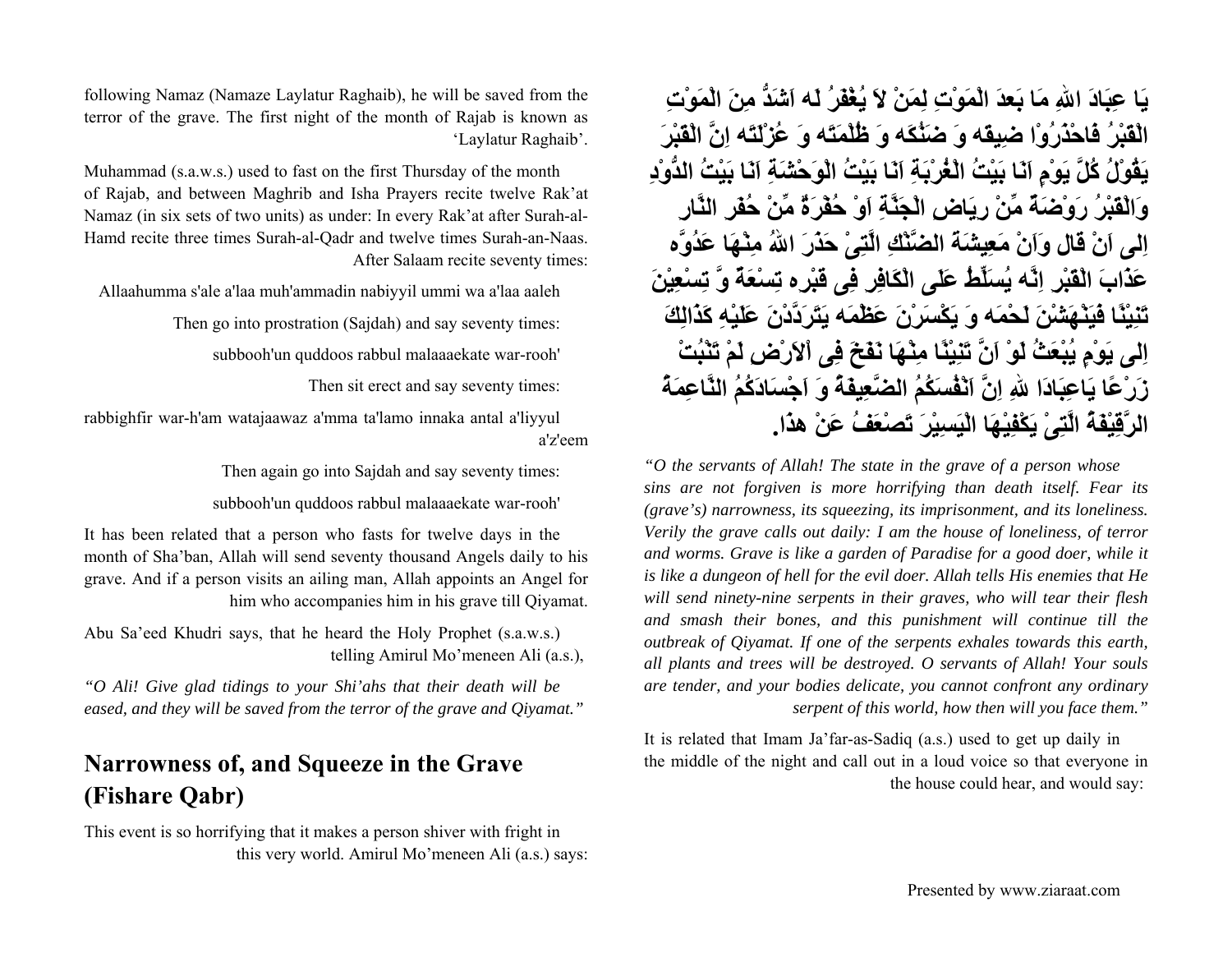were also present alongside him. The Holy Prophet loved him so much that he himself buried him. Seeing this, the mother of Sa'ad remarked, "O my son, rejoice at the attainment of Paradise."

The Holy Prophet (s.a.w.s.) replied,

*"How do you know that your son would enter Paradise, when he now faces squeeze in the grave."* 

People were astonished and asked the Prophet to explain. He replied,

*"It is so because he was harsh with his relatives and members of his household."* 

(Khazeenatul Jawahir)

It is also related that the squeeze in the grave is the atonement for the sins that a believer has committed. Shaikh Sadooq quotes Imam Ja'faras-Sadiq (a.s.) as saying, that a Scholar (Aalim) was told in the grave that he would be lashed a hundred times as punishment. The Scholar replied that he had no strength to bear that much. The Angels started reducing the number till only one lash remained. The Scholar asked the reason for this punishment. He was told that once he had recited Namaz without performing Wuzu', and once he passed by an old and feeble man who requested him to give him a helping hand, but he paid no heed. The Scholar consented to be lashed. He was lashed only once which filled his entire grave with fire. The Holy Prophet (s.a.w.s.) says that, if a believer (Mo'min) does not help his believer brother even after having capacity to do so, Allah will send a large serpent named 'Shaja' in his grave, who will keep biting at his fingers. In another narration it is stated that the serpent will keep on biting his fingers even though his sin will have been forgiven.

### **Do people who are drowned or are hanged have to face the Squeeze in the Grave?**

Shaikh Kulaini narrates from Yunus who says that once Imam Aliar-Reza (a.s.) was asked whether a person who is hanged also faces

**اَللّهُمَّ اَعِنِّىْ عَلى حَوْلِ الْمُطَّلَعِ وَوَسِّعْ عَلى ضِيْقِ الْمُضْجَعِ وَارْزُقْنِىْ خَيْرَ مَا قَبْلَ الْمَوْتِ وَارْزُقْنِىْ خَيْرَ مَا بَعْدَ الْمَوْت.ِ**

*Allahumma a-I'nni a'laa h'awlil mt'tala-e' wa wasse' a'laa z"aiqil muz"ja-e' warzuqni khaira maa qablal maute warzuqni khaira maa ba'dal maut.*

One of His (a.s.)'s Supplication (Du'a) is also stated:

**اَللّهُمَّ بَارِكْ لِىْ فِى الْمَوْتِ اَللّهُمَّ اَعِنِّى عَلى سَكَرَاتِ الْمَوْتِ اَللّهُمَّ اَعِنِّىْ عَلى غَمِّ الْقَبْرِ اَللّهَمَّ اَعِنِّىْ عَلى ضِيْقِ الْقَبْرِ اَللّهَمَّ اَعِنِّىْ عَلى وَحْشَةِ الْقَبْرِ اَللّهَمَّ زَوِّجْنِىْ مِنَ الْحُوْرِالْعِيْن.ِ**

*Allaahumma baarikli fil maute allaahumma a-I'nni a'laa sakaraatil maute alaahumma a-I'nni a'laa ghammil qabre Allaahuma a-I'nni a'laa <sup>z</sup>"aiqil qabre allaahumma a-I'nni a'laa wah'shatil qabre allaahumma zawwijni minal h'ooril e'een.*

### **Reasons for the Squeeze in the Grave**

Laziness in purifying oneself after urinating, creating mischief amongst people, backbiting (ghibat), and severing relations with kith and kin are some of the reasons for this punishment. Sa'ad bin Ma'az was one of the noblemen of Ansars. He was held dear by the Holy Prophet (s.a.w.s.) himself and his companions, to the extent that whenever he came to meet the Prophet, he used to instruct his companions to welcome him with honour. The Prophet himself stood up to welcome him. Sa'ad was wounded in a battle fought against the Jews of Qurayza, and later succumbed to the injuries. When he died, seventy thousand Angels attended his funeral. The Holy Prophet (s.a.w.s.) was present bare feet till the end, and gave shoulder to his bier, and said that the Angels had come to recite the funeral prayers (Namaze Mayyit), and Jibraeel and Mikaeel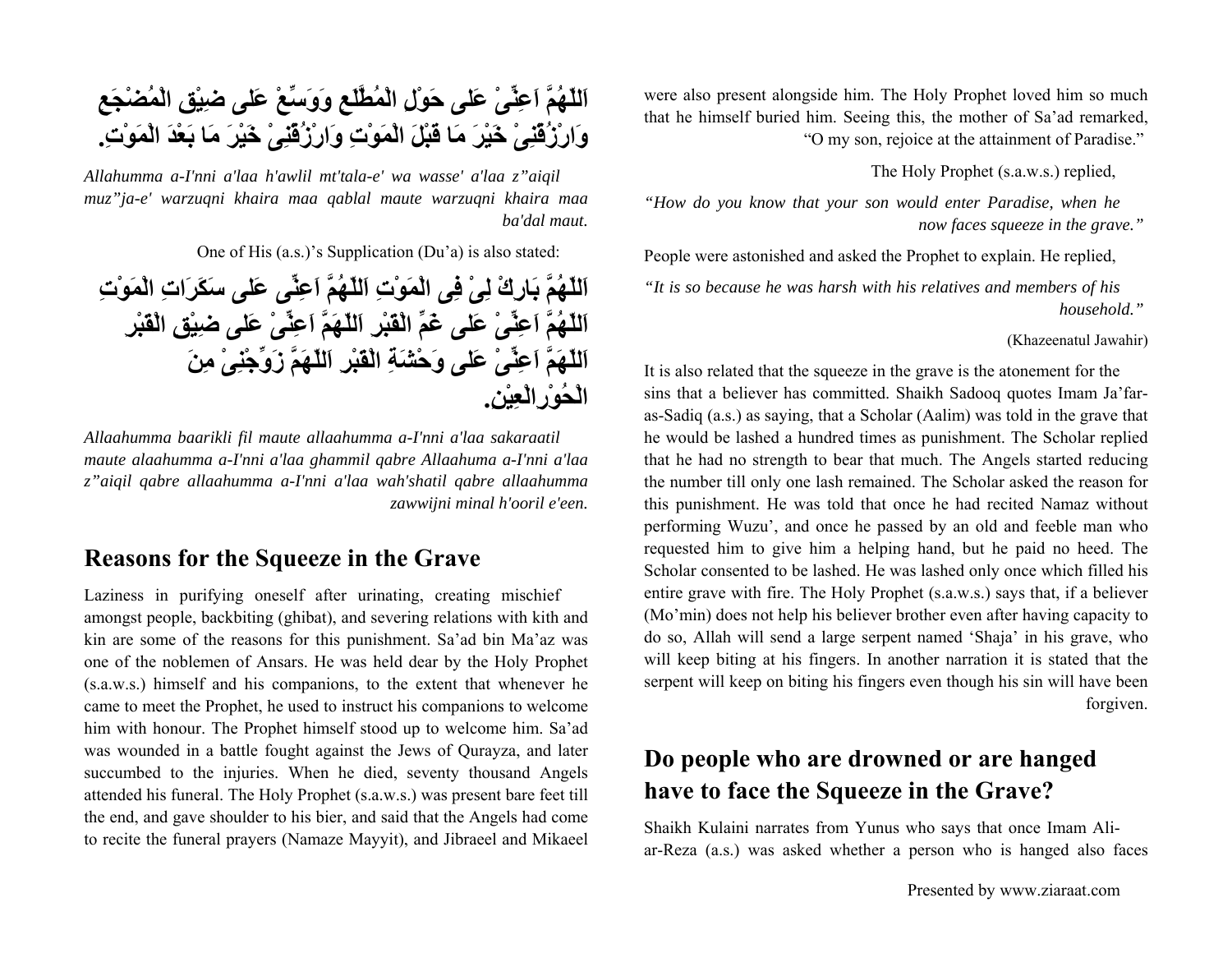- Imam Ja'far-as-Sadiq (a.s.) says, that if a person dies between (4) the sunset of Thursday and the sunset of Friday, Allah will exempt him from this punishment.
- Imam Ali-ar-Reza (a.s.) says, that the Midnight Prayers (Namaze (5) Shab) is recommended (sunnat) for you. So if a person gets up in the last part of the night and recites Namaze Shab, Allah will save him from the squeeze in the grave and grant him immunity from the fire of hell, and will increase his age and sustenance.
- The Holy Prophet (s.a.w.s.) says, that if a person recites Surah- (6) at-Takasur before going to bed, Allah will grant him freedom from this punishment.
- If a person recites this supplication  $(du'a)$  ten times daily will be  $(7)$ saved from this punishment. (The du'a has already been quoted in Chapter - I under "A'maal which prove beneficial during death and ease its tribulations").
- A person who is buried in Najafe Ashraf. Because the earth of (8) that place has got the specialty, that a person buried there will be saved from the punishment in the grave, and will be exempted from questioning by 'Munkar and Nakeer'.
- To put 'Jareedatayn' (two wet sticks or branches) alongwith the (9) dead body in the grave. It is narrated that so long as the sticks remain wet, the dead person is saved from chastisement. It is related that once the Holy Prophet (s.a.w.s.) was passing by a grave on which Allah's wrath was descending. He called for a leafless branch. He cut it from between, wetted it with water, and kept one on the head of the grave and the other on the feet. It is also related that to sprinkle water on the grave is also beneficial, for so long as the mud of the grave remains wet, the dead person remains safe from the punishment in the grave.
	- A person who recites ten units (Rak'at) of Namaz on the 1st of (10) Rajab, such that in every Rak'at after Surah-al-Hamd recites three times Surah-at-Tawheed, will be saved from the squeeze in

squeezing. (In the olden days it was a custom that when a person was hanged, his body was not brought down from the gallows, but was kept hanging there. As in the case of Zaid bin Ali bin Husain (a.s.), (he hung in that manner for three years). Imam Reza (a.s.) answered,

*"Yes, they too shall face it, because Allah Almighty (who has power over all things) orders the wind to squeeze him, as the earth does."* 

Imam Ja'far-as-Sadiq (a.s.) says that,

*"Verily the Lord of the earth and the wind is One and the Same, He commands the wind to squeeze the dead man, and this squeezing is more painful than the squeezing by the earth."* 

In the same manner those who are drowned or are killed and eaten up by the beasts have to face the squeezing. Not offering thanks to Allah for His blessings and denying them, is also one of the causes of the squeeze in the grave (Fishare Qabr).

### **A'maal which saves one from the Squeeze in the Grave**

There are many acts (A'amal) to save one from the squeeze in the grave, but for brevity's sake, I state here only seventeen of them.

> Amirul Mo'meneen Ali (a.s.) says, that a person who recites (1) Surah-an-Nisa every Friday will remain safe from the squeeze in the grave.

> It is narrated that if a person recites Surah-az-Zukhruf, Allah will (2) save him from the reptiles of the earth, and the squeeze in the grave.

> A person who recites Surah-al-Qalam in Obligatory Prayers (3) (Wajib Namaz) or Supererogatory Prayers (Nafela), will remain safe from this punishment.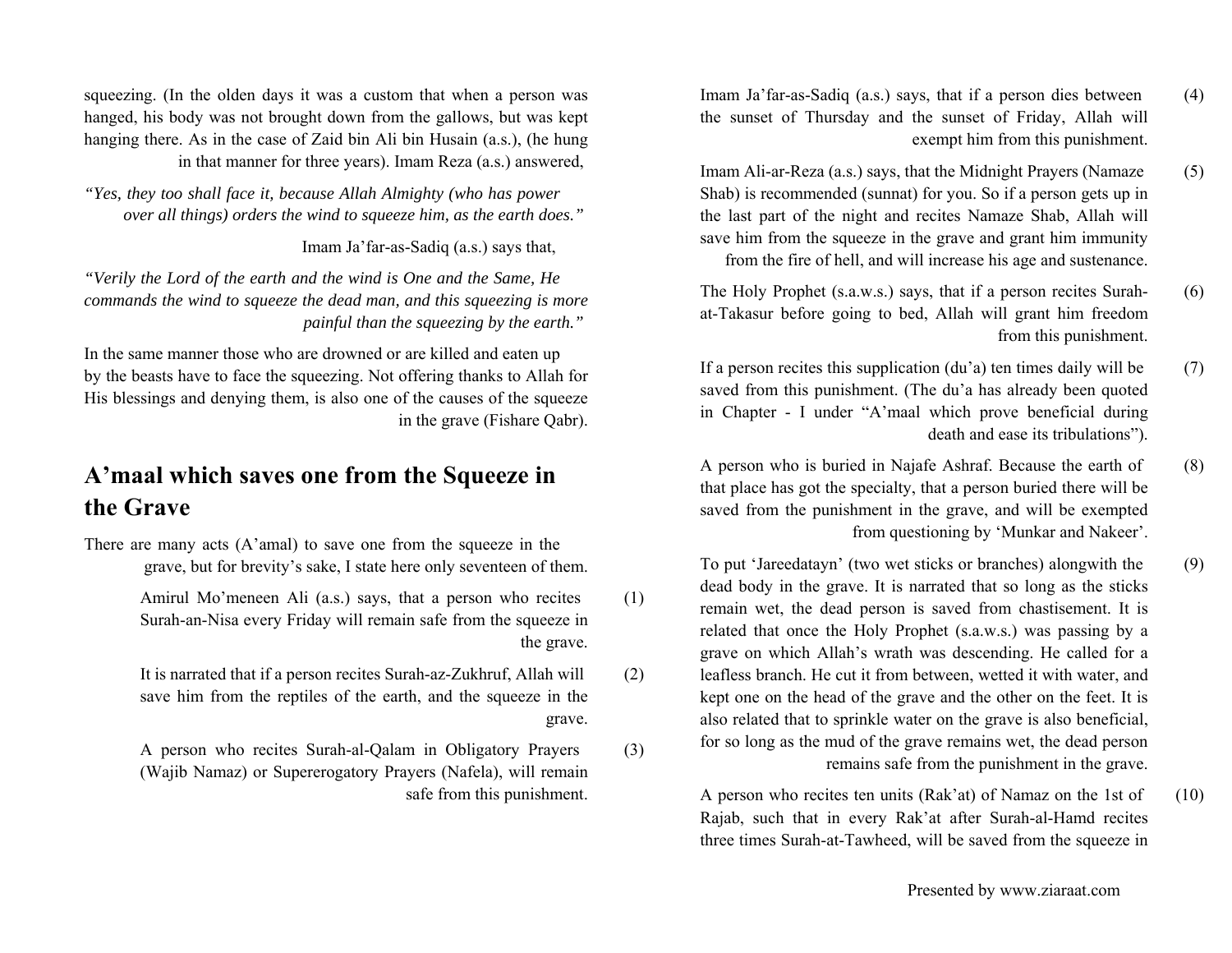punishment in the grave, and save him from fear on the day of Qiyamat. In each Rak'at after Surah-al-Hamd recite fifteen times Surah-az-Zilzal.

- To recite thirty Rak'at Namaz in the middle part of the month of (15) Rajab, such that in each Rak'at after Surah-al-Hamd recite ten times Surah-at-Tawheed is beneficial to ward off punishment in the grave. In the same manner to recite the above Namaz on the night of 16th and 17th Rajab and the 1st of Sha'ban is also beneficial. On the night of the 1st of Sha'ban to recite 100 Rak'at Namaz, such that in each Rak'at after Surah-al-Hamd recite once Surah-at-Tawheed, after ending the Namaz recite fifty times Surah-at-Tawheed. On the night of 24th Sha'ban recite one hundred Rak'at Namaz, such that in each Rak'at after Surah-al-Hamd recite ten times Surah-an-Nasr. Also to recite fifty Rak'at Namaz such that in each Ra'kat after Surah-al-Hamd recite fifty times Surah-at-Tawheed, fifty times Surah-al-Falaq, and fifty times Surah-an-Naas saves one from the punishment in the grave. To recite the same Namaz on the night of 'Ashoora' (10th of Moharram) is also beneficial.
	- To keep 'Khake Shifa' (the mud of the grave of Imam Husain (16) a.s.) in the shroud (kafan), or to rub it on the parts of prostration (Sajdah).
		- It is narrated from Imam Ja'far-as-Sadiq (a.s.) in "Anwaare (17) No'maniyah" that if forty persons gather near the body and recite:

**نَعْلَمُ مِنْهُ اِلاَّ خَيْرًا وَ اَنْتَ اَعْلَمُ بِه مِنَّا فَاغْفِرلَه. اَللّهُمَّ اِنَّا لا**

*Allaahumma inna laa na'lamo minho illa khairan wa anta a'alamo behi minna faghfirlahu*

 $(14)$ Allah will safeguard the dead man from the punishment in the grave. It is related from Imam Ja'far-as-Sadiq (a.s.) that there was a virtuous man in Bani Israel, regarding whom it was revealed to Prophet Dawood (a.s.) that he was a hypocrite (riyakar). When he died, Hazrat Dawood

the grave. To recite twenty Rak'at Namaz on the night of 1st Rajab, such that in every Rak'at after Surah-al-Hamd recite once Surah-at-Tawheed is beneficial to save oneself from the punishment in the grave.

To fast for four days in the month of Rajab or twelve days in the (11) month of Sha'ban is also beneficial.

To recite Surah-al-Mulk on the grave is an act that saves the (12) dead man from the punishment in the grave. Allamah Qutubuddin Rawandi relates from Ibne Abbas, who says that once a person pitched a tent on a ground not knowing that there was a grave beneath. Thereafter he started reciting Surah-al-Mulk. Suddenly he heard a voice saying that the Surah gives salvation. He related this incident to the Holy Prophet (s.a.w.s.), who replied that,

*"Verily this Surah frees a person from the punishment in the grave."*

Shaikh Kulaini also narrates from Imam Muhammad-al-Baqir (a.s.) who said that the recitation of Surah-al-Mulk saves one from the punishment in the grave.

> It is related from the Holy Prophet (s.a.w.s.) in "Da'waat" of (13) Allamah Qutubuddin Rawandi that, when a person is being buried and someone recites this supplication (du'a) thrice, the corpse will remain safe from the punishment in the grave till the day of Qiyamat:

**اَللّهُمَّ اِنِّىْ اَسْئَلُكَ بِحَقِّ مُحَمَّدٍ وَّ آلِ مُحَمَّدٍ اَنْ لاَّ تُعَذِّبْ هذَا الْمَيِّتِ**

*Allaahumma inni as-aloka beh'aqqe muh'ammadinw wa aale muh'ammadin alla toa'd'd'ib haad'al mayyit*

> Shaikh Toosi in his 'Misbahul Mutahajjid' relates the Holy (14) Prophet (s.a.w.s.) as saying that, if a person recites the following two Rak'at Namaz on Friday night, Allah will free him from the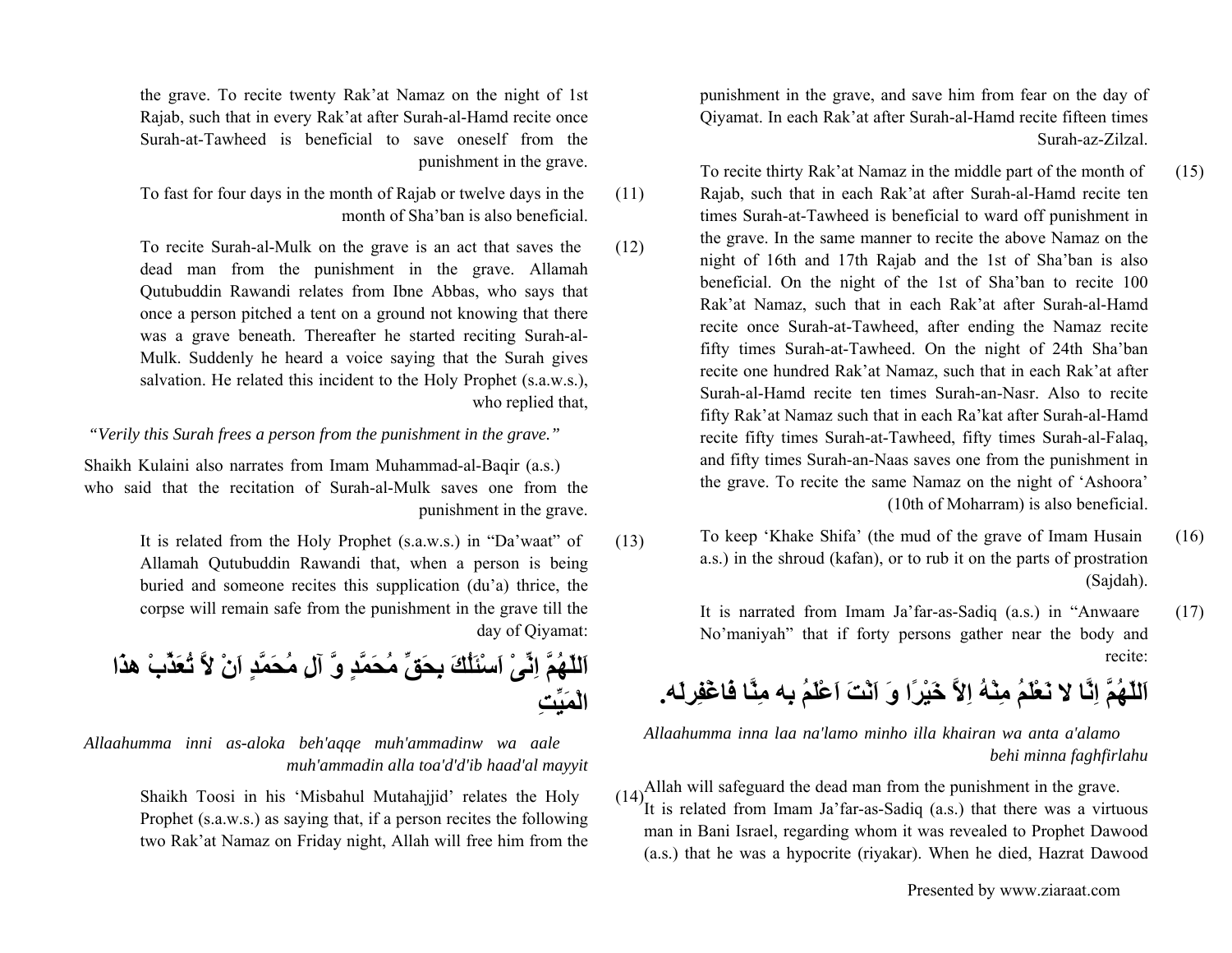(Namaz), Fasting (Siyam), the Pilgrimage (Haj), Zakat, Khums, love of Ahlulbait (a.s.), and also about how he spent his entire life and wealth. Imam Ali Zainul Aabedeen (a.s.) says that after the questioning about the beliefs of Islam,

..."**عَنْ عُمْرِكَ فِى مَا اَفْنَيْتَه وَمَا لِك مِنْ اَيْنَ الكْتَسَبْتَه وَ** "**فِيْمَا اَتْلَفْتَه.**

a person is questioned about how he spent his life, and also about the way he earned his wealth and spent it.

There are many whose tongues would cease to answer the questions put forth to them, and would not be able to answer, or would reply wrongly. It also happens that in reply to the question "Who is your Lord?", the person will reply to the Angels that they (i.e. the Angels) are his lord. The person who is well acquainted in his lifetime with the beliefs and principals (of Islam) will be able to answer without trouble. And if he does so, his grave will be broadened to the length his sight reaches. The period of 'Barzakh' passes away easily with Allah's blessings, and the Angels proclaim to him: "Sleep thou like a newly wedded bride."

#### (Usoole Kafi)

If the dead man is a non-believer or a hypocrite, and cannot answer the questions put forth to him, one of the doors of hell is opened in his grave, and the entire grave is filled with the raging fire. As Allah says in the Qu'ran:

**وَ اَمَّا اِنْ آَانَ مِنَ الْمُكَذِّبِيْنَ الضَّالِّيْن،َ فَنُزُلٌ مِّنْ حَمِيْم،ٍ وَ تَصْلِيَةُ جَحِيْم.ٍ**

**"And if he be of those who have belied, gone astray, He shall have an entertainment of a boiling water, And the boiling in the hellfire"**

(Surah-al-Waqe'ah : 92-94).

refrained from attending his funeral. But forty other people attended his funeral and said:

**اَللّهُمَّ اِنَّا لاَ نَعْلَمُ مِنْهُ اِلاَّ خَيْرًا وَ اَنْتَ اَعْلَمُ بِه مِنَّا فَاغْفِرْلَه.**

Then another forty came and repeated the same, for they were not aware of the hidden reality. Allah then revealed to Dawood (a.s.) and asked him as to why did he not attend his funeral? Hazrat Dawood answered, "O Lord! You said that the man was a hypocrite, and so I avoided his funeral." Allah said, "Verily it was true, but because forty persons bore witness to his goodness, I forgave his sins." It is Allah's mercy and beneficence Who thus forgave His servant with any trial or tribulation.

 It is for this reason that the believers (mo'meneen) in the olden days kept their shrouds (kafan) with them, and would request other believers to write down their testimonies on it. The sight of the shroud made them remember death and increase the fear of the hereafter. We too should follow this example and request other mo'meneen to write down their testimonies on our shrouds, and preserve it with us, so that we are always reminded of the hereafter.

### **Questioning in the Grave by Munkar and Nakeer**

One of the principal factors of Shi'aism, belief in which is obligatory (wajib), is the questioning in the grave by Munkar and Nakeer. Allamah Majlisi relates in 'Biharul Anwaar' and 'Haqqul Yaqeen', that it is a proven fact from reliable traditions that the questioning and the squeezing in the grave is for the physical body, as also for the spirit. In the grave one is questioned regarding one's beliefs (Aqaid) and deeds (A'maal). The questions are put to every believer as well as a nonbeliever. Only infants, the mentally retarded, and the people of lesser intellect are exempted from it. The period of 'Barzakh' offers them neither reward nor retribution. One is questioned about the Prayers

Presented by www.ziaraat.com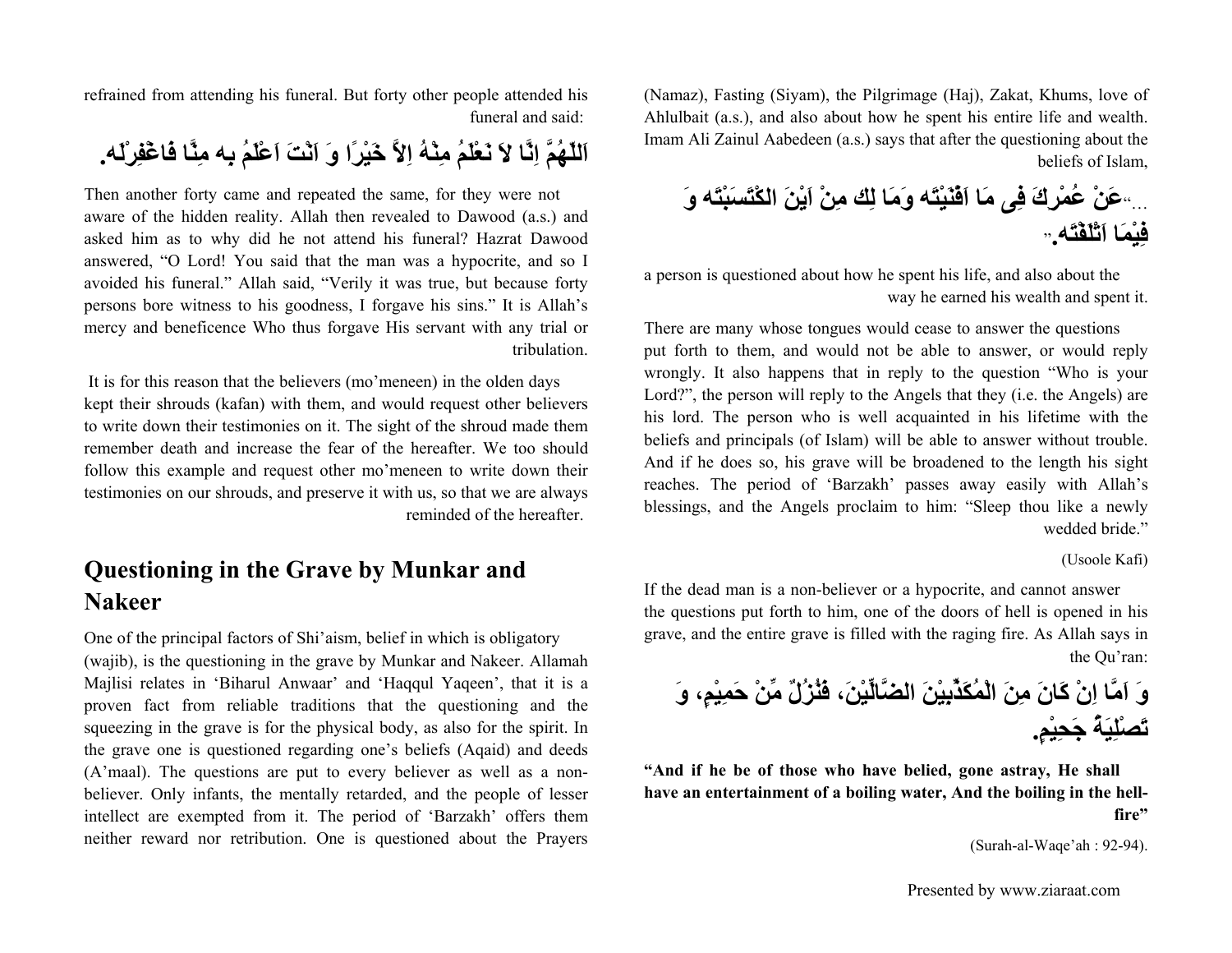leave, and should recite the 'Talqeen' in a loud voice. It is better to place one's palms on the grave and take one's face near the grave while reciting. There is no problem if another person other than the relatives is deputed for it. It is related that when the 'Talqeen' is recited, and the Angels (Munkar and Nakeer) hear it, Munkar tells Nakeer, "Come let us leave, for the Talqeen is a proof of his beliefs, and there remains no ground for further questioning."

Admonition : A person may ask the question as to what is the benefit of reciting the 'Talqeen', when the spirit has already left the body. The answer to this question is that (as related in traditions), the spirit (Rooh) of the dead man remains present at that moment, and hears and observes more clearly than us. It also understands all languages whether Arabic, Persian, or any other. Because limitation is the outcome of this materialistic world.

In 'Man La Yahzaruhul Faqeeh' it is narrated, that when Abu Zarr Ghaffari's son Zarr died, Abu Zarr buried him. Then he sat near the head of the grave and put his hand on it and said,

"Oh Zarr! May Allah bless you. Verily you were more virtuous than me, and accomplished all responsibilities due to a son. And now when you have been separated from me, I bear witness that I am pleased with you. By Allah! I do not grieve on account of your death, and do not wish anything from anyone except Allah. If I would not fear the after effects of death, I would surely have accepted death instead of you. But I wish to remain alive for some more time so as to ask forgiveness for my sins, and prepare myself for the last journey. Surely I have performed such acts on your behalf which may be useful for you in your journey, and have not confined myself to just weeping and wailing for you, and hence this has kept me away from drooping myself in your separation. By Allah! I do not grieve on account of your death, nor because of your separation, but I lament thinking about what might have befallen you after your death, and wonder in what state you are. I wish I knew what you said and what was said unto you. O my Lord! I excuse all my rights due upon him, and I request You to forgive all your rights due upon him,

for You are more liable than me to forgive and pardon."

Presented by www.ziaraat.com

Imam Ja'far-as-Sadiq (a.s.) says that, *"A person who denies the following, is not one of our Shi'ahs: (1) Ascension (Me'raj of the Holy Prophet), (2) Questioning in the grave, and*

*(3) Our Intercession (Shafa'at)."*

It is related that two Angels having a fearful countenance enter the grave for the questioning, their voices are like thunder, and their eyes like lightening. They put forth the following questions:

**مَنْ رَبُّكَ؟**

(1) Who is your Lord?

**مَنْ نَبِيُّكَ؟**

(2) Who is your Prophet?

**مَا دِيْنُكَ؟**

(3) What is your Religion?

**مَنْ اِمَامُكَ؟**

(4) Who is your Imam?

The dead man feels uneasy in answering these questions because of the fearful environment and needs help at that moment, hence 'Talqeen' is recited at the following two places so that he is reminded of his beliefs (Aqaid).

(1) When the body is laid in the grave. It is better to place one's right hand on the right shoulder of the dead body, and the left hand on the left shoulder, and shake slightly when the name of the dead man is recited in the 'Talqeen'.

(2) When the grave is closed. It is recommended (sunnat) that a near relative of the dead man should sit near the head of the grave after people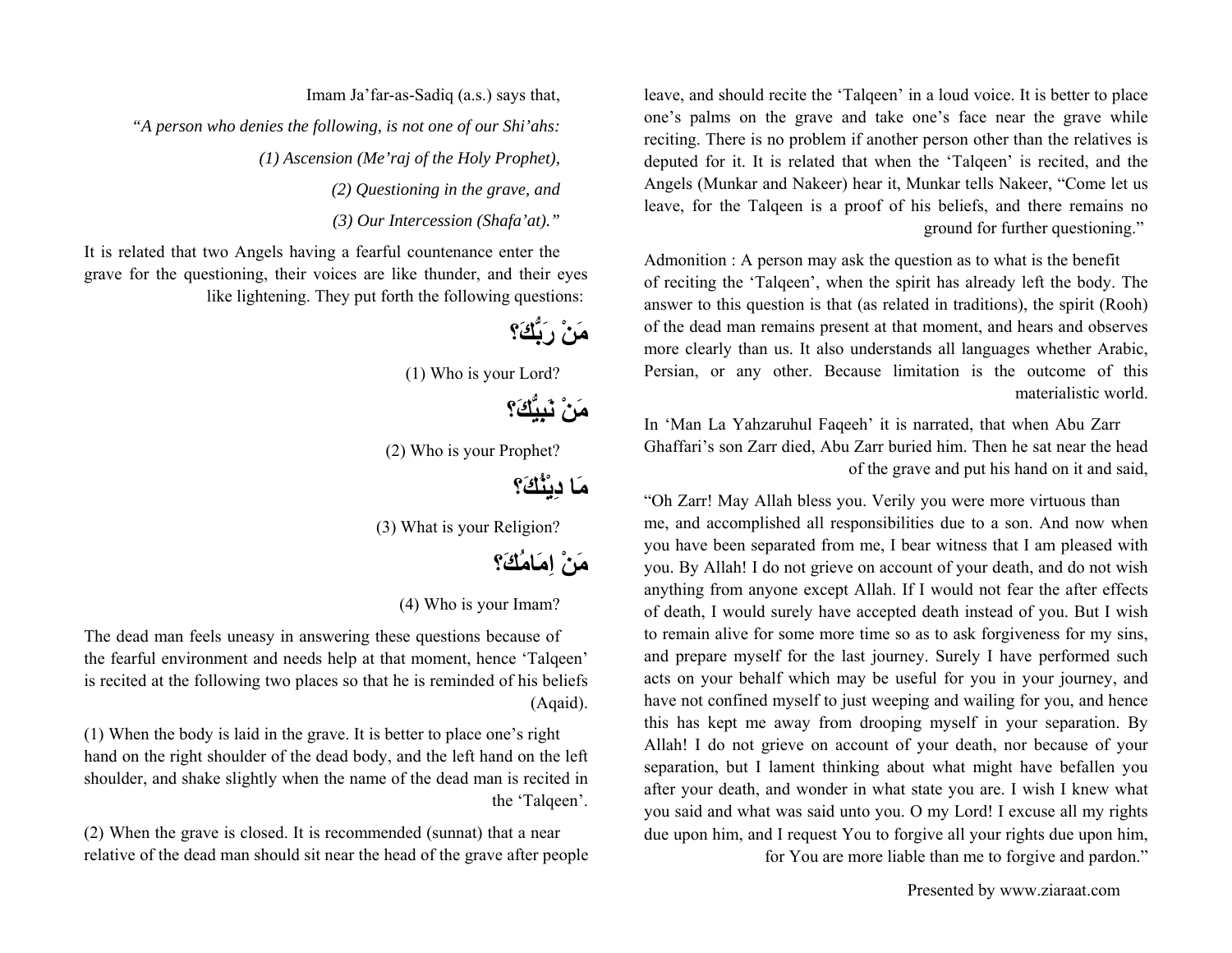Imam Ja'far-as-Sadiq (a.s.) says, that when a believer is laid to rest in his grave, Prayers (Namaz, which he offered) remains on his right side, 'Zakat' on his left side, and acts of goodness and kindness (towards others) gives shelter on his head, and patience (shown at the time of distress) remains near him. When 'Munkar and Nakeer' come to question him, patience requests Namaz, Zakat, and goodness to surround him from all sides and give him refuge, and says that whenever troubles and calamities befell this man, I was always there with him (i.e. he bore it patiently).

Allamah Majlisi in his 'Mahasin' quotes Imam Muhammad-al-Baqir (a.s.) and Imam Ja'far-as-Sadiq (a.s.) as saying that when a believer (mo'min) dies, six faces enter his grave along with him. Out of these, one is more illuminated, chaste and more scented than others. One stands on the right side, the second on the left, third in front, the fourth near the head, fifth near the legs, and the one more illuminated shelters on the head. From whichever side the wrath of Allah comes, the face on that side defends the dead body. The one who is more illuminated asks these other faces: "May Allah bless you all, who are you"? The one on the right side says "I am the Prayers (Namaz) which he recited in his life time." The one on the left side says "I am the Zakat which he gave while alive." The one standing in the front says "I am his fasts." The one near the head says "I am the Haj and Umrah which he performed in his life." While the one standing near the legs says "I am the kindness (Ehsan) which he performed with his brother believer." Then all these faces turn towards the more illuminated one and ask him as to who he is. It replies "I am the Love of Ahlulbait."

Shaikh Sadooq in the chapter on the importance of fasting in the month of Sha'ban says that whoever fasts for nine days in this month, 'Munkar and Nakeer' will deal with him gently and courteously during questioning.

Many benefits have been narrated by Imam Muhammad-al-Baqir (a.s.) for a person who remains awake on the night of 23rd of the month of Ramazan and offers one hundred units (Rak'at) Namaz. One of these benefits is that Allah removes fear from his heart during the questioning by 'Munkar and Nakeer', and a light shines forth from his grave, which illuminates the whole world. The Holy Prophet (s.a.w.s.) says, that applying dye has four benefits, one of them is that 'Munkar and Nakeer' shy away from him in the grave. And as stated earlier a person who is

buried in Najaf, is exempted from the questioning in the grave.

### **Incident - 1**

Allamah Majlisi quotes in his 'Tohfatuz Zaereen' from 'Irshadul Quloob' and 'Farhatul Uzza' that a virtuous man from Kufa relates that, "Once on a rainy night I was seated in the Masjid of Kufa when some people entered the Mosque from the door near the shrine of Muslim bin Aqeel carrying a bier with them. They kept the bier on a mound. One of the persons accompanying the funeral felt asleep. He dreamt that two persons came near the bier, and one said to the other that "I will settle his account fast before he is taken to Najaf, because then I will not be able to go near him." The person got up from his dream and narrated it to others who understood the whole situation (that the two men were Munkar and Nakeer who had come to question the dead man), and lifted the bier and proceeded towards Najaf to save the dead man from chastisement and the questioning."

### **Incident - 2**

Allamah Behbahani says that once I saw Imam Husain (a.s.) in a dream and asked him, "O my Master! Will the one buried near your grave also be questioned"? Imam Husain (a.s.) replied,

*"Which one of the Angels have got the nerve to question him who is buried near my grave."* 

### **Incident - 3**

It is written in 'Hablul Mateen' that Meer Mu'inuddin Ashraf who was one of the virtuous attendants of the shrine of Imam Ali-ar-Reza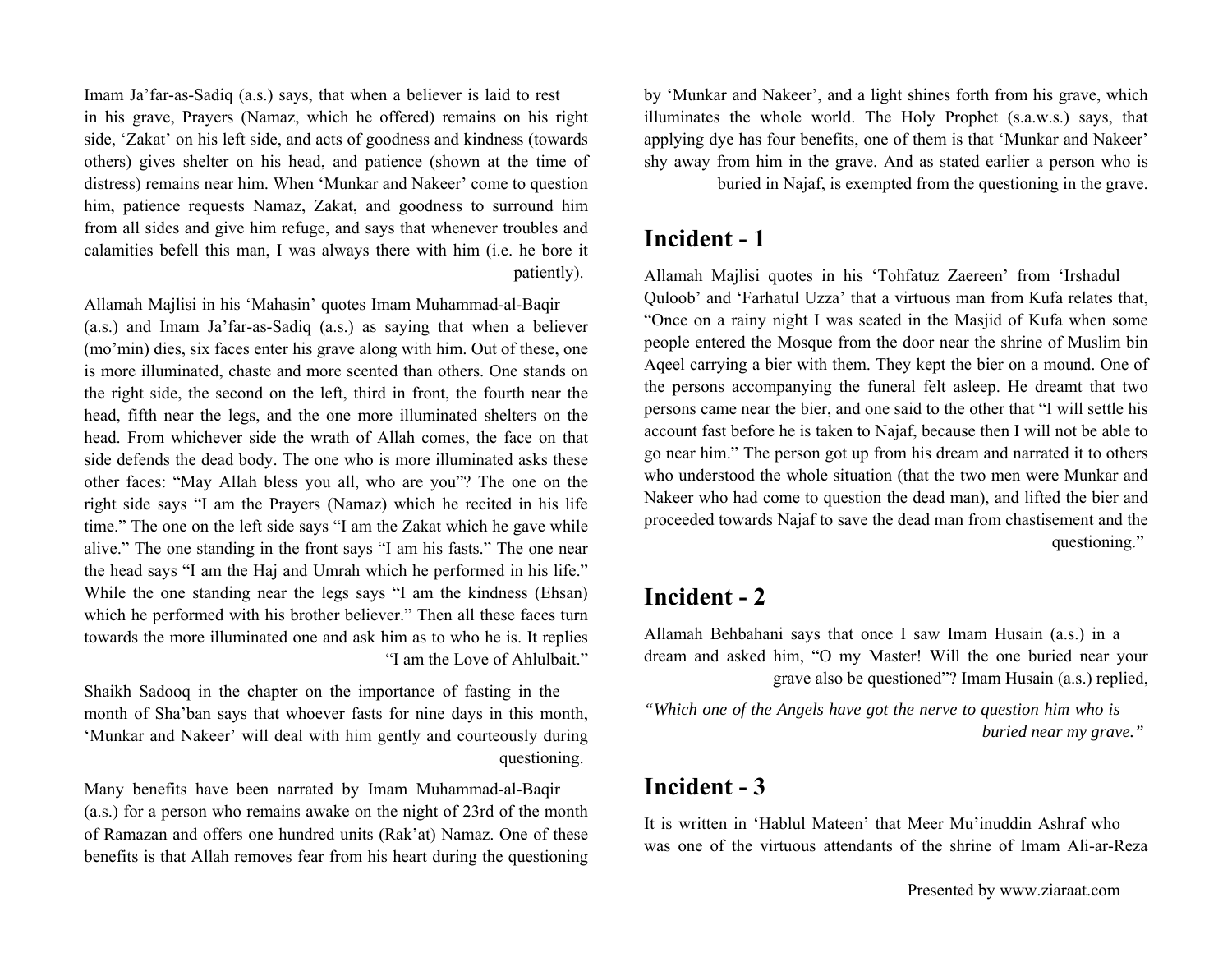#### *"Yes, by Allah."*

Haji Ali Baghdadi says that I saw tears in the eyes of Imam (a.s.). Then I asked him another question, "In the year 1269 A.H. when we went for the pilgrimage (Ziarat) to the shrine of Imam Ali-ar-Reza (a.s.), we met a nomadic Arab who was a native of Najaf. We invited him for a meal and asked him his views regarding the reward of the love of Imam Reza (a.s.). He replied, "Paradise", and said, "Since the past fifteen days I have been feeding from the wealth of Imam Reza (a.s.), do 'Munkar and Nakeer' have the nerve to come near me. The food which I consumed from the table of Imam Reza (a.s.) has turned into flesh and blood." I asked Imam Mahdi (a.t.f.s.) whether his claim was true. Imam (a.s.) replied,

*"Yes it is true. Imam Reza (a.s.) himself will come and save him from the questioning in the grave. For verily by Allah! My Grandfather is a Zamin (surety) Imam."*

(a.s.) says that, "Once I dreamt that I was in the shrine of Imam Reza (a.s.) and was coming out to perform ablution (wuzu). When I came near the mound of Ameer Ali Sher, I saw a group of people entering the shrine. An eminent personality was leading them, and they all carried spades in their hands. As soon as they entered the shrine, the eminent personality pointed towards a particular grave and said, "Dig out the wretched fellow from his grave." Hearing his command they started digging the grave. I asked one of those men as to who that man was. He replied that He was the Commander of the Faithful, Ali (a.s.). Suddenly I saw that Imam Ali-ar-Reza (a.s.) came out of his shrine and greeted Imam Ali (a.s.). Hazrat Ali (a.s.) answered his greeting. Imam Reza (a.s.) said,

*"O my Respected Grandfather! I request you, and have faith that you*  will forgive this person on my behalf who lies buried here under the *shelter of my shrine."* 

Amirul Mo'meneen (a.s.) answered,

*"O my dear son! Do you know that he was a mischief-creator, an adulterer, and a drunkard"?* 

Imam (a.s.) replied,

*"I do know, but when his last moment neared he willed to be buried under the shelter of my shrine, so I request you to forgive him on my behalf."* 

Hazrat Ali (a.s.) forgave him and left. I awoke from my sleep in awe and woke up the other attendants and related to them my dream. We all went to the place that I had seen in my dream, and found a newly constructed grave, whose mud was scattered. After inquiry we learnt that a Turkish man who had died was buried there the day before."

Haji Ali Baghdadi had the honour of meeting Imam Mahdi (a.t.f.s.) and ask him some questions. One of the questions put forward by him was that "Is it true that a person who goes for the pilgrimage (Ziarat) to the shrine of Imam Husain (a.s.) on Friday night receives salvation"? Imam (a.s.) replied,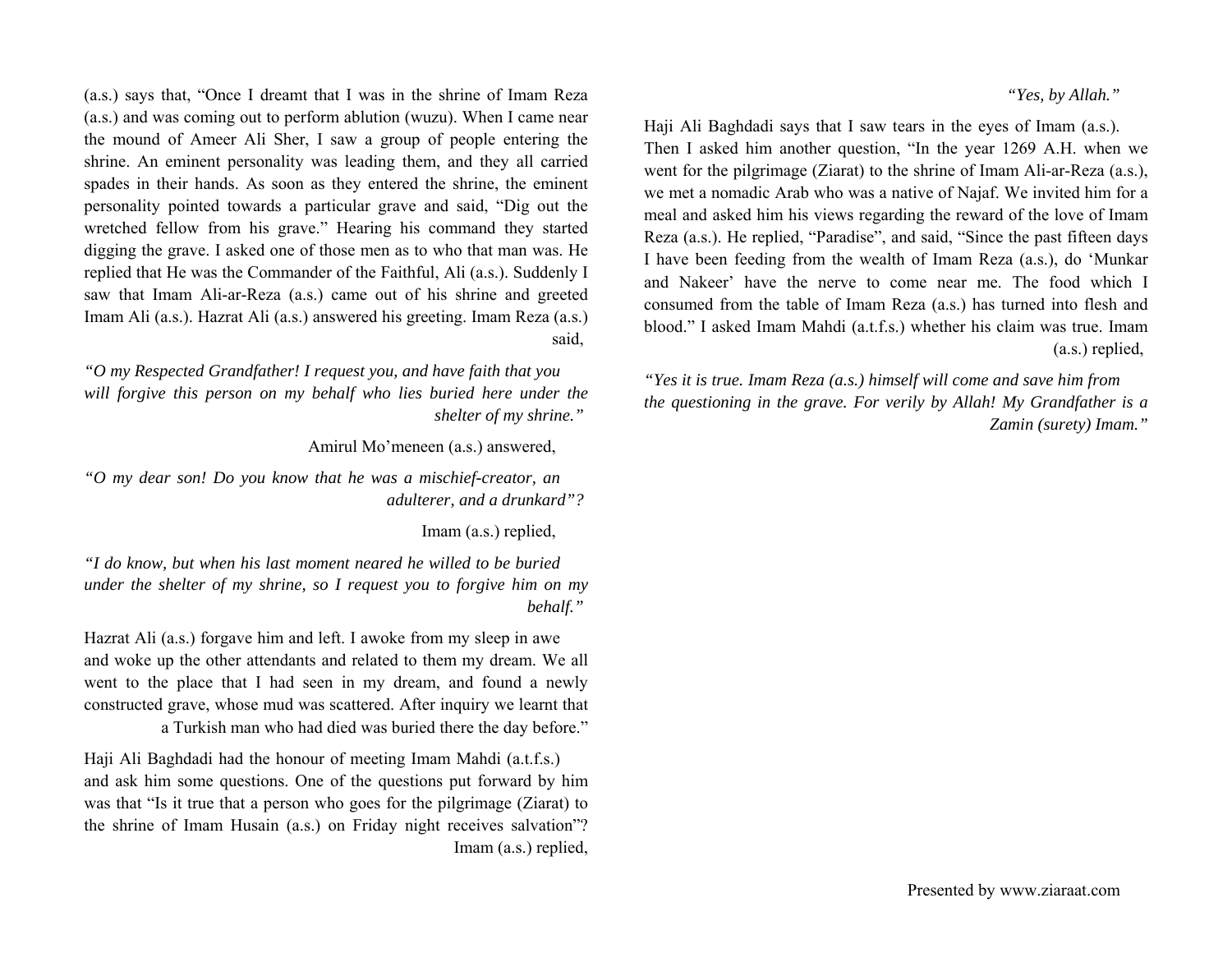# **CHAPTER - IIIINTERMEDIATE PERIOD (BARZAKH)**

### **The state of the body in Barzakh**

One of the dreaded stages of the Hereafter is 'Barzakh'. 'Barzakh' literally means a curtain or a separator that lies between two things and does not allow them to meet each other. For example, sweet water and bitter water both flow side by side, but Almighty Allah has set between them a barrier so they do not intermingle. As Allah says in the Qur'an,

# **مَرَجَ الْبَحْرَيْنِ يَلْتَقِيان،ِ بَيْنِهُمَا بَرْزَخٌ لاَّيَبْغِيَان.ِ**

**"He has made the two seas to flow freely (so that) they meet together, Between them is a barrier which they cannot pass."**

(Surah-ar-Rahman : 19-20).

But Barzakh in this context means that Allah has placed a curtain between this world and the hereafter. Imam Ja'far-as-Sadiq (a.s.) says,

*"By Allah! I fear a lot for your state in Barzakh."*

The narrator asked Imam (a.s.) as to what was Barzakh? Imam Sadiq (a.s.) replied that, it is a period starting from death till Qiyamat.

(Biharul Anwaar)

**وَمِنْ وَّرَائِهِمْ بَرْزَخٌ اِلى يَوْمٍ يُّبْعَثُونَ**

**"And before them is a barrier (Barzakh) until the day they are raised."**

(Surah-al-Mo'menoon: 100)

### **The period of Barzakh and the body**

Barzakh is also called a corporeal or a non-material world (Alame Misali) because somewhat it seems like this world, but its nature and matter is totally different. After we die the other world seems quite vast when compared to this world, and this world can be compared to the womb of the mother. In the same manner the body of a human in Barzakh will be the likeness of the one in this world. It means that in Barzakh the physical components of a man will be the same as in this world, but will be independent of matter. In fact it will be more pleasant and lighter (Lateef) than air, and will be transparent. Imam Ja'far-as-Sadiq (a.s.) says,

# **لَوْ رَاَيْتَه لَقُلْتَ هُوَ هُو.َ**

*"If you look at the corporeal/imaginable body (Badane Misali, in Barzakh), you will say that it the same one (as in this world)."*

 If one looks at one's dead father in a dream, he will surely say that his appearance and bodily components were the same as when he was alive. But the reality is that his body and matter lie buried in the grave. The eyes remain the same but devoid of the shortage of sight that may necessitate the wearing of spectacles. The other bodily parts also do not become exhausted or weak, the teeth do not fall off, and a believer rejoices in eternal youth, while a non-believer suffers the impediments of old age, which act as Allah's chastisement. Philosophers and thinkers compare this body (in Barzakh) to the image in a mirror, but with two differences:

(1) The Corporeal Body (Badane Misali) is firm and free, and independent of the mirror, and

(2) It is intelligent, wise, and understanding as against the image in the mirror. It can also be compared to a dream in which we travel from one place to another in the twinkle of an eye. In Barzakh the body consumes variety of food and drinks, and hears the music, the likeness of which cannot be found in this world. The spirit (Rooh) also rejoices in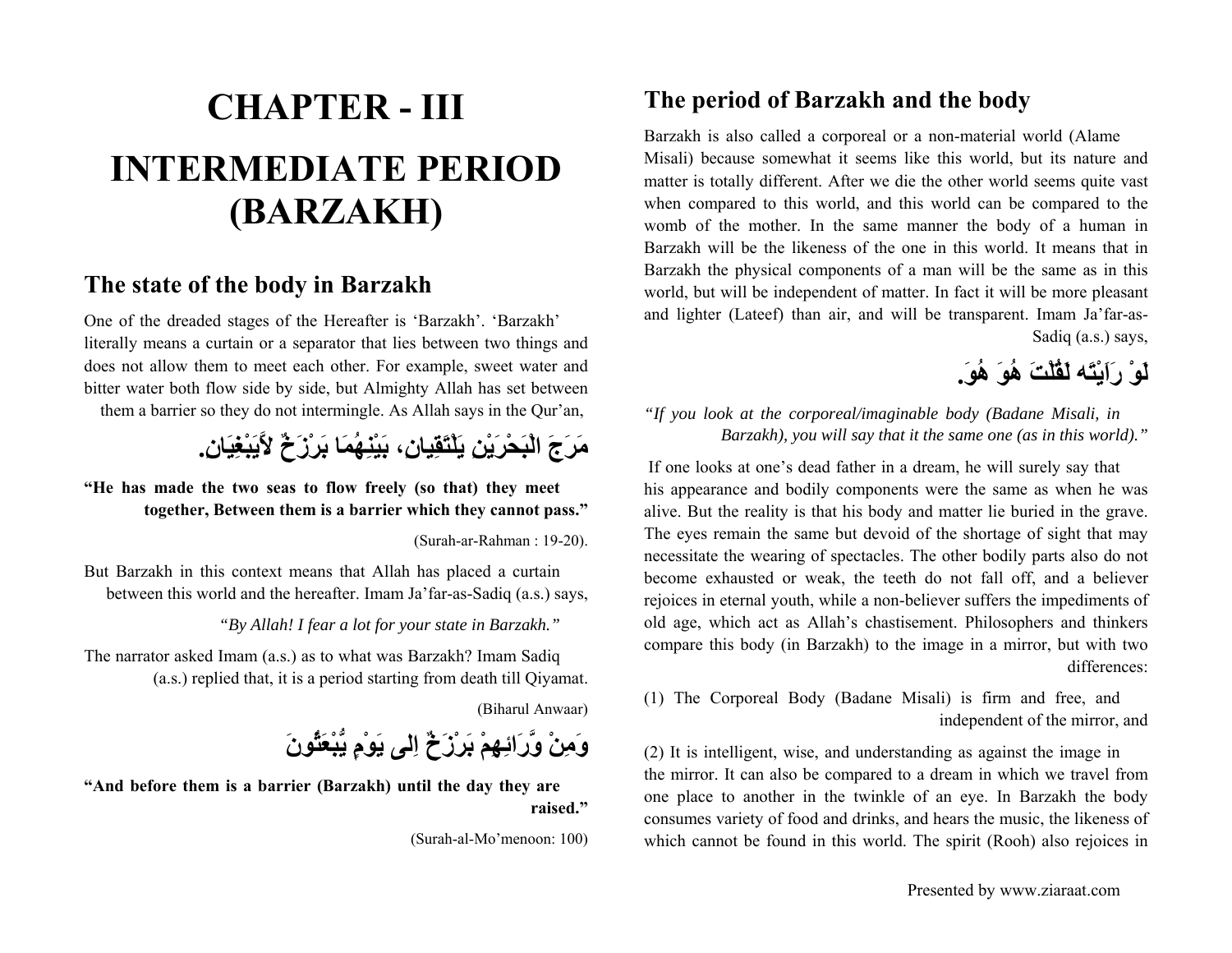the pleasures alongwith the corporeal body. In fact the food and drinks of that world are more tasty and free from material dirt and uncleanness as stated in traditions (Ahadees). One thing gets converted to another according to the wish of the believer. Plums turn into grapes, and grapes into any other fruit, as will be discussed in the incident of Hazrat Hamza (a.s.)

### **Difficulty of Impression and Effects**

In the state of Barzakh the intellect of the corporeal body is very strong. The pleasures that we derive in this world are nothing as compared to those in that stage. Because the reality lies there whereas here is the likeness of it. If a 'Hoorie' looks towards this world and lifts up the veil an inch off her face, the light of the sun would seem nothing in front of the light emanating from her glowing face. And the eyes would turn blind, hence complete beauty lies there.

**اِنَّا جَعَلْنَا مَا عَلَى اْلاَرْضِ زِيْنَةٌ لَهَا لِنَبْلُوَهُمْ اَيُّهُمْ اَحْسَنُ عَمَلاً**

**"Surely We have made whatever is on the earth an embellishment for it, so that we may try them (as to) which of them is the best in deeds."**

(Surah-al-Kahf: 7)

### **Incident**

Allamah Naraqi relates in 'Khazaen': In the days of my youth in Isfahan, one day I accompanied my respected father and companions to a friend's place on the day of 'Naoroz' to meet him. The friend lived near a cemetery. To relieve ourselves of fatigue, and also with the intention of getting reward, we stopped by the graveyard to recite 'fateha' for the departed mo'meneen. One of our friends who was humorous turned towards a grave and said, "O occupant of the grave! will you accept us as

your guests today on this day of Idd"? Back came the reply, "Sure, next week on Tuesday you all will be my guests."

We were horrified and concluded that only some days of our lives were left. We started performing good deeds and rectifying the bad ones. We also started writing our wills. The day of Tuesday dawned but none of us died. We met together and went to the cemetery. One of us went forward and called to the grave, "O occupant of the grave! Please do as you had promised", and back came the reply, "Welcome." Suddenly we realized that the curtains of the hidden were lifted off our eyes, and we saw a green and beautiful garden in which were flowing streams of cool and pleasant water. The gardens were laden with colourful fruits, and beautiful birds were praising Allah on the trees. We reached a mansion in the midst of the garden. When we entered therein, we saw a handsome man surrounded by servants. When he saw us he got up to welcome. Different types of fruits and sweets were served, the likeness of which cannot be imagined nor described. We ate to our full, but were still not satiated, and wished to eat more. After finishing the meals we sat for sometime, then we got up to ask the person's permission to leave. He bade us farewell and came to leave us till the door. My father asked him as to who he was, and why did Allah bestow His blessings on him so that he had got the capacity to feed the whole mankind, and also asked him as to what the place was. The man replied that, "I am a native of your town, a butcher by profession, and the reason for these blessings to be bestowed on me are:

(1) I never weighed less at the time of sale, and (2) I always recited the Prayers (Namaz) on time all throughout my life. As soon as the voice of 'Takbeer' reached my ears, I left my work and proceeded for Namaz in the Mosque. Hence I am offered this position here. Last week when you requested me for a feast, I had not obtained permission for it, while this week I have got the permission and hence invited you." Then we individually asked him our ages and he answered. I asked him my age and he said that I would live for another fifteen years. Then he wished us

farewell, and we reached the same place in the cemetery. (Ma'ad)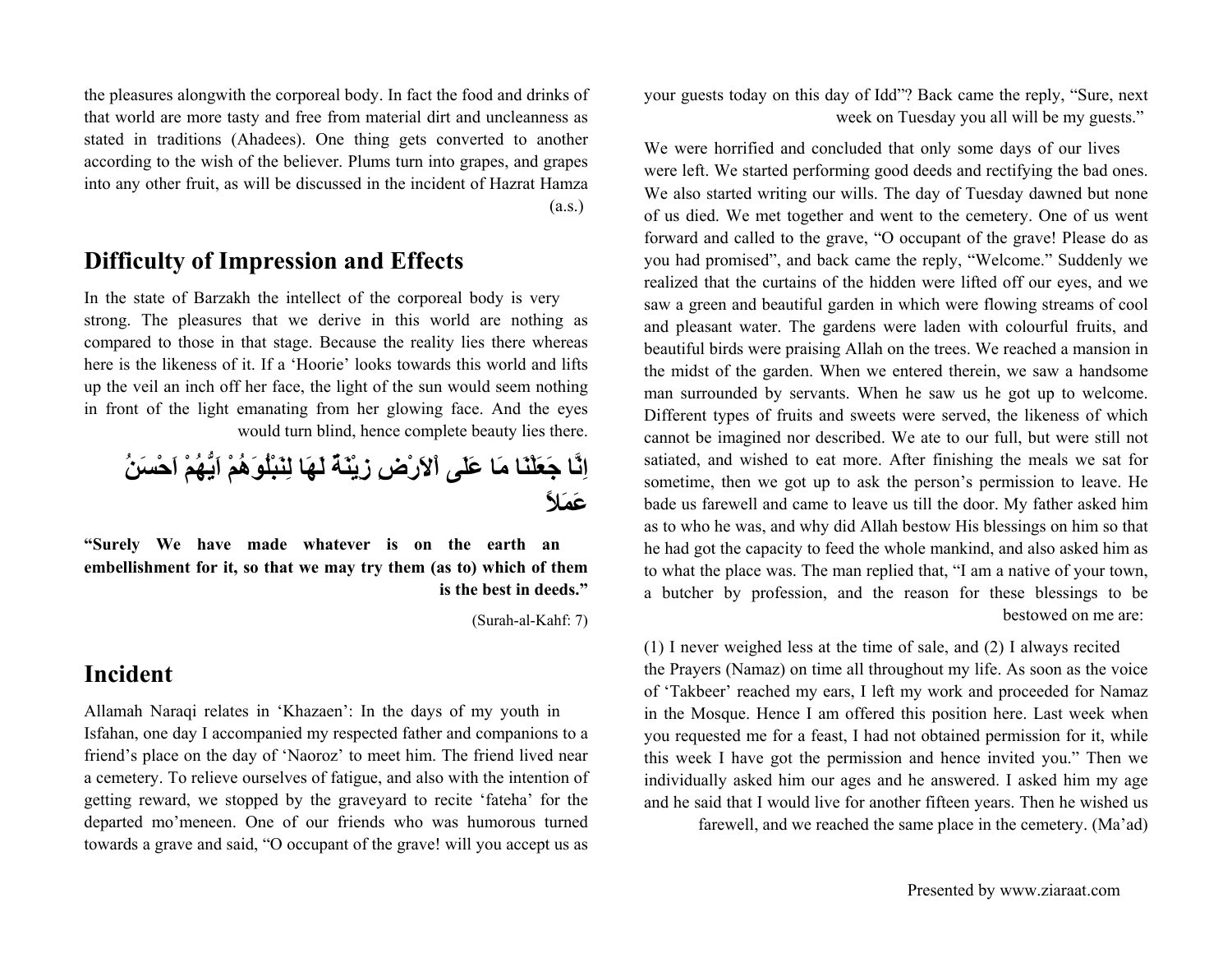### **The pleasures in Barzakh are not perishable**

One of the peculiarities of 'Barzakh' is that it is eternal and permanent. None of the things of this world are immortal. Youth is overshadowed by the darkness of old age. Till the time the morsel of food remains in the mouth, a person derives pleasure and taste, and then it disappears. Flowers turn dry after a period, and hence nothing remains eternal. But Barzakh and its pleasures are eternal because it is not made up of matter or elements like other things and hence does not cease to exist. This can be explained by a narrative in 'Darus Salaam', wherein Shaikh Mahmood Naraqi quotes from Shaikh Mahdi Naraqi. He says that: During my days in Najaf, there broke out a severe famine. I left my house leaving behind my children who were crying with hunger and thirst so as to search something for them. I passed through 'Wadi-us-Salaam', and entered therein with the intention of reciting 'Fateha' for the departed souls, and this act would pacify me and make me forget my sorrow. I saw some people entering the graveyard with a bier, and they requested me to join them in the funeral. Being an act of great reward I accompanied them. They carried the bier and suddenly we entered into a vast garden. They took the bier in a huge and beautiful palace therein, which had all the amenities of luxury. I entered through the door and saw a handsome youth wearing splendid attires seated on a golden throne. As soon as he saw me, he addressed me by my name and saluted me. He signalled me to go near him and seated me besides him on the throne. He asked me whether I knew him and I replied in the negative. He said "I am the same person whose funeral you are attending. I am a native of so and so town and the people you saw in my funeral were the blessed Angels, who brought me from my town to this Paradise for the Intermediate (Barzakh) period." When I heard these words from the lips of the person, I forgot my sorrow and started adoring the beauties of the garden. When I came out of the garden, I saw some other palaces, and when I observed carefully I saw my departed parents and relatives standing at the doors. When they saw me, they invited me to enter in. I entered therein and they invited me for food, which was very delicious. While eating I suddenly remembered my wife and children who were

dying of hunger and thirst and my face turned pale. My (father) understood and said, "O my son Mahdi! What is the reason for your sorrow"? I replied, "O father! While eating, I suddenly remembered that my wife and children are dying of hunger at home, and that made me sad." He pointed towards a stock of rice and told me to take as much as I desired. I spread out my cloak and filled it to the full. And as soon as I got up, I found myself standing in the same place in 'Wadi-us-Salaam', with my cloak filled with rice. I hurried towards my house and we ate to our full. Quite some time passed, but the stock never got over. One day my wife asked me as to where I got it from. She forced me to tell her, and I had to narrate the whole incident to her. She got up in excitement to take some rice from it so as to eat it, but it had disappeared. Hence it can be concluded from this incident that the pleasures of Barzakh are eternal and not perishable.

On the other hand if we hear the voices of those who are being punished in Barzakh, we shall forget the sorrows of this world. It is narrated in the third volume of 'Biharul-Anwaar' that the Holy Prophet  $(s.a.w.s.)$  said:

*Before the Proclamation of Prophethood, once when I was grazing the cattle, I suddenly saw that the cattle stopped grazing and looked frightened. I wondered as to what was the reason for such a change, because nothing unusual happened at that time. When Jibra'eel came with the Revelation (Wahy) I asked him the reason for such a change.*

 Jibra'eel answered, "O Prophet of Allah! When the people who are being punished in Barzakh scream with anguish and pain, their voices are not heard by human beings and genies, but animals can hear it and hence become tense." There are many incidents to support this.

It is written in 'Darus Salaam' that the great Scholar Allamah Sayyed Hashim Husain Bahrani says: In Najaf there lived a shopkeeper who counseled and advised people daily at his shop after Namaze Zohr. At that moment his shop would be full of people who gathered to hear the guidance. One day an Indian prince came to settle in Najaf, and planed to proceed on a journey. He came to the shopkeeper to keep his ornaments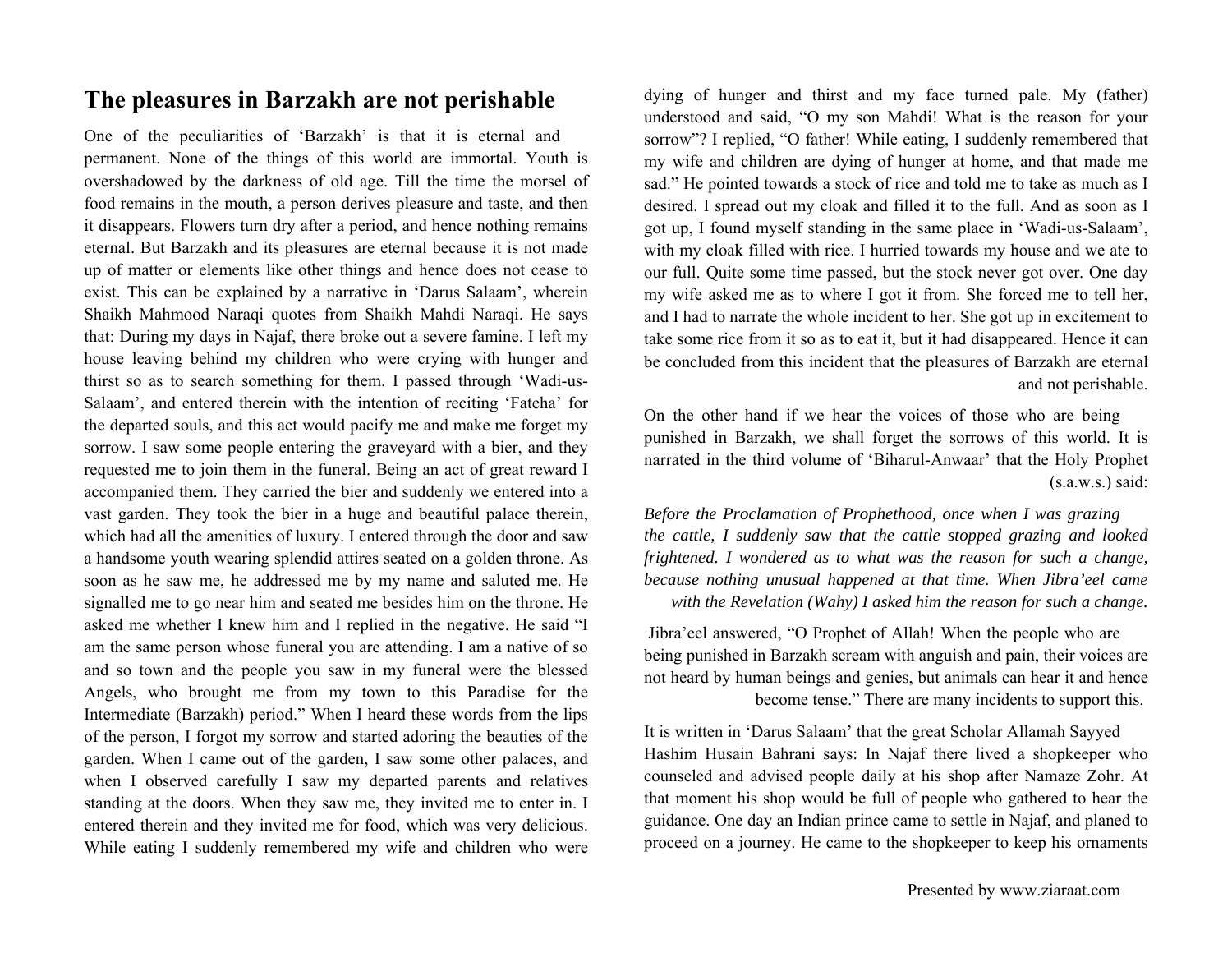and valuables as a trust with him, because he thought the shopkeeper to be a trust-worthy believer. After some days when he returned from the journey, he went to the shopkeeper to take back the things entrusted to him. The shopkeeper completely denied having taken the valuables from him. The prince was dejected and went to the Shrine of the Commander of the Faithful, Ali (a.s.) and called out, "O Ali! I left my motherland and came and settled here near your grave, and entrusted my wealth to the shopkeeper believing him to be a trust-worthy person. But alas, now he denies having my wealth and I have no witness to prove my claim except you." In the night he dreamt that Hazrat Ali (a.s.) came and told him to go in the morning to the gate of the city. And when the gate opens, the first person to enter therein would help him acquire his lost wealth. He got up the next morning and went to the city-gate. The first person to enter the gate was an old and feeble man, who looked virtuous and was carrying a load of wood on his head. He entered the city and sat down to sell the wood so as to earn something for his family. The prince felt ashamed to ask for his help and returned to the Shrine. He again dreamt the same, and the next day again went to the city-gate and saw the old man and returned back. When on the third night he dreamt the same, in the morning he went to the gate and finding the old man related the whole incident to him. The man thought for a moment and told the prince to come to the shopkeeper's place after Namaze Zohr, and he would get his wealth back if Allah desires. After the Namaz people as usual gathered at the shop and the shopkeeper got up to give advice. Suddenly the old man got up and requested the shopkeeper to let him say something, to which he agreed. The old man said, "O people! I am so and so, the son of so and so, and am worried about the Rights of people (Haqqun Naas). Praise be to Allah! For I have no lust for the wealth of this world, and am a contented man and passing my days in solitude. I would like to narrate to you an incident of my life and warn you about the wrath of Allah, and the punishment of Hell, and the hardships of Qiyamat. Once I was in great debt and hence borrowed ten 'Qiraat' (equal to 21 dinars) from a Jew and promised him to pay half a 'Qiraat' daily. I fulfilled my promise for ten days. On the eleventh day the Jew was not to be found anywhere. I inquired about his whereabouts and was

told that he had migrated to Baghdad. After some days I dreamt that Qiyamat had dawned, and I was being brought for reckoning alongwith others. After giving my account, I was sent towards Paradise. While passing on the Pul-e-siraat, I suddenly saw the Jew appearing from the raging fire below and he obstructed my way. He asked me to return the five 'Qiraats' that I owed him. I told him that I had no intention of usurping his money, and that I had searched for him, but he was nowhere to be found. He said that he would not permit me to go any further until I return his trust back to him. I said that I did not have anything at that moment, to which he replied that in that case I should allow him to place his finger on my chest. I agreed to it. As soon as he placed his fingers on my chest, I felt intense pain, and I woke up from my sleep. I saw that there was a wound on my chest, which is not yet cured, and is still fresh. Whatever treatment I do is of no avail." Saying this the old man opened his shirt buttons and showed the wound to the people. When the people saw the wound, they started weeping and wailing and asked repentance from Allah. The shopkeeper who was also hearing this was very much affected and regretted his sin. He called the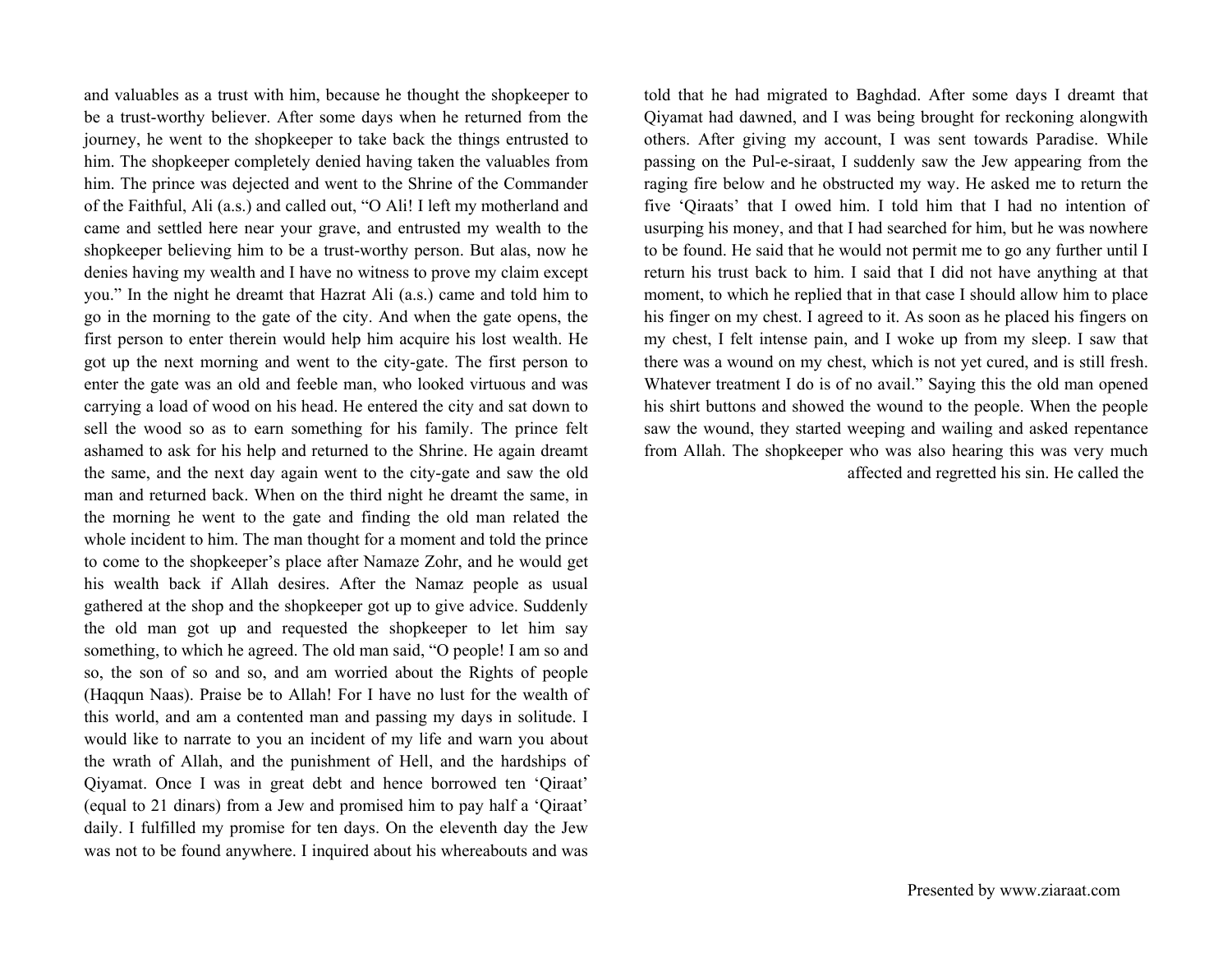Indian prince and returned him his wealth, and apologized sincerely for his sin.

(Ma'ad)

## **The effect of the spirit (Rooh) on the body and its relation with the grave**

The spirit receives reward or punishment (as the case may be) in the grave. But due to its long relation with the body, the body also feels pain and is affected. People who say that it is of no use to visit the graves, for the spirit (Rooh) of the believer is not present there but is in 'Wadi-us-Salaam', this is not true. The answer to this ignorant idea is the tradition (Hadees) of Imam Ja'far-as-Sadiq (a.s.) who says that verily the Spirit (Rooh) of the believer is in Wadi-us-salaam, but it surely keeps an eye on what is happening in the grave. It also looks at the people who have come to visit his grave. Imam (a.s.) compares the spirit to the sun. Even though the sun is not on the earth but is on the sky, the entire earth is illuminated by its light, in the same manner the spirit is in 'Wadi-us-Salaam' but it keeps contact with the body. The great Traditionalist (Muhaddis) Sayyed Ne'matullah Jazaeri narrates an incident in his book "Anwaare No'maniyah" that once Shah Isma'il Safawi came to Karbala. He heard the people denying and doubting the faithfulness of Hurr bin Yazid-ar-Riyahi (one of the companions of Imam Husain, who was martyred in Karbala). He gave the order to dig the grave of Hurr. When the grave of Hurr was opened, people saw the corpse of Hurr lying afresh. A kerchief was tied on his forehead, regarding which it is related, that on the day of 'Ashoora' (the tenth of Moharram), Imam Husain (a.s.) himself had tied a kerchief on the bleeding forehead of Hurr. Shah Isma'il ordered that the kerchief should be removed and given to him so as to be kept in his shroud. As soon as the kerchief was removed, blood started oozing from the forehead of Hurr, hence it was tied back. Shah Isma'il ordered another kerchief to be tied instead of it. When this was done the blood ceased to stop flowing. The Shah was helpless and ordered the kerchief to remain at its original place. He then acknowledged the faithfulness and high honour of Hurr. Then he ordered a Shrine to be erected on the grave.

In the same manner Shaikh Kulaini and Shaikh Sadooq (two great Shi'ah Ulama)'s graves were opened, and their bodies were found fresh therein as if sleeping in peace. The Henna applied on the hands of Shaikh Sadooq also remained intact even after so much time. The signs of life were visible from his body.

On the other hand, when the spirits of the non-believers are being punished, their bodies are also effected. When Bani Abbas gained victory over Bani Ummayah and entered Damascus, they started exhuming their graves. When the grave of Yazid ibne Mu'awiyah was opened, only a lump of mud was found instead of his body. When a person was being buried in a graveyard in the city of Qum, a flame of fire erupted from his grave which destroyed all its surroundings. In Pakistan too many incidents have taken place which are reported in newspapers.

(Ma'ad).

### **The Valley of Peace (Wadi-us-Salam)**

A question may arise in the minds of people as to where does such a vast event of Barzakh takes place. Human intellect is beyond understanding it. In traditions (Ahadees) this universe is compared to the mother's womb, and the state of Barzakh to the expansive world outside it. If a child in the mother's womb is informed about a vast and expansive world outside, it will be difficult for it to grasp it. In the same manner human intellect cannot understand the state of the expansive Barzakh. As is said in the Holy Qur'an:

**بِمَا فَلاَ تَعْلَمُ نَفْسٌ مَّا اَخْفِىَ لَهُمْ مِّنْ قُرَّةِ اَعْيُن،ٍ جَزَآءً <sup>م</sup> آَانُوْا يَعْمَلُوْن.َ**

**"So no soul knows what is hidden for them of that which will refresh the eyes."**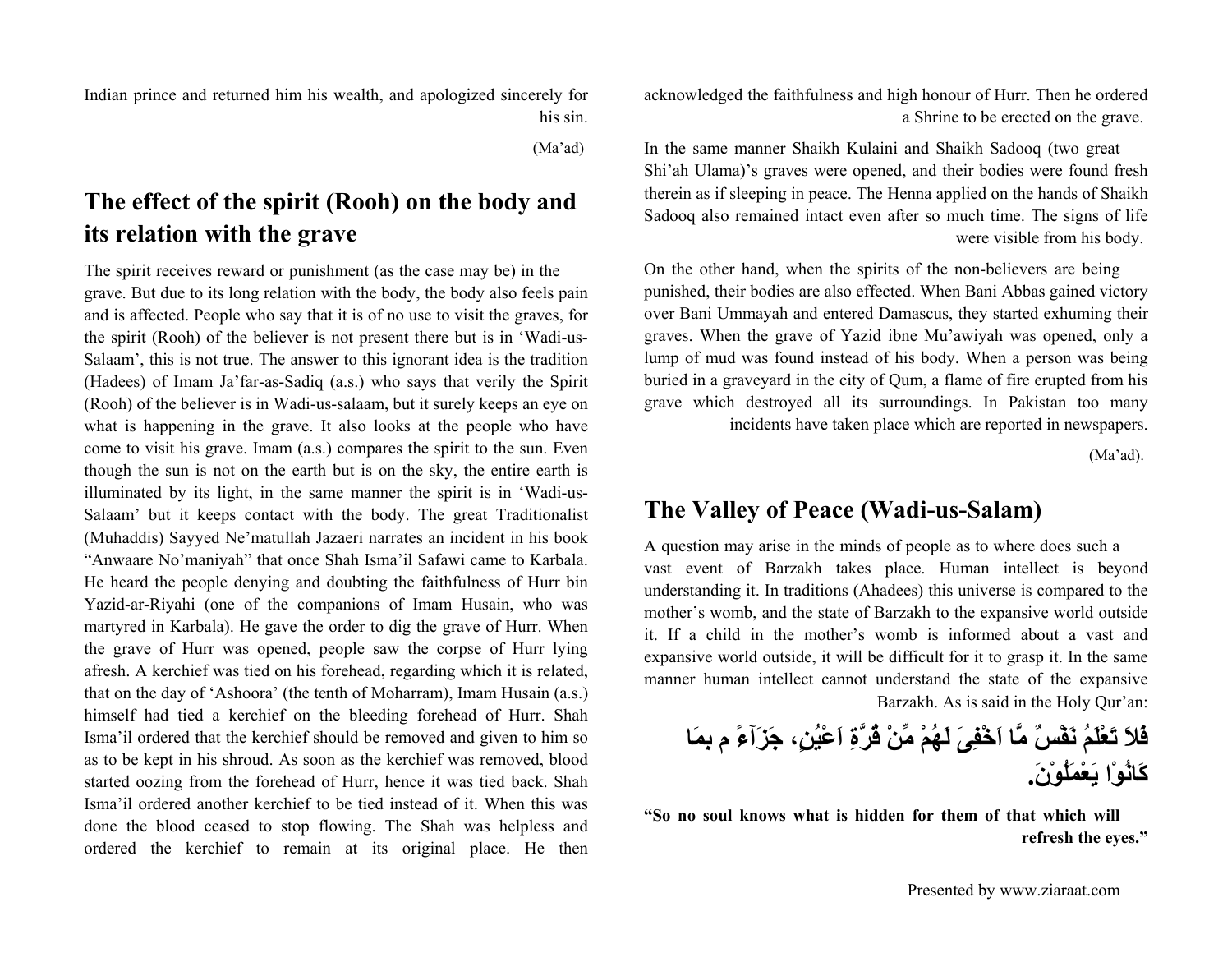near the blazing sun. I was dumb-founded and scared, and started filling the water bag when I saw the man being sent down again. He again requested me for water, and like before when I extended my hand to give him, the chain was pulled up. This happened thrice. On the third time I was totally frightened and ran away from there. O Prophet! I now request you to explain to me the incident." The Holy Prophet (s.a.w.s.) replied,

*"The man whom you saw in the Wadi-e-Barhoot was none other than the accursed Cain (Qabeel, the son of Prophet Adam), who had mercilessly murdered his brother Abel (Habeel). He will be punished in the same manner in the valley, and on the day of Qiyamat he will be fed to the blazing fire of hell."* 

Sayyed Mo'min Shablanji Shafe'i in his book 'Noorul Absar' relates from Abul Qasim bin Muhammad, who says: One day I saw some people gathered near the 'Maqaame Ibraheem' in the Masjid-ul-Haraam (Ka'bah), and asked them the reason for it. They said that a Christian hermit had converted to Islam and had an astonishing incident to narrate. I went and saw an old man wearing woolen clothes sitting there and inquired of him. He said, "One day I was seated outside my hut gazing at the river and adoring it. Suddenly I saw a huge bird having the head of a donkey descending from the sky. It came down and sat on a boulder. It spitted something from its mouth and flew away. I observed properly and saw that it was a quarter part of a human body. The bird returned again and spitted another quarter part of the human body. This happened four times. When all the four parts collected together, a man arose from it. I was astonished, when I saw the bird coming again. The bird started biting the man and severed a quarter part of his body and swallowed it without chewing and flew away. It returned four times until it had swallowed the whole body in parts. I wondered as to what was happening and who the person might be. I regretted not having asked the person when the bird was away. On the second day I saw the same thing happening and gathered courage and went up to the person and asked him as to who he was, and why was he being troubled in such a manner. He replied that his name was Abdul Rehman ibne Muljim, the murderer of Ali ibne Abi Talib, and the bird was sent by Allah to punish him

(Surah-as-Sajdah: 17)

Whatever has come down to us from the Holy Aimmah (a.s.) has to be relied upon. It is related in traditions that whenever a believer (Mo'min) dies anywhere in the east or the west, his spirit is taken to the Valley of Peace (Wadi-us-Salaam) in Najaf near the grave of the Commander of the Faithful, Ali (a.s.). In another tradition Najaf is described as an assembling place for the high-honoured and blessed Angels (Malaeka). And if the dead man is a believer in the Holy Aimmah (a.s.), and is buried in Najaf, he rejoices in abundant bliss. While if a sinful person is buried in Najaf and his spirit is being punished in 'Wadie-Barhoot', his spirit strengthens its union with the body and hence is relieved of the punishment, as has been related in earlier incidents.

(Ma'ad)

### **The Valley of punishment (Wadi-e-Barhoot)**

The Valley of punishment (Wadi-e-Barhoot) is situated in the barren lands of a deserted valley in Yemen, which is devoid of food or water. This is the dwelling place of the evil spirits (rooh) who are made to stay there during Barzakh and taste severe chastisement.

One day a man came to the presence of the Holy Prophet (s.a.w.s.) in a manner that fear had overtaken him and his face had turned pale. He said that he had witnessed an astonishing event that was the cause of his restlessness. On the Prophet's inquiry he said: "My wife has a disease, for the cure of which she requested me to fetch some water from the well at Wadi-e-Barhoot (Mineral water has got the power to cure skin diseases). I took a leather bag and a bowl and left. When I reached there the eerie surrounding made me fearful and I hastily started searching for the well. I found one well and was about to fill water in the bag, when I heard the noise of chains from above me. I heard a voice requesting me for water for he was dying of intense thirst. When I looked above I saw a man hanging by a chain which was bound in his neck. I was confused but agreed to his request for water. When I extended my hand to offer him water, the chain was suddenly pulled on top, and the man reached just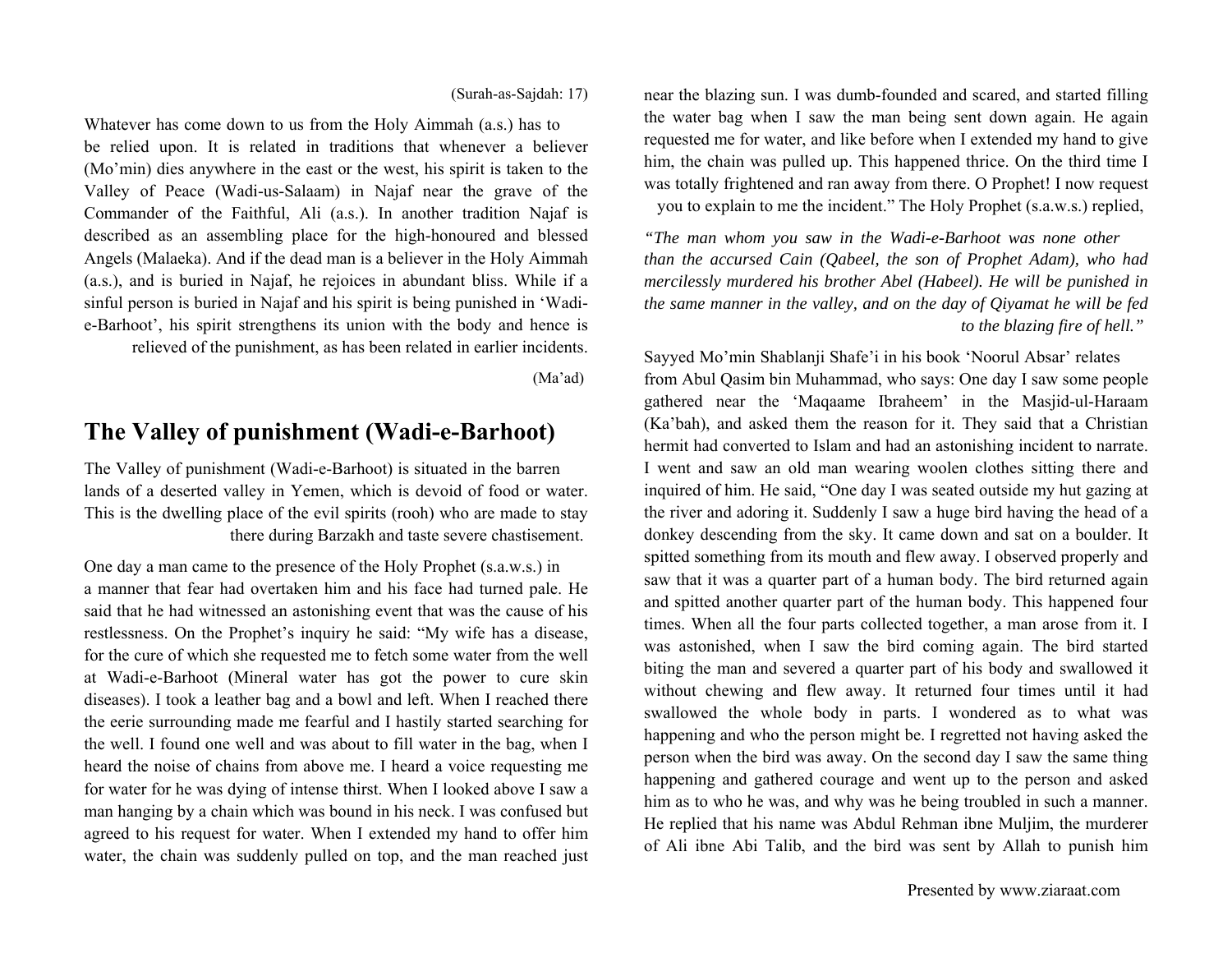*"Send gifts to your dead."*

I asked him as to what gifts could we send to the people who are dead. He replied,

*"It is to give alms (sadqa) on their behalf or pray for their forgiveness."*

The Prophet (s.a.w.s.) continued,

*"On every Friday the spirits (Rooh) of the dead come to the homes and call out: O people of my house! May Allah bless you, have mercy on us. Whatever we have done in this world, we are facing its consequences now, while the fruits of our toil are being enjoyed by others. Favour us by giving on our behalf a dirham, or a bread, or clothes, so that Allah may reward you with a heavenly attire."*

The Holy Prophet (s.a.w.s.) started crying, and we also started weeping. He cried so bitterly that he became exhausted and said,

*"These are your Muslim brethren who lived a lavish life, and now lie pressed beneath the earth. They now regret their mistakes and weep over the deeds that have become the cause of their affliction. They say: Alas! If only we had spent our wealth in the path of Allah, and not have acted miserly, we would not have to be dependent on you now. We now beg of you to send us some Sadqa."*

In the same book it has been narrated from the Holy Prophet (s.a.w.s.) that he said that,

*"Whatever alms (Sadqa) is given on behalf of the deceased person, the blessed Angels adorn it on an illuminated tray (whose light spreads across the seven heavens) and take it to the head of the grave and say: Peace be on you, O inhabitant of the grave! This gift has been sent to you by your relatives. The deceased person takes the tray into his grave, as a result of which the entire grave gets illuminated, and the grave expands in length."*

He then continued,

regularly for the grievous crime (murder of Hazrat Ali) which he had committed. Having got the reply, I left my hut and came about to inquire as to who this Ali (a.s.) was. People told me that he was the cousin, sonin-law, and the Vicegerent (Wasi) of the Holy Prophet (s.a.w.s.) of Islam. I have thus accepted Islam because of this event and have come to Mecca to perform the Pilgrimage (Haj), Lesser Pilgrimage (Umrah), and the Ziarat of the grave of the Holy Prophet (s.a.w.s.).

(Ma'ad)

### **Those A'maal which prove helpful for the people in Barzakh**

Allamah Qutubuddin Rawandi quotes from 'Lubbe Labaab' that it is related, that on the night of every Friday, the spirits (Rooh) of the dead ones come to the doors of their houses and call out: "O my children! O my relatives! Favour me by performing such acts that may prove helpful to me, and may also become the cause of Allah's blessings to be bestowed on you. Give us a place in your hearts, and do not forget us. Have mercy on our wretched state. Surely we are in a state of imprisonment, loneliness, and anxiety. So do not hold your hands from giving alms (sadqa) on our behalf, and pray for our forgiveness. It is possible that Allah may hear your prayers and bestow His mercy upon us, do so before you too may become like us. Alas! Some day we were also strong and healthy as you are now. O servants of Allah! Listen to our words, and pay heed to them. It is no doubt that the enormous wealth that you now enjoy was once ours. We did not spend it in the way of Allah, but acted miserly and even usurped the rights of others. And verily this is the cause for our damnation, and your enjoyment. So now favour us by offering on our behalf a dirham or a morsel of food. We see that soon you too shall weep over your deeds, but it will be of no avail.

Try and rectify your mistakes and save yourselves from regret."

It is narrated from "Jame'ul Akhbaar" that one of the companions (Ashaab) of the Holy Prophet (s.a.w.s.) heard him saying that,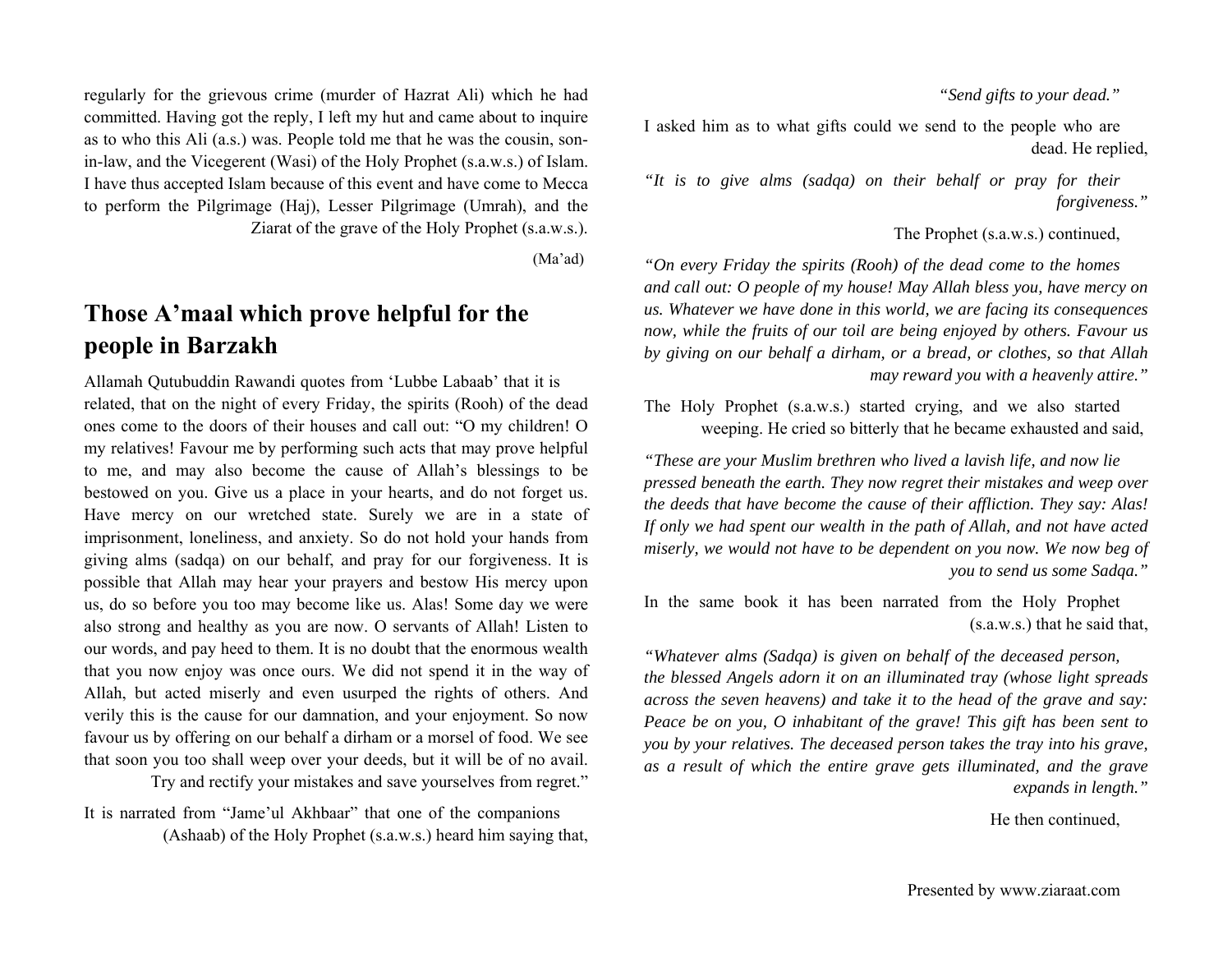*"Those who favour their departed relatives by giving alms on their behalf, its reward is as big as the mountain of Ohad in the sight of Allah. On the day of Qiyamat, Allah will give the person shelter under His Throne (Arsh), when there will be no other shelter except this. Hence this sadqa proves useful for the living person as well as the dead one."* 

Allamah Majlisi narrates in "Zadul Ma'ad" that do not forget your dead, for they have no power to perform good deeds, and they totally rely on their children, brothers, and relatives. They eagerly await the favours. Particularly pray for them in the Midnight Prayers (Namaze Shab), and after every Obligatory Prayers (Wajib Namaz). And never forget to pray for your parents more than anyone else whenever you visit the sacred places, and perform good deeds on their behalf. It is also narrated that there have been such children who were disowned by their parents during their lifetime, but were later forgiven because they performed good deeds on their behalf after their death. The best deed to be performed on behalf of one's parents or relatives, is to pay their debts (Huququn Naas), and to perform worship acts (Huququllah, Namaz, Roza etc.) on their behalf. One should also perform the Pilgrimage (Haj) for them which they left in their life-time.

It is related in a trustworthy tradition that Imam Ja'far-as-Sadiq (a.s.) used to recite two units (Rak'at) Namaz during the night for his children, and during the day for his parents. In each Rak'at after Surah-al-Hamd he recited once Surah-al-Qadr, and in the second Rak'at after Surah-al-Hamd once Surah-al-Kausar. Imam Ja'far-as-Sadiq (a.s.) says, that sometimes it happens that a dead person faces trouble and difficulty, and suddenly Allah grants him peace and prosperity. It is said unto him: this is so because your such and such brother in faith has recited Namaz on your behalf. A person asked him, "Can two dead persons be included in the same Namaz"? Imam (a.s.) replied,

*"Yes, you can do so, for verily the dead man becomes happy when this prayer reaches him through you."* 

He (a.s.) added,

*"Perform Prayers (Namaz), Fasting (Roza), Pilgrimage (Haj), give alms (Sadqa), and do other good deeds on their behalf, for these enter his grave and is also written in his scrolls of deeds (Name' A'amaal)."* 

It is also narrated in another tradition from Imam Sadiq (a.s.) that he said that,

### *"Perform good deeds for the deceased, for Allah doubles the reward, and this proves useful for them."*

It is also narrated that when someone gives alms (Sadqa) on behalf of the dead man, Allah commands Jibra'eel to take seventy thousand Angels along with him and go to the grave of the person. Each one of the Angels carries with him a tray full of blessings from Allah, and they call out: O friend of Allah! Your such and such friend has sent this gift for you. His grave then becomes illuminated, and Allah grants him one thousand cities in Paradise, and weds him with one thousand Houries, and gifts him one thousand attires, and fulfills one thousand wishes of his.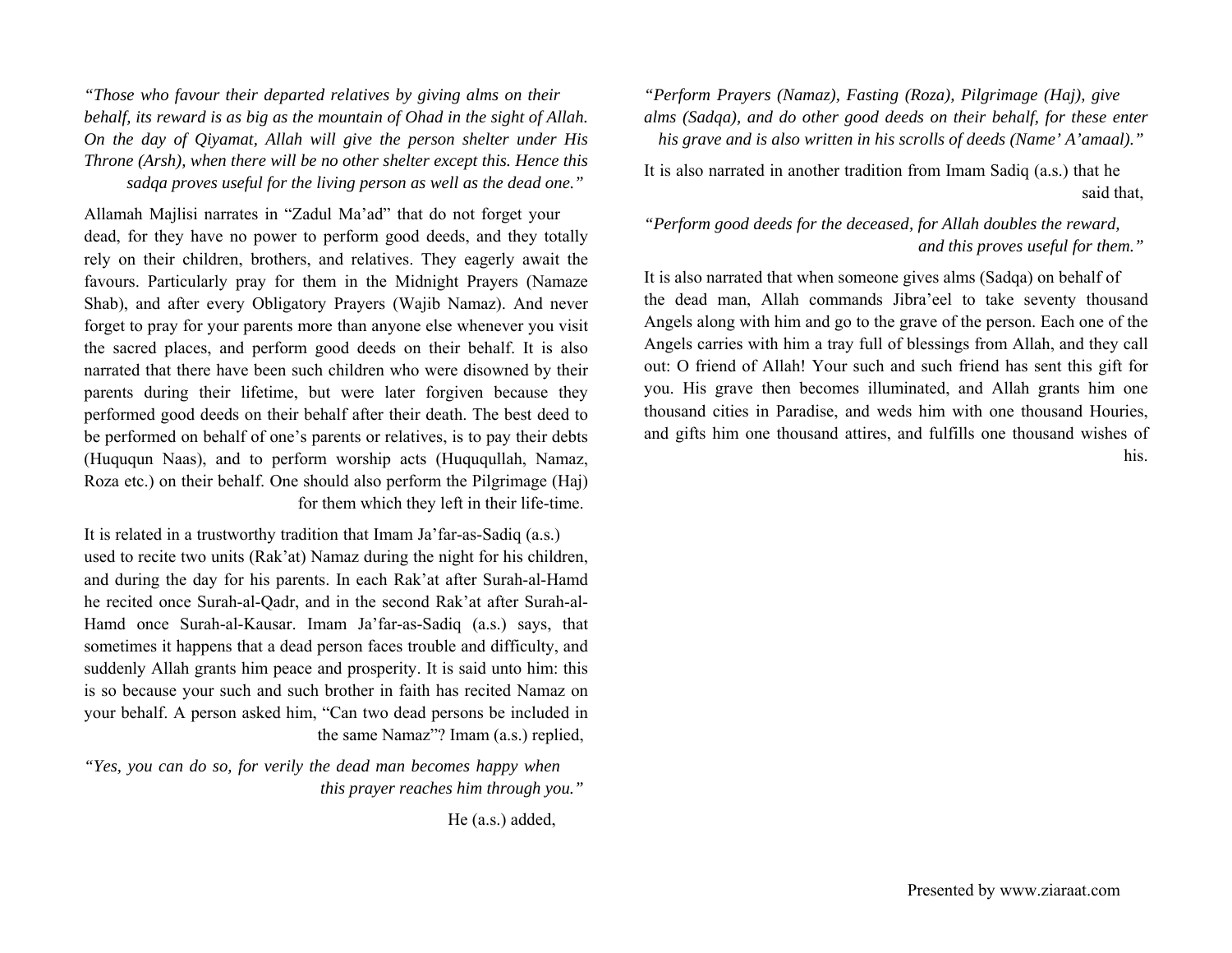### **Incident - 1**

My respected teacher Allamah Husain Noori narrates in 'Darus Salaam', that Allamah Sayyed Ali b. Hasan al Husainee Isfahani told him that: When my father died in Isfahan, I was studying in the Theological School (Hawza) in Najaf. The pending works of my father that were to be fulfilled, were assigned to the care of my brothers, regarding which I was not aware. Seven months after my father's death my mother too died. She was brought to Najaf and buried there. One day I dreamt that I was seated in a room. Suddenly my father entered therein. I got up as a sign of respect and saluted him. He sat with me and listened carefully to my conversation. I was aware that he had died, and so I asked him as to how did he reach there when he had died in Isfahan. He replied, "After people buried me, I was shifted here in Najaf, and now this has become the place of my dwelling." Then I asked him whether my deceased mother was with him. He replied in the negative, which made me shiver. He then replied that she too was in Najaf, but at a different place. I then concluded that my father was a Scholar (Aalim), and that a Scholar's status was more than an ordinary man. Then I asked him about himself and he said that, "Formerly I was in deep trouble and faced many difficulties. But praise be to Allah, the trouble is now eased, and I am in peace." I was surprised and asked him the reason for it. He replied, "I owed some amount to Haji Reza, the son of Aqa Baba, but I died and hence was punished because of it." I woke up from my dream and thought over. I then wrote a letter to my brother who looked after the property of my father. I wrote to him the whole incident, and requested him to find in the records of the book of loans (of my father) if any amount was due to Haji Reza. After some days my brother wrote back that he had searched in the creditor's register, but could not find any outstanding amount due to Haji Reza. I wrote back to him to go personally to the said person and ask him. After some days my brother wrote back that he visited Haji Reza. He said that he owed 18 tumans to our father, but had no witness for it except Allah. He said that after the demise of our father, he had asked my brother if his name was written in

the creditor's register but he said no. He thought to himself that if he claimed the amount he had no witness for it. He relied on our father that he would surely have written it in his register, but when his name was not found he thought that he must have forgotten to record it. When my brother tried to repay him the amount, he refused to accept the money and said that he had forgiven our father, and freed him from the loan that he had owed him.

### **Incident - 2**

Allamah Husain Noori relates in 'Darus Salaam' from Haj Mulla Abul Hasan Mazandarani who says that: I had a friend named Mulla Ja'far b. Muhammad Husain Tabrisani who lived in a town named 'Teelak'. Once there broke out a severe epidemic, and many people died of it. People had appointed Mulla Ja'far as their trustee to distribute their loans if they died. But it so happened that after some time Mulla Ja'far himself fell prey to the epidemic, and the money was left undistributed. When I went to Karbala for the Pilgrimage (Ziarat) to the Shrine of Imam Husain (a.s.), one night I saw in a dream a man in whose neck was bound chains, from which fire was spurting out, and two men had held him. The tongue of the imprisoned man was hanging out from his mouth and lying on his chest. When he saw me, he came near and I recognized him to be my deceased friend Mulla Ja'far. I was shocked and asked him the reason for this punishment. When he tried to answer me, the two men pulled the chain and dragged him behind. This happened thrice, and I woke up from my sleep with a loud cry. Hearing my screams, my fellow-student Aalim who was sleeping besides me also got up. I narrated to him the whole dream. Coincidentally it was the time of opening the gates of the Shrine of Imam Husain (a.s.). I told my companion that it would be better if we went to the Shrine of Imam Husain (a.s.) and offer salutations, and ask for Mulla Ja'far's forgiveness. It is possible that Allah may forgive him. We went and prayed for him. Now twenty years passed but I received no further news about him. I presumed that the punishment was being meted out to him because he did not make haste in passing on the loans of the deceased people to their creditors. By the grace of Allah, I got the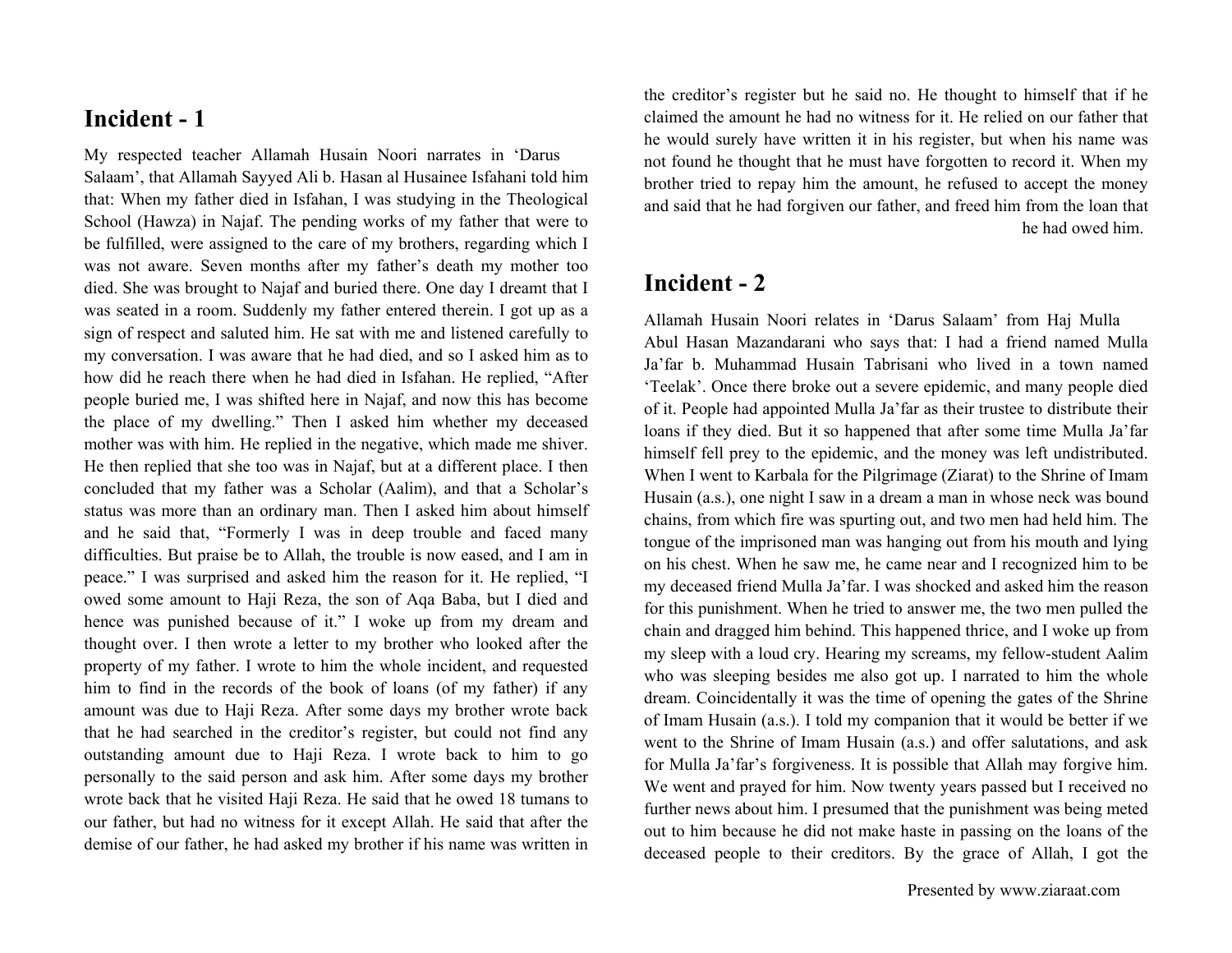opportunity to go for the Pilgrimage (Haj), and then I went to Madina. Suddenly I fell ill, and my state worsened to the extent that I could not even walk. I requested my companions to bathe and clothe me, and carry me on their shoulders to the Shrine of the Holy Prophet Muhammad (s.a.w.s.). They thought that it was my last wish and carried me to the Shrine. When I entered therein, I became unconscious. My companions left me to their respective chores. When I regained consciousness they took me near the tomb and lay me there. I recited the 'Ziarat' (Salutations). Then they carried me behind the Shrine to the house of Hazrat Fatema (s.a.). When I was laid there, I requested her to cure me, and I also said, "O Sayyedah! We have heard that you hold your son Husain (a.s.) very dear, and I am one of the care-takers of his Shrine, hence for his sake please request Allah Almighty to grant me health." Then I turned towards the grave of the Holy Prophet (s.a.w.s.) and asked wishes from him. Then I asked him to forgive all my deceased friends taking each name till I reached the name of Mulla Ja'far. Suddenly I remembered the dream and started weeping. I requested Allah to forgive him, because twenty years back I had seen him in a dream in a terrible state. With sincerity and solemnity I prayed for his forgiveness. Suddenly I felt my weakness to be eased. I got up, and without taking the help of others reached my place. Hazrat Fatema (s.a.) answered my prayers and I was totally cured. We left Madina and went to the mountain of Ohad. We recited Ziarat of the Martyrs of Ohad. There after twenty years I again saw my friend Mulla Ja'far in a dream. He was wearing a beautiful white dress, a turban was wound on his head, and he held a staff in his hand. He came towards me, saluted and said, "Verily a friend has to do the same as you have done for me. Previously I was in great trouble until you prayed for me. Allah relieved me from the punishment just before you came out of the Shrine. The Angels then bathed me in clean water. The Holy Prophet (s.a.w.s.) gifted me this dress, and Hazrat Fatema (s.a.) presented me with this cloak. I am now in peace, and have come to offer you thanks for what you have done. I also give you the good news that you have been cured of your illness, and will soon return to your family who are fine." I awoke from my sleep and offered thanks to Allah.

### **Incident - 3**

It is written in 'Darus Salaam' that Shaikh Haj Mulla Ali relates from his father Haj Mirza Khaleel Malharani, who says that: I was in Karbala while my mother lived in Tehran. One night my mother came to me in a dream and said, "O my son! I have died, and am being brought to you for burial in Karbala, and my nose has been broken." I awoke frightfully. After some days I received a letter from my brother stating the news of the demise of my mother. It was also written in it that her corpse was being sent to me at Karbala to be buried there. The people from the caravan who brought the corpse told me that the bier was kept in a guesthouse. I accepted the reality of the dream, but was confused regarding the statement my mother made that "my nose has been broken." I lifted the sheet from her face and saw that her nose was broken. I asked the people of the caravan regarding it. They replied that when they brought my mother's corpse here, they kept it in a guesthouse alongwith other corpses. Suddenly there ensued a quarrel amongst themselves, and in the collision the corpse fell down. Maybe that would have been the reason for it. I was grieved and took her corpse to the Shrine of Hazrat Abbas (a.s.) and placed it near the grave, and said, "O Abul Fazl! My mother was not serious about Prayers (Namaz) and Fasting (Roza), and sometimes neglected it. Now she lies here near you, so please ward off her difficulty. O my Master! I take responsibility to offer fifty years of the elapsed (Qaza) Namaz and Roza on her behalf."

Then I buried her but later forgot to fulfill my promise.

After some days I dreamt that some people had gathered in front of my house. I came out and saw that my mother was bound to a tree, and was being lashed severely. I screamed and asked them the reason for this punishment. They replied that they had been commanded by Hazrat Abbas (a.s.) to punish her until so and so amount is not paid on her behalf. I entered my house and brought the money and gave it to them. Then I untied my mother, and took her inside my house. I got up from my dream and calculated the sum, and found it to be equal to the amount for the performance of fifty years of elapsed Namaz and Roza. I took the money and went to the great Aalim of our time Sayyed Ali, and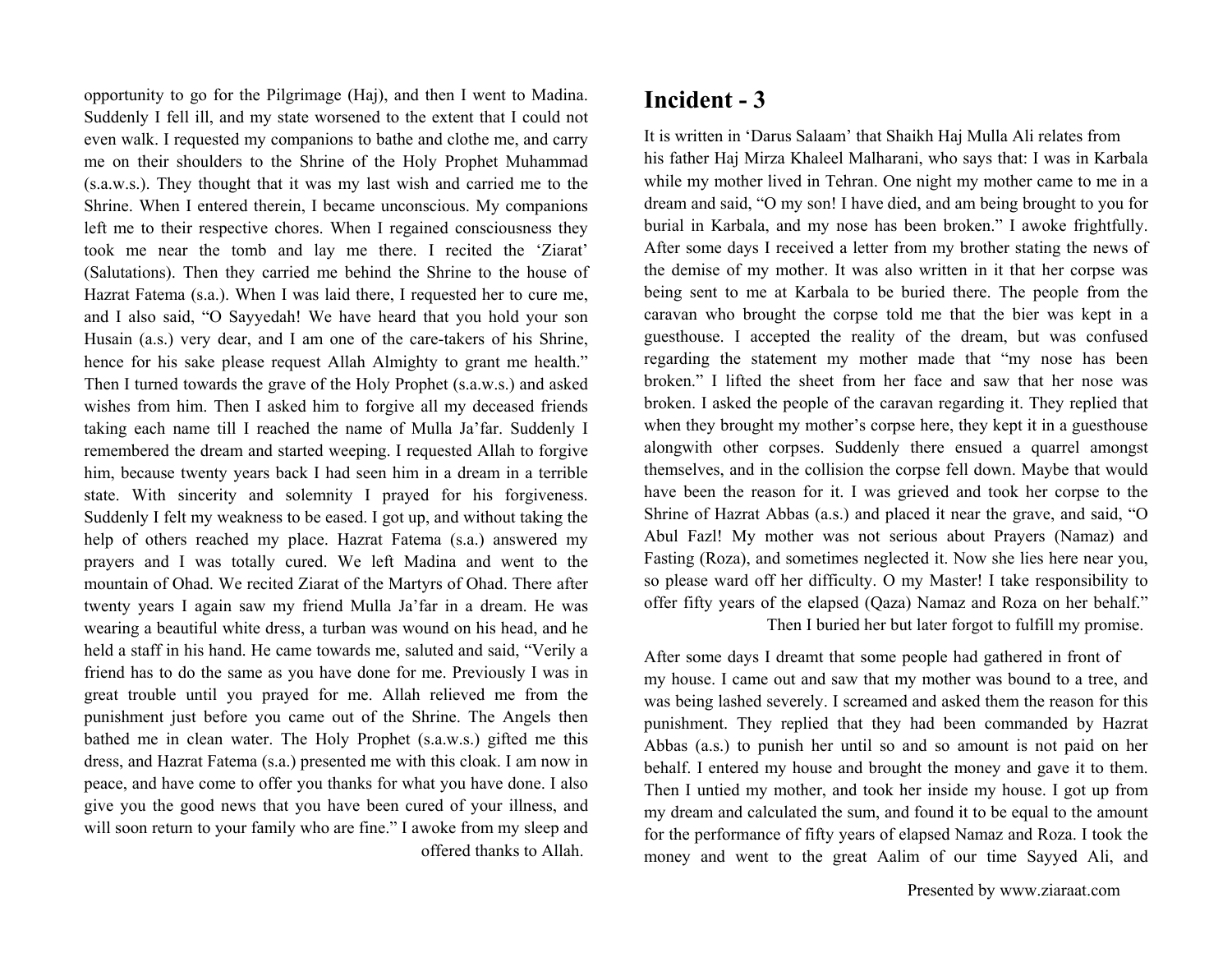requested him to do the necessary arrangement to offer the elapsed Namaz and Roza of fifty years on behalf of my mother. The author of the book Mirza Husain Noori says, that the above incident is stated here to demonstrate the severity of the punishment due to laziness in worship, and sanctity of the places of Pilgrimage (Ziyarat).

### **Incident - 4**

Haj Shaikh Mulla Ali quotes from his father Haj Mirza Khaleel Malharani who says that: In Tehran there lived a person named Ali Talib who worked in a bath-house. He did not offer Prayers (Namaz) nor fasted (Siyam). One day he went to a mason and told him to construct a bathhouse for him, and agreed to offer the payment. The mason asked him as to where he got such a huge sum, to which he replied that it was none of his business. The mason did as ordered, and the bathhouse was built which became famous by his name. Mulla Khaleel further says that: Once when I was in Najaf, I dreamt that Ali Talib was in Wadi-us-Salaam in Najaf. I was surprised and asked him as to how could a person like him who did never ever offer prayers nor fasted be in Wadi-us-Salaam in peace. Ali Talib replied that, "When I died, I was bound in chains and shackles, and was being taken to be punished, when I received news that Haj Mulla Muhammad Kirmanshahi, one of the great Ulama of Tehran, had favoured me by appointing so and so person to perform the Pilgrimage (Haj) on my behalf, so and so person do perform my elapsed Prayers (Namaz) and Fasts (Siyam), and so and so person to pay the (Zakat) and atonement of rights (Radde Mazalim) on my behalf. He left no due pending on me, and thus I was freed of the punishment. May Allah have mercy on him." Mulla Khaleel Malharani says: I awoke from my sleep and was astonished. After some days a group of people came to visit Najaf from Tehran. I asked them about Ali Talib. They said that he had died, and Mulla Muhammad Kirmanshahi had appointed so and so persons to pray, fast, perform Haj, and give Zakat and Radde Mazalim on his behalf. The names of all the persons mentioned by them were the same as told to me in the dream by Ali Talib. This incident is in accordance to the tradition which says that whatever good-deeds are performed on behalf of the dead person, surely benefits him. It is possible that sometimes a dead person faces troubles and difficulties, but such good deeds performed by others on his behalf, relieve him. It is also demonstrated through the above incident that any believer (mo'min) who dies in the east or in the west, his spirit (rooh) is taken to Wadi-us-Salaam. It is also narrated by Ma'soom (a.s.) that it is "as if I see the group of dead people conversing with one another."

### **Incident - 5**

Shaikh Sa'eed Qummi narrates in "Arba'eenat" from a trustworthy authority, who told him that Shaikh Bahauddin Ameli once went to visit a wise man who lived near a cemetery in Isfahan. The wise man told Shaikh Bahai: Some days back I witnessed an astonishing incident, which I would like to tell you. Some people came here with a dead body, buried it and went away. Suddenly I smelt a fragrance the likeness of which I had never smelt before. I turned towards the left and right to see where it came from. I saw a handsome young man wearing splendid clothes going towards the newly made grave. He went and sat near the grave. I was all the more surprised when I saw the young man disappear into the grave. After sometime I smelt a bad odour the likeness of which too I had never smelt before. I saw an ugly dog going towards the grave and disappear in it. My astonishment knew no bounds. I was wondering about what actually was happening, when I saw the young man coming out of the grave in a bad state. His whole body was bruised. He started running away from the grave and I followed him. I stopped him and asked him the reason for running fearfully. The young man replied, "I am the dead man's good deeds, and was commanded to accompany him in his grave. Suddenly the dead man's evil deeds came in the form of a dog. I tried to keep him away from the dead man, but it bit me and wounded me all over. He made a bad state of me and I could no longer remain in the grave. Hence I have come out leaving the dead man to the mercy of his evil deeds." (The dead man's evil deeds were stronger than his good ones). When Shaikh Bahai heard this incident, he told the wise man, "Verily the incident is true, because it is narrated that the deeds (good or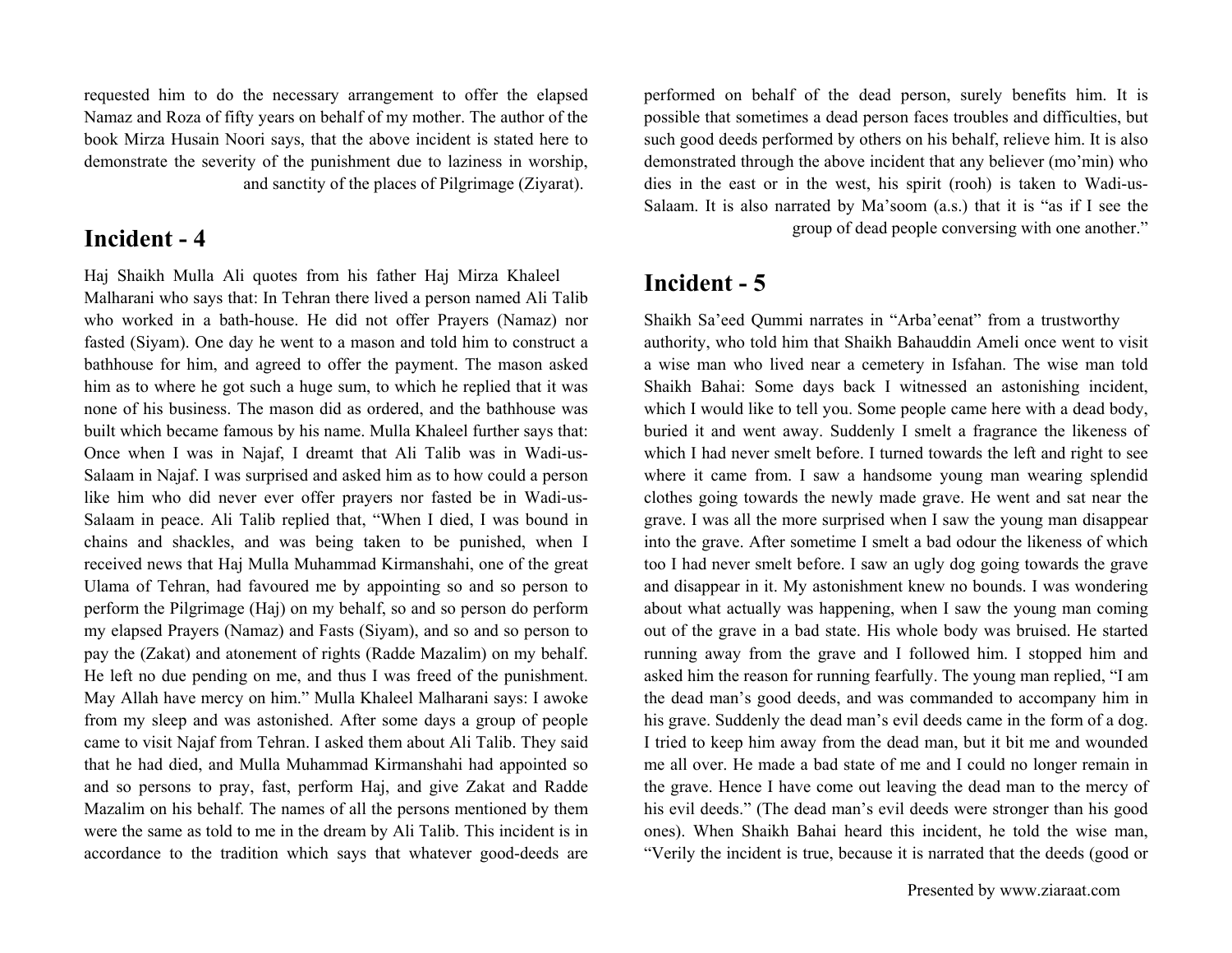# **RESURRECTION (QIYAMAT)**

Regarding Qiyamat Allah says in the Qur'an,

**ثَقُلَتْ فِى السَّمواتِ وَاْلاَرْض،ِ لاَ تَاْتِيْكُمْ اِلاَّ بَغْتَة.ً**

**"It will be momentous in the heavens and the earth, It will not come on you but of a sudden."**

(Surah-al-A'araf: 187)

Allamah Qutubuddin Rawandi relates from Imam Ja'far-as-Sadiq (a.s.) that once Prophet Eesa (a.s.) asked Hazrat Jibra'eel as to when would Qiyamat come? As soon as Jibra'eel heard about Qiyamat, he started trembling and fell down unconscious. When he regained consciousness he said, "O Ruhullah! Verily you know more about it than me", and he recited the above Verse (Ayah).

Shaikh Ali bin Ibraheem Qummi quotes Imam Ja'far-as-Sadiq (a.s.) as saying that once Hazrat Jibra'eel was seated in the presence of the Holy Prophet (s.a.w.s.). Suddenly he looked towards the sky and turned pale because of terror. He asked the Prophet to grant him refuge. The Holy Prophet (s.a.w.s.) looked towards the sky where Jibra'eel had seen. He saw an Angel whose wings spread from the east to the west as if covering it. He looked towards the Holy Prophet and said, "O Muhammad (s.a.w.s.)! I have come down with an order from Allah. Choose from among these two any one, either kingdom and Prophethood, or Allah's slavery and Prophethood." The Holy Prophet turned towards Jibra'eel and saw that he had regained strength by then and asked for his advice. Jibra'eel told the Prophet to choose Allah's slavery and Prophethood. The Prophet told the Angel that he opted for Allah's slavery and Prophethood. After getting the reply, the Angel placed his right leg on the first heaven, then lifted the second one and placed it on the second heaven. Likewise he started climbing the heavens

bad) that a person performs in his lifetime, are given a physical form." Shaikh Sadooq in his book 'Amali' narrates that once Qays bin Asim Minqari came to the presence of the Holy Prophet (s.a.w.s.) accompanied by some people of Bani Tameem. He requested the Prophet to advice him. The Holy Prophet (s.a.w.s.) replied,

*"O Qays! When you die, a companion will also be buried along-with you, who will be alive while you will be dead. If the companion would be blessed, you will get peace, and if he would be accursed, you will fall in anguish. Compel your companion to become good, because if you will be good, you will love him and respect him. While if you will be bad, you will hate him and neglect him. Verily this companion are your good deeds."*

Qays said, " O Prophet of Allah! I wish that this advice be framed in a beautiful couplet, so that it could become the reason for our honour." The Prophet (s.a.w.s.) sent someone to fetch Hisan bin Sabit, a poet. At that moment Salsal bin Walahmas was present there, and he compiled fine beautiful couplets expressing the idea.

Shaikh Sadooq relates from Imam Ja'far-as-Sadiq (a.s.) who says that the Holy Prophet (s.a.w.s.) said,

*"Once Prophet Eesa (a.s.) was passing by a grave which was engulfed in the wrath of Allah. After one year when he again passed that same grave, he saw that the punishment had been stopped. He asked Allah the reason for such a change. Allah revealed to him: O Isa! The dead man has left behind him a virtuous son, who when he reached adolescence, rectified the mistakes done by his father. He helped the orphans and sheltered them. Hence I have forgiven him because of his son's good deeds."* 

## **CHAPTER - IV**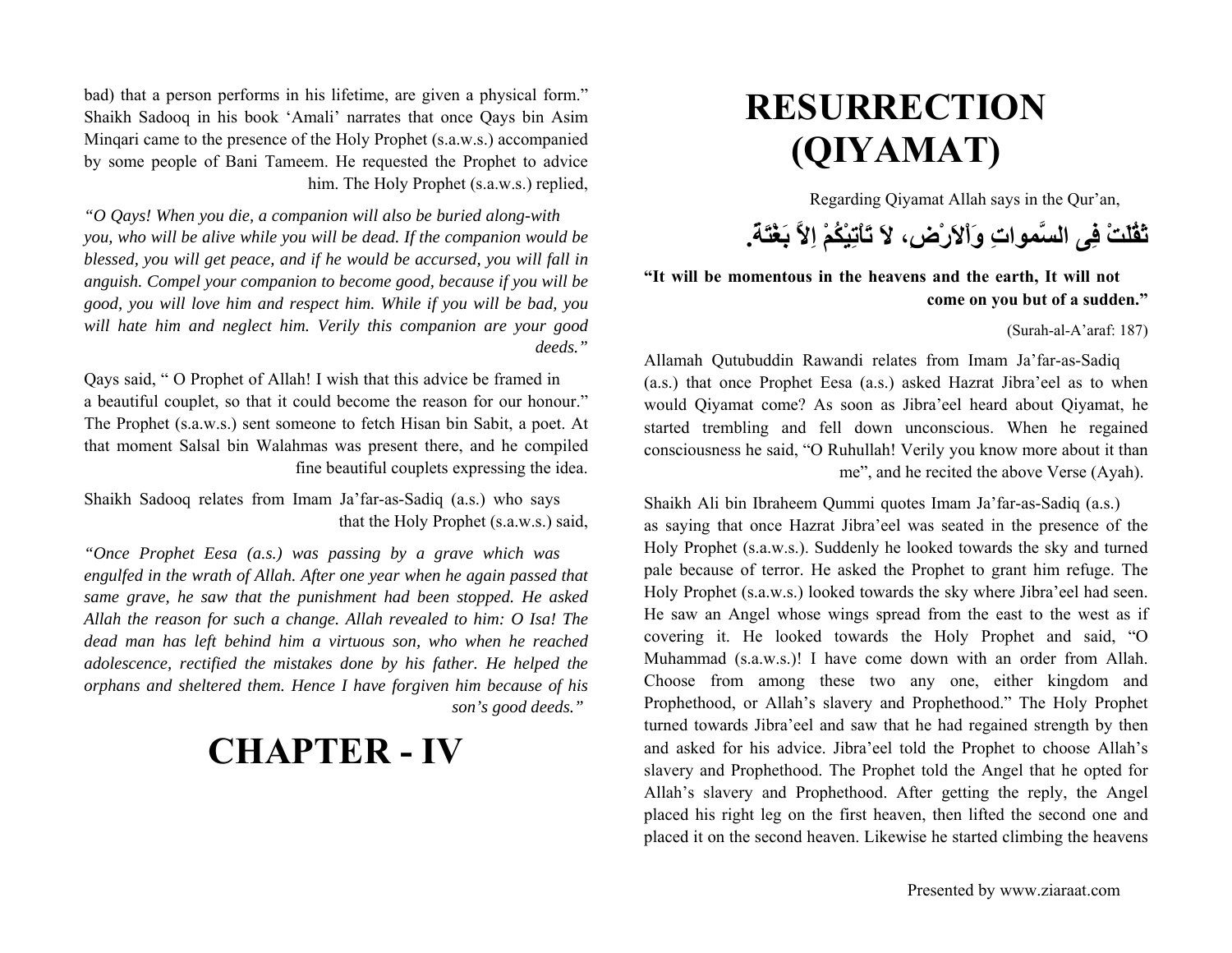executed. When Amr told the Holy Prophet (s.a.w.s.) that I fear nothing, the Prophet said,

*"Amr, it is not as you think and suppose. Indeed there will be one great shout among the people. Not one person will remain who does not attend, nor a living person who does not die, except as Allah wishes. Then there will be another great shout among them, and those who are dead will assemble and all get into ranks. The heavens will split open and the earth will be crushed. The mountains will be cut asunder and fire will hurl them like sparks. No one who has a soul will remain, except his heart be stripped bare while he mentions his sins and is occupied with his soul, except as Allah wishes. Then, where will you be, Amr at this"?*

 "Indeed I am hearing of a terrible event", said Amr. Then he believed in Allah and His Apostle. People from his tribe also accepted Islam and returned back.

Verily Qiyamat is full of fright and terror, so much so that even the dead tremble in their graves. It is narrated through many great personalities, that when the dead men were raised back to life by them, they saw that their hair had turned grey. They asked them the reason. To which they replied that, "When we were told to arise, we thought that

Qiyamat had come, and our hair turned grey due to fright."

### **A'maal which ease the trouble of Qiyamat**

I state hereunder ten such A'amals which ease the troubles and difficulties of Qiyamat:

(1) It is related that a person who recites Surah-al-Yusuf daily during the day or night, will arise on the day of Qiyamat with the likeness of the beauty of Prophet Yusuf (a.s.), and will be saved from the fear of Qiyamat. Imam Muhammad-al-Baqir (a.s.) says that a person who recites Surah-ad-Dukhan in Nafela Prayers or obligatory (Wajib) Namaz, will remain safe from the fear of Qiyamat. Imam Ja'far-as-Sadiq (a.s.) says that a person who recites Surah-al-Ahqaf on the day or night on Friday, will be safe from all fears of this world as well as the hereafter. In

until he reached the seventh heaven. He became smaller, the size equal to a bird. The Holy Prophet (s.a.w.s.) turned towards Jibra'eel and said,

*"I have never seen you so much frightened before, what is the reason for it"?*

Jibra'eel answered, " O Prophet! do you know who this Angel was? He was Israfeel. From the day Allah created the heavens and the earth, Israfeel never came down to the earth. When I saw him coming down I assumed that he must have come down to announce the arrival of Qiyamat. Hence the color of my face turned pale due to fright of Qiyamat as you saw. But when I saw that he had come down to give you glad tidings, I was relieved and regained my consciousness."

It is related that there is no Angel in the heavens or the earth, skies or mountains, seas or deserts who do not fear Fridays. Because they think that Qiyamat may come on that very day.

It is also narrated that whenever the Holy Prophet (s.a.w.s.) would talk about Qiyamat, there would be sternness in his voice, and his cheeks would turn red.

Shaikh Mufeed quotes in 'Al Irshad' that when the Holy Prophet (s.a.w.s.) returned to Madina from the expedition of Tabook, Amr bin Ma'dikarib came to visit him. The Prophet said to him,

*"Submit to Islam Amr, then Allah will protect you from the greatest terror."* 

"What is the greatest terror"? he asked, "for I fear nothing." It is said that Amr was a very brave and strong man. His bravery can be proved by the fact that he had conquered many areas. His sword was famous by the name of 'Shamsheere Samsaam'. One stroke of his sword would cut asunder the neck of a camel. During the caliphate of Umar ibne Khattab, Umar told Amr to gift him his sword. Amr gave it to him. Umar hit it hard but it had no effect. He threw it in a rage saying that it was no good. To which Amr replied, "O King! You asked for my sword, not my hands." Umar became furious at this reply and ordered him to be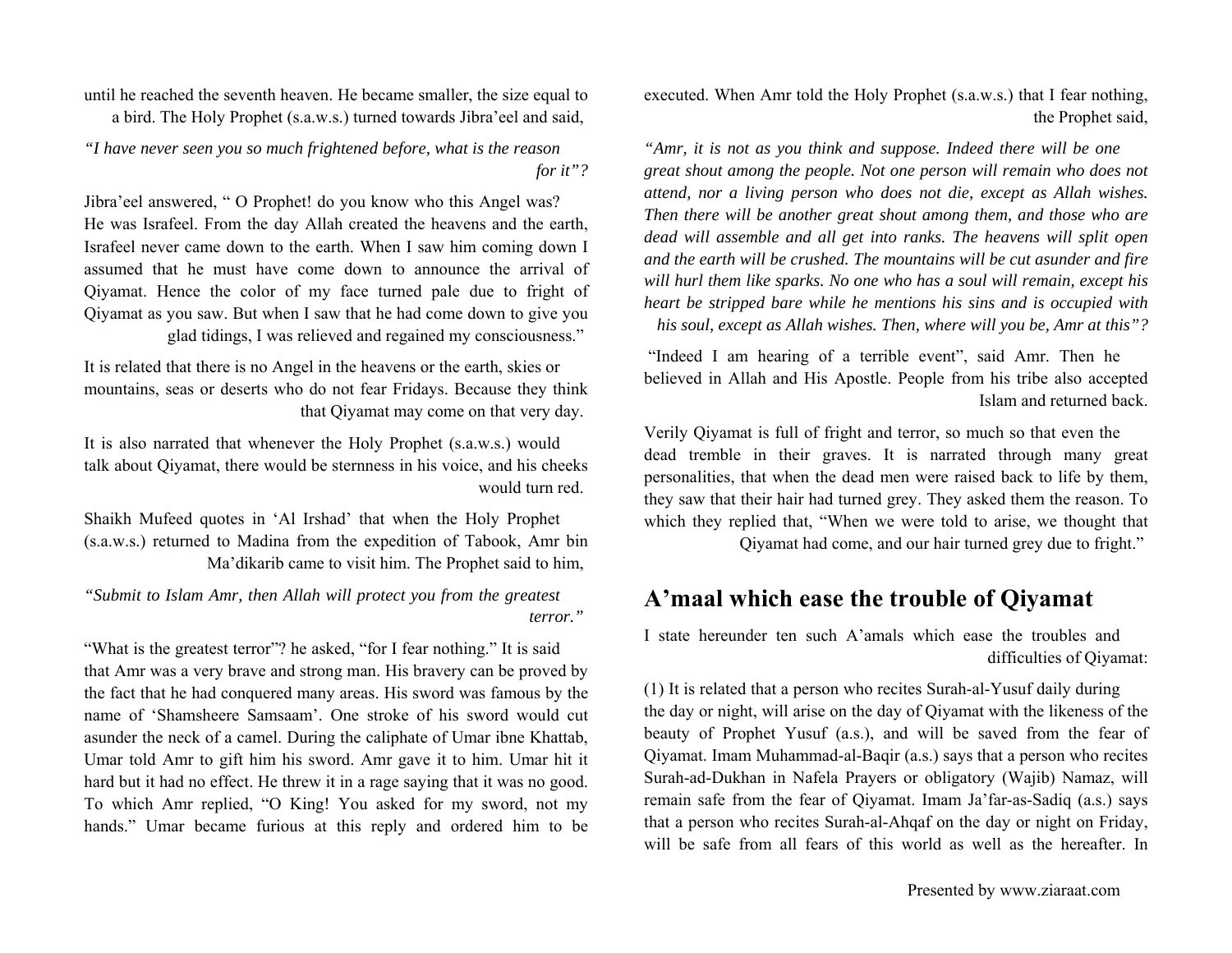**اِنَّ الَّذِيْنَ سَبَقَتْ لَهُمُ الْحُسْنى، اُولئِكَ عَنْهَا مُبْعَدُوْن،َ لاَ يَسْمَعُوْنَ حَسِيْسَهَا، وَهُمْ فِى مَا اشْتَهَتْ اَنْفُسُهُمْ خَالِدُوْن،َ لاَ يَحْزَنُهُمُ الْفَزَعُ اْلاَآْبَرُ وَ تَتَلَقّهُمُ الْمَلئِكَة،ُ هذَا يَوْمُكُمُ الَّذِىْ آُنْتُمْ تُوْعَدُوْن.َ**

**"Surely as for those for whom the good (Husna) has already gone forth from Us, they shall be kept far off from it. They will not hear its faintest sound, and they shall abide in that which their souls long for. The great fearful event shall not grieve them, and the Angels shall meet them."**

(Surah-al-Anbiyah : 101-3)

The Holy Prophet Muhammad (s.a.w.s.) said,

*"O Ali! You and Your Shi'ahs will remain under the protection on the day of Qiyamat, and the (above mentioned) verse (Ayah) bears witness to it."*

The word 'Husna' used in the above verse (Ayah) means Love (Walayah) of Ali (a.s.) and his Progeny (Ahlulbait). As the Holy Qur'an promises,

**مَنْ جآءَ بِالْحَسَنَةِ فَلَه خَيْرٌ مِّنْهَا، وَهُمْ مِّنْ فَزَعٍ يَّوْمَئِذٍ آمِنُوْن.َ**

**"Whoever brings good, he shall have better than it, and they shall be secure from terror on that day."**

(Surah-an-Naml: 89)

It is quoted in many books of exegesis (Tafseer) of Qur'an viz. Kashshaf, Sa'labi, Kabeer etc. that whoever shall arise with the 'Goodness' (Husna) will be secured on the day of Qiyamat, and 'Husna' here means Ali (a.s.). Whoever dies bearing love of Ahlulbait (a.s.) will become pure after repentance, and when he shall arise on the day of

another tradition Imam Ja'far-as-Sadiq (a.s.) says that a person who recites Surah-al-Asr in Supererogatory (Nafela) Prayers, will arise in delight on the day of Qiyamat. His face will be glowing, and his eyes shining, and he will enter Paradise in this cheerful state.

(2) Shaikh Kulaini narrates from Imam Ja'far-as-Sadiq (a.s.) who says that the Holy Prophet Muhammad (s.a.w.s.) said, that whoever respects a man with a white beard, Allah will grant him refuge from the fear of the day of Qiyamat.

(3) The Holy Prophet (s.a.w.s.) says, that whoever dies while going to Mecca or returning from there, will be saved by Allah from the fear of the day of Qiyamat. Shaikh Sadooq quotes the Holy Prophet (s.a.w.s.) as saying that whoever dies in the courtyard of the Ka'bah or Masjide Nabawi (in Madina), will arise in a manner that he will be free from all terror and fear.

(4) Shaikh Sadooq quotes Imam Sadiq (a.s.) as saying that whoever is buried in the courtyard of the Ka'bah, will be saved from the fright of Qiyamat.

(5) Shaikh Sadooq narrates from the Holy Prophet (s.a.w.s.) that he said, that if a person guards himself from sins or the lustful passions (of his self), only for the sake and fear of Allah, Allah will make the fire of hell forbidden upon him and keep him away from the fear of Qiyamat.

(6) The Holy Prophet (s.a.w.s.) says that Allah will grant refuge from the fear of Qiyamat the man who keeps away from the passions of his self.

(7) Shaikh Ali bin Ibraheem Qummi narrates from Imam Muhammad-al-Baqir (a.s.) who said that whoever suppresses his anger even after having power (to retaliate), Allah will fill his heart with faith (Eeman), and save him from the terror of Qiyamat.

(8) One of the reasons for a person to be free from the fear of Qiyamat is the Love (Walayah) of Ali (a.s.). The verdict of the Qur'an regarding it is that it is the best deed. As said in the Holy Qur'an: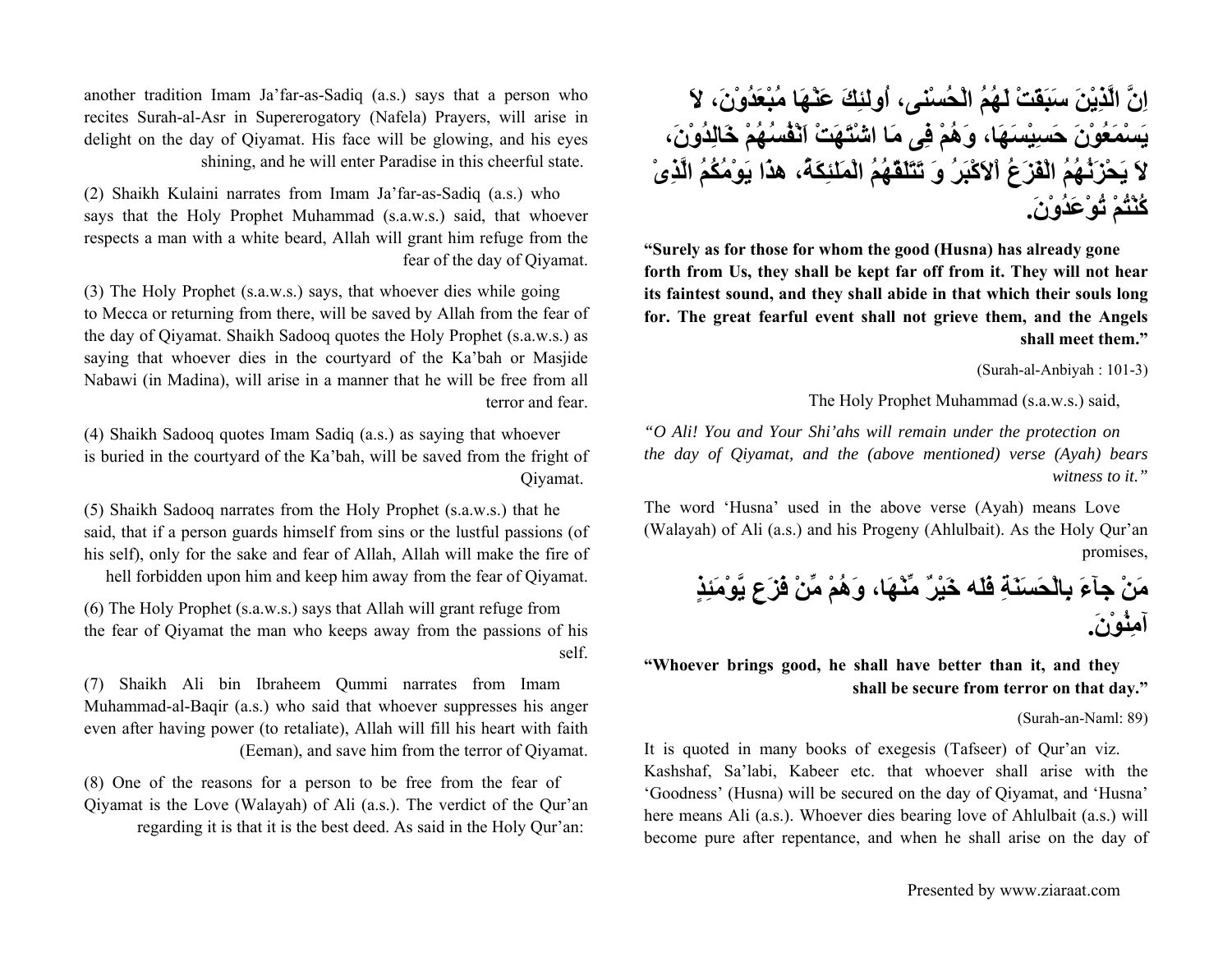incidents have been narrated which need not be quoted here for brevity's sake.

(10) Shaikh Kulaini narrates from Imam Ali-ar-Reza (a.s.) that whoever goes to the grave of a believer brother, places his hand on it and recites Surah-al-Qadr seven times, Allah will keep him away from the troubles of Qiyamat. In another tradition it is narrated that while reciting Surah-al-Qadr on the grave, one should turn towards the Qibla and dig one's fingers in the mud (of the grave).

I have seen in the "Majmu'ah" of Shaheede Saani that when he went to the grave of his teacher Fakhrul Muhaqqeqeen, he said that the buried person (Fakhrul Muhaqqeqeen) related from his father (Allamah Hilli) who related from Imam Ali-ar-Reza (a.s.) who said that whoever goes to the grave of his brother believer and after reciting Surah-al-Qadr recites the following du'a, both the dead person as well as the person reciting it will be safe from the fear of Qiyamat.

**اَللّهُمَّ جَافِ اْلاَرْضَ عَنْ جُنُوْبِهِمْ وَصَاعِدْ اِلَيْكَ اَرْوَاحَهُمْ وَ زِدْهُمْ مِنْكَ رَضْوَانًا وَ اَسْكِنْ اِلَيْهِمْ مِنْ رَحْمَتِكَ مَا تَصِلُ بِه وَحْدَتْهُمْ وَ تُوْنِسْ وَحْشَتَهُمْ اِنَّكَ عَلى آُلِّ شَىْءٍ قَدِيْر.ٌ**

*Allaahumma jaa fil arz"a a'n jonoobehim wa s'aae'd ilaika arwaah'ahum wa zidhum minka riz"waanan wa askin ilaihim min rah'mateka maa tas'elo behi wah'dathum wa toonis wah'shatahum innaka alaa kulle shayyin qadeer*

### **The Trumpet of Israfeel (Soore Israfeel)**

When Almighty Allah will intend to bring forth Qiyamat, He will order Israfeel to blow the trumpet (Soor). The trumpet is large and illuminated, and has one mouth piece and two tubes, one pointing towards the earth and other towards the sky. Israfeel will go to the Baitul Muqaddas (in Jerusalem) and while facing the Qibla will blow the trumpet. When the voice will come out from that side which is towards

Qiyamat, a cloud will give shelter on his head, and he will remain safe from the terror of Qiyamat and enter Paradise in this manner.

(9) Shaikh Sadooq quotes Imam Ja'far-as-Sadiq (a.s.) as saying that if a person helps a believer brother (mo'min), and free him from anxiety, and fulfills his desires, Allah will offer him seventy two types of favours (Ne'mat). One of them is that He will increase his sustenance (Rizq) in this world, and seventy-one are that He will guard him against the terrors and hardships of Qiyamat. Many traditions (Ahadees) have been narrated in praise of fulfilling a believer brother's wishes. Imam Muhammad-al-Baqir (a.s.) says that,

*"If a mo'min goes to fulfill the desires of his brother believer, Allah orders the angels to give shade of seventy thousand veils over his head, and before he steps out (to go for help) Allah writes down many virtues in his deed-sheet."* 

Imam Ja'far-as-Sadiq (a.s.) says that,

*"Fulfilling a brother believer's wishes is greater than the performance of Haj, Haj, Haj (and repeated it ten times).*

It means that it is greater than the performance of ten Haj.

It is also narrated that in the Bani Israel there was a pious worshipper who had taken upon himself the obligation to fulfill the wishes of others. Shaikh Shazan bin Jabrail quotes from the Holy Prophet (s.a.w.s.) that on the door of the second heaven he saw the following written:

**لاَ اِلهَ اِلاَّ االلهُ مُحَمَّدٌ رَّسُوْلُ االلهِ عَلِىٌّ وَلِىُّ االله.ِ**

There is no god but Allah, Muhammad (s.a.w.s.) is His Apostle, Ali (a.s.) is His Vali. Verily everything has got a dress, and the dress of the Holy Prophet on the day of Qiyamat will be the following four qualities:

[1] To caress with affection the head of an orphan (yateem), [2] To show kindness towards widows, [3] To go to fulfill the wishes of a believer brother, and [4] To take care of the poor and the needy. Many Ulama and great men strived to help the believer brothers, and many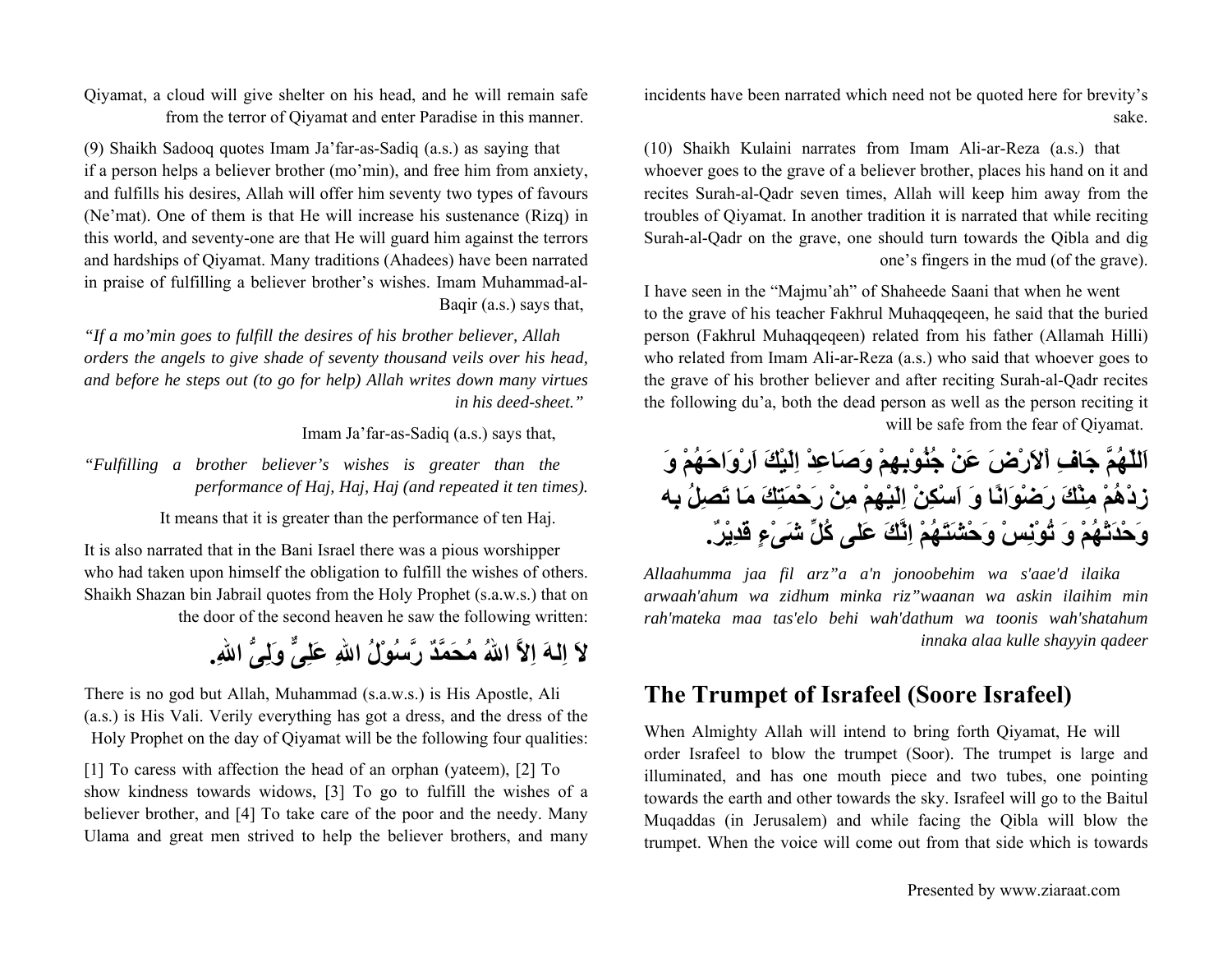(Surah-al-Infitar: 1-5)

**اِذَالشَّمْسُ آَوِّرَت،ْ وَ اِذَا النُّجُوْمُ انْكَدَرَت،ْ وَ اِذَا الْجِبَالُ سُيِّرَت.ْ**

**"When the sun is covered, And when the stars darken, And when the mountains are made to pass away."**

(Surah-at-Takwir: 1-3)

**فَاِذَا بَرِقَ الْبَصَر،ُ وَ خَسَفَ الْقَمَر،ُ وَ جُمِعَ الشَّمْسُ وَ الْقَمَر.ُ**

**"So when the sight becomes dazed, And the moon becomes dark, And the sun and the moon are brought together."**

(Surah-al-Qiyamah: 7-8)

**لاَتَاتِيْكُمْ اِلاَّ بَغْتَة.ً**

#### **"It will not come on you but of a sudden."**

(Surah-al-A'araf: 187)

People will be engrossed in their different activities, some will be feeding the cattle, some busy in the factories, some weighing things, while some will be absorbed in sins. But when the trumpet will be blown, they all shall die as they are.

**فَلاَيَسْتَطِيْعُوْنَ تَوْصِيَةً وَّلاَ اِلى اَهْلِهِمْ يَرْجِعُوْن.َ**

**"So they shall not be able to make a bequest, nor shall they return to their families."**

(Surah-al-Yaseen: 50)

Then the angry voice of Allah will be heard

**اَيُّهَا اْلاَرْوَاحُ الْخَارِجَةُ وَاللُّحُوْمُ الْمُمَزِّقَةُ وَالْعِظَامُ الْبَالِيَةُ وَالشُّعُوْرُ الْمُتَفَرِّقَةُ هَلُمُّوْالِلْحِسَاب.**

Presented by www.ziaraat.com

the earth all living beings on it shall die, and when the voice will come out from that side which is towards the sky all living being in it shall also die. Then Allah will say to Israfeel "Die" and he too shall die. Allah has described the end of the world in many verses (Ayah) of the Qur'an.

**بِسْمِ االلهِ الرَّحْمنِ الرَّحِيْم. اِذَا وَقَعَتِ الْوَاقِعَة،ُ لَيْسَ لِوَقْعَتِهَا آَاذِبَة، خَافِضَةٌ رَّافِعَة،ٌ اِذَا رُجَّتِ اْلاَرْضُ رَجًّا، وَّ بُسَّتِ الْجِبَالُ بَسًّا، فَكَانَتْ هَبَآءً مُّنْبَثًّا.**

**"When the great event comes to pass, there is no belying its coming to pass - Abasing (one party), exalting (the other), When the earth shall be shaking with a (severe) shaking, And the mountains shall be made to crumble with (an awful) crumbling, so that they shall be scattered dust."**

(Surah-al-Waqe'ah: 1-6) **يَوْمَ تَبَدَّلُ اْلاَرْضُ غَيْرَ اْلاَرْضِ وَالسَّموَاتِ وَ بَرَزُوْا اللهِ الْوَاحِدِالْقَهَّار.**

**"On the day when the earth shall be changed into a different earth, and the Heavens (as well), and they shall come forth before Allah, the One, the Supreme."**

(Surah-al-Ibraheem : 48)

**اِذَا السَّمآءُ النْفَطَرَت،ْ وَاِذَا الْكَوَاآِبُ انْتَثَرَت،ْ وَ اِذَا الْبِحَارُ فَجِّرَت،ْ وَاِذَا الْقُبُوْرُ بُعْثِرَت،ْ عَلِمَتْ نَفْسٌ مَّا قَدَّمَتْ وَ اَخَّرَت.ْ**

**"When the Heavens are cleft asunder, And when the stars become dispersed, And when the seas are made to flow forth, And when the graves are laid open, Every soul shall know what it has sent before and held back."**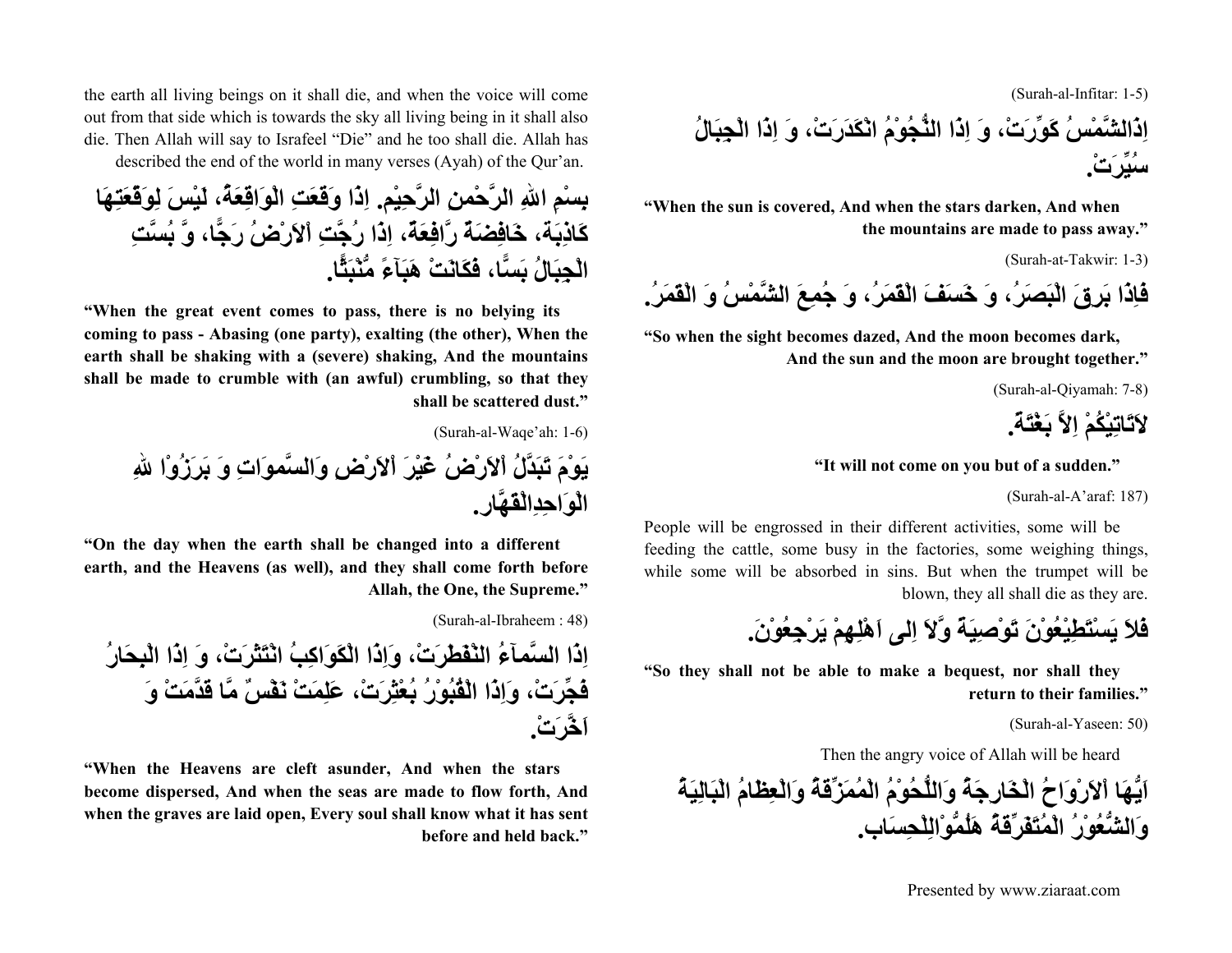### **Resurrection (Qiyamat)**

The entire universe will remain destroyed till Allah wishes. Someone asked Ma'soom (a.s.) regarding this time gap. Ma'soom (a.s.) replied that,

*"It will remain like that for forty years."*

In another tradition it is stated that

*"It will remain like this for four hundred years."*

Thereafter it will rain consequently for forty days and all physical matter will gather together and collect. Israfeel will be the first one to come to life again. Allah will then command him to blow the trumpet again, he shall do so and all dead will arise. A voice will then come

**اَيُّهَا اْلاَرْوَاحُ الْخَارِجَةُ وَاللُّحُوْمُ الْمُمَزِّقَةُ وَالْعِظَامُ الْبَالِيَةُ وَالشُّعُوْرُ الْمُتَفَرِّقَةُ هَلُمُّوْالِلْحِسَاب.**

"O souls driven forth from the bodies! And the scattered flesh! And the rotten bones! And the dispersed hair, come and join together, come forth to account (for your deeds)."

The earth will be commanded by Allah to spit out all that lies buried in it.

**وَاَخْرَجَتِ اْلاَرْضُ اَثْقَالَهَا**

**"And the earth brings forth her burdens."**

(Surah-az-Zilzal: 2)

All the matter buried in the earth will come out and join. And the people will arise and stand together. But each one will have a distinct state and different voices. The virtuous will be uttering Allah's praises

**اَلْحَمْدُ اللهِ الَّذِىْ صَدَقَنَا وَعْدَه**

**"Where are those men who walked arrogantly over the earth, where are the kings and the emperors who prided upon their empires, where are the people who claimed to be gods, where are your so-called kingdoms."**

**لِمَنِ الْمُلْكُ الْيَوْم.َ**

**Whose Kingdom is it today"?**

No one will have the courage to answer. Then He Himself will say

**اللهِ الْوَاحِدِ الْقَهَّارِ**

**"Verily Allah's, the Dominant (Qahhar), the Compelling (Jabbar)."**

(Ehsanul Fawaed)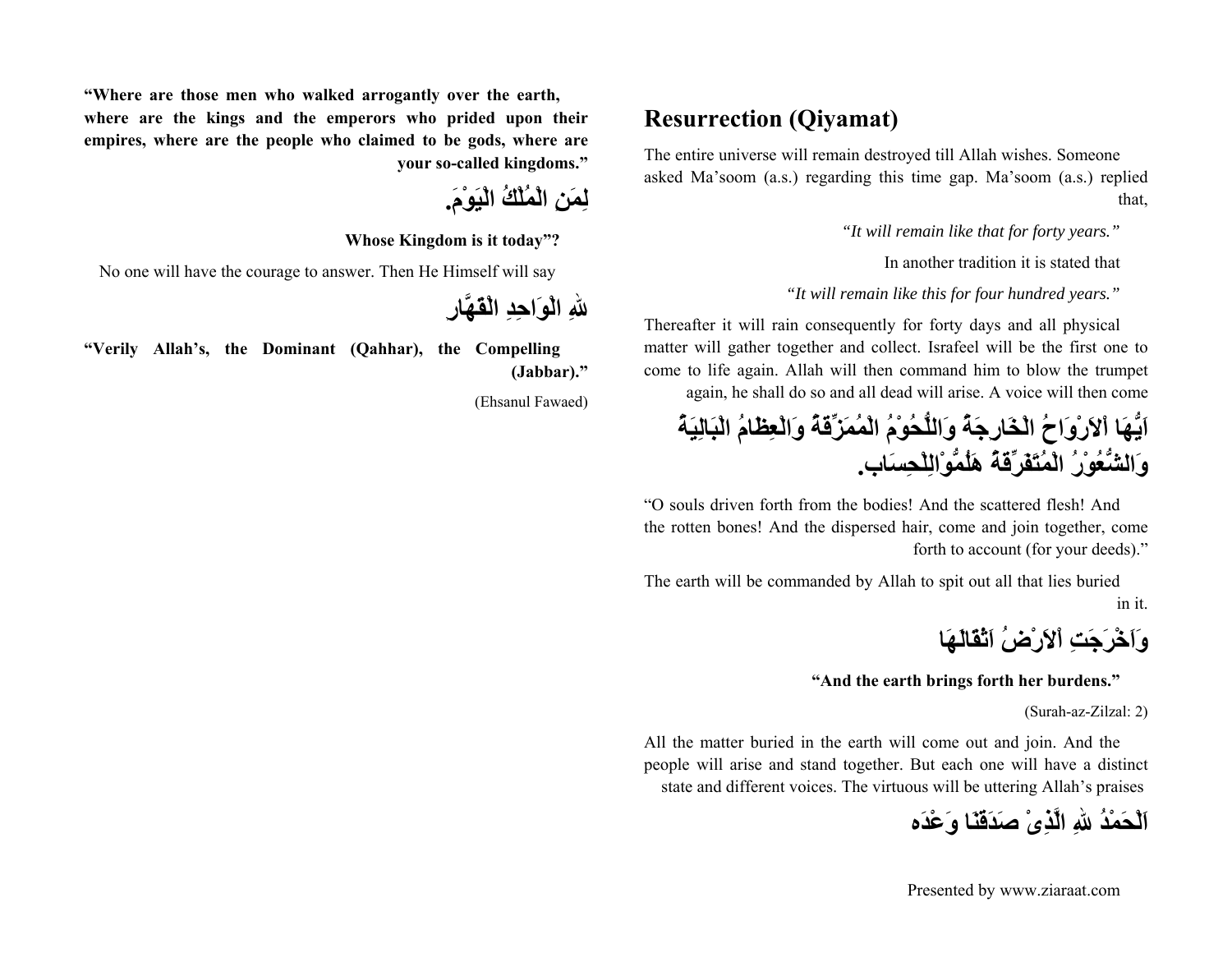# **CHAPTER - VCOMING OUT OF THE GRAVE**

The time when people will come out of their graves is very horrifying. Allah says in the Qur'an

**فَذَرْهُمْ يَخُوْضُوْا وَيَلْعَبُوْا حَتّى يُلاَقُوْا يَوْمَهُمُ الَّذِىْ يَوْعَدُوْن،َ يَوْمَ يَخْرُجُوْنَ مِنَ اْلاَجْدَاثِ سِرَاعًا آَاَنَّهُمْ اِلى نُصُبٍ يُّوْفِضُوْن،َ خَاشِعَةً اَبْصَارُهُمْ تَرْهُقُهُمْ ذِلَّة، ذَالِكَ الْيَوْمُ الَّذِى آَانُوْا يُوْعَدُوْن.َ**

**"Therefore leave them alone to go on with the false discourses and to sport, until they come face to face with that day of theirs with which they are threatened. The day on which they shall come forth from their graves in haste, as if they were hastening on to a goal, Their eyes cast down, disgrace shall overtake them, that is the day which they were threatened with."**

(Surah-al-Ma'arij: 42-44)

Abdullah ibne Mas'ood says, that once he was in the presence of the Commander of the Faithful, Ali (a.s.) when He (a.s.) said,

*"For every man there are fifty halting stations in Qiyamat, and each station will be equal to the span of a thousand years. Here the first halting place is when coming out of the grave, where every man will have to wait bare feet and naked. He will have to bear the agony of hunger and thirst. But the person who believes in the Unity (Tawheed) of Allah, Proclamation (Be'asat) of the Holy Prophet (s.a.w.s.), Accounting (Hisaab) and Resurrection (Qiyamat), and bears testimony to the Prophethood (Nubuwwat) of Prophet Muhammad (s.a.w.s.), and follows* 

"Praise be to Allah who has fulfilled what He promised." While the sinners will be lamenting while coming out of their graves

**بَعْثْنَا مِنْ مَّرْقَدِنَا. <sup>م</sup> يَا وَيْلَنَا مَنْ**

#### **"O woe to us! who has raised us up from our sleeping place."**

(Surah-al-Yaseen: 52)

It is related in a tradition that one foot will be on the earth while the other in the grave, and they will be standing in wonder so much so that thirty thousand years will pass away. This will be the first part of the punishments of Qiyamat. The believers will say: O Lord! Hasten us to our eternal abode, so that we may delight in the blessings of Paradise. While the unbelievers will say: O Lord! Let us remain here, for your wrath is less here (as compared to the hereafter).

(Ma'ad)

Presented by www.ziaraat.com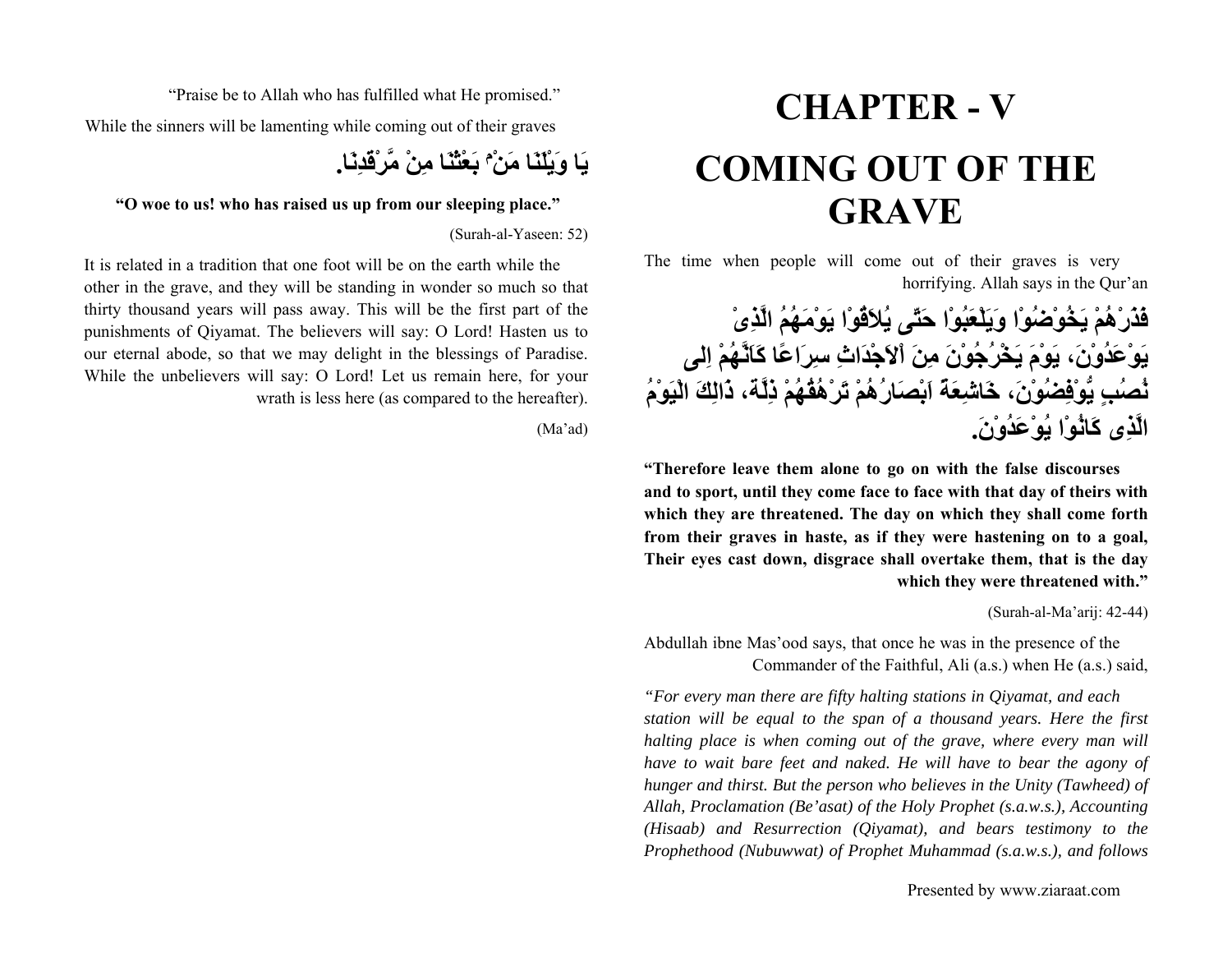in it, and on each thorn Satan will be seated who will be spitting on his face with rage.

(2) Shaikh Kulaini narrates from Imam Muhammad-al-Baqir (a.s.) who said that on the day of Qiyamat a group of people will be ordered to come out of their graves in a manner that their hands will be bound to their necks so firmly that they would not be able to move even an inch. And for each of them an Angel will be assigned who will be threatening and ridiculing them, and will proclaim "These are the people who were given immense wealth by Allah, but they acted miserly and refused to spend in the way of Allah."

(3) Shaikh Sadooq narrates a lengthy tradition from the Holy Prophet (s.a.w.s.) in which he said that,

*"A person who backbites (ghibat) and thus creates mischief and dissension among two people, Allah will fill his grave with fire, which will keep burning him till the day of Qiyamat. And as soon as he comes out of his grave (on the day of Qiyamat), Allah will send a huge python who will keep biting his flesh, and he will ultimately be thrown in hell."*

(4) The Holy Prophet (s.a.w.s.) says that a person, who looks at nonintimate (na-mahram) women with lust, Allah will make him come out of his grave in a manner that he will be bound in chains of fire. After being brought in this accursed state in front of all the people, Allah will command that he be thrown into the blazing fire of hell.

(5) Prophet Muhammad (s.a.w.s.) says that on the day of Qiyamat drunkards will come out of their graves with a blackened face. Their eyes will be sunken into their skulls, faces shrunk, and puss will be oozing out of them. Their tongues will have been pulled out from their necks. In an authoritative narrative in 'Ilmul Yaqeen' it is narrated by Mohsin Fayz Kashani that on the day of Qiyamat drunkards will be made to come out of their graves in a manner that a goblet of wine will be hung in their necks, and will be holding a glass in their hands. An obnoxious smell worse than a corpse will be coming out of their bodies, and all those passing by will be ridiculing them and invoking Allah's curse upon them.

*the instructions which have been ordained unto him, will be safe from this agony (of hunger and thirst)."*

The Commander of the Faithful, (Amirul Mo'meneen) Ali (a.s.) says in the 'Nahjul Balagha':

**وَذَالِكَ يَوْمَ يَجْمَعُ االلهُ فِيهِ اْلاَوَّلِيْنَ وَاْلآخِرِيْنَ لِنَقَاشِ الْحِسَابِ وَ جَزَاءِ اْلاَعْمَالِ خُضُوْعًا قِيَامًا قَدْ اَلْجَمْعُهُمُ الْعَرْقُ وَ رَجَفَتْ بِهِمُ اْلاَرْضُ وَ اَحْسَنَهُمْ حَالاً مَنْ وَجَدَ لِقَدَمَيْهِ مَوْضِعًا وّ لِنَفْسِه مُتَّسِعًا.**

*That day would be such that Allah would collect on it the anteriors and the posteriors, to stand in obedience for giving accounts, and for reward or recompense of deeds. Sweat would flow upto their mouths like reins while the earth would be trembling beneath them. In the best condition among them would be he who has found a resting-place for both his feet and an open place for his breath.* 

(Sermon 101)

Shaikh Kulaini narrates from Imam Ja'far-as-Sadiq (a.s.) who said that,

*"On the day of Qiyamat people will be standing in the presence of the Almighty like an arrow stretched on the string of the bow."*

Just as when we place an arrow on the bow and stretch it, no place remains, in the same way on the day of Qiyamat people will be standing besides each other, and there will be no place left to move about for lack of space. The accursed will be recognised by their faces.

It is appropriate to quote here the various states in which people will arise out of their graves.

(1) Shaikh Sadooq quotes from Abdullah ibne Abbas who says that he heard the Holy Prophet (s.a.w.s.) as saying, that the one who doubts the greatness and high honour of Ali (a.s.), will arise from his grave in a manner that in his neck will be bound a collar with three hundred thorns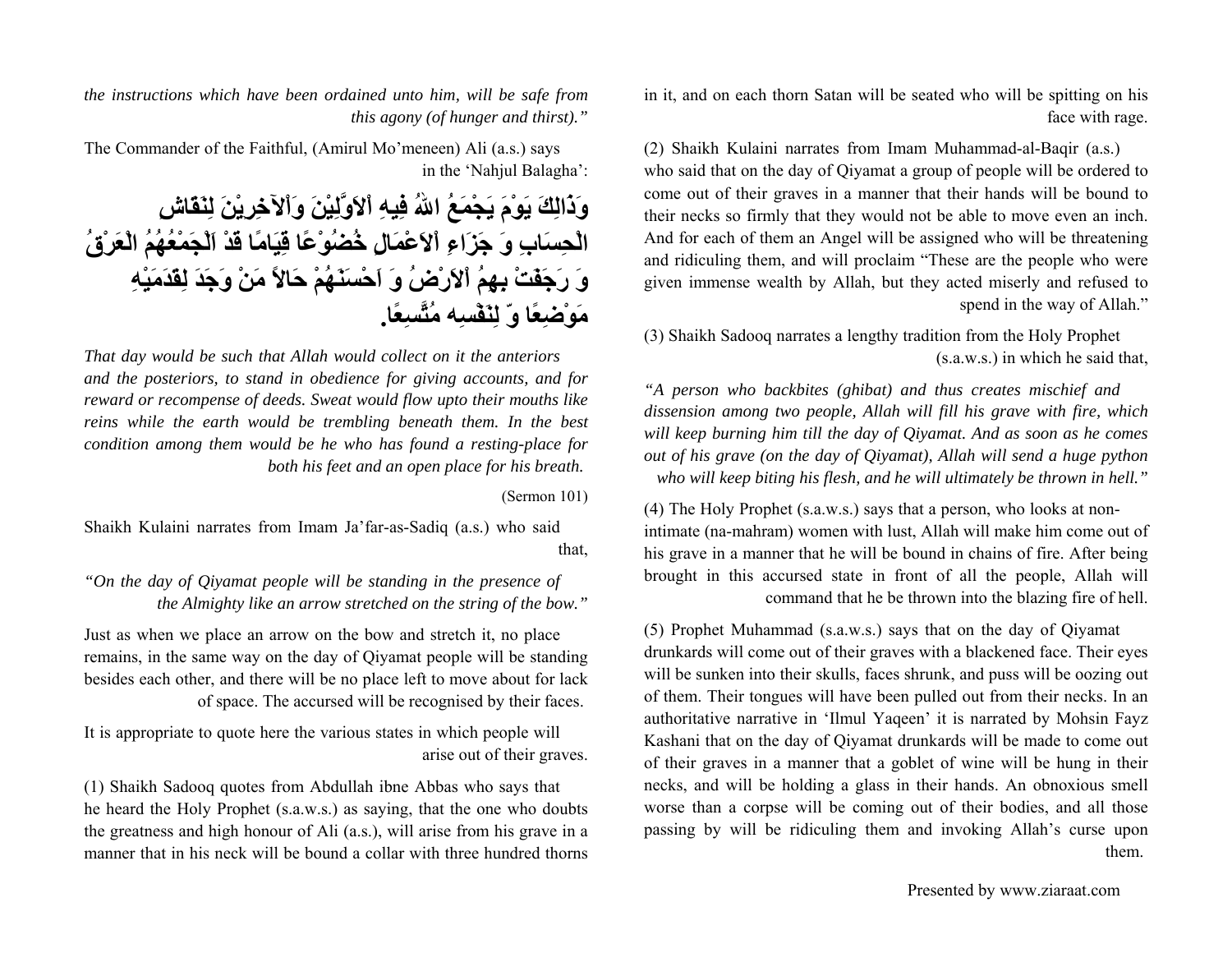(6) Shaikh Sadooq relates from the Holy Prophet (s.a.w.s.) who said, that on the day of Qiyamat the person with two tongues will arise in a manner that he will have two tongues in his mouth, one will have been pulled from behind his neck and the other from the front. Fire will be coming out of them, which will be burning his entire body. It will then be proclaimed that this is the person who spoke with two tongues in the world. (The person referred to here is the one who confronted people in the world with two faces and spoke with two tongues).

(7) It is related that the person who consumes interest will arise on the day of Qiyamat in a manner that he will be having a large belly, which will be lying on the ground. He will try to bend and pick it up, but will not be able to do so. Because of this state of his, people will recognise that he is an usurer.

(8) It is narrated in "Anwaare No'maniyah" from the Holy Prophet (s.a.w.s.) that He said, that the Almighty Allah shall collect the one who beats the tambour (a brass drum) with a tarnished face on the day of Qiyamat. And in his hand will be a tambour of fire which he will be hitting on his own head. Seventy thousand Angels shall beat him in the head and face with their clubs of fire. And the musicians and singers, and

those who beat the drum shall arise blind and deaf on that day.

**يُعْرَفُ الْمُجْرِمُوْنَ بِسِيْمهُمْ فَيُؤْخَذُ بِالنَّوَاصِىْ وَاْلاَقْدَام.ْ**

**"The guilty shall be recognized by their marks, so they shall be seized by the forelocks and the feet."**

(Surah-ar-Rahman: 41) (Ma'ad)

### **A'maal that are useful for the people in Qiyamat**

(1) It is related in a tradition, that for a person who attends a funeral and walks alongwith the bier, Allah appoints Angels to accompany him in his grave till Qiyamat. (2) Shaikh Sadooq quotes Imam Ja'far-as-Sadiq (a.s.) as saying that a person who relieves the troubles and helps a believer brother, Allah will keep him safe from the troubles of the hereafter, and he will arise contented and happy from his grave.

(3) Shaikh Kulaini and Shaikh Sadooq quote in a lengthy tradition from Sadeer Sayrnee that Imam Ja'far-as-Sadiq (a.s.) said that for all the believers who arise from their graves on the day of Qiyamat, Allah will appoint a corporeal body (Jisme Misali) who will be walking in front of him. Whenever the believer feels pain or is grieved, it will pacify him and give glad tidings that Allah has forgiven him and blessed him, and it will continue doing so till they reach the place for accounting. Allah will take his account leniently and will order him to enter Paradise. The (corporeal) body will still be walking in front of him. The believer will tell the body, "May Allah bless you, you removed me from my grave and gave me glad tidings about Allah's forgiveness and mercy. You are indeed a sincere friend, for verily I have now witnessed Allah's blessings and mercy (as you said). Now tell me who you are"? And it will reply, "I am that very happiness which you presented to your brother in faith in the world. Hence Allah appointed me to accompany you in this difficult journey and give you glad tidings."

(4) Shaikh Kulaini quotes Imam Ja'far-as-Sadiq (a.s.) as saying, that if a person gives clothes to his believer brother in the summer or winter, it becomes incumbent upon Allah to clothe him with the heavenly attires, and to ward off difficulty during death and in the grave. When he comes out of his grave on the day of Qiyamat, the Angels will come to greet him and give glad tidings of Allah's Mercy. Allah says in the Qur'an:

**وَ تَتَلَقّهُمُ الْمَلَئِكَةُ هذَا يَوْمُكُمُ الَّذِىْ آُنْتُمْ تُوْعَدُوْن.َ**

### **"The great fearful event shall not grieve them, and the Angels shall meet them: This is your day that you were promised."**

(Surah-al-Anbiya: 103)

(5) Sayyed ibne Tawoos writes in 'Iqbal' that the Holy Prophet (s.a.w.s.) said, that the person who recites the following supplication

Presented by www.ziaraat.com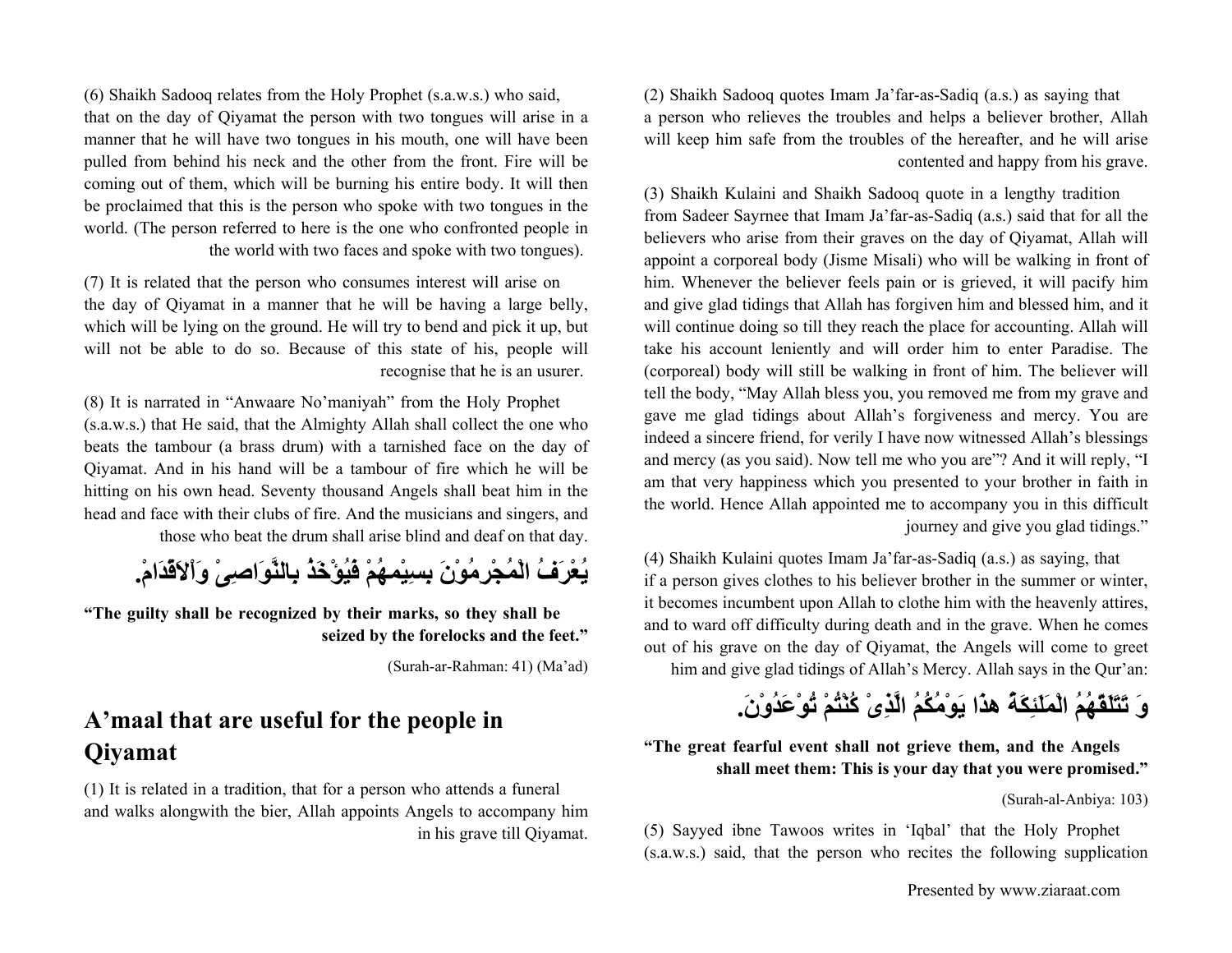*"O Ma'az! You have asked me a very horrifying question."*

Then he started weeping and said,

*"Some people from my Ummah will arise from their graves in ten different states: Some will have the face of monkeys, while some pigs. Some will be walking upside down on their heads. Some of them will be blind and will not be able to walk. Some will be deaf and dumb and will not understand anything. Some will be in a state that their tongues will be hanging out of their mouths, filthy water will be coming out of their mouths which they will be licking with their tongues. Some people will arise with amputated hands and feet. Some will be hanging from the branches of trees made of fire. Some will be more rotten than a corpse and emitting a repugnant odour. And some will be wearing long garments of tar which would be stuck to their skins and flesh. Those having the face of pigs will be the ones who ate unlawful (haram) property e.g. bribe etc. Those walking upside down on their heads and the blind ones will be the unjust and oppressive rulers. The deaf and dumb will be the ones who prided upon their knowledge (Ilm) and worship (Ibadah). The ones licking their tongues will be the Scholars (Ulama) and Judges (Qazis), who did not practice what they preached. The ones with amputated hands and feet will be the ones who troubled their neighbours in the world and oppressed them. The ones hanging from the tree branches will be the ones who backbited alongwith the kings and rulers (to please them), and instigated them by creating mischief. The ones emitting a repugnant odour will be the ones who acted according to their lusts and passions, and did not give Allah's Rights. The ones wearing garments of tar will be the haughty and arrogant people."*

Muhaddise Kashani writes in 'Aynul Yaqeen' that on the day of Qiyamat some people will arise in the manner that their faces will be worse than monkeys and pigs. The Holy Prophet (s.a.w.s.) once said,

**يُحْشَرُ النَّاسُ يَوْمَا الْقِيَامَةِ ثَلثَتَ اَصْنَافٍ رُآْبَانًا وَ مَشَاةً وَ عَلى وُجُوْهِهِمْ فَقِيْلَ يَا رَسُوْلَ االلهِ آَيْفَ يَمْشُوْمَ عَلى**

(du'a) one thousand times in the month of Sha'ban, Allah will write in his account one thousand years of worship, and will forgive his sins of one thousand years. And on the day of Qiyamat when he will arise from his grave, his face will be shining like a full moon, and his name will be written among the truthful ones (Siddiqeen):

**لاَ الهَ اِلاَّ االلهُ وَلاَ نَعْبُدُ اِلاَّ اِيَّاهُ مُخْلِصِيْنَ لَهُ الدِّيْنَ وَلَوْ آَرِهِ الْمُشْرِآُوْن.َ**

*Laa ilaaha illallaaho wa laa na'budo illa iyaaho mukhles'eena lahuddeena wa lau karehal mushrekoon*

(6) To recite Dua'e Jawshane Kabeer in the first part of the month of Ramazan is also beneficial.

(7) Piety and Virtue are the apparels of the believer.

**وَلِبَاسُ التَّقْوى ذَالِكَ خَيْر.ٌ**

And on the day of Qiyamat the pious and virtuous believers will come in their clothing. These are the people for whom Allah promises that they shall not arise naked.

### **Facts regarding Resurrection (Qiyamat)**

Shaikh Tabarsi in "Majma'ul Bayan" quotes from Bara' bin Azib who said, that one day Ma'az bin Jabal was seated in the presence of the Holy Prophet (s.a.w.s.) in the house of Abu Ayyub Ansari. Ma'az asked the Holy Prophet regarding the eighteenth verse (Ayah) of Surah-an-Naba':

**يُنْفَخُ فِى الصُّوْرِ فَتَاتُوْنَ اَفْوَاجًا.**

**"The day on which the trumpet shall be blown so you shall come forth in hosts."**

The Holy Prophet (s.a.w.s.) replied,

Presented by www.ziaraat.com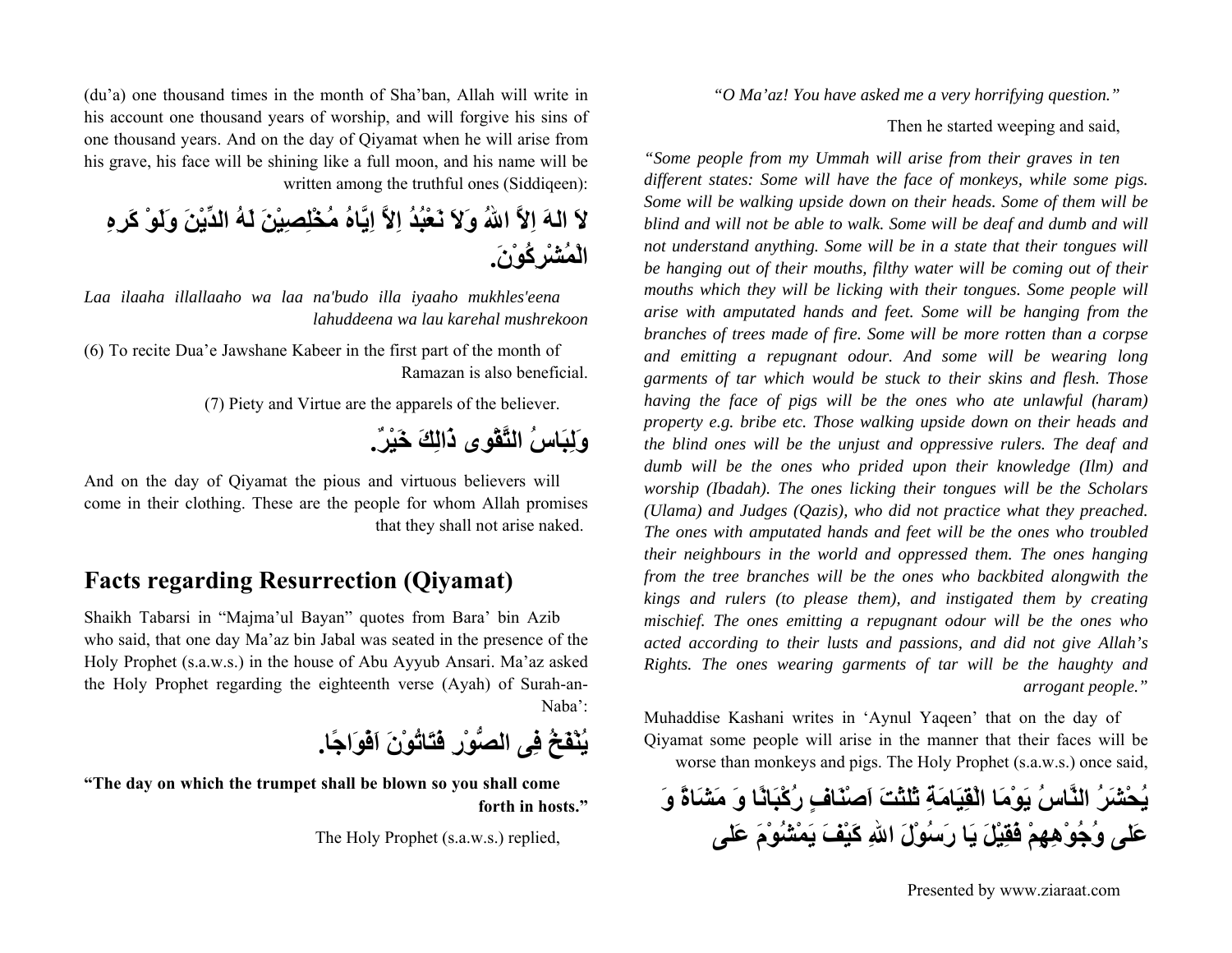#### (Surah-az-Zumar: 47)

This world is a dark world, people are not aware of what is hidden in other's minds, in fact he is not aware of himself. But Qiyamat is a day of righteousness. The sun of reality will shine there for a thousand years, and we will realize as to what we ourselves were, and what our companions were. The first station here is of astonishment. As related earlier that man will stand at the mouth of his grave in astonishment for years. At this moment except humming no other voice will reach his ears.



**"And the voices shall be low before the Beneficent God so that you shall not hear aught but a soft sound."**

(Surah-at-Taha: 108)

And they will try to call another, but their hearts will come to their throats because of fear.

**اِذِا الْقُلُوْبُ لَدَى الْحَنَاجِرِ آَاظِمِيْن.َ**

**"When hearts shall rise up to the throats, grieving inwardly."**

(Surah-al-Mo'min: 18).

Then the second station will be of companionship where people will inquire about the state of one another.

**وَ اَقْبَلَ بَعْضُهُمْ عَلى بَعْضٍ يَّتَسَآءَ لُوْن.َ**

**"And some of them shall advance towards others questioning each other."**

(Surah-at-Toor: 25)

In this way people will cross one station and another. They will be scattered like moths.

**يَوْمَ يَكُوْنُ النَّاسُ آَالْفَرَاسِ الْمَبْثُوث.ِ**

Presented by www.ziaraat.com

## **وُجُوْهِهِمْ قَالَ اَلَّذِى اَمْشاهُمْ عَلى اَقّدَامِهِمْ قَادِرٌ عَلى اَنْ يَّمْشِيَهُمْ عَلى وُجُوْهِهِم.ْ**

*"On the day of Qiyamat, people will arise in three different conditions. Some will be riding an animal, some will be walking on foot, while some will be walking on their faces."*

The narrator (rawi) asked him as to how could they walk on their faces, to which the Prophet replied,

*"The Almighty who taught them to walk on their feet certainly has the power to make them walk on their faces."* 

### **That day will be equal to 50000 years**

**آَانَ مِقْدَارُه خَمْسِيْنَ اَلْفَ سَنَةٍ**

**"(That) day the measure of which is fifty thousand years"**

(Surah-al-Ma'arij: 4).

It is written in the third volume of 'Biharul Anwaar' that Ma'soom (a.s.) has said :

*"Qiyamat has fifty halting stations, and each station is equal to a thousand years. The evil doers will have to wait for a thousand years in each station."*

The calculation of years is according to the time of this world, but there will not be any sun or moon (for days and nights). Man will be able to see all those things that he could not see in the world at night. And all the deeds which men committed concealing from one another will be made apparent in front of all. In another place Allah says:

**وَبَدَالَهُمْ مِنَ االلهِ مَالَمْ يَكُوْنُوْا يَحْتَسِبُون.َ**

**"And what they never thought of shall become plain to them from Allah."**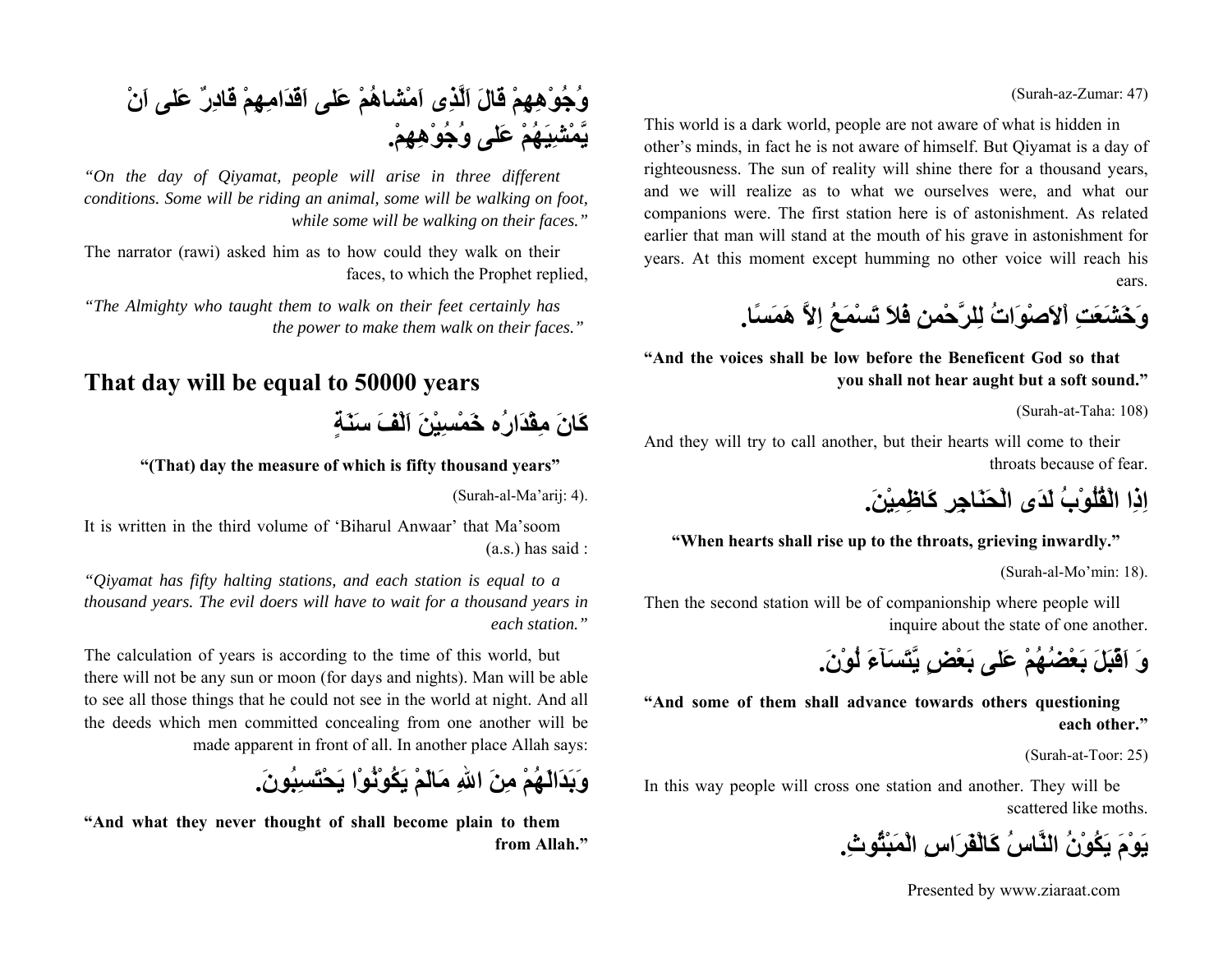put an obligation on his son by saying that, "In the world I bore troubles to get comforts for you. I remained hungry but fed you, now at least give me one of your good deeds in turn." The son will reply, "O father! At this moment I am more helpless than you are." No one will pay any heed to anyone's requests.

(Ma'ad)

#### **"The day on which men shall be as scattered moths."**

(Surah-al-Qare'ah: 4)

And will flee from their own parents, brothers and children.

**يَوْمَ يَفِرُّ الْمَرْءُ مِنْ اَخِيْهِ وَ اُمِّه وَ اَبِيْهِ وَ صَاحِبَتِه وَ بَنِيْه.**

**"The day on which a man shall fly from his brother, and his mother and his father, and his spouse and his son."**

(Surah-al-Abasa: 34-36)

It will be a day when people will have no escape because the Angels will surround them from all sides.

**يَا مَعْشَرَ الْجِنِّ وَاْلاِنْسِ اِنِ السْتَطَعْتُمْ اَنْ تَنْفُذُوْا مِنْ اَقْطَارِالسَّموَاتِ وَاْلاَرْضِ فَانْفُذُوا.**

**"O assembly of the jinn and men! If you are able to pass through the regions of the heavens and the earth, then pass through"**

(Surah-ar-Rahman:33).



 **"Man shall say on that day: Whither to fly to."**

(Surah-al-Qiyamah: 10)

No way, none will be able to run away.

**الْمُسْتَقَرُّ. نِ آَلاَّ لاَ وَزَرَه، اِلى رَبِّكَ يَوْمَئِذٍ**

**"By no means, there shall be no place of refuge. With your Lord alone shall on that day be the place of rest"**

(Surah-al-Qiyamah: 11,12)

There is no other way except to stand in front of the Almighty. Then they will reach the station of questioning. Everyone will ask their friends and relatives to give them some of their good deeds. A father will try to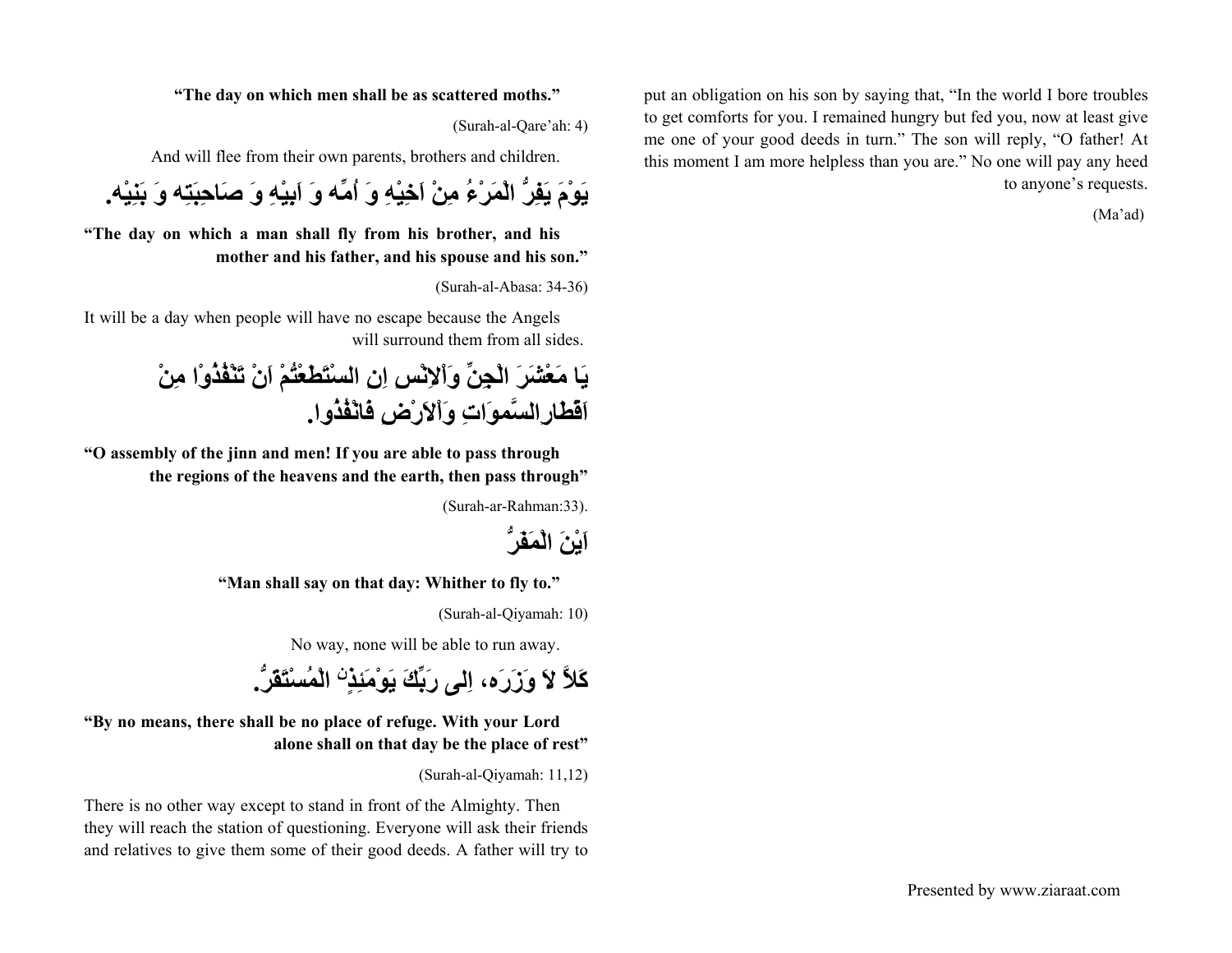*Whereas when a person intends doing an evil deed, a foul odour emits from his mouth, and the Angels become aware."*

If a person intends doing a good deed, one good deed is written down in his scrolls, and if he performs that intended deed, ten good deeds are written down. Whereas if a person intends doing an evil deed, the same is not written down in his scrolls till he actually performs it. As written in the Qur'an:

**مَنْ جَآءَ بِالْجَسَنَةِ فَلَه عَشُرُ اَمْثَالِهَا، وَمَنْ جَآءَ بِالسَّيِّئَةِ فَلاَ يُجْزى اِلاَّ مِثْلَهَا وَ هُمْ لاَ يُظْلَمُوْن.َ**

**"Whoever brings a good deed, he shall have ten like it, and whoever brings an evil deed, he shall be recompensed only with the like of it, and they shall not be dealt with unjustly."**

(Surah-al-An'aam: 161).

It is one of the countless mercies of Allah that when a person commits a sin, 'Ateed' tries to enter it in his scrolls, but 'Raqeeb' tells him to wait lest the person may feel ashamed and apologize for his act. He does not record the deed for five or seven hours. And if within that period the person does not repent, Ateed says: "Verily he is shameless", and then records one evil deed in his scrolls. It is stated in traditions (Ahadees) that every man has two scrolls of deeds, first in which are recorded all good and virtuous deeds, and second in which are recorded all bad and evil ones. All the acts of men are written in it, even to the extent that the air that he blows out of his mouth to light a fire is also recorded.

**وَ آُلُّ شَىءٍ فَعَلُوْهُ فِىالزُّبُرِ وَآُلُّ صَغِيْرٍ وَّ آَبِيْرٍ مُّسْتَقَرٌّ.**

**"And everything they have done is in the writings, and everything small and big is written down."**

(Surah-al-Qamar: 52,53)

# **CHAPTER - VISCROLLS OF DEEDS (NAAME A'AMAL)**

Allah says in the Qur'an:

**وَاِذَا الصُّحُفُ نُشِرَتْ**

**"And when the books (of deeds) are spread."**

(Surah-at-Takweer: 10).

It is one of the important stages of the hereafter and belief in it is incumbent. It is stated in the Qur'an:



**"And most surely there are keepers over you, (Kiraman katebeen), they know what you do."**

(Surah-al-Infitar: 10-12).

In another place the two Angels are also referred to as 'Raqeeb' and 'Ateeb'.

## **مَا يَلْفِظُ مِنْ قَوْلٍ اِلاَّ لَدَيْهِ رَقِيْبٌ عَتِيْد.ٌ**

Whatever a man does, or sees, or even intends doing, is noticed and written down by these two Angels. Someone asked Imam (a.s.) as to how could 'Kiraman-Katebeen' know of the intentions (niyyah) of people (to perform good or bad deeds), so as to record them. The Imam (a.s.) replied that,

*"When a person intends doing a good deed, sweet fragrance emits from his mouth. The Angels smell this fragrance and come to know.*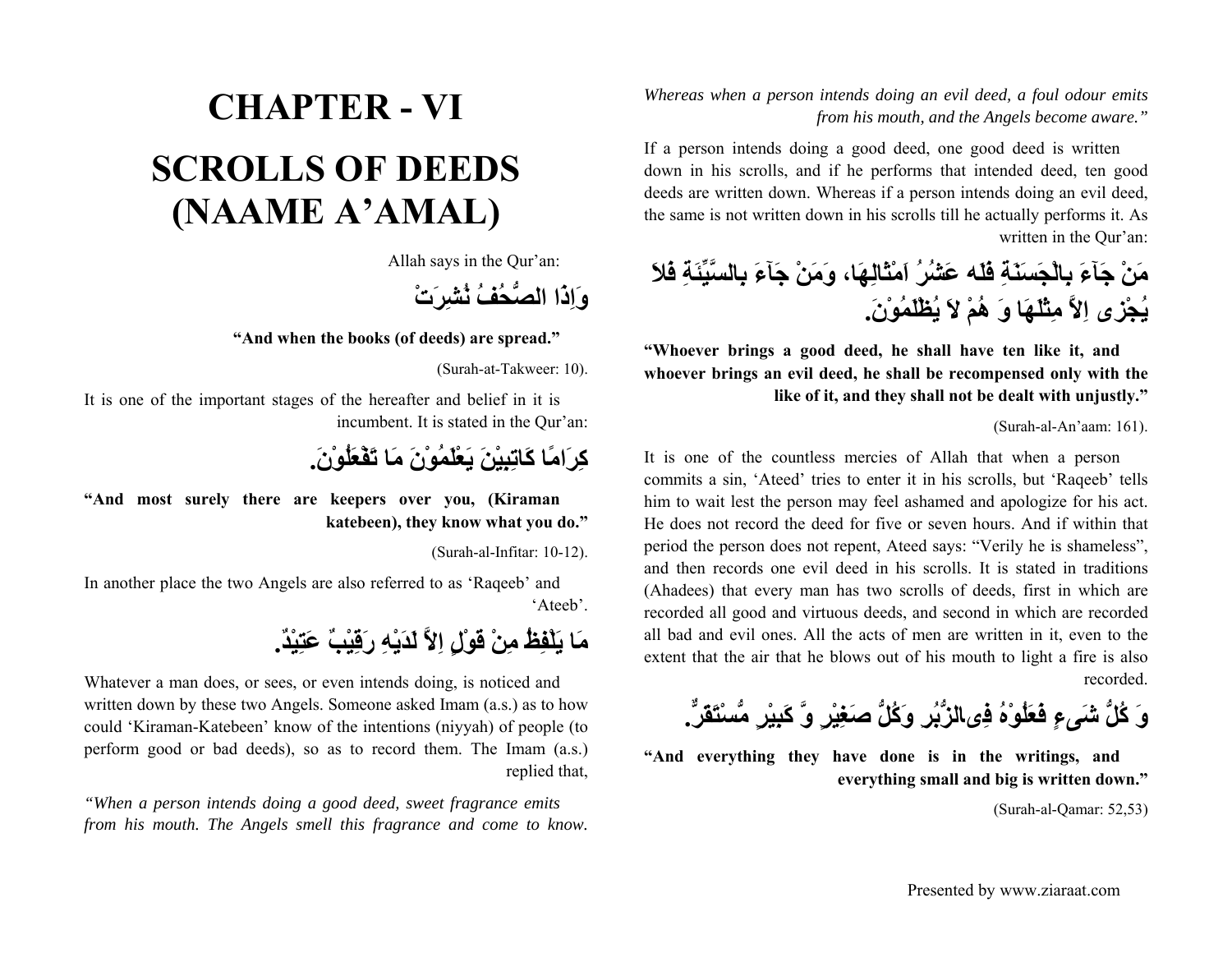**اِنِّىْ ظَنَنْتُ اَنِّىْ مُلاَقٍ حِسَبِيَه.**

In the world I was always worried about what would be the outcome of my deeds on the day of Qiyamat. Today my accounting is over."

So he shall be in a life of pleasure. Verily the person will be fortunate, and will remain in eternal bliss in Paradise. While the unfortunate child who has failed in his exams, passes through the narrow lanes hiding from people's sight with his head bowed down in shame. Sometimes he wishes that he had died, and sometimes pacifies himself. This will be the state of the evildoers on that day.

**وَ اَمَّا مَنْ اُوْتِىَ آِتبَه بِشِمَالِه، فَيَقُوْلُ يلَيْتَنِى لَمْ اُوْتَ آِتبِيَه، وَلَمْ اَدْرِ مَا حِسَابِيَه، يلَيْتَهَا آَانَتِ الْقَاضِيَة، مَا اَغْنى عَنِّى مَا لِيَه، هَلَكَ عَنِّىْ سُلْطَانِيَه.**

**"And as for him who is given his book in his left hand he shall say: O would that my book had never been given to me, And I had not known what my account was, O would that it had made an end (of me), My wealth has availed me nothing."**

(Surah-al-Haqqah: 25-28).

**وَ اَمَّا مَنْ اُوْتِىَ آِتابِه وَرَاءَ ظَهْرِه، فَسَوْفَ يَدْعُوْا ثُبُوْرًا، وَ يَصْلى سَعِيْرًا.**

**"And as for him who is given his book behind his back, he shall call for perdition, and enter into burning fire."**

(Surah-al-Inshiqaq: 10-12)

The (sinner) person will be given his scrolls from behind, in a manner that his right hand will be tied with his neck, and his left hand will be stretched behind. The scrolls will then be given in his left hand and it will be said unto him "Read your scrolls." He will say, "How can I see what's behind so as to read." Then his neck will be twisted around. In

Shaikh Sadooq relates in "E'eteqadatul Imamiyah", that once the Commander of the Faithful, Ali (a.s.) passed by some youths who were busy in vain and useless gossip, and were laughing. He (a.s.) said,

*"Why do you blacken your scrolls (of deeds) with such vain talks"?*

 They said, "O Master! are these also recorded"? Imam Ali (a.s.) replied,

*"Yes, and even the breath that you exhale. The reward of removing a thorn or a stone or a skin from the path of other people are also recorded. These small deeds too do not go wasted."*

(Ma'ad)

### **Come and read my Scrolls**

**فَاَمَّا مَنْ اُوْتِىَ آِتبَه بِيَمِيْنِه فَيَقُوْلُ هَآؤُمُ اقْرَؤُوْا آِتبِيَه، اِنِّى ظَنَنْتُ اَنِّىْ مُلاَقٍ حِسَابِيَه، فَهُوَ فِىْ عِيْشَةٍ رَّاصِيَة،ٍ فِى جَنَّةٍ عَالِيَة.**

**"Then as for him who is given his book in his right hand, he will say: Lo! read my book, Surely I knew that I shall meet my account. So he shall be in a life of pleasure, in a lofty position."**

(Surah-al-Haqqah: 19-22).

A child who secures first rank in his school is so excited and happy, that he calls out to his friends "Come and see my result, that I have passed in the first rank." In the same manner, on the day of Qiyamat, a believer (mo'min) will be given his scrolls in his right hand, and he will call out in excitement:

# **هَآؤُمُّ اقْرَءُوْا آِتَابِيَه**

"Lo! Come and read my book. My Prayers (Namaz), Fasts (Siyam), and other deeds are accepted by Allah. Come and have a look at them. Surely I knew that I shall meet my account.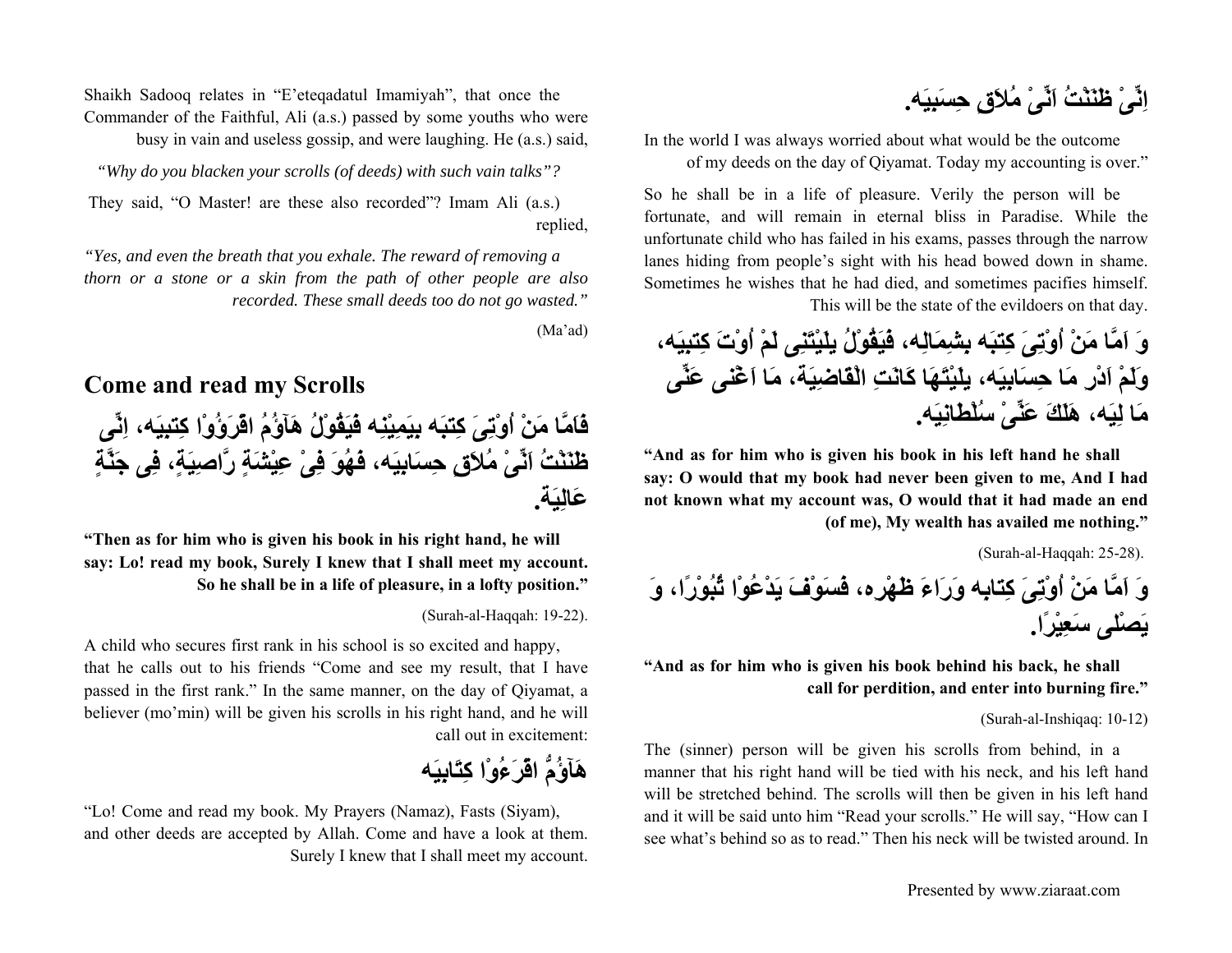**anyone."**

(Surah-al-Kahf: 49) (Ma'ad).

### **Refusal to accept the Scrolls**

It is narrated that many people at that time will refuse to accept what is written in the scrolls, and will say, "O Allah! The deeds and actions written in these scrolls are surely not ours." Imam Ja'far-as-Sadiq (a.s.) says, that at that time Allah will bring forth the Angels (who write the scrolls) to testify. They will say,

"O Allah! Verily these are Your own Angels and will testify in Your favour, while the reality is that we have not committed these acts",

and they will swear upon it. As said in the Qu'ran:



**"On the day that Allah will raise them up all, then they will swear to Him as they swear to you."**

(Surah-al-Mujadilah: 18)

And when their shamelessness reaches this stage, Allah will set a seal on their tongues, and their bodily parts will scream and testify against them.

**اَلْيَوْمَ نَخْتِمُ عَلى اَفْوَاهِهِمْ وَ تُكَلِّمُنَا اَيْدِيْهِمْ وَ تَشْهَدُ اَرْجُلُهُمْ بِمَا آَانُوْا يَكْسِبُوْن.َ**

**"On that day We will set a seal upon their mouths, and their hands shall speak to Us, and their feet shall bear witness of what they earned.**

(Surah-al-Yaseen: 65).

some narratives it is stated that his neck will be turned around pulling him by the beard. And it will be said unto him,

**اِقْرَأْ آِتَابِكَ وض آَفى بِنَفْسِكَ الْيَوْمَ حَسِيْبًا.**

**"Read your book, your own self is sufficient as a reckoner against you this day."**

(Surah-al-Bani Israeel: 14)

 "Saboora" **<sup>ا</sup>ًرْوُثب**He will read his scrolls of deeds and cry out (perdition)

**يَا وَيْلَتَنَا مَالِ هذَا الْكِتبِ لاَ يُغَادِرُ صَغِيْرَةً وَّلاَ آَبِيْرَةً اِلاَّ اَحْصهَا وَ وَجَدُوْ مَا عَمِلُوْا حَاضِرًا وَلاَ يَظْلِمُ رَبُّكَ اَحَدًا.**

**"Woe to us! What a book is this! It does not omit a small one nor a great one, but remembers them (all), and what they had done they shall find present (there), and your Lord does not deal unjustly with**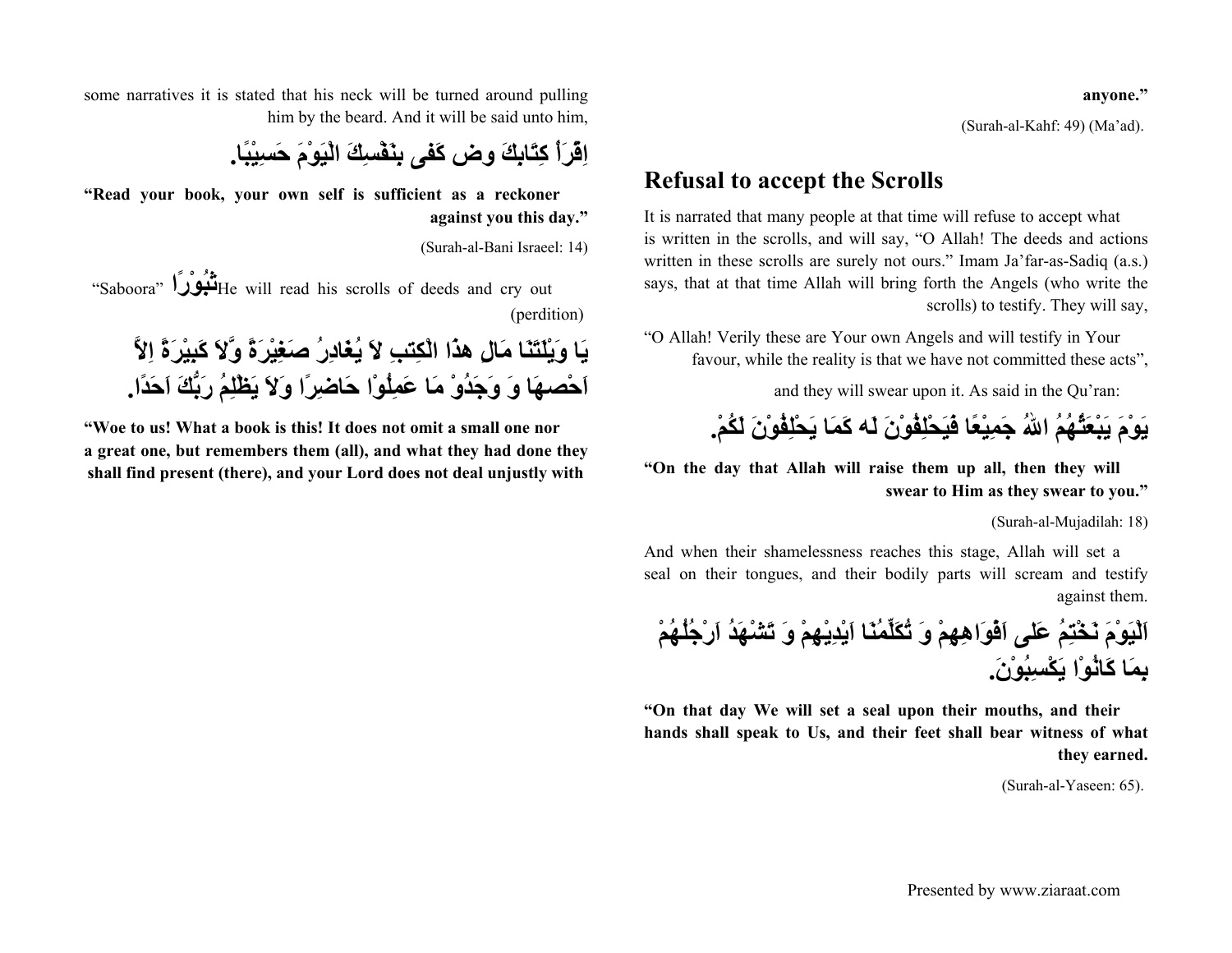him, "Why do you look behind"? He will reply, "O my Lord! I had never expected that you would throw me to the flames." Allah will say,

**"O my Angels! I swear by my Honour and Grandeur, verily he in his lifetime never ever thought of what he now says. But now when he claims to have thought so (of my mercy), I permit him to enter Paradise."** 

Shaikh Ayyashi narrates from Imam Ja'far-as-Sadiq (a.s.) that He said, that on the day of Qiyamat every person will be given his scrolls (of deeds) and will be told to read it. At that time Allah will recollect the person's strength of sight, speech and movement, and he will say, "O regrets! What has happened to my scrolls, for there is no big or small sin of mine which is not recorded in it." Shaikh Ibne Quwailah narrates from Imam Ja'far-as-Sadiq (a.s.) that He said, that whoever in the month of Ramazan goes for the Pilgrimage (Ziyarat) to the Shrine of Imam Husain (a.s.) or dies on the way while going there, then on the day of Qiyamat there will be no accounting and reckoning for him, and he shall enter Paradise without fear or anxiety. Allamah Majlisi narrates from Imam Ali-ar-Reza (a.s.) in 'Tohfatus Saemeen' that He said,

*"Whoever comes to visit my grave from far and near, on the day of Qiyamat We shall save him from three calamities:*

*(1) We shall give him refuge from the terrors of Qiyamat, when the scrolls of good doers will be given in their right hands, and evil ones in their left hands,*

*(2) He will be safe from the punishment at the Bridge (Pul) of Siraat,*

*(3) During weighing of scales we will help him.*

It is written in 'Haqqul Yaqeen' that Husain bin Sa'eed in 'Kitabuz Zohd' narrates from Imam Ja'far-as-Sadiq (a.s.) that He said, that when Allah will wish to take account of a believer (mo'min), He will give his scrolls (of deeds) in his right hand. And Allah Himself will take his accounting so that no one else may come to know about his affairs. Allah will then ask him,

In another place it is stated:

**وَ يَوْمَ يُحْشَرُ اَعْدَاءُ االلهِ اِلَى النَّارِ فَهُمْ يُوْزَعُوْن.َ حَتّى اِذَا مَا جَآءُ وْهَا شَهِدَ عَلَيْهِمْ سَمْعُهُمْ وَ اَبْصَارُهُمْ وَجُلُوْدُهُمْ بِمَا آَانُوْا يَعْمَلُوْن.َ**

**"And on the day that the enemies of Allah shall be brought together to the fire, then they shall be formed into groups. Until when they come to it, their ears and their eyes and their skins shall bear witness against them as to what they did."**

(Surah-al-Ha Meem Sajda: 19-20)

**وَقَالُوْا لِجُلُوْدِهِمْ لِمَ شَهِدْتُّمْ عَلَيْنَا. قَالُوْا انْطَقَنَا االلهُ الَّذِىْ اَنْطَقَ آُلَّ شَيْىء.ٍ**

**"And they shall say to their bodily components, "Why have you borne witness against us"? They shall reply, "Allah who makes everything speak has given us speech."**

(Surah-al-Ha Meem Sajda: 21).

At that time they will be rendered speechless.

**قُلْ فَلِلّهِ الْحُجَّةُ الْبَالِغَة.ُ**

**"Say, then Allah's is the conclusive argument."**

(Surah-al-An'am: 150)

Their refusal (to accept their faults) at that time, will be the proof of their ignorance. For if they accept their faults, surely Allah would shower His mercy upon them and forgive.

It is narrated in "Anwaare No'maniyah", that when a person's deeds will be weighed, and his bad deeds will be more than his good ones, Allah will command His Angels to throw him into hell fire. When the Angels will be taking him, he will turn around and see. Allah will ask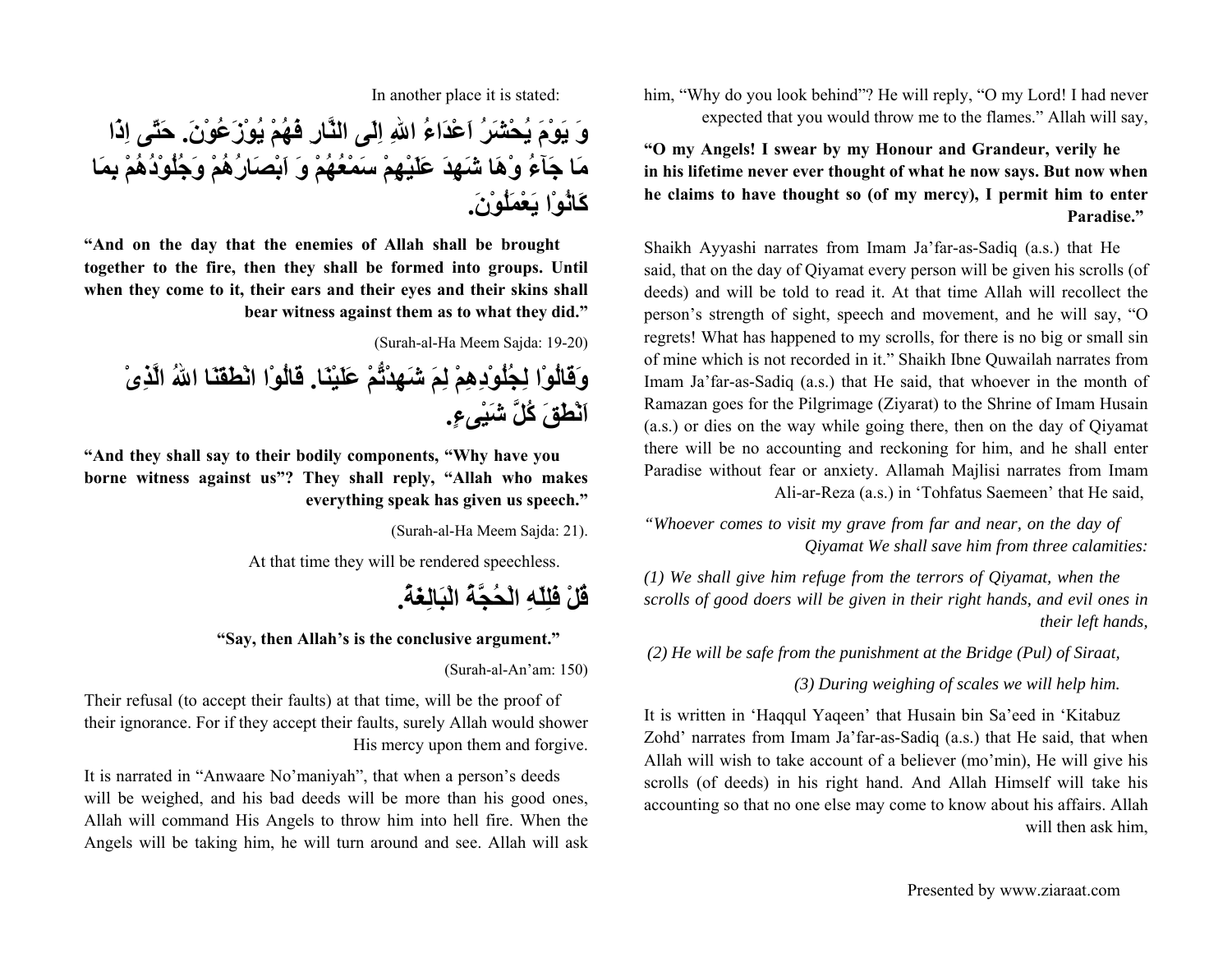## اَللَّهُمَّ اَعْطِنِىْ آِتَابِىْ بِيَمِيْنِىْ وَالْخُلْدَ فِىْ الْجِنَانِ بِيَسَارِىْ وَ حَاسِبْنِىْ حِسَابًا يَّسِيْرًا اَللّهُمَّ لاَ تُعْطِنِىْ آِتَابِى بِشِمَالِىْ وَلاَ مِنْ وَرَاءِ ظَهْرِىْ وَلاَ تَجْعَلْهَا مَغْلُوْلَةً اِلى عُنُقِىْ وَ اَعُوْذُبِكَ مِنْ مُقْطَعَاتِ النِّيْرَان.ِ

Allaahumma aa't'eni kitaabi be yameeni wal khulda fil jinaane be yasaari wa h'aasebi h'isaaban yaseera. Allaahumma laa to't'eni kitaabi be shimaali wa laa min waraa-e- z'ahri wa laa taj-a'lha maghloolatan ilaa o'noqi wa ao'd'ubeka min muqt'a'atin neeraan.

Here I quote the narration of Sayyed Ibne Tawoos: When the month of Ramazan would commence, Imam Ali Zainul Aabedeen (a.s.) would stop punishing his male and female servants for their faults. But He would note down their names and their faults (which they committed) in a book, instead of punishing them at that very moment. On the last night of the month of Ramazan he (a.s.) would gather all of them. He would then bring the book and tell each of them,

"Do you remember that on such and such day you committed such and such crime, and I had not punished you for it?"

They would accept their mistakes and say, "O son of the Prophet! Verily we have committed these crimes." Thereby He would make everyone accept their faults. Then he (a.s.) would stand in their midst and tell them all to callout in a loud voice:

"O Ali bin Husain! Your Lord has also noted down your deeds as you have noted down ours. Surely Allah has with Him a book that speaks and in which are recorded all deeds whether big or small. And just as you desire that Allah may forgive your sins, in the same manner you too forgive and overlook ours. O Ali bin Husain! Ponder upon your state in Qiyamat when you will be standing in front of the Almighty, for Allah is just and will not do injustice nor oppress anyone even equal to the size of a mustard seed. Then you too overlook our faults and forgive us so that Allah may forgive you on the day of Qiyamat. For Verily Allah says in the Qur'an:

وَلْيَعْفُوْا وَلْيَصْفَحُوْا اَلاَ تُحِبُّوْنَ اَنْ يَّغْفِرَ االلهُ لَكُمْ

And they should pardon and turn away. Do you not love that Allah should forgive you. (Surah-an-Noor: 22).

**"O My valuable slave! Have you committed such and such acts also"?**

The believer will answer (in repentance), "Yes my Lord, I have committed them." Then Allah will say,

**يَوْمَ تُبَدِّلُ السَّيِّئَاتُ بِالْحَسَنَات.ِ**

**"I have forgiven your sins and have replaced them with good deeds."**

People will look at him with awe in Paradise and exclaim: Glory be to Allah! Verily this person is free from all sins. A narrator (rawi) asked Imam (a.s.) regarding Allah's words:

**فَأَمَّا مَنْ أُوتِيَ آِتَابَهُ بِيَمِينِه.ِ فَسَوْفَ يُحَاسَبُ حِسَابًا يَسِيرًا. وَيَنقَلِبُ إِلَى أَهْلِهِ مَسْرُورًا.**

**"Then as to him who is given his book in his right hand, he shall be reckoned with by an easy reckoning, and shall go back to his people joyfully"** 

(Surah-al-Inshiqaq: 7-9)

as to who are the relatives of the believer in Paradise. Imam (a.s.) replied,

"His relatives will be the same as in this world, provided they be believers." And when Allah will take account of the evil-doers, He shall do it in the open and in front of all those present in Qiyamat. And Allah will end all correspondence with him, and give his scrolls in his left hand from behind. The person will cry out: O what a catastrophe! And he will fall headlong into hell. He will be the one who led a luxurious and careless life with his family in the world, and disbelieved in the hereafter. It is also a fact that in Qiyamat Allah will tie the hands of the hypocrites (munafeqeen) and disbelievers behind their necks. And in the supplication (du'a) to be recited during Wuzu, these two punishments are described: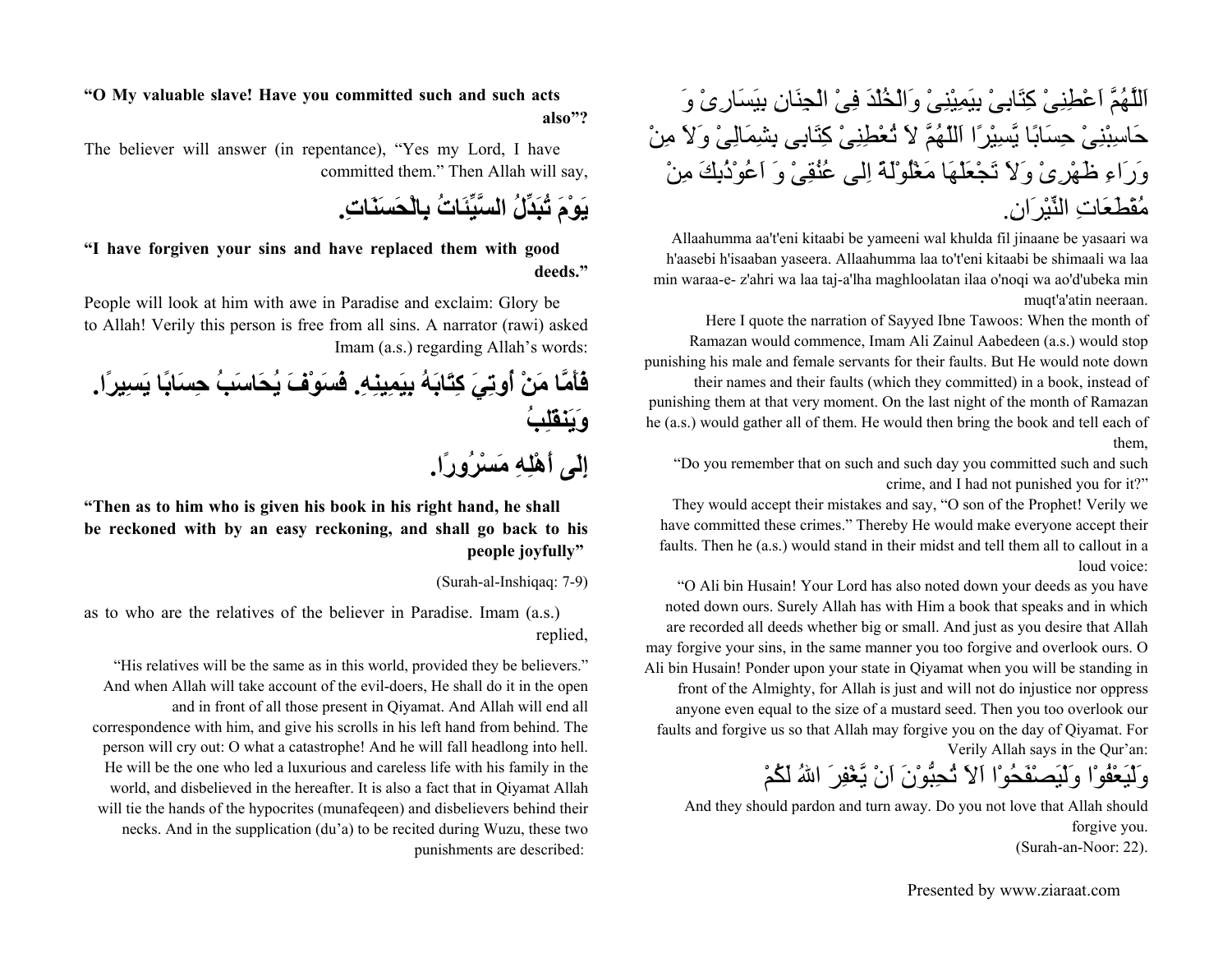forgiveness from Allah for the sins of his Shi'ahs written in them. And those sins that can be written off are done so. Hence Imam (a.s.) tells his Shi'ahs, "Beware! When your scrolls come to me, your sins should be such that can be written off, and should not be such that cannot be corrected or forgiven." Then the scrolls are taken to the heavens. As said in the Qur'an:

وَ قُلِ اعْمَلُوْا فَسَيَرَى االلهُ عَمَلَكُمْ وَ رَسُوْلُه وَالْمُوْمِنُوْن.َ

"And say: Work, so Allah will see your work and (so will) His Apostle and the Believers (Holy Aimmah)." (Surah-al-Bara'at: 105)

Thus Imam Abid (a.s.) requested his male and female servants to repeat these words again and again, and they did so. He stood in their midst and wept and asked for Allah's forgiveness, and say,

"O Allah! You have ordered us to forgive. O Allah we have forgiven all their faults and mistakes, so You too forgive our sins, for You are the Best Forgiver. O Allah You have commanded us not to let go any beggar empty-handed from

our doors, so You too do not turn us empty-handed from Your door. O Allah! We have also come to Your door like beggars, and crave for Your Mercy and Blessings. O Allah! do not disappoint us."

Imam Zainul Aabedeen (a.s.) uttered these words and then turning towards His servants say,

"I have forgiven you all. Have you also forgiven my faults that I have committed? For I am an oppressive ruler and am a subject of a Just King." Then the servants would reply, "O our Master! We have forgiven you, but You have never ever wronged against us nor oppressed us." But He (a.s.) would tell them to say,

"O Allah! You forgive Ali bin Husain as He has forgiven us. O Allah save Him from the fire as He has freed us from bondage (slavery)." His servants would say this, and then Imam (a.s.) would say:

اَللّهُمَّ آمين رَبَّ الْعَالَمِيْنَ اِذْهَبُوْا فَقَدْ عَفَوْتُ عَنْكُمْ وَاعْتَقْتُ رِقَابَكُمْ رَجَاءً لِّلْعَفْوِ عَنِّىْ وَاعْتِقْ رَقَبَتِى.ْ

Then when the day of Eidul Fitr would pass away, Imam (a.s.) would forgive all the things that His servants owed Him, and would make them independent of others. And every year on the last night of the month of Ramazan, he (a.s.) would free around twenty slaves in the way of Allah and say, "Verily on each night of the month of Ramazan during the time of the breaking of fast (Iftaar), Allah grants amnesty to seven lac people from hell-fire, each one of whom is worthy of punishment. And on the last night of the month of Ramazan, He grants liberty to the amount of people He freed in the whole month. And I like this that Allah may witness that I have freed the slaves in this world with the hope that He too delivers me from the fire of hell." Angels take the Scrolls to the Holy Prophet (s.a.w.s.) and the Holy Aimmah (a.s.)

The Angels first take the scrolls to the Holy Prophet (s.a.w.s.), and then to the Holy Imams (a.s.). Lastly the scrolls are handed over to Imam Mahdi (a.t.f.s.) for scrutiny. Imam (a.s.) looks at both (good as well as bad) scrolls, and asks for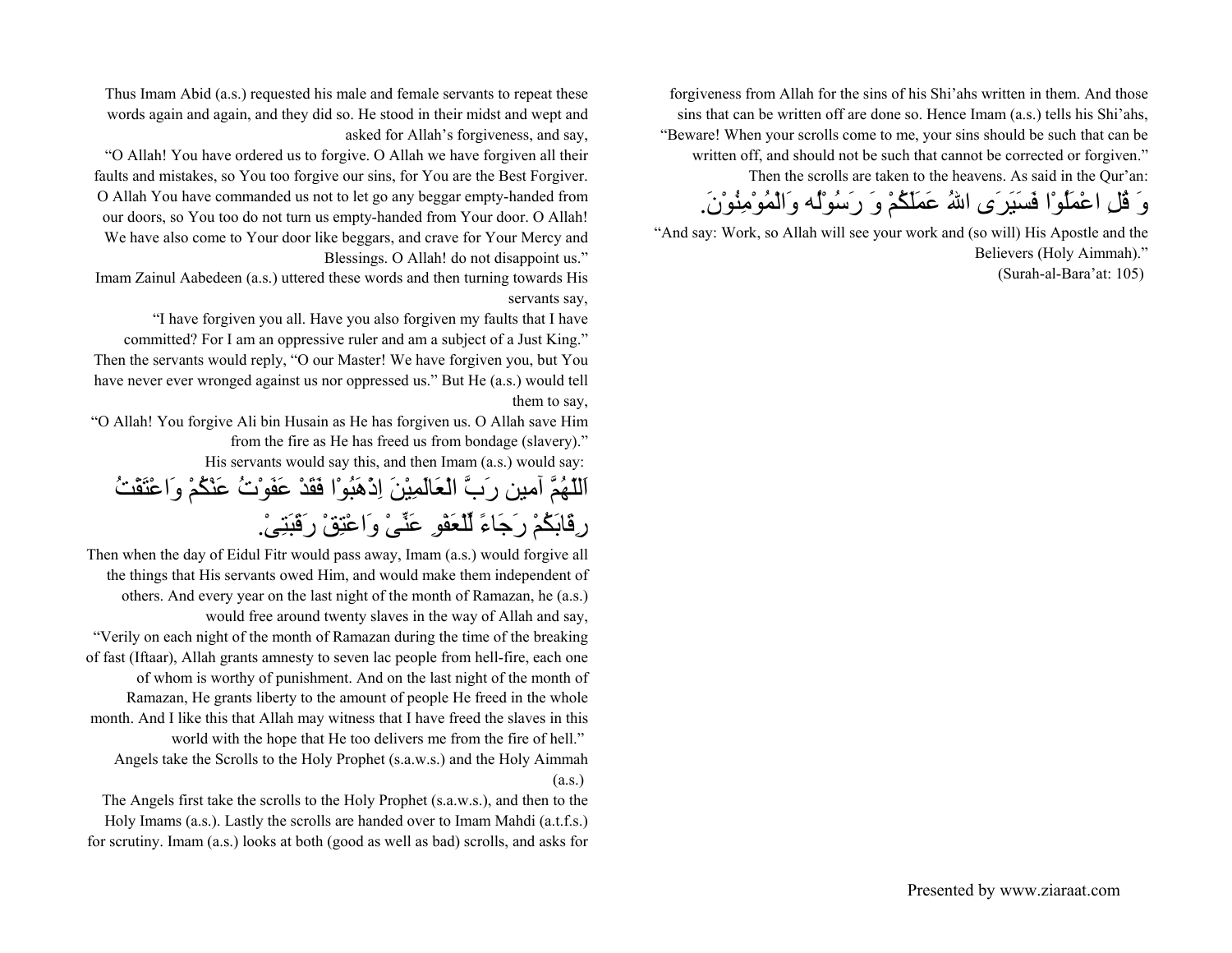(of good deeds) is heavy, those are they who shall be successful. And as for him whose measure (of good deeds) is light, those are they who have made their souls suffer loss because they disbelieved in Our communications"

> (Surah-al-A'araf: 9-10) In another place He says:

بِسْمِ االلهِ الرَّحْمنِ الرَّحِيْم. اَلْقَارِعَة،ُ مَاالْقَارِعَة،ُ وَمَا اَدْرَاكَ مَالْقَارِعَة،ُ يَوْمَ يَكُوْنُ النَّاسُ آَالْفِرَاشِ الْمَبْثُوْث،ِ وَ تَكُوْنُ الْجِبَالُ آَالْعِهْنِ الْمَنْفُوْش. فَاَمَّا مَنْ ثَقُلَتْ مَوَازِيْنُه، فَهُوَ فِىْ عِيْشَةٍ رَّاضِيَة، وَ اَمَّا مَنْ خَفَّتْ مَوَازِيْنُه، فَاُمُّه هَاوِيَة، وَمَا اَدْرَاكَ مَاهِيَه، نَارٌ حَامِيَة.

"The terrible calamity! What is the terrible calamity! And what will make you comprehend what the terrible calamity is? The day on which men will be as scattered moths, And the mountains shall be as loosened wool. Then as for him whose measure of good deeds is heavy, he shall live a pleasant life. And as for him whose measure of good deeds is light, his abode shall be the abyss. And what will make you know what it is? A burning fire."

(Surah-al-Qare'ah: 1-11)

The best actions that help to increase the measure of good deeds in the scales in Qiyamat, are sending Salawat on Muhammad (s.a.w.s.) and His Progeny, and good character. I state below some traditions on the importance of Salawat, and later some incidents of good character.

Merits of Salawat (sending Salutations upon Muhammad and his Progeny) (1) Shaikh Kulaini narrates from Imam Ja'far-as-Sadiq (a.s.) or Imam Muhammad-al-Baqir (a.s.) that he said,

"For increasing the measure of good deeds in the scales (Meezaan), no other deed carries more weight than sending Salawat on Muhammad (s.a.w.s.) and His Progeny. A person's deeds will be weighed, and when his good deeds will seem less, Salawat will be brought and kept, and lo the good deeds will increase."

(2) The Holy Prophet (s.a.w.s.) says, that on the day of Qiyamat "When the deeds shall be weighed, I will be present there. If a person's bad deeds will be weighing more than his good ones, I will bring along the Salawat which he sent upon me, and add it to the good deeds thereby increasing its weight."

#### CHAPTER - VIIWEIGHING SCALES (MEEZAAN)

Every sect has interpreted the meaning of 'Meezaan' according to its own views. Some opine that the deeds shall literally be weighed. While some say that the deeds shall be given a physical form and then weighed. The good deeds shall be given a beautiful face, while the evil deeds an ugly one. Allamah Ne'matullah Jazaeri in "Anwaare No'maniyah" says, that according to trustworthy and consecutively transmitted reports it clearly proves that the deeds shall be given a physical form and then they shall be weighed. (Ehsanul Fawaed).

In some traditions it is related, that the deeds will be weighed with the weight of the deeds of the Prophets and their Successors. Hence in one Ziyarat it is stated:

## اَلسَّلاَمُ عَلى مِيْزَانِ اْلاَعْمَالِ

"Peace be on you, O the weighing scale!"

Here Imam Ali (a.s.) is referred to as the weighing scale. The Prayers of all mankind will be weighed with the weight of the Prayers of Imam Ali (a.s.). Imam Ja'far-as-Sadiq (a.s.) says,

# اَلْمَوَزِيْنُ هُمُ اْلاَنْبِيَآءُ وَْلاَوْصِيَاء.ُ

"The weighing scale (in which the Prayers and deeds of men shall be weighed) are the Prophets (Anbiya) and Their Successors (Awsiya)."

On the day of Qiyamat our Prayers will be compared with the Prayers of Imam Ali (a.s.). Whether the humility and sincerity, which were present in the Prayers of Imam Ali (a.s.) are found in our Prayers or not. Our generosity, bravery, mercy and forgiveness are like his (a.s.) or not. Hence our deeds should not be contrary to his, so as not to turn away from the righteous scale (Ali a.s.) and turn towards his enemies Mu'awiyah and Yazid, and walk on their paths. And our characters should not be like those who usurped the garden of 'Fadak' of Hazrat Zahra (s.a.).

(Ma'ad)

Allah says in the Qur'an:

وَالْوَزْنُ يَوْمَئِذِنِ الْحَقُّ، فَمَنْ ثَقُلَتْ مَوَزِيْنُه فَاُوُلئِكَ هُمُ الْمُفْلِحُوْن،َ وَ مَنْ خَفَّتْ مَوَزِيْنُه فَاُولئِكَ الَّذِيْنَ خَسِرُوْا اَنْفُسَهُمْ بِمَا آَانُوْا بِآيَاتِنَا يَظْلِمُوْن.َ

"And the measuring out on that day will be just, then as for him whose measure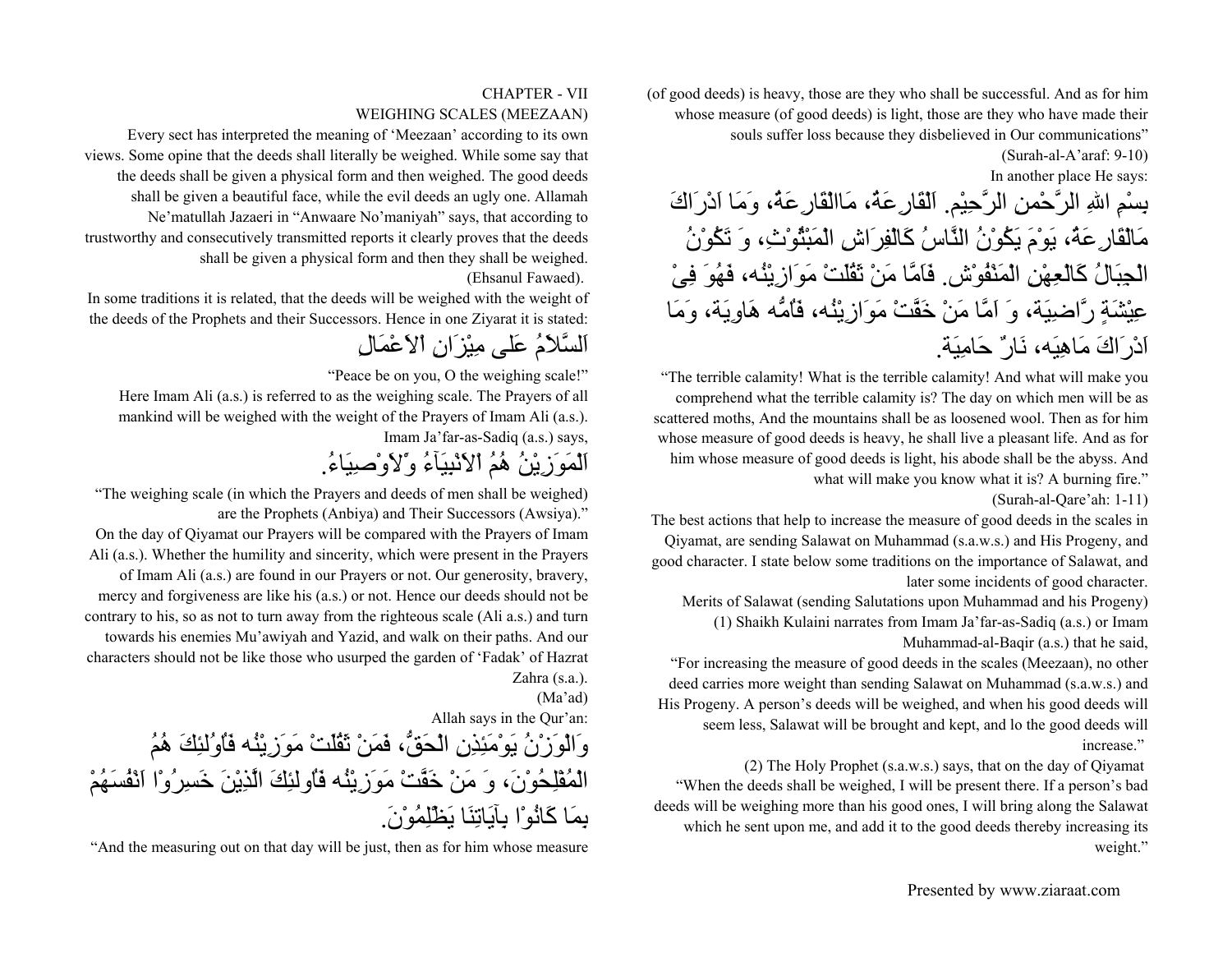(s.a.w.s.) and his Progeny. Imam (a.s.) replied,: صَلوةُ االلهَ وَ صَلوةُ مَلئِكَتِه وَ اَنْبِيَآئِه وَ رُسُلِه وَ جَمِيْعِ خَلْقِه عَلى مُحَمَّدٍوَّ آلِ مُحَمَّدٍ وَالسَّلاَمُ عَلَيْهِ وَ عَلَيْهِمْ وَ رَحْمَةُ االلهِ وَ بَرَآَاتُه.

S'allullahe wa s'allu malaa-ekatahi wa anbiyaaa-ehi wa rosolehi wa jame'e-e khalqehi a'laa muh'ammadinw wa aale muh'ammadin was salaamo a'laihe wa a'laihim wa rah'matullaahe wa barakaato.

The narrator continues, that he then asked Imam (a.s.) as to what was the reward for this Salawat? Imam (a.s.) replied,

"A person reciting this Salawat becomes clean from the sins as if he was just born from his mother's womb."

(8) Shaikh Abul Futuh Razi narrates from the Holy Prophet (s.a.w.s.) that He said,

"On the night of Me'raj when I ascended to the heavens, I saw an Angel who had a thousand hands. On each of his hands there were a thousand fingers, and he was counting something on them. I asked Jibra'eel as to who that Angel was, and what was he counting? Jibra'eel replied that the Angel had been appointed by Allah to count the drops of rain, so that it may be known as to how many drops have fallen down to the earth. I turned towards the Angel and asked him, "Do you know the total amount of the raindrops which have fallen down on the earth from the day Allah created this world till now"? To which he replied,

"O Prophet of Allah! I swear by my Lord who has chosen you (as a blessing) for mankind, verily I know the total amount of raindrops fallen on the earth till now. Even to the extent that how many drops have fallen in the wilds, in the prosperous lands, in the gardens, and also in the cemetery." Then I told him that I was very much surprised by the power of his mind and intellect and the ability to remember, to which he replied, "O Prophet of Allah! Verily this ability to count proves futile when I try to count only one thing." I asked him as to what calculation was that. He replied, "When people of your Ummah gather at one place and send Salawat upon you, it is beyond my ability and capacity to count the rewards for it."

(9) Shaikh Kulaini relates, that whoever recites the following Salawat seven times during Asr on Fridays, Allah gives him the rewards equal to all His

(3) Shaikh Sadooq narrates from Imam Ali-ar-Reza (a.s.) that He said, that if a person does not have the means to lessen the stock of his bad deeds, he should send Salawat and Salaam on Muhammad (s.a.w.s.) and his Progeny abundantly,

doing so will decrease (the weight of) his sins. (4) Allamah Qutubuddin Rawandi narrates in "Da'waat" that Hazrat Muhammad (s.a.w.s.) said, that if a person in my love and affection sends Salawat on me thrice every day and night, it becomes the right on Allah that He should forgive his sins which he committed during the day and night. (5) The Holy Prophet (s.a.w.s.) says, that one night I saw in a dream my uncle Hamza ibne Abdul Muttalib and my cousin Ja'far ibne Abi Talib. In front of them was kept a tray full of plums. After sometime as they ate, the plums turned into grapes. Then again as they ate, the grapes turned into fresh dates. They again started eating them. I went towards them and asked,

"May my father and mother be your ransom! Which particular deed have you performed that has excelled all other deeds, and has made these blessings to be showered on you?"

They replied, "May our parents be your ransom! Those deeds are: sending Salawat on you, giving water to the pilgrims (of Haj), and Love (Walayah) of Ali ibne Abi Talib (a.s.).

(6) The Holy Prophet (s.a.w.s.) says that,

"If anyone writes my name in a book and sends Salawat on me, the Angels will seek forgiveness for him till my name remains in that book."

(7) Shaikh Kulaini narrates from Imam Ja'far-as-Sadiq (a.s.) that he said, "Whenever you talk about the Holy Prophet (s.a.w.s.), send Salawat on him. When a person sends Salawat once on Him, Allah orders a thousand ranks of His Angels to send a thousand Salawat on the person himself. And because of Allah and His Angels sending Salawat, the whole creation sends Salawat on him. And the person who does not do so, is an arrogant and ignorant person. And Allah, His Prophet, and the Holy Ahlulbait (a.s.) leave such a person to himself.

It is written in "Ma'aniyal Akhbaar" in the context of the meaning of the Verse (Ayah)

اِنَّ االلهَ وَ مَلاَئِكَتَه يُصَلُّوْنَ عَلى النَّبِىِّ.

of Salawat from Imam Ja'far-as-Sadiq (a.s.), that the meaning of Salawat according to Allah is blessings (Rehmat), while to the Angels it is safety, and for the people it is a supplication (du'a). In the same book it is written that a narrator asked Imam (a.s.) as to how should they recite Salawat on Muhammad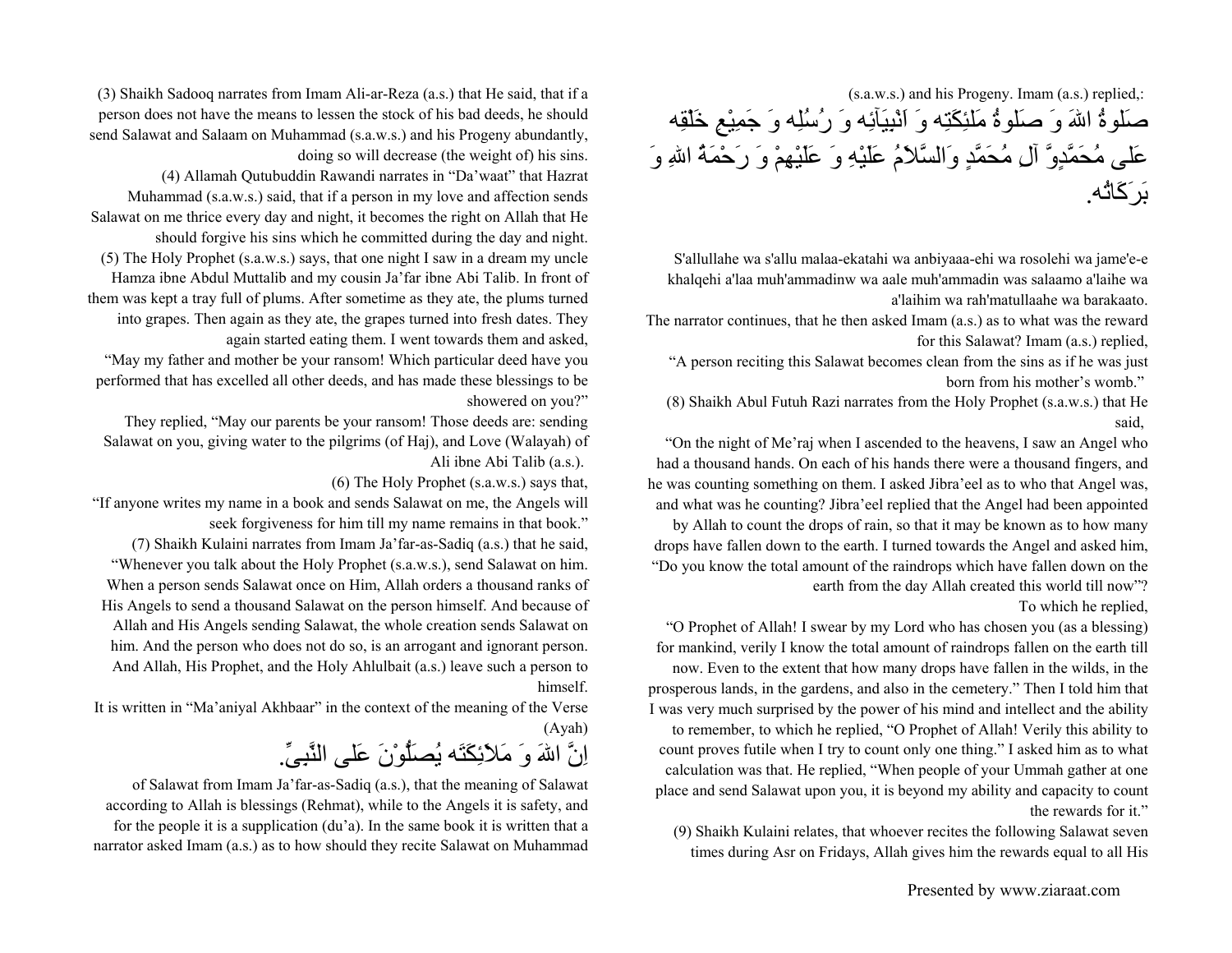towards his father. I went upto him and said, "Are you the son of Abu Turab? You should know then, that the inhabitants of Syria attributed this name to Ali (a.s.), and thereby ridiculed and insulted him. I again asked him, "Are you the son of Abu Turab"? Imam (a.s.) answered,

"Yes, I am."

فَبَالَغْتُ فِى شَتْمِه وَ شَتْمَ اَبِيْه.ِ

Then I started abusing Imam (a.s.) and his Father.

فَنَظَرَ اِلَىَّ نَظْرَةَ عَاطِفٍ رَؤُف.ٍ

He looked at me with kindness and said,

اَعَوْذُ بِا اللهِ مِنَ الشِّيْطنِ الرَّجِيْم. بِسمِ االلهِ الرَّحمَانِ الرَّحِيْم. خَذِ الْعَفْوَ وَاْمُرْبِالْعُرْفِ وَ اَعْرِضْ عَنْ الْجهِلِيْن.َ

"Take to forgiveness and enjoin good and turn aside from the ignorant. And if a false imputation from the Shaitaan afflict you, seek refuge in Allah. Surely He is Hearing, Knowing. Surely those who guard (against evil), when a visitation

from the Shaitaan afflicts them they become mindful, and lo! They see. And their brethren

servants, and accepts his deeds and Prayers of that day. It is also related that the reward will be equal to the sight in the eyes of all men:

اَللّهُمَّ صَلِّ عَلى مَحَمَّدٍ وَّآلِ مَحَمَّدِنِ اْلاَوْصِيَآءِ الـْمَرْضِيِّيْنَ بِاَفْضَلِ صَلَوَاتِكَ وَبَارِكْ عَلَيْهِمْ بِاَفْضَلِ بَرَآَاتِكَ وَالسَّلاَمُ عَلَيْهِ وَ عَلَيْهِمْ وَ رَحْمَةُ االلهِ وَ بَرَآَاتُه.

Allaahumma S'alle a'laa muh'ammadinw wa aale muh'ammadinil awsiyaael marz"ee-eena be afz"ale s'alawaateka baarek a'laihim be afz"ale barakaateka wassalaamo a'laihe wa a'laihim wa rah'matullaahe wa barakaato.

(10) It is related that whoever recites the following Salawat after morning and Zohr Prayers, will not die until he sees his Imame Zamana (a.t.f.s.). اَللّهُمَّ صَلِّ عَلى مَحَمَّدٍ وَّآلِ مَحَمَّدٍ وَّ عَجِّلْ فَرَجَهُم.ْ

Allaahumma S'alle a'laa muh'ammadinw wa aale muh'ammadin wa a'jjil farajahum.

#### Narrations of Good Character (Husne Khalq) Narration - 1

Anas ibne Malik says, that once I was in the presence of the Holy Prophet (s.a.w.s.) who had worn a Yemeni shawl, the edges of which were shabby and torn. Suddenly a nomad came and pulled his shawl with such severity, that the edges gave way. He then shouted, "O Muhammad! Load all this wealth on the two Camels, for verily this wealth is Allah's, and not your father's." The Holy Prophet (s.a.w.s.) heard his words silently, and then said,

"Surely this is Allah's wealth, but I too am Allah's servant. And O nomad, should I retaliate (for your harsh conduct)?"

The nomad replied in the negative. The Holy Prophet (s.a.w.s.) asked him the reason. He said, "O Master! Because giving bad in exchange of bad is not your nature." The Prophet (s.a.w.s.) smiled and gave order to load barley on one of his Camels and dates on the other, and blessed him.

#### Narration - 2

Isam bin Mutlaqe Shaami says, that once when I went to Madina, I saw Imam Husain ibne Ali (a.s.). I was very much influenced by His conduct and manners, and thus envy overtook me. I thought of revealing the enmity that I bore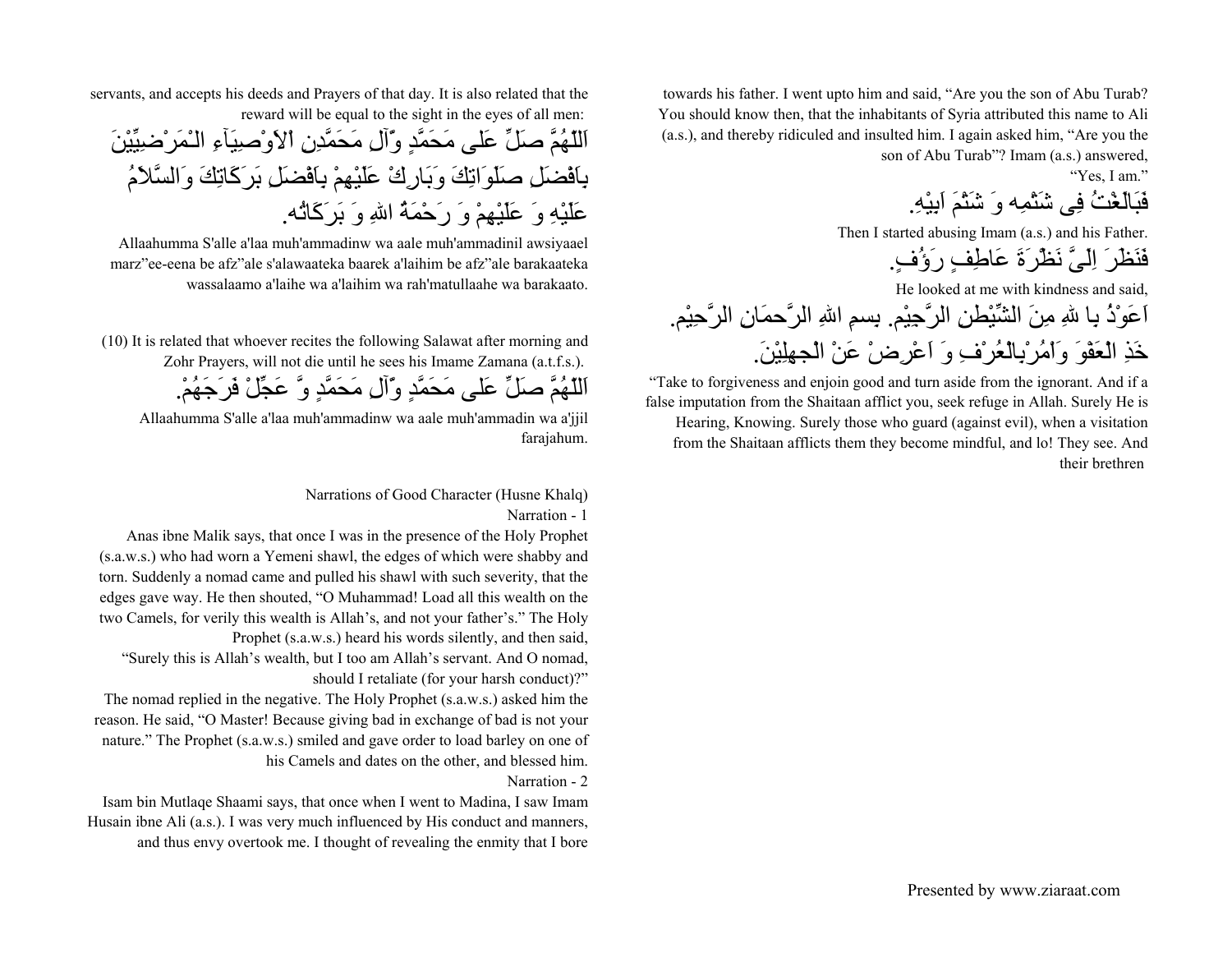The verse (Ayah) which Imam Husain (a.s.) recited in the context of Prophet Yusuf (a.s.)'s tale is narrated by the author of 'Kashshaf' and needs to be

elaborated. It is narrated that the brothers of Prophet Yusuf (a.s.) recognised him that the King who had mercy on them was no other than their brother, whom they had tried to kill. Yusuf invited them to come along with their Father (Prophet Ya'qoob). They said, "Whenever you invite us to your banquet every morning and evening, we feel ashamed about what we had done with you." To which Prophet Yusuf replied, "Why do you have to feel ashamed, for you are the very persons responsible for my present honour and glory. Even now when I have ascended the throne of Egypt, people look at me with the same sight and say:

سُبْحَانَ مَنْ اَبْلَغَ عَبْدًا بِيْعَ بِعِشْرِيْنَ دِرْهَمًا مَا بَلَغ.

Glory be to Him who bestowed such honour to a slave purchased in twenty dirhams.

In reality it is because of you that I have gained this prestige and have become respected in the eyes of men, because they now know that I am your brother (and the son of Prophet Ya'qoob) , and not a slave (as they previously thought). In fact I am from the Progeny of Prophet Ibraheem (a.s.)." It is also narrated that when Prophet Ya'qoob met Prophet Yusuf, He asked Him as to what befell Him, to which Yusuf replied, "O father! Do not ask me as to what (bad) my brothers did to me, but ask me what (favour) my Lord did to me." Narration - 3

Shaikh Sadooq and others narrate that in Madina a person from the progeny of Caliph Umar ibne Khattab frequently troubled Imam Moosa-al-Kazim (a.s.). He insulted Imam (a.s.) and whenever he faced him, he would start abusing Imam Ali (a.s.). One day a person told Imam-al-Kazim (a.s.) that, "If you permit us we will kill this evil and unchaste man." The Imam (a.s.) was infuriated and told them not to take such a step. Imam (a.s.) then inquired as to where would he find that person now. They told Him that he had a field near Madina and would be there at that moment. Imam Moosa-al-Kazim (a.s.) sat on his mule and proceeded to meet him. He entered the field mounted on his mule. The person saw him coming and shouted, "Do not spoil my field." Imam (a.s.) advanced further and went and sat near him and started talking to him. Imam then asked him as to how much he spent on his field. He replied that he had spent a hundred Ashrafis. Then Imam (a.s.) asked him as to how much gain he expected from it. He said that he did not have knowledge of the unseen, to which Imam (a.s.) said,

7increase them in error, then they cease not."

(Surah-al-A'araf - 199-202).

In this verse, the Holy Prophet (s.a.w.s.)'s good conduct is discussed. Allah ordered the Prophet to bear patiently the bad behaviour of the people, and stopped him from taking revenge by bad attitude in exchange of their bad behaviour. And ordered Him to ignore foolish people, and to seek refuge of Allah from the temptation of Shaitaan. Then Imam Husain (a.s.) said,

اَخْفِضْ عَلَيْكَ وَاْسْتَغْفِرِ االلهَ لِى وَلَك.َ

"(O Isam)! Remain silent and thus lessen your burden (of sins) and seek forgiveness for yourself and for me."

If you seek my help, I shall give you a helping hand, if you are desirous of gifts, I shall present you. And if you desire consultation in any matter, I shall advise you.

Imam Husain (a.s.) by his knowledge of the unseen (Ghaib) and wisdom (Hikmah) understood that I was regretting my mistake and was repenting upon it. He therefore said,

لاَ تَثْرِيْبَ عَلَيْكُمُ الْيَوْمَ يَغْفِرُ االلهُ لَكُمْ وَهُوَ اَرْحَمُ الرَّاحِمِيْن.َ

"He said, (There shall be) no reproof against you this day, Allah may forgive you, and He is the most Merciful of the Merciful"

(Surah-al-Yusuf: 92)

The above verse was said by Prophet Yusuf (a.s.) to his brothers who repented and were ashamed of their bad conduct towards him. Imam Husain (a.s.) then asked me,

"Are you a native of Syria"?

I answered in the affirmative. Then He said,

"Verily the people of Syria are accustomed to abuse and ridicule us, for Mu'awiyah has left this as his custom amongst them, may Allah keep them alive as well as us too. Whatever desire you may have ask of me frankly, that will surely be fulfilled, and you will find me the best in it."

After hearing these words from the tongue of Imam Husain (a.s.), I was very much ashamed and was moved by the good treatment of the Imam (a.s.) in exchange of my insults and abuses, which I incurred upon him and his Father. I was so much abashed that I wished the earth would swallow me. I tried to sneak away from his sight and hide myself amongst other people. But from that day onwards no one was more dear to me that Imam Husain (a.s.) and his Father (a.s.).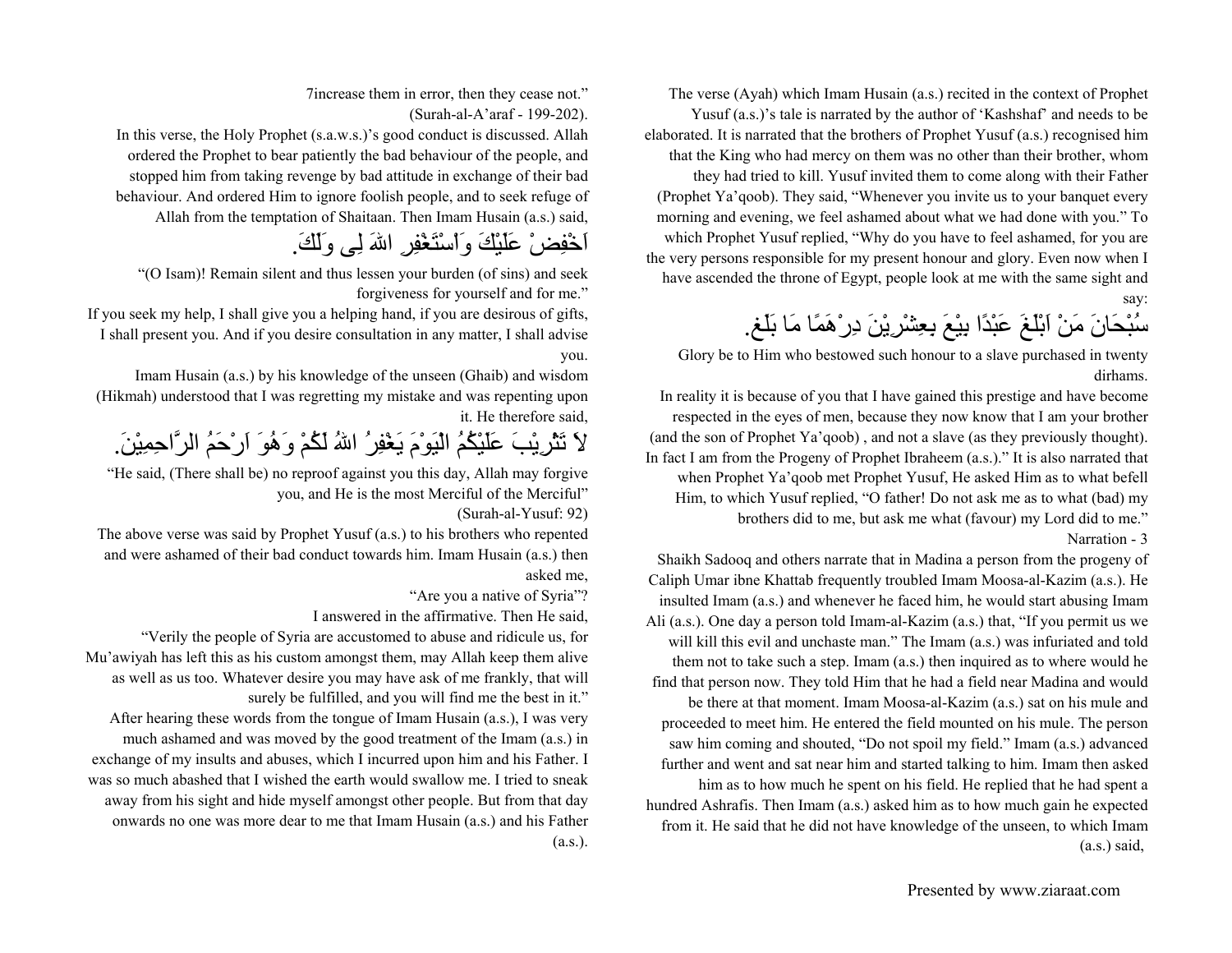and one of his brave and valiant fighters, he did not retaliate, but instead forgave the man.

Regarding the bravery and valour of Malik, Ibne Abil Hadeed Mu'tazili says that if anyone in the Arabs or the non-Arabs swears that Malik was the second in bravery and chivalry after Imam Ali (a.s.), and none equalled him, I shall bear witness to it. What else can I say regarding this fabulous personality, except that his life destroyed the Syrians and his death the Iraqis (meaning when alive he

slew the enemies of Ali (a.s.), and when he died the friends of Ali (a.s.) suffered a great loss)." Regarding him Imam Ali (a.s.) said,

> "Malik holds the same status near me, as I held near the Holy Prophet  $(s.a.w.s.)$ ."

[Meaning he was a source of my strength as I was of the Holy Prophet]. Then he turned towards his companions and said,

"I wish one or two persons from amongst you could be like Malik." In short Malik's bravery, chivalry, virtue and good character earned him a very dignified position. When the person insulted him he was not the least affected, nor did he become angry or retaliate, but went to the mosque and prayed for his forgiveness. We conclude from the above incident, that Malik had control over the passions of his self, and that this strength is more worthy of praise than the physical strength. Imam Ali (a.s.) has said,

اَشْجَعُ النَّاسِ مَنْ غَلَبَ هَوَاه.

"The bravest man is the one who controls the passions of his self." Incident - 2

Allamah Husain Noori in the latter part of his book 'Mustadrakul Wasail' quotes an incident of the celebrated Scholar Khwaja Nasiruddin Toosi. One day

Khwaja Naseer received a letter that contained abuses for him and filthy language. One of the sentences was "The dog (referring to Khwaja Naseer) and the son of a dog." When he read it he became serious, and sat down to answer it. He used neither a bad word nor filthy language and wrote: "You have addressed me as a dog, but it is not at all true. For a dog walks on his four legs and its paw has large nails, whereas I walk uprightly on my two legs and have no paws and my nails are cut. I am a human who talks and laughs, and my qualities are averse to that of a dog." After finishing he declared openly that the writer of the letter was his friend from that day onwards and that he bore no animosity towards him. The presence of such a good character in the personality of Khwaja Naseeruddin Toosi is not strange. Allamah Hilli says regarding him that, "Khwaja Naseeruddin Toosi was the greatest Scholar (Aalim) of his age.

"Should I tell you how much you expect."

The man replied, "I expect two hundred Ashrafis yield." Imam removed a bag containing three thousand Ashrafis and handing it to him said,

"Take this, for your field still needs proper ploughing. Almighty Allah will surely give you sustenance till you are alive."

The man kissed the forehead of Imam (a.s.) and requested Him to forgive his bad attitude. The Imam (a.s.) smiled and returned home. From that day onwards people saw him coming to the mosque daily, and whenever he looked at Imam Moosa-al-Kazim (a.s.), he would say:

## اَاللهُ اَعْلَمُ حَيْثُ يَجْعَلُ رِسلَتَهُ

Allah best knows where He places His message Surah-al-An'am: 125.

His companions asked him as to what was the reason for this sudden change. To which he replied, "Till now you have listened to what (bad) I said, and from now on listen to me what (good) I say." Then he started praising Imam (a.s.), on hearing this his companions started fighting with him and he defended his claim. Imam turned towards His companions and said,

"Whatever you wished about this man (to kill him) was appropriate or what I did is right? In exchange of some money I bought his friendship and ended his enmity (by favouring him)."

Incidents of Good Character (Husne Khalq)

Incident - 1

Once Malik ibne Ashtar was passing through a market of Kufa wearing a cloak and a turban of hand weaved cloth. A man who had not recognized him, looked at him with contempt, and ridiculing him flung a stone at him with a pellet. Malik passed away silently without uttering a word. When people saw this they came to the man and said, "Do you know who the person was whom you insulted thus?" He replied in the negative. To which they replied that he was Malik ibne Ashtar, the friend of the Commander of the Faithful, Ali (a.s.). Hearing this the person started trembling with fear and ran after Malik to ask his pardon. Malik at that moment was busy in Prayers in the mosque. When he finished his Prayers, the person fell on his feet and started kissing them. Malik asked him the reason for it, to which he replied that he was ashamed of his rude behaviour and bad attitude. Malik replied, "Do not worry, for by Allah, before even entering this mosque I prayed to Allah for your forgiveness." Malik ibne Ashtar had learnt the lesson of good character from Imam Ali (a.s.) himself, and hence even after being the commander in chief of the army of Imam Ali (a.s.),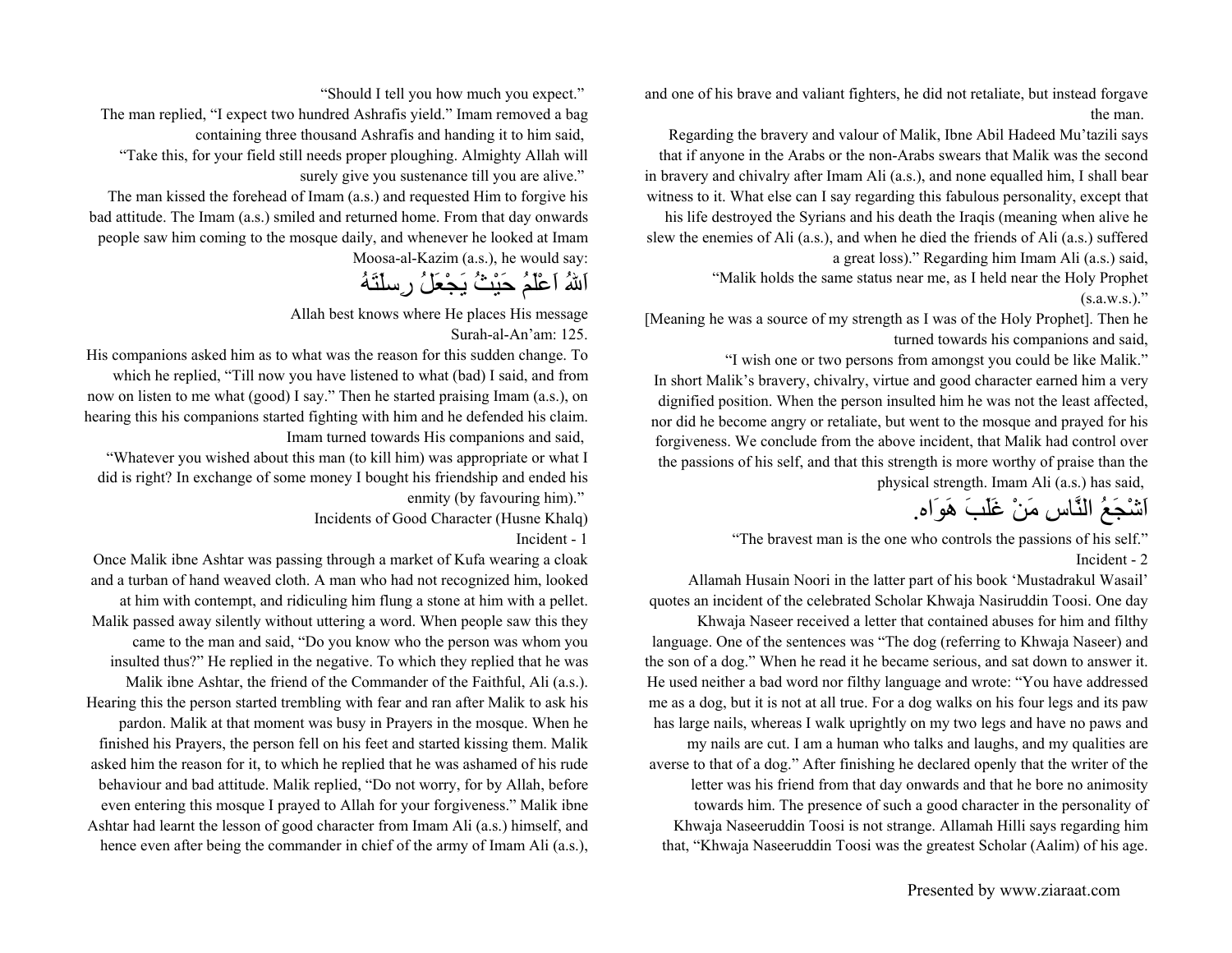give him. To which the Sayyed became enraged and spat on the face of Shaikh

Ja'far. The Shaikh got up, and with the end of his shirt stretched forward starting moving in the rows of the worshippers saying, "Those amongst you who hold my beard dear, please help this Sayyed." It is to be pondered upon what a great character Shaikh Ja'far had. It is he who has authored 'Kashful Ghita' the famous book on Jurisprudence (Fiqh) while in journey. He himself used to say that, "If all the books on Jurisprudence (Fiqh) are compiled, I with

my memory can write down all the points from the chapter of Purification (Taharah) till the chapter on Compensation (for murder, Diyat)." There were many Ulama from amongst his children. Allamah Noori says regarding him that, if one looks at the morning supplications of Shaikh Ja'far, his virtues, piety and

worship, will understand his high honour. He addressed himself thus: Previously you were a Ja'eefar (small river), then later became Ja'far (a vast sea). Shaikh Ja'far became a ship (to guide) and an ocean (of knowledge), and the master of Iraq and its Muslim inhabitants. His address to himself is because he says that even after having bestowed with such a high rank, he never forgot the days of his hardships. He is among those regarding whom Imam Ali (a.s.) said to Ahnaf bin Qays. After returning from the battle of Jamal, Imam Ali (a.s.) started praising his companions and told Ahnaf bin Qays,

"If you look at them at that time of the night when eyes become heavy with sleep and voices fade away, when the birds are resting in their nests, these people remain awake due to the fear of Resurrection and the promised event (Qiyamat). As Allah says in the Qur'an: Do the people of that town think that they lie now in peace? No, we shall surely send our wrath on them when they are fast asleep. Sometimes they get up in the dark of the night and weep and recite Namaz, and sometimes praise and glorify Allah in the niche of the mosque. During the dark night they lament and wail and supplicate to the Almighty Allah. O Ahnaf! When you look at them during the night, you will see that their backs have bent (due to excessive bowing, Ruku), and they will be reciting the chapters of the Qur'an in their Prayers (Namaz). And will be weeping and wailing as if they have been surrounded by the fire from all sides, which has reached their throats. And when you hear them cry, you will think that their necks are bound in chains. And if you look at them during the day, you will find them men who walk slowly and humbly upon the earth, having a courteous speech. And when they are confronted with ignorant people they salute them, and when they pass by vain and useless things, they pass away with honour. They keep their feet away from slander, and their tongues become speechless, so they do not speak against the honour of other people. And they

He has authored many books on Reason and Authority (Uloome Aqaliyah wa Naqaliyah), wisdom and knowledge, principles of Islam the true Religion. He was also the best in character among Ulama." Khwaja Naseer had learnt the lesson of good character from the illustrious lives of our Holy Aimmah (a.s.). As has been narrated, that once Imam Ali (a.s.) heard a person abusing Qambar. Qambar tried to retaliate in the same manner when Ali (a.s.) stopped him and said,

مَهْلاً يَا قَنْبَر.ُ

"O Qambar! Remain silent, for verily the person will suffer because of our silence. Gain Allah's happiness by your silence and let the person fall prey to the mischief of Shaitaan. I swear by the Lord Who split open the seed to grow plant from it, and Who created human beings, that no other quality of a believer is more dear and pleasing to Allah than controlling one's temper, and no other quality of a believer is disagreeable to Shaitaan than it. For verily silence is the best weapon which can be used to defeat a foolish man."

In short all friends and foes alike praised Khwaja Naseer. Jurji Zaidan in the translation of 'Adabul Lughatul Arabiyah' writes that, "Khwaja Naseeruddin Toosi's library contained four lac books, and he was a master in the field of Astrology and Philosophy. He had under his care many endowment (Waqf) properties of the Mongols, in short he was a tower of light in the darkness of this world." I have discussed about the life of this great personality in my book 'Fawaede Razawiyah' that his family was related to the 'Washarah' family of the kings of Jahrood, situated at a distance of 10 Farsakh from Qum. Khwaja Naseeruddin Toosi was born in Toos on 11 Jamadi'ul Ula 597 A.H. / 1201 A.D. and died on Sunday 18 Zilhaj 672 A.H./1274 A.D. in Kazmayn. It is engraved on his grave:

# وَآَلْبُهُمْ بَاسِطٌ ذِرَاعِيهِ بِالْوَاصِيْدِ

"While their dog (lay) outstretching its paws at the entrance."

Incident - 3

It is narrated that one day the great Scholar Shaikh Ja'far Kashifal Ghita was distributing some money among the poor before going to recite the Namaz. After finishing distributing, he became engrossed in Prayers. When he completed his Prayers, one Sayyed got up, came upto him and said, "Give me the wealth of my Grandfather (referred to the Holy Prophet and Aimmah)." Shaikh Ja'far replied that he had exhausted all the money and had nothing left to

<sup>(</sup>Surah-al-Kahf: 18).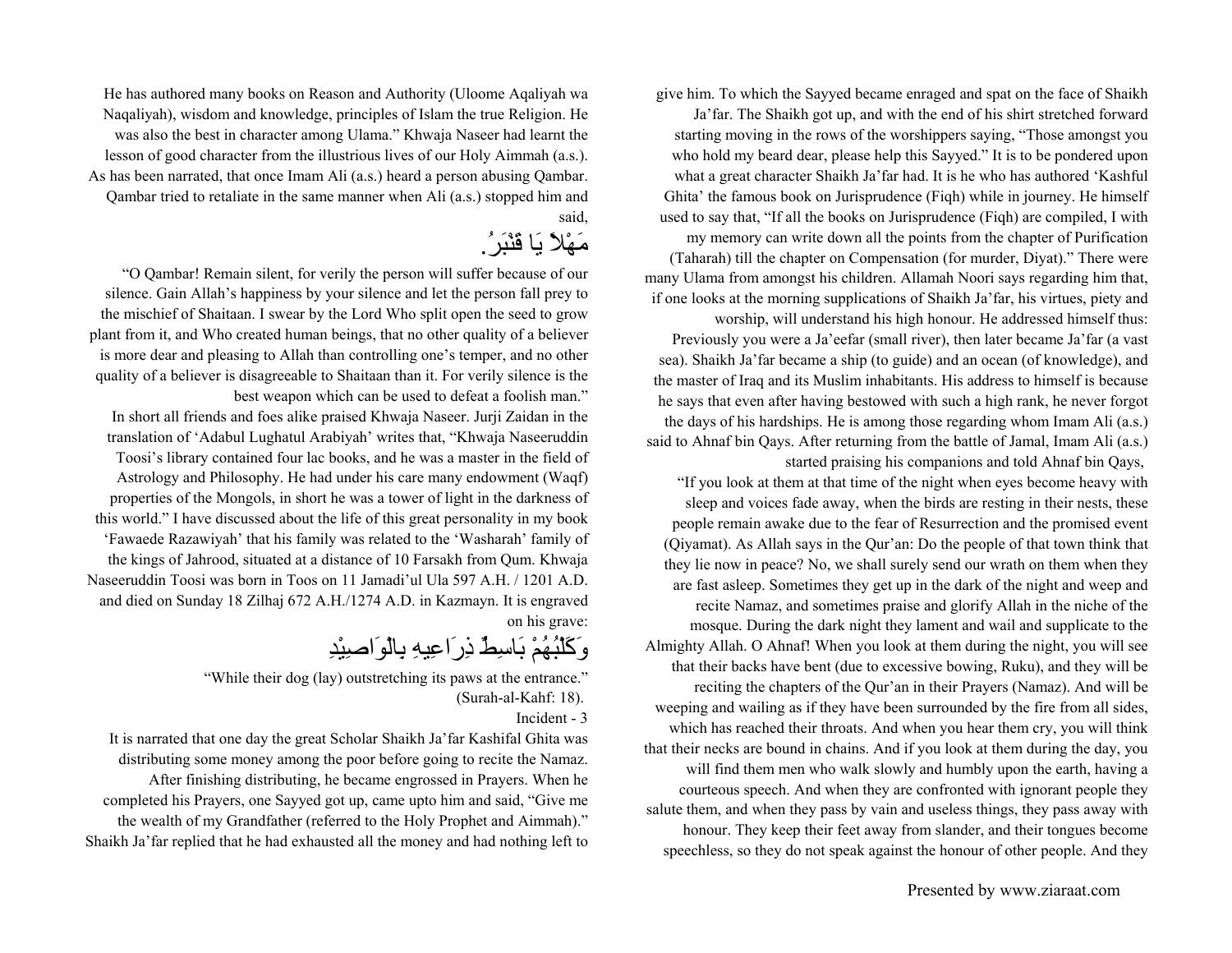books. Shaikh Hasan bin Muhammad Qummi wrote 'Tareekhe Qum', Shaikh Sadooq 'Uyoonul Akhbarur Reza', and Sa'labi compiled 'Yateematud Dahr' at his behest. Many Scholars, Jurists, Sadats and poets owe it to him. Every year he sent five thousand Ashrafis to the Jurists (Fuqaha) of Baghdad. Whoever went to visit him after Namaze Asr in the month Ramazan, he did not allow the person to go away without breaking the fast (Iftaar). Atleast a thousand people did Iftaar daily in his house during the month of Ramazan. He gave the same quantity of alms (sadaqah) in this one month, as he gave in the whole year. He has also written many couplets (Ash'ar) in the praise of Imam Ali (a.s.) and vilifying His enemies. He died on 24 Safar 385 A.H. in Ray, and is buried in Isfahan. His grave still lies there.

keep their ears away from listening to vain sounds, and have applied in their eyes the collycrium of refraining to see forbidden things. And surely they wish to enter the City of peace (Darus Salaam), the place where one remains free from doubts and anxieties."

It is appropriate to quote here a saying of a monk. It is related from Qasam Zahid, that

"One day I saw a monk in a sorry state at the gate of Baitul Muqaddas in Jerusalem. I went towards him and told him to advise me, to which he said, 'Be like a man who has been surrounded from all sides by beast and wild animals. He is timid and dejected, and is afraid that if he moves an inch, the beasts would devour him. And be like a man whose night passes in fear (of his Almighty) whereas the liars sleep in peace, and whose days are sorrowful while the powerful sit contented.' Then the monk turned his back away from me and started going away. I told him to advise me further, to which he replied that, 'A thirsty man is contented even with a small quantity of water.'

Incident - 4

It is related that one day the great Scholar (Aalim) Sahib ibne Abbad asked for a drink (sherbet). A servant brought it for him. As he was about to drink, one of those present there told him not to drink it for it contained poison. The servant who had brought the drink was also present there. Sahib asked the informer as to what proof he had to prove his claim. The person replied that the drink should be given to the servant to consume, and thus the matter would be clear. Sahib replied, "I do not give permission for it nor deem it to be lawful." The person said, "Then give it to an animal to drink." Sahib replied, "I do not even deem it to be lawful." Saying this Sahib ordered the drink to be thrown away and told the servant to go away from his house, and not enter his house again. But he ordered that he should not be banished from the town, nor should people sever relations with him or despise him, because one should not rely on doubts, nor should punish a person by stopping his sustenance. Sahib ibne Abbad was one of the viziers of the Buwaid kings, he helped the common man and was a Marja'. He was honoured by the people and they held him in high esteem. He was also a poet and an unequalled scholar of Arabic. It is said regarding him, that when he sat down to write his orthographies (amla), people gathered around him to hear it and thus gain benefit from it. The gathering would be such large, that at least six persons would be appointed to read out his orthographies to the people. He had with him so many books on grammar that sixty camels could be loaded with them. He gave due respect to the Scholars (Ulama), Jurists (Fuqaha), Alids (Alawis) and Sadats, and encouraged them to write and compile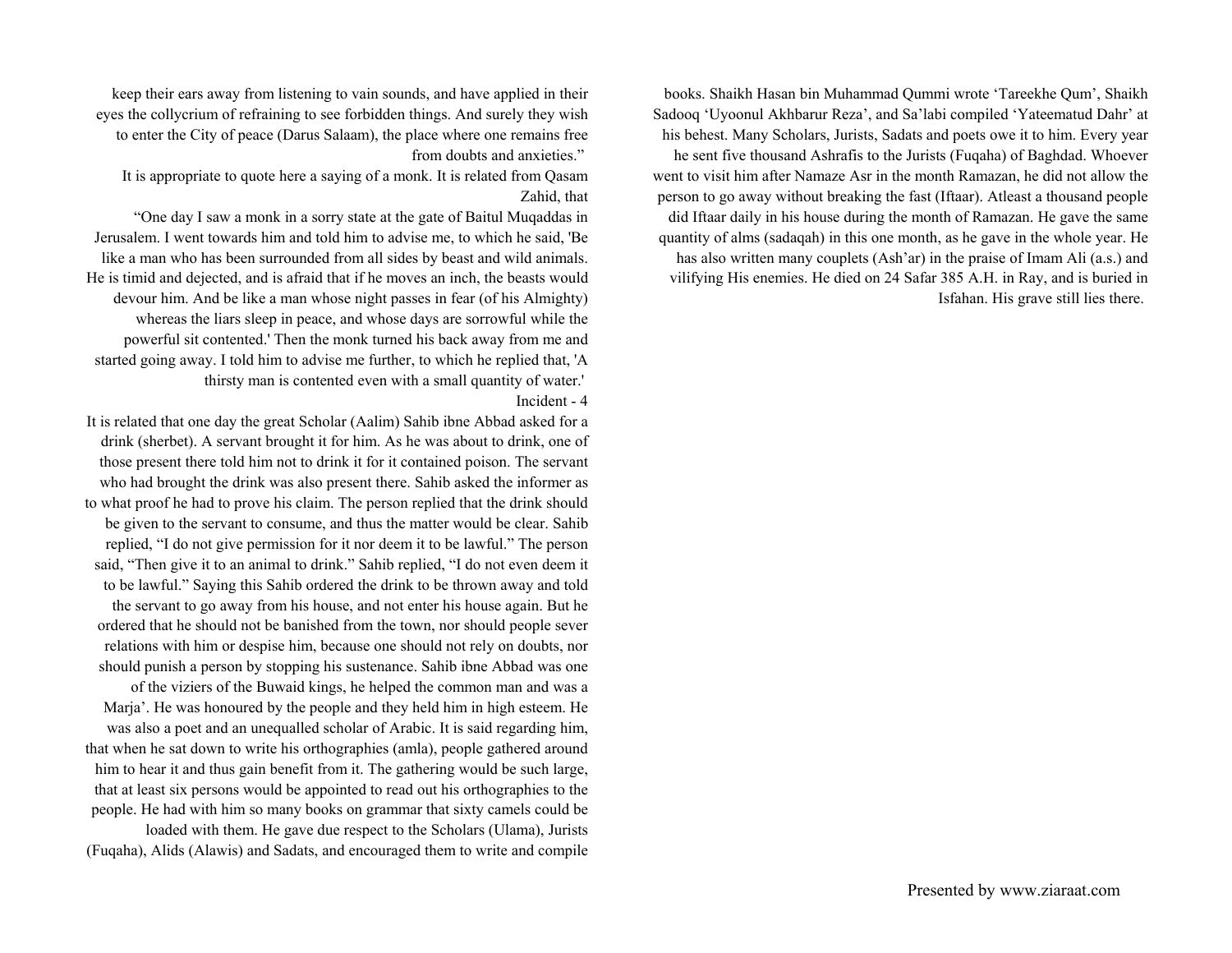## اِذَا كَانَ يَوْمُ الْقِيَامَةِ وَكَّلَنَا اللهُ بِحِسَابِ شِيْعَتِنَا فَمَا كَانَ للهِ سَئَلْنَا االلهَ اَنْ يَحْهَبَهُ لَنَا فَهُوَ لَهُمْ وَمَا آَانَ لَنَا فَهُوَ لَهُمْ ثُمَّ قَرَءَ اِنَّ اِلَيْنَا اِيَابَهُم.ْ ثُمَّ اِنَّ عَلَيْنَا حِسَابَهُم.ْ

"When the day of Qiyamat will dawn, Allah will command us to take account from our Shi'ahs (followers). We will question them about the Rights of Allah (Huququllah) and Allah will forgive them (because of their intimacy with us).

Then we will also forgive them our rights (due on them)."

Then Imam (a.s.) recited the following verse:

اِنَّ اِلَيْنَا اِيَابَهُمْ ثُمَّ اِنَّ عَلَيْنَا حَسَابَهُم.ْ

"Surely to Us is their turning back, then surely upon Us is the taking of their accounts."

(Surah-al-Ghashiyah: 25,26)

In the same book it is related from Ma'soom (a.s.) that

. . . . فِيْمَا كَانَ بَيْنَهُمْ وَ بَيْنَ النَّاسِ مِنَ الْمَظَالِمِ اَدَاهُ مُحَمَّدٌ صَلَّى االلهُ عَلَيْهِ وَ آلِه وَ سَلَّم.َ

after the forgiveness of the Rights of Allah and the Rights of Aimmah (a.s.), the rights still due on our Shi'ahs will be compensated for by the Holy Prophet (s.a.w.s.) Himself. May Allah place us amongst the Ummat of the Holy Prophet (s.a.w.s.) and the Shi'ahs of Ahlulbait (a.s.), and resurrect us with them. On the day of Qiyamat, when Allah will appoint over the ummat their Imams to take accounts, it is a felicity for us Shi'ahs that our accounts will be taken by no other than the Imam of our Age Hazrat Mahdi (a.t.f.s.). When we will be brought to his presence with heads bowed down in shame and repentance, and with a blackened face, but with hearts full of their love (Walayah), we have faith that he will surely plead mercy for us. Praise be to Allah who will cause our accounts to be scrutinized by a benevolent son of a benevolent father who himself holds a high status in the eyes of the Almighty.

#### (Ma'ad)

#### Whose Account will be taken?

On the day of Qiyamat people who will be accounted for their deeds will be classified into four groups. The first group of people will be the ones who will be made to enter Paradise without accounting. They will be the ones who loved Ahlulbait (a.s.) in their life-time and had not committed any sins, or died after

CHAPTER - VIIIACCOUNTING (HISAB) Allah says in the Qur'an: اِقْتَرَبَ لِلنَّاسِ حِسَابُهُمْ وَهُمْ فِىْ غَفْلَةٍ مُّعْرِضُوْن.َ

"Their reckoning has drawn near to men, and in heedlessness are they turning aside."

(Surah-al-Anbiya: 1) وَآَاَيِّنْ مِّنْ قَرْيَةٍ عَتَتْ عَنْ اَمْرِ رَبِّهَا وَ رُسُلِه فَحَاسَبْنهَا حِسَابًا شَدِيْدًا وَّ عَذَّبْنهَا عَذَابًا نُّكْرًا. فَذَاقَتْ وَ بَالَ اَمْرِهَا وَكانَ عَاقِبَةٌ اَمْرِ هَا خُسْرًا. اَعَدَّ اللهُ لَهُمْ عَذَابًا شَدِيْدًا، فَاتَّقُواللهَ يَا اُولِى اْلاَلْبَاب.ِ

"And how many a town which rebelled against the commandment of its Lord and His Apostles. So We called it to account severely and We chastised it (with) a stern chastisement. So it tasted the evil result of its conduct, and the end of its affair was perdition. Allah has prepared for them severe chastisement, therefore be careful of (your duty to) Allah, O men of understanding."

(Surah-at-Talaq: 8-10)

Who will take the Accounting?

According to the Qur'an and the traditions (Ahadees) it is proved that Allah Himself will take account of all people.

وَهُوَ اَسْرَعُ الْحَاسِبِيْن.َ

"And He is swiftest in taking account." (Surah-al-An'am: 62).

But also according to some traditions this work will be assigned to the Angels. According to some reports it is related that Allah will take account from His Prophets (Anbiya), while the Prophets will take account from their Vicegerents (Awsiya), while they in turn will take account from their Ummat.

## يَوْمَ نَدْعُوْا كُلَّ أَنَاسٍ بِإِمَامِهِمْ.

"(Remember) the day when We will call every people with their Imam." (Surah-al-Bani Israel: 71) (Ehsanul Fawaed).

It is narrated from Imam Ja'far-as-Sadiq (a.s.) in the third volume of 'Bihar-ul-Anwaar' of Allamah Majlisi and 'Amali' of Shaikh Mufeed that he said,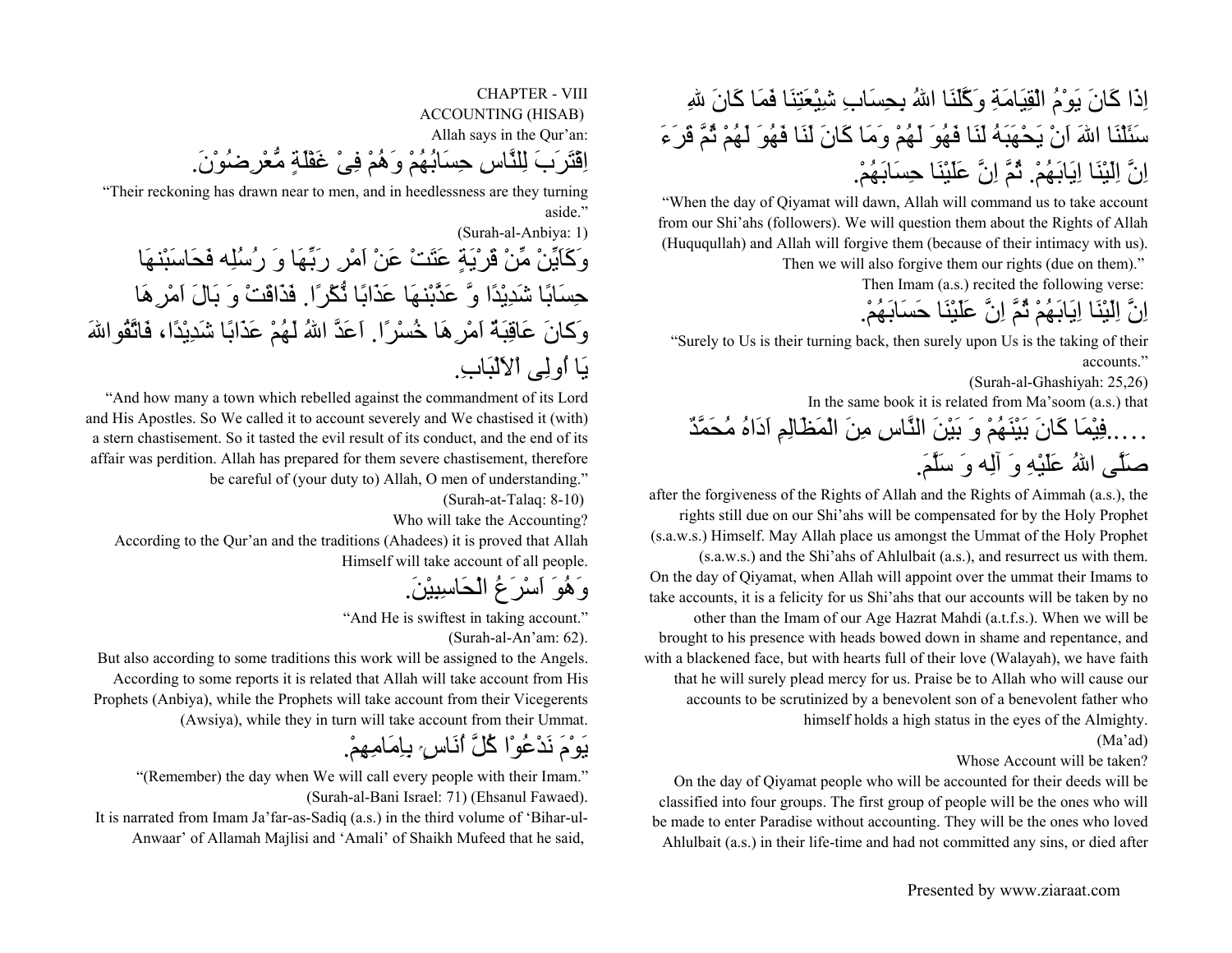the reason for having made to wait so long. The rich man will reply, "I was made to wait for a long time giving account of my enormous wealth, as to how I earned it (whether lawfully or unlawfully), and how I spent it. Then the Merciful Lord blessed me, forgave my sins and accepted my repentance." Then he will ask the poor man as to who he was? He will reply that he is the same indigent fellow who was with him in the plains of Qiyamat. The rich man will say, "Verily the blessings and bounties of Paradise have transformed you to such an extent that even I could not recognize you." (Matalib)

The fourth group will consist of people whose bad deeds will be more than their good ones. And only if Allah's Mercy, blessings and forgiveness comes to their rescue, they will be made to enter Paradise. If not they will be punished at that very place, the punishment appropriate for them. They will be chastised in that way till they become clean of all sins. Then they will find freedom and will be made to enter Paradise. The people in whose hearts even an atoms weight of faith (Eeman) exists, will not have to stay long in hell, they will be brought back to Paradise. While only the polytheists and unbelievers will remain there. Wasting of Good deeds (Ehbat) and Expiation of sins (Takfeer) وَالَّذِيْنَ آَفَرُوْا فَتَعْسًا لَّهُمْ وَاَضَلَّ اَعْمَالَهُم.ْ ذَالِكَ بِاَنَّهُمْ آَرِهُوْا مَا اَنْزَلَ االلهُ فَاَحْبَطَ اَعْمَالَهُم.ْ

"And (as for) those who disbelieve, for them is destruction, and He has made their deeds ineffective. That is because they hated what Allah revealed, so He rendered their deeds null."

(Surah-al-Muhammad: 8-9)

وَالَّذِيْنَ آمَنُوْا وَ عَمِلُوا الصّلِحتِ وَ آمِنُوْا بِمَا نُزِّلَ عَلى مُحَمَّدٍ وَّ هُوَ الْحَقُّ مِنْ رَّبِّهِم،ْ آَفَّرَعَنْهُمْ سَيِّئَآتِهِمْ وَ اَصْلَحَ بَالَهُم.ْ

"And (so for) those who believe and do good, and believe in what has been revealed to Muhammad (s.a.w.s.), and it is the very truth from their Lord, He will remove their evil from them and improve their condition."

(Surah-al-Muhammad: 2)

Ehbat (Wasting of good deeds): If a person was a Muslim in the former part of his life and did good deeds, but turned away from the Right Path (Siraatal Mustaqeem) during death and died a non-believer, none of his previous (good) deeds will benefit him and they will go waste. If anyone argues that in the Qur'an it is stated that,

Presented by www.ziaraat.com

repenting and seeking forgiveness from Allah. The second group will be the opposite to the first one, they will be the enemies of Ahlulbait (a.s.). They will be thrown head-long into the fire of hell without taking their accounts. The following verse speaks about such people:

## فَلاَ نُقِيْمُ لَهُمْ يَوْمَ الْقِيمَةِ وَزْنًا.

"These are they who disbelieve in the communications of their Lord and His meeting, so their deeds become null, and therefore we will not set up a balance for them on the day of resurrection."

#### (Surah-al-Kahf: 105).

Shaikh Kulaini relates from Imam Ali Zainul Aabedeen (a.s.) that he said, that the polytheists (mushrekeen)'s and unbelievers (kafereen)'s deeds will not be weighed, because weighing of deeds (Meezaane A'amal), accounting (Hisab), and scroll of deeds are meant for the Muslims only, while according to the Qur'an the polytheists and unbelievers will remain in eternal chastisement. The third group will consist of people who will be made to wait for accounting. They will be the ones whose evil deeds would be surpassing their good deeds. When their sins will be compensated for (by waiting long), they will find freedom. The Holy Prophet (s.a.w.s.) said to Abdullah ibne Abbas,

## اِنَّ الْمَرْءَ لَيُحْبَسُ عَلى ذَنْبٍ وَحِدٍ مِاَئة عَام.ٍ

"Some people will have to wait for a hundred years for accounting, and only then will they be made to enter Paradise."

But for which particular sin will he be made to wait is not specified. Hence a believer (Mo'min) should keep himself away from all sins, so that he may not have to wait that long. (Ma'ad) Shaikh Sadooq relates from Imam Ja'far-as-Sadiq (a.s.) that He said, that on the day of Qiyamat two types of people from the followers of Ahlulbait (a.s.) will have to wait for long. One will be the indigent and poor person, while other a rich and wealthy person. The poor man will cry out, "O my Lord! Why do I have to wait so long. I swear by your Glory and Majesty that in the world you had given me no kingdom or empire so that I may oppress anyone or commit injustice therein or usurp other's rights. And you had given me only that which You thought was enough for me, and I remained patient and never grumbled'. Then Allah will reply, "O believer! surely you speak the truth", thus he will be made to enter Paradise. The rich man will have to wait so long that he will sweat profusely, so much so that forty Camels could quench their thirst with it. Only then will he be made to enter Paradise. In Paradise when they will meet each other, the poor man will ask him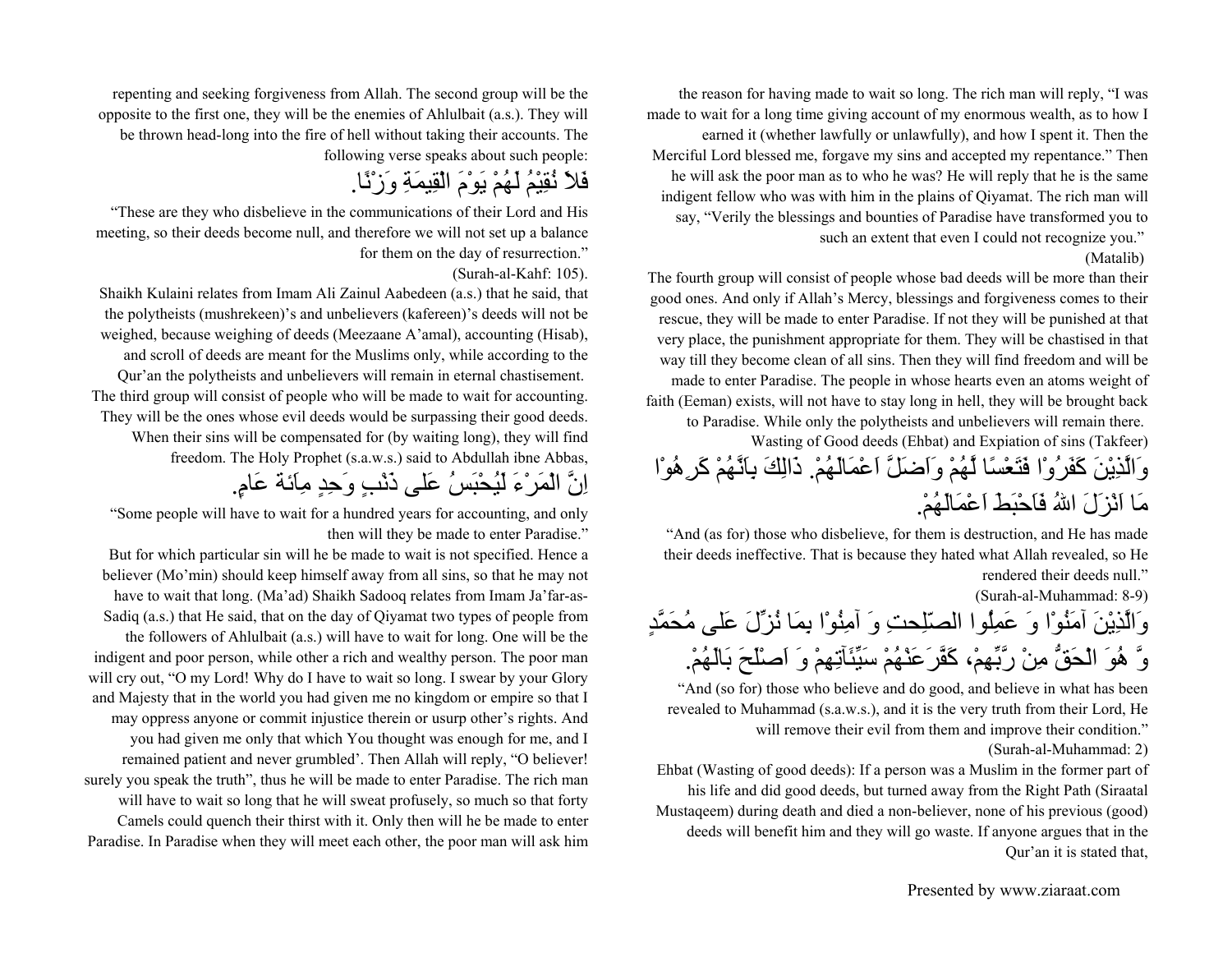## اَلَحَسَدُ يَاْآُلُ اْلاِيْمَانَ آَمَا تَاآُلُ لنَّارُ الْحَطَب.َ

"Disbelief (kufr) has three roots (foundations): greed, pride, and jealousy." And as these roots start gaining strength, faith starts moving away and good deeds go waste. Thus man becomes a fuel for the fire of hell. Shaitaan's good deeds lay wasted because of his pride. But he was given a long span of life in compensation for his (good) deeds. The whole narration is stated in the Qur'an.

**Takfeer (Expiation of sins):** It means that the sins that a person commits are compensated for. Acceptance of faith (Eeman) destroys all the sins committed in the past. If a person was a non-believer in the former part of life, but later accepted Islam, then the sins which he committed during that period will be forgiven and will not be taken into account. In the same manner the evil deeds of a Muslim is forgiven if he truly repents and seeks pardon. It is stated in the Qur'an:

اُوْلئِكَ يُبِدِّلُ االلهُ سَيِّئَاتِهِمْ حَسَنَات.ٍ

"Allah changes the evil deeds to good ones." (Surah-al-Furqan: 70)

It is written in the fifteenth volume of 'Biharul-Anwaar', that once a man came to the presence of the Holy Prophet Muhammad (s.a.w.s.) and said, "O Master! My sin is very big (in his pre-Islamic days he had buried his daughter alive as was the custom then), you recommend to me a deed whose performance would act as compensation for it, and Allah may forgive me." The Prophet (s.a.w.s.) asked him,

"Is your mother alive"?

He replied in the negative. (It means that serving one's mother is the best

compensation for sins). Then he (s.a.w.s.) asked him,

"Then is your maternal aunt (mother's sister) alive"?

He replied "Yes, she is." The Prophet (s.a.w.s.) told him to go and serve her (for she had a very near relation with his mother, thus serving her would mean serving his mother). Then he (s.a.w.s.) said,

"Had his mother been alive, it would have been the best compensation (for his sins).

(Ma'ad).

Incident of 'Ehbat' and 'Takfeer'

It is written in trustworthy narratives that in the former days there lived two brothers. One was a believer in the unity of Allah (Tawheed) and the other a polytheist and a worshipper of idols. They both lived in the same house, the

## فَمَنْ يَّعْمَلْ مِثْقَالَ ذَرَّةٍ خَيْرًا يَّرَه.

"And he who has done an atom's weight of good shall see it."

(Surah-az-Zilzal: 7)

The answer to it is that the person who died disbelieving himself wasted his (good) deeds. It is impossible for Allah to accept a non-believer's (good) deeds and make him enter Paradise. But the Just Lord gives them the reward for it in this very world, like ease during death, health, wealth etc. as discussed earlier. But it is possible that there may be leniency in their punishment, as in the case of Hatim Tai or Nawshirwane Adil who were generous, they shall be made to enter hell, but the fire will not harm them. As said in the Qur'an:

وَلاَ عَلَى الَّذِيْنَ يَمُوْتُوْنَ وَهُمْ آُفَّار.ٌ

"Nor (for) those who die while they are unbelievers."

(Surah-an-Nisa: 18)

In another place it is stated:

وَالَّذِيْنَ آَذَّبُوْا بِآيَاتِنَا وَ لِقَاءِ اْلآخِرَةِ حَبِطَتْ اَعْمَالَهُم.ْ هَلْ يُجْزَوْنَ اِلاَّ مَا آَانُوْا يَعْمَلُوْن.َ

"And (as to) those who reject our communications and the meeting of the Hereafter, their deeds are null. Shall they be rewarded except for what they have done."

(Surah-al-A'araf: 147)

Many verses (ayah) of the Qur'an prove that disbelief (kufr) and polytheism (shirk) wastes away all good deeds. Then there are also such sins that obliterate good deeds and stop them from being accepted. The Holy Prophet (s.a.w.s.) has said regarding a disobedient child:

يَا عَاقُ اعْمَلْ مَا شِئْتَ

"O the one disobedient to his parents! Do whatever you like, for none of your (good) deeds will be accepted."

If a person has upon him the curses and woes of his mother, he will be thrown into hell even if his good deeds are equal to the size of a mountain. Also is the case with slander and jealousy. Ma'soom (a.s.) says,

"Jealousy consumes faith (Eeman) just as fire consumes wood."

#### (Ma'ad)

Shaikh Kulaini quotes Abu Baseer who narrates from Imam Ja'far-as-Sadiq (a.s.) that he said,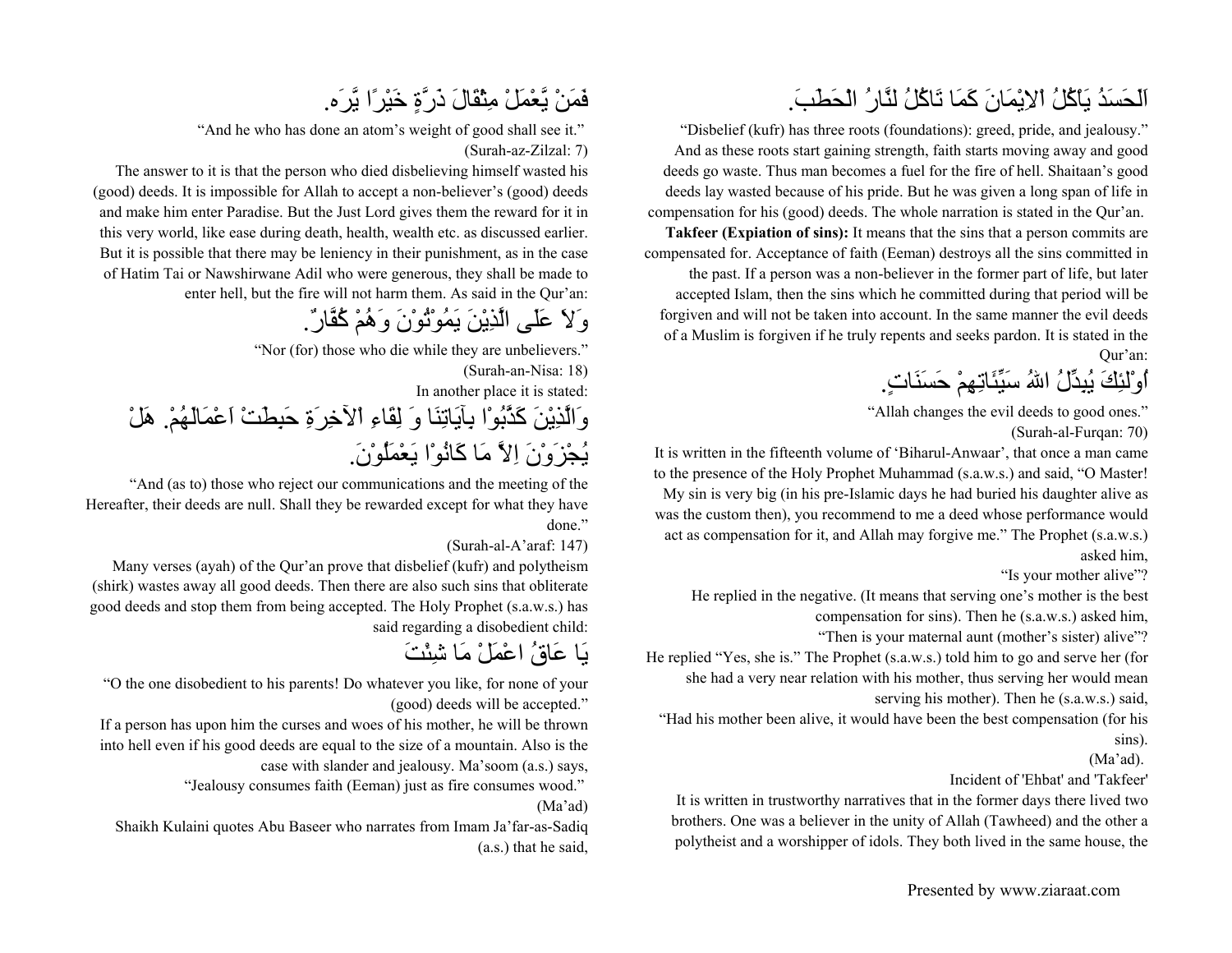steadfast on the Right Path. اَللّهُمَّ اجْعَلْ عَوَاقِبَ اُمُوْرِنَا خَيْرًا وَّارْزُقْنَا حُسْنَ الْخَاتِمَةِ بِالْمُصْطَفى وَ الْمُرْتَضى وُابْنَا هُمَا وَالْفَاطِمَه.

> (Khazeenatul Jawahir) Questioning about deeds It is said in the Qur'an: وَلَنَسْئَلَنَّ الَّذِيْنَ اُرْسِلَ اِلَيْهِمْ وَ لَنَسَئَلَنَّ الْمُرْسَلِيْن.َ

"And most certainly We will also question the Apostles."

(Surah-al-A'araf: 6),

that "We had sent you to guide mankind and show them the right path, have you passed on the message?" They will reply, "O our Lord! We have not left even an atom's weight of Your message to be passed on to them." They will be asked, "Who are your witness?" They will reply, "O Allah! You are our witness and besides Thee is Muhammad (s.a.w.s.), as said in the Qur'an,

وَ آَذَالِكَ جَعَلْنكُمْ اُمَّةً وَّ سَطًا لِّتَكُوْنُوْا شُهدَآءَ عَلَى النَّاسِ وَ يَكُوْنَ الرَّسُوْلُ عَلَيْكُمْ شَهِيْدًا.

"And thus We made you a medium (just) nation that you may be the bearers of witness to the people and (that) the Apostle may be a bearer of witness to you." (Surah-al-Baqarah: 143)

In the same way it will be asked from Prophet Eesa (a.s.),

اِذْ قَالَ االلهُ يَا عِيْسَى بْنَ مَرْيَمَ ءَ اَنْتَ قُلْتَ لِلنَّاسِ التَّخِذُوْنِى وَ اُمِّىَ آلِهَيْنِ مِنْ دَوْنِ االله.ِ

"O Eesa son of Marium! Did you say to men, Take me and my mother for two gods besides Allah?"

(Surah-al-Maidah: 116).

Prophet Eesa will tremble (with fright) due to Allah's Glory and reply, "O Allah, if I had ever told them You would surely have known it. But I had always said that,

اِنِّیْ عَبْدُ اللهِ.

"Surely I am a servant of Allah."

(Surah-al-Marium: 30).

Hence worship Him who has created you and me. Then their people will be

Presented by www.ziaraat.com

believer lived on the ground floor and his (non-believer) brother on the top one. The non-believer was wealthy and lived a lavish life, while the believer was poor and passed his days in hunger and poverty. Sometimes the non-believer would tell his brother, "If you prostrate before the idols and accept them as your Gods, I will give my wealth to you. Why do you wish to live such a hard and bitter life. Come and prostrate before my idols so that both of us may enjoy life

together." The believer would answer, "Why do you not fear Allah and the day of Qiyamat. The idols are not our Gods, come and worship the One Lord and

fear His wrath." This happened many times and days passed by. Whenever they met the same conversation took place between them. One night the believer was sitting in the courtyard of his house when he smelt the cooking of delicious food from his brother's house. He said to himself, "Till when will you keep

worshipping Allah and glorifying His name? When even after such a long time you have not had a good dress to wear, nor a soft and comfortable bed to sleep on. You have turned old due to eating loaves of dry bread, and your teeth cannot chew them anymore. Verily my brother speaks the truth, let me go and prostrate before his idols and feast upon the delicious food and enjoy myself." He got up and started ascending the stairs leading to his brother's place and accept his pagan religion. There his brother too was engrossed in deep thoughts and wondered, "I fail to understand the reality of idol worship, and it has no benefit as such. Verily my brother speaks the truth, I should go and accept his true religion and worship only One Allah." He too got up and started descending the stairs to go to his brother's place. Both brothers met each other on the stairs and exchanged their thoughts. At that moment Allah ordered the Angel of death (Malekul Maut) to remove the spirits of both of them. Hence they both died, and whatever good deeds the believer (brother) had performed in his life were transferred to the account of the non-believer (brother) who had left his house with the intention of professing the true faith. And whatever bad deeds the non-

believer (brother) had done in his lifetime were likewise transferred to the account of the believer who had left his house with the intention of abandoning the faith. The believer's entire life was spent in performing good deeds but died a death of infidelity, while the non-believer spent his entire life sinning yet died

a Faithful,. The above incident is the best example of turning from the right (Ehbat) and expiating for sins (Takfeer). Hence oh believers, Shaitaan is your sworn enemy. He is on the constant move (till your last moment) to turn you away from the Right Path (Siraatal Mustaqeem). Put yourself in the habit of righteousness by performing good deeds frequently and worshipping Allah, so that you may not fall prey to the evil intentions of Shaitaan, and thus remain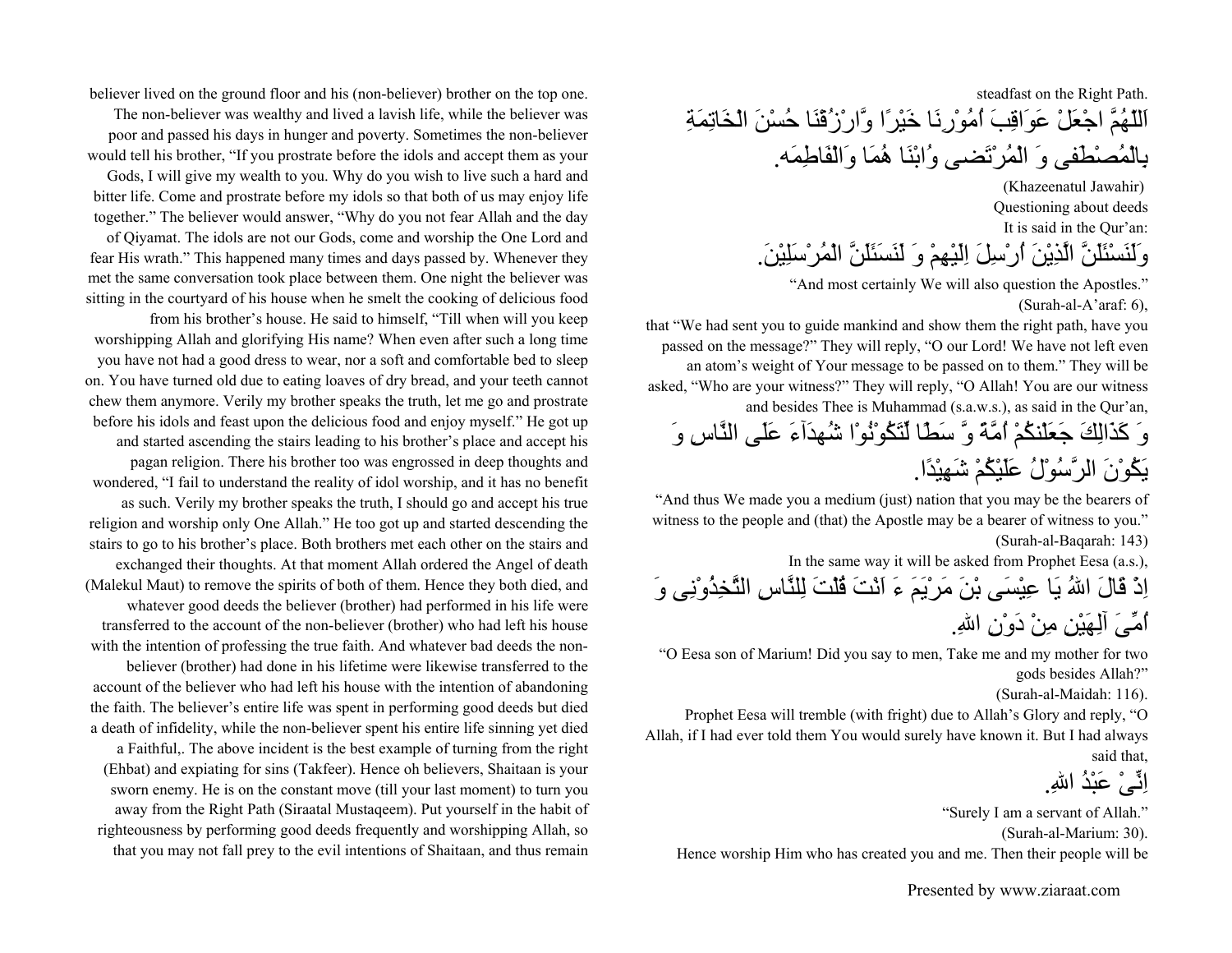عَنْ عُمْرِه فِيْمَا اَفْنَاهُ وَ عَنْ شَبَابِه اَبْلاَهُ وَ عَنْ مَا لِه مِمَّااآْتَسَبَه وَ فِيْمَا اَنْفَقَه وَ وِلاَيَةِ آلِ مُحَمَّد.ٍ

(1) The way how he spent his life,

(2) As to how did he passed his youth,

(3) About the wealth, as to where he got it from and in what way he spent it, and (4) And about the love of us the Household (Ahlulbait) of Prophet (s.a.w.s.).

Rights of Allah or the worship Acts (Haqqullah, Ibadah)

### اَوَّلُ مَا يُحَاسَبُ بِهِ الْعَبْدُ الصَّلوة.

The first thing about which a person will be questioned is Prayers (Namaz). Did he say perform Prayers in time? Did he serve (rightly) this Pillar of Islam and the Legacy of Prophets (a.s.), or did he recite it to show off. After this, people will be questioned about Fasting (Siyam), Pilgrimage (Haj), Zakat, Khums, the Holy War (Jehad) etc. and then the rightful recipients will catch hold of their shirts (and ask for their rights).

Rights of people (Haqqun Naas)

Allah will deal with His servants in two ways,

(1) With Justice (Adl), and

(2) With Mercy (Fazl).

Allah's Justice (Adl): If a person has upon him someone's right (haq), his good deeds (of equal weight or merit) will be handed over to the rightful owner. For example backbiting (gheebat), defaming etc. The good deeds of a person who has backbited or has defamed anyone, will be transferred to the account of the person whom he backbited or defamed, and in turn that person's bad deeds will be transferred to the account of the person who backbited and defamed him. Many traditions (Ahadees) are quoted to support this.

There is a lengthy tradition (Hadees) from Imam Ali Zainul Aabedeen (a.s.) in "Rawzae Kafi" that on the day of Qiyamat people will be questioned about the rights of men. At the concluding part of this tradition it is quoted that a person asked Imam (a.s.),

"O son of the Prophet! If a non-believer who has been thrown into hell owes something to a believer, how will the deeds be exchanged when the non-

believer has no more good deeds left?"

Imam Abid (a.s.) replied,

"The punishment equivalent to the right that he owes will be incurred on him. Likewise the good deeds of the oppressor will be transferred to the account of the oppressed."

questioned, "Did your Prophet not remind you of this day of Judgement?" They all will reply, "Surely they did so." Then they shall be questioned about the blessings sent to them by Allah and as to how they spent it.

ثُمَّ لَتُسْئَلُنَّ يَوْمَئِذٍ عَنِ النَّعِيْم.ِ

"Then on that day you shall most surely be questioned about the blessings." (Surah-at-Takasur: 8).

Did you thank Allah for His bestowing His blessings on you, or you rebelled? It is stated that the blessings of Allah referred to here means the love of the Holy Prophet (s.a.w.s.) and His Progeny (a.s.). Imam (a.s.) asked Qatada, "What do you (sunnis) interpret by the following verse (Ayah),

ثُمَّ لَتُسْئَلُنَّ يَوْمَئِذٍ عَنِ النَّعِيْم.ِ

'Then on that day you shall most surely be questioned about the blessings'. (Surah-at-Takasur: 8).

He replied, "It means that on the day of Qiyamat we will be questioned about the food and drink that we consumed in this world." Imam (a.s.) replied, "Verily Allah is far beyond this, so as to question anyone about this. If you invite someone for food to your house do you then question him as to how much he ate"?

Qatada replied, "No, but then what does this blessing mean"? Imam (a.s.) replied,

"The blessing referred to here is the love of Us Ahlulbait (a.s.)." It will be asked as to how did you treat the Ahlulbait (a.s.), did you love them and follow them, or you disobeyed Allah by bearing grudge towards them.

يَعْرِفُوْنَ نِعْمَتَ االلهِ ثُمَّ يُنْكِرُوْنَهَا.

"They recognize the favours of Allah, yet they deny it." (Surah-an-Nahl: 83)

Regarding sustenance it will only be asked as to how he earned it whether lawfully or unlawfully. Why did he squander it or spend it on unlawful means,

اَلْمَالُ مَالِىْ وَالْفُقَرَآءُ عَيَالِى.ْ

"I kept asking from you but you turned a deaf ear. The wealth was My wealth, and the poor were my children, and their questioning (from you) was my questioning."

Shaikh Sadooq relates that on the day of Qiyamat man will not be able to move an inch till he is questioned about four things: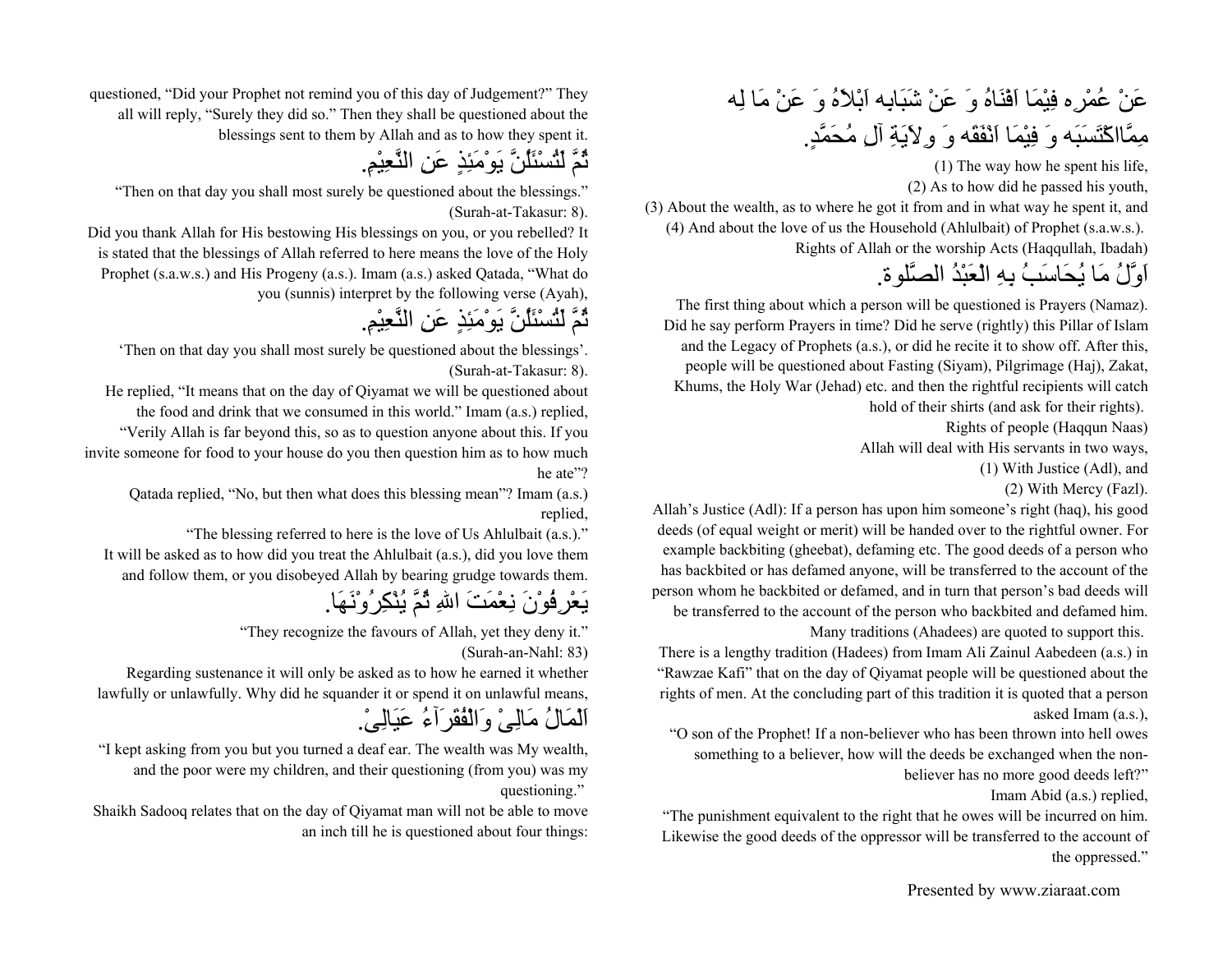Allah's Mercy

On the day of Qiyamat when a person owes some rights to someone, and if Allah is Merciful towards him, he will be freed. At that moment people will be drowning in their own sweat (due to fear). Allah will reveal to the people the palaces of Paradise and call out to the people who owe something from His servants: O people who owe something from my servant, if you wish to enter Paradise, forgive him the rights that he owes you, and thus free him of this responsibility. Fortunate is the person on whom Allah is Merciful. For verily if Allah does not straighten his affair, his state will become bad. Imam Ali Zainul

Aabedeen (a.s.) wept (in fear) and supplicated thus:

# يَا اِلهِى عَامِلْنَا بِفَضْلِكَ وَلاَ تُعَامِلْنَا بِعَدْلِكَ يَا آَرِيْم.ُ

O Allah! Take our accounts with Thy Mercy and not with Thy Justice, O Merciful Lord.

It is appropriate to quote here the Supplication (Du'a) of Abu Hamza Sumali. Abu Hamza Sumali says, that Imam Ali Zainul Aabedeen used to recite the following du'a every night at the time of 'Sehar' in the month of Ramazan. This du'a is quoted in many books of supplications and also in the first volume of 'Mafateehul Jinaan' by the same author. The recitation of Namaze Radde Mazalim (Namaz for expiation of rights due) is also beneficial. Its method is as follows: Recite four Rak'at Namaz (two Rak'at each), in first Rak'at after Surah-al-Hamd recite Surah-at-Tawheed twenty five times, and in the second Rak'at after Surah-al-Hamd recite Surah-at-Tawheed fifty times, in the third seventy five times, and in the fourth, hundred times. After completing Namaz ask Allah's forgiveness.

#### Incident - 1

This incident is quoted in one of the writings of Shaikh Shaheed. Ahmed bin Abil Hawaree says that I had a wish to see in my dream my teacher Abu Salman Durrani (viz. Abdul Rehman bin Atiyyah, a virtuous person who died in Dariyah in Damascus in 235 A.H. and his grave is renowned there). After a year I saw him in my dream and asked him, "O dear teacher, how was your treatment (after death)?" Abu Salman replied, "O Ahmed! One day while coming from Babe Sagheer I saw a camel laden with hay. I casually removed a straw from it. Now I do not remember whether I put it in my mouth or threw it away without chewing it. One year has passed and I am still being accounted for it." This narration is not an imaginary work, but can be supported by the following Verse (Ayah) of the Qur'an:

The person asked, "But if the Muslim oppressor does not have any good deeds left"? He (a.s.) replied,

"The load of sins of the oppressed will be placed on the shoulders of the oppressor, and verily this is true justice."

It is narrated in "Lu'ali'al Akhbar" that once the Holy Prophet (s.a.w.s.) asked his companions as to who was an indigent (muflis) person. They replied that, "That one of us is an indigent person who does not possess wealth or property." He (s.a.w.s.) replied,

اَلْمُفْلِسُ مِنْ اُمَّتِىْ مَنْ اَتى يَوْمَ الْقِيمَةِ بِصَلواةٍ وَ صِيَامٍ وَ زَآوةٍ وَ حَجٍّ وَ يَاتِىْ قَدْ شَتَمَ هذَا وَاَآَلَ مَالَ هذَا وَ سَفَكَ دَمَ هذَا وَ ضَرَبَ هذَا فَيُعْطى هذَا مِنْ حَسَنَاتِه وَ هذَا مِنْ حَسَنَاتِه فَاِنْ فَنِيَتْ حَسَنَاتُه قَبْلَ اَنْ يَّقْضِىَ مَا عَلَيْهِ اُخِذُ مِنْ خَطَايَاهُ فَطُرِحَتْ عَلَيْهِ ثُمَّ يُطْرَحُ فِى النَّار.

"The indigent from my Ummah on the day of Qiyamat will be the one who even after having offered Namaz, kept fasts, performed the Haj, paid the Zakat, but simultaneously abused anyone, or usurped the rights of anyone, or killed or physically tortured someone. Hence the oppressed ones will be given the good deeds of the oppressor and these deeds will be theirs. If the good deeds of the oppressor are exhausted, the bad deeds of the oppressor will be given to the oppressor, and he will be thrown into the raging fire."

#### (Ma'ad)

Allamah Jazaeri quotes a Tradition in his book that if a person owes someone even one dirham and returns it to its owner, this act of his is greater than worship of a thousand years, freeing one thousand slaves in the way of Allah, and performing one thousand Haj and the lesser Pilgrimage (Umrah). In another tradition Ma'soomeen (a.s.) says, that

مَنْ اَرْضَى الْخُصَمَاْءَ مِنْ نَفْسِه وَجَبَ لَهُ الْجَنَّةَ بِغَيْرِ الْحِسَابِ وَ يَكُوْنُ فِى الْجَنَّةِ رَفِيْقَ اِسْمعِيْلَ بْنَ اِبْرَاهِيْم عَلَيْهِ السَّلاَم.ُ

Whosoever pleases his debtors (by repaying their loans), will be made to enter Paradise without taking account, and in Paradise they will be among the friends of Prophet Isma'il (a.s.).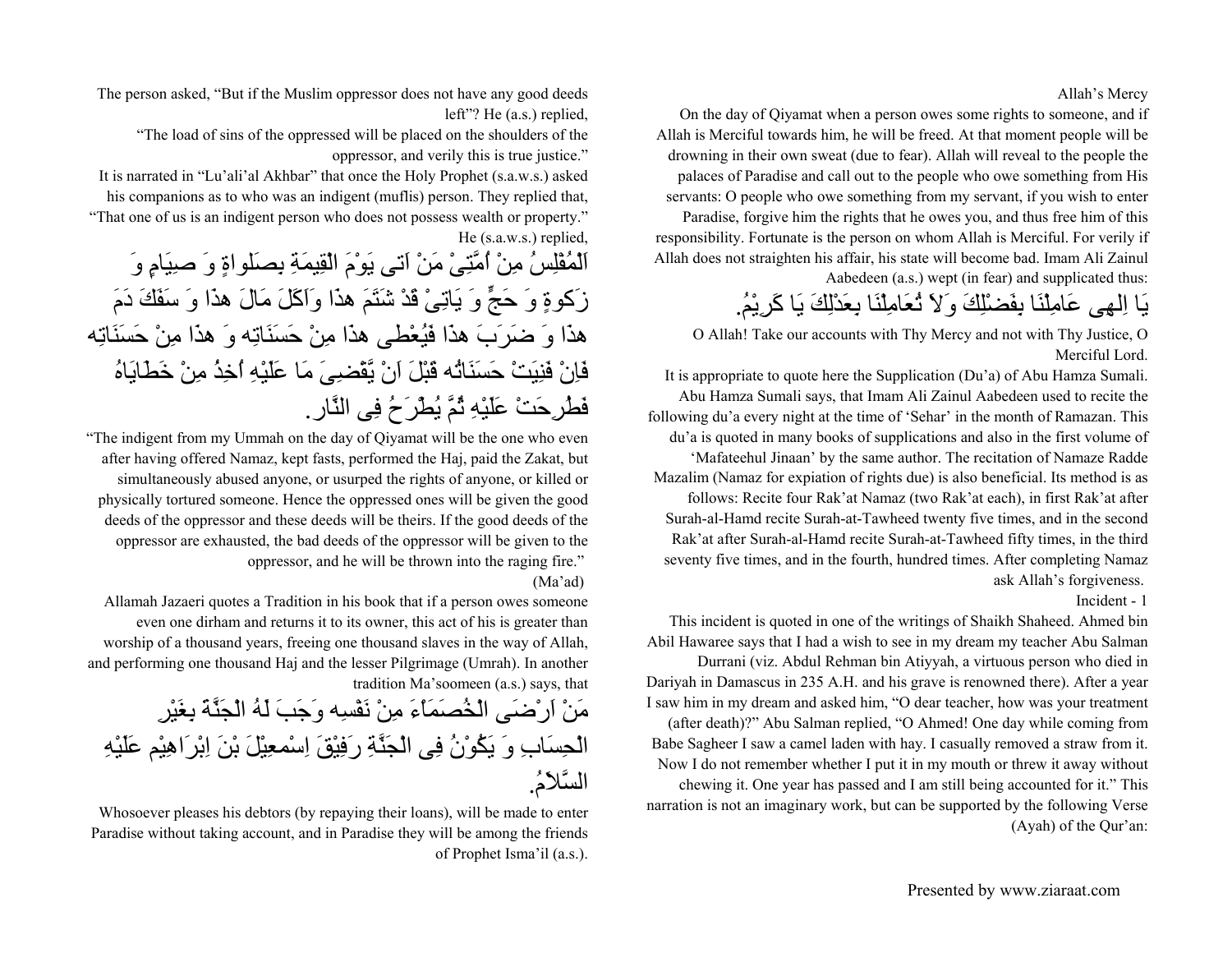also narrated that once the Holy Prophet (s.a.w.s.) was sitting on the barren ground with no grass on it. He ordered his companions to gather fuel to lit a fire. They replied that they were in a place where there was impossible to find dry grass for fuel. The Prophet (s.a.w.s.) told them to gather whatever they could. Each one of them collected a small quantity and slowly it became a heap. The Prophet (s.a.w.s.) looked at the heap of grass and said,

"In the same manner sins of people will be collected on the day of Qiyamat." The Prophet (s.a.w.s.) wanted to tell his companions that as the dry grass cannot be seen in that barren land, but when searched for can turn out to be a heap. In the same manner the small sins which a person commits cannot be seen, but on the day of Qiyamat when all sins will be gathered they will amount to a large stock. Thus Tawbah bin Samah calculated one sin (the least) committed in one day which amounted to twenty one thousand six hundred sins in sixty years.

# يَا بُنَىَّ اِنَّهَا اِنْ تَكُ مِثْقَالَ حَبَّةٍ مِّنْ خَرْدَلٍ فَتَكُنْ فِىْ صَخْرَةٍ اَوْفِى السَّموَاتِ اَوْ فِىْ اْلاَرْضِ يَاتِ بِهَا اللهُ.

"O my son! Surely if it is the very weight of the grain of a mustard seed, even though it is in (the heart of) a rock, or (high above) in the heavens, or (deep down) in the earth, Allah will bring it (to light)."

(Surah-al-Luqman: 16)

Amirul Mo'meneen Ali (a.s.) in one of his sermons says,

اَلَيْسَتِ النُّفُوْسُ عَنْ مِثْقَالِ حَبَّةٍ مِّنْ خَرْدَلٍ مَسئُوْلَة.ٌ

"Will not the souls be accounted for their good or bad deeds on the day of Qiyamat, even if it be of the weight of a mustard seed?" Hazrat Ali (a.s.) sent Muhammad ibn Abu Bakr with a pronouncement, وَاعْلَمُوْا عِبَادَااللهِ اَنَّ االلهَ عَزَّوَ جَلَّ سَائلُكُمْ عَنِ الصَّغِيْرِ مِنْ عَمَلِكُمْ وَالْكَبِيْر.ِ

"O servants of Allah! You should know that on the day of Qiyamat Allah will certainly question you about your actions, big or small, open or concealed." Hazrat Ali (a.s.) wrote to Abdullah ibne Abbas,

اَمَا تَخَافُ نَقَاشِ الْحِسَاب.ِ

"Are you not afraid of the 'Manaqesha' of accounting"? In reality 'Manaqesha' means a thorn pierced in the body. As a person faces great difficulty in removing a (minute) thorn, in the same manner on the day of Qiyamat people will have to bear hardships. Some researchers say that on the day of Qiyamat no one will be safe from the fear of the weighing scale (Meezaan), except the one who in his lifetime started taking account of all his good and bad deeds. The Holy Prophet (s.a.w.s.) says that, "O people! Take account of yourselves before your account is taken (in Qiyamat) , and weigh your actions before they are weighed in Qiyamat." Incident - 2

It is said about Tawbah bin Samah that he daily took account of himself. One day he calculated his age and concluded that sixty years of his life had passed. Then he counted the days in sixty years and that came to twenty one thousand six hundred. He was shocked and said to himself, "Woe be to me! Will I face my Lord having committed twenty one thousand six hundred sins." After having uttered these words he fell down unconscious and passed away (in grief). It is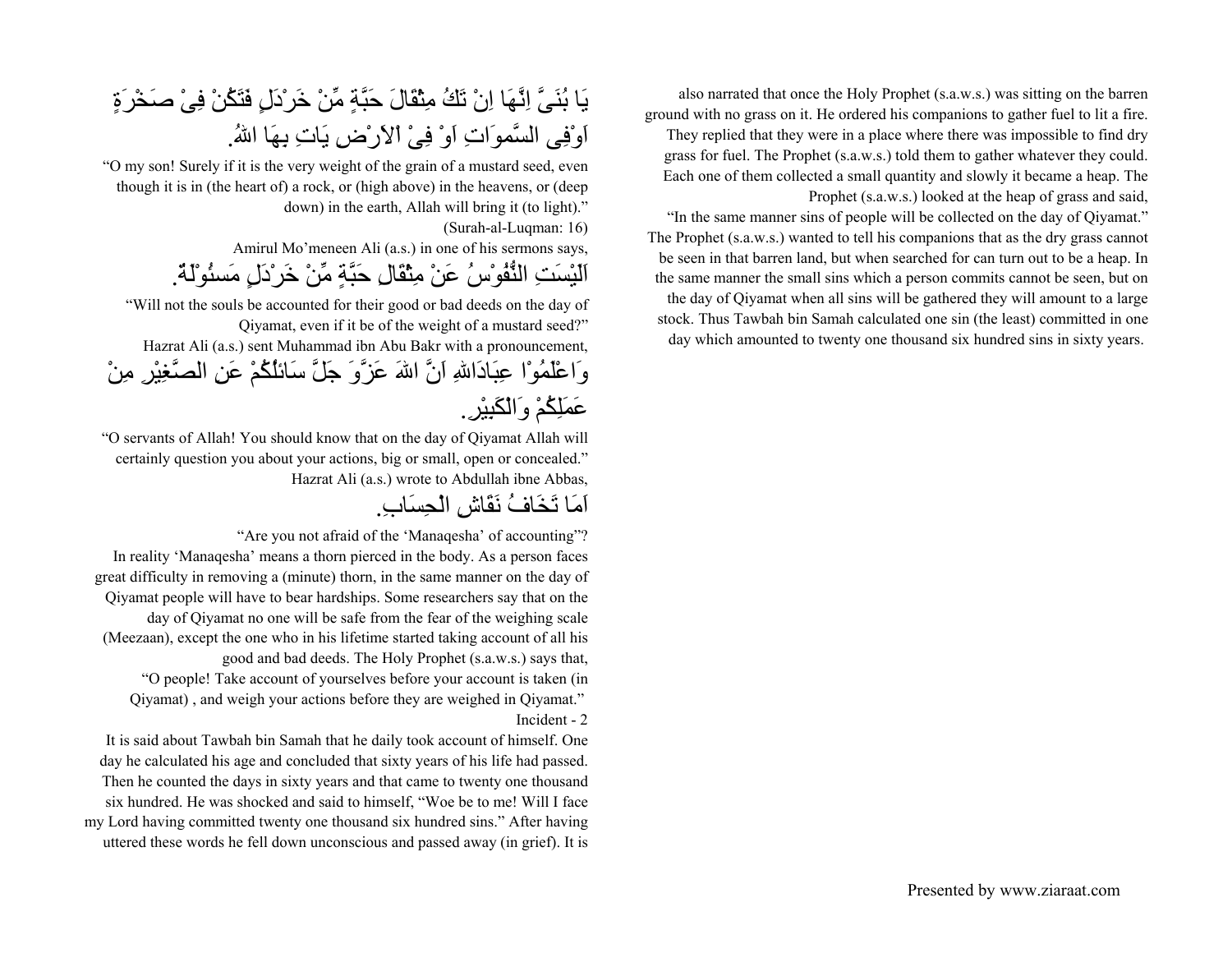"The Spring of Kausar flows from beneath the high heavens. Its water is whiter than milk, sweeter than honey, and softer than ghee. Its pebbles are of topaz (Zabro Jad), rubies (Yaqoot) and corals (Marjan). Its grass of saffron (Za'faran), and mud of musk (Mushke Azfar)."

Then the Holy Prophet (s.a.w.s.) placed his hand on the side of Imam Ali (a.s.) and said,

"O Ali! This stream is for me and yourself, and those who love you."

(Ehsanul Fawaed)

For the followers of Imam Husain (a.s.) there is an additional blessing. Imam Ja'far-as-Sadiq (a.s.) says, that

وَاِنَّ الْكَوْثَرَ لاَشَدُّ فَرْحًا لِبَاكِ الْحُسَيْن.ِ

the person who weeps on the sufferings of Imam Husain (a.s.) will be happy and contented on the Spring of Kawsar, and will be pleased after looking at it. (Ma'ad)

Manifestation of the High Honour of Ahlulbait (a.s.)

Allah will reveal His other bounties and blessings on the day of Qiyamat, one of them will be the manifestation of the high honour and position of Muhammad (s.a.w.s.) and his Progeny.

The Standard of Praise (Liwaul Hamd)

Abdullah ibne Salam asked the Holy Prophet (s.a.w.s.) regarding the 'Standard of Praise' (Liwaul Hamd) to be presented to him in Qiyamat. He (s.a.w.s.) replied that, its length is equal to the distance of a thousand years. Its pillars will be of red rubies, and its handle of white pearls. While its flag will be of green emeralds. One flag will be in the east, the second in the west, while the third one will be swirling in the middle. On it three sentences will be engraved:

.1 بِسْمِ االلهِ الرَّحْمنِ الرَّحِيْم.ِ

.2 اَلْحَمْدُ اللهِ رَبِّ الْعَالِمِيْن.َ

3. لاَ اِلهَ اِلاَّ اللهُ مُحَمَّدٌ رَّسُوْلُ اللهِ عَلِيٌّ وَلِيُّ اللهِ.

"In the Name of Allah, the Beneficent, Merciful",

"All praise be to Allah the Lord of the worlds", and

"There is no god except Allah, Muhammad (s.a.w.s.) is the Messenger of Allah, and Ali (a.s.) is the Vali of Allah."

The length of each of these sentences will be equal to the length of a thousand years. Abdullah asked, "Who will be carrying this Standard"? The Holy Prophet (s.a.w.s.) replied,

#### CHAPTER - IXSPRING OF KAUSAR (HAWZE KAUSAR)

The existence of the Spring of Kausar is found in the Qur'an and the traditions, it is the abundance (Khayre Kaseer) which was bestowed on the Prophet (s.a.w.s.). It is quoted in 'Basaerud Darajat', "Ma'alimul Zulfa", and the third volume of 'Biharul Anwaar' that Abdullah ibne Sinan asked Imam Ja'far-as-Sadiq (a.s.) regarding the Spring of Kausar. Imam (a.s.) replied that its width is approximately equal to the distance from Basra in Iraq to Sanaa in Yemen. Abdullah seemed astonished. Then Imam Sadiq (a.s.) asked him, "Do you wish to have a glimpse of it?"

He replied, "Yes O, son of the Prophet!" Imam (a.s.) escorted him outside Madina, and struck his foot on the ground. Abdullah says that by the Imam's order the veils of the unseen were lifted off my eyes. I saw a stream flowing beneath, and the place where we were standing was surrounded by it. I saw that on one side of the stream was flowing water which was whiter than ice, and on the other side milk, and in between was flowing the "Pure Drink" (Sharabe Tahoora) coloured red like rubies (Yaqoot). I have never witnessed such a beautiful view before, nor wine (the wine referred to here is not the usual intoxicating liquid, rather it is a pure drink reserved for the believers in Paradise) flowing between water and milk. Imam (a.s.) said, "As is written in the Qur'an, that in Paradise flows rivers of milk, water and

wine, verily this stream flows from it. There are beautiful trees on both sides of this river, and between the trees the 'houries' of Paradise are standing with their beautiful hair flowing in the air, the likeness of which cannot be seen in this world."

Then the Imam (a.s.) went towards one of the 'houries' and asked for a drink. The 'houri' saluted Imam (a.s.) and filled the cup with water from the stream and presented it to Him. Imam (a.s.) gave the cup to me to drink. I drank and was surprised for I had never tasted such a delicious and tasty water in my life, nor ever smelt such fragrance of musk. I said, "May my life be your ransom, the likeness of what I saw today can never be imagined in my life." Imam Sadiq (a.s.) replied,

"Whatever you have seen is quite less when compared to the blessings reserved for our Shi'ahs. When anyone among them dies, their spirits stroll in these gardens, and drink and bathe in these streams, and thus gain pleasure by consuming the delicious fruits."

(Ma'ad)

The Holy Prophet (s.a.w.s.) told Imam Ali (a.s.),

Presented by www.ziaraat.com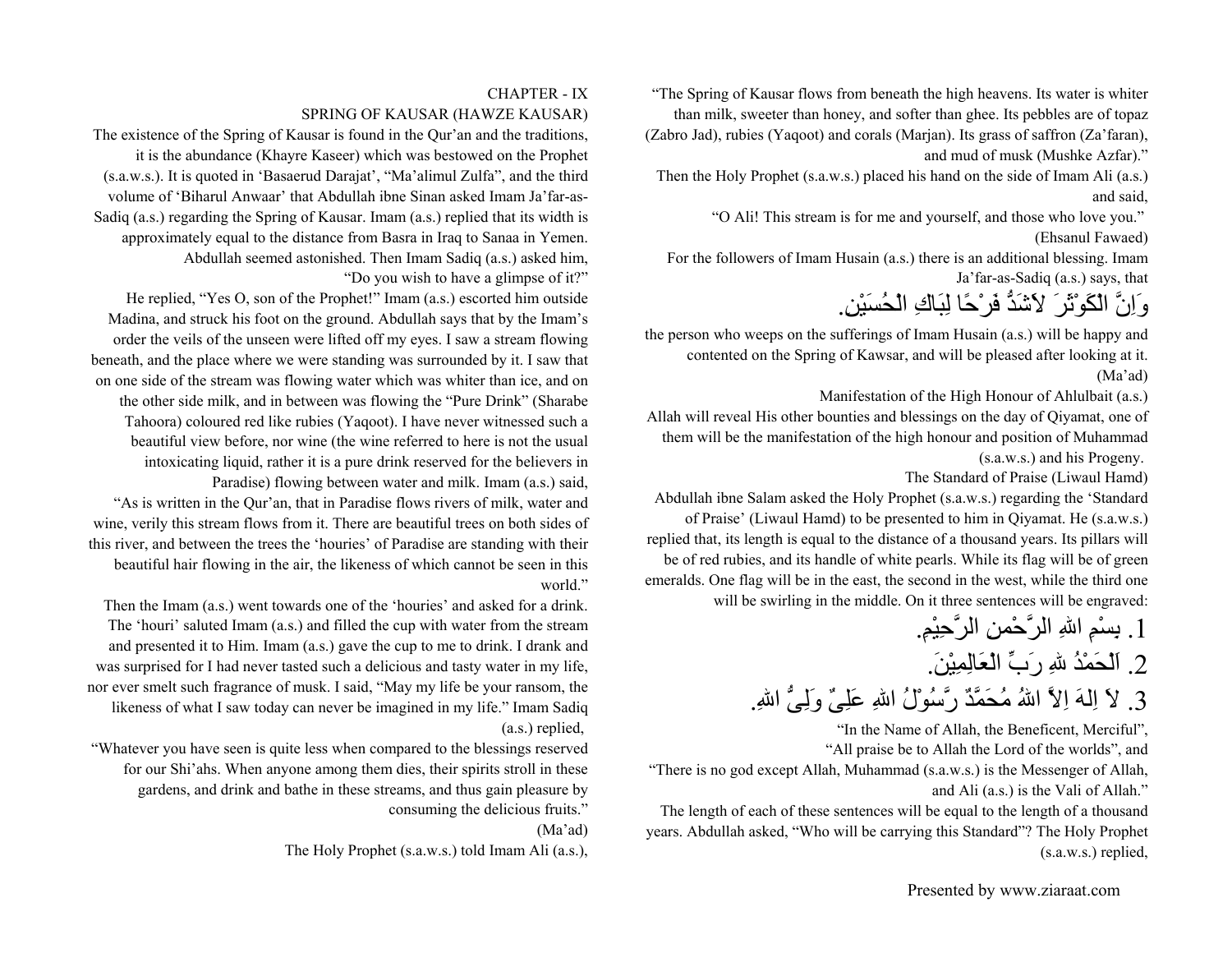عَسى اَنْ يَّبْعَثَكَ رَبُّكَ مَقَامًا مَّحْمُوْدًا.

"Maybe your Lord will raise you to a position of great glory." (Surah-al-Bani Israel: 79).

He will gather all the people on the day of Qiyamat, and will erect a Pulpit (Mimbar) for me. It will be having a thousand steps, and each step will be of topaz (Zabro Jad), emeralds (Zamarrud), rubies (Yaqoot) and gold. I will mount on it and sit on the highest step. At that moment Jibra'eel will bring the Standard of Praise (Liwaul Hamd), and handing it over to me will say, "O Muhammad (s.a.w.s.)! Verily this is the Praiseworthy Position (Maqaame Mahmood) about which Allah had promised you." Then I will tell Ali (a.s.) to mount the Pulpit, He shall do so and sit one step after me. Then I will hand over the Standard to him.

Ali (a.s.) will be the Distributor of Heaven and hell (Qaseemul Jannate wan Naar)

Then the gate-keeper of Paradise (Rizwan) will bring the keys of Paradise and hand them over to me. Likewise the Keeper of hell (Malik) will also come and hand over the keys of hell to me. Then I in turn will give the keys to Ali the son of Abu Talib (a.s.)

يَا عَلِىُّ اَنْتَ قَسِيْمُ النَّارِ وَالْجَنَّة.ِ

[O Ali! You are the distributor of Paradise and hell - Holy Prophet]. And at that time Paradise and hell will be obedient to me as a bride is to her groom.

And this is the interpretation of the Verse (Ayah):

اَلْقِيَا فِىْ جَهَنَّمَ آُلَّ آَفَّارٍ عَنِيْد.ٍ

"Do cast into hell every ungrateful, rebellious one." (Surah-al-Qaf: 24)

Intercession (Shafa'ah)

It is written in 'Tafseere Qummi' that Sama'ah says that I asked Imam Ja'far-as-Sadiq (a.s.) that, "How will the Holy Prophet (s.a.w.s.) intercede on the day of Qiyamat"? He (a.s.) replied,

"When people will become weary and tired and will be sweating profusely, they will go to Prophet Adam (a.s.) and plead for his intercession. Adam (a.s.) will put forth his 'Tarke Ula' (leaving the better work for a less desirable thing) and excuse himself. He will direct them towards Prophet Nooh (a.s.). Nooh (a.s.) will also apologise and direct them to go to the Prophet after him. Likewise each Prophet will direct them to the Prophet after them till they reach Prophet Eesa

Presented by www.ziaraat.com

"The same person who in this world is my Standard-bearer viz. Ali the son of Abu Talib (a.s.)."

Abdullah replied, "Verily you speak the truth. But also inform me as to who all will remain under the shelter of this standard." He (s.a.w.s.) replied, "The believers (mo'meneen) friends and Shi'ahs of Allah, my friends and Shi'ahs, and the friends and Shi'ahs of Ali (a.s.). Verily this position is very

high. And Allah's wrath be on the one who belies me regarding (the honour of)

Ali (a.s.) or belies Ali (a.s.) regarding me, or argues over his (Ali's exalted) creation by Allah."

Ali (a.s.) will be the owner of Kausar (Saaqiye Kausar)

The Holy Prophet (s.a.w.s.) told Ali (a.s.):

وَاَنْتَ صَاحِبُ حَوْضِى.ْ

"O Ali! Verily you are the owner of my hawz (Kausar)."

It is related in 'Khisaal' of Shaikh Sadooq that the Commander of the Faithful, Ali (a.s.) said,

"I along with my Progeny (Ahlulbait) will be standing besides the Holy Prophet (s.a.w.s.) near the spring of Kausar. Whoever wishes to meet us should strive to emulate our actions and words. For every house has some generous and noble people. Intercession (Shafa'at) is surely there for our friends. Hence strive to meet us there. For we shall drive away our enemies from there and give our friends to drink from it. And whoever drinks a sip from that blessed water will never become thirsty."

It is written in the 'Saheeh' of Bukhari that when some of the companions of the Prophet (s.a.w.s.) will be removed from the Kausar, the Prophet (s.a.w.s.) will say,

يَا رَبِّ اَصْحَابِىْ اَصْحَابِى.ْ

"O my Lord! these are my companions." Allah will reply,

فَيُقَالُ لاَ تَدْرِىْ مَا اَحْدَثُوْا بَعْدَك.َ

"You do not know what they did after you. They spread false traditions and made changes in Religion (Bid'at)."

This tradition is also quoted in the ninth volume of the 'Saheeh' of Muslim. The Pulpit of Praise (Maqaame Mahmood)

In the Tafseer of Furat bin Ibrahim Kufi Imam Ja'far-as-Sadiq (a.s.) quotes a lengthy Hadees from the Holy Prophet (s.a.w.s.) that He said: As Allah has promised me, He will surely fulfill it.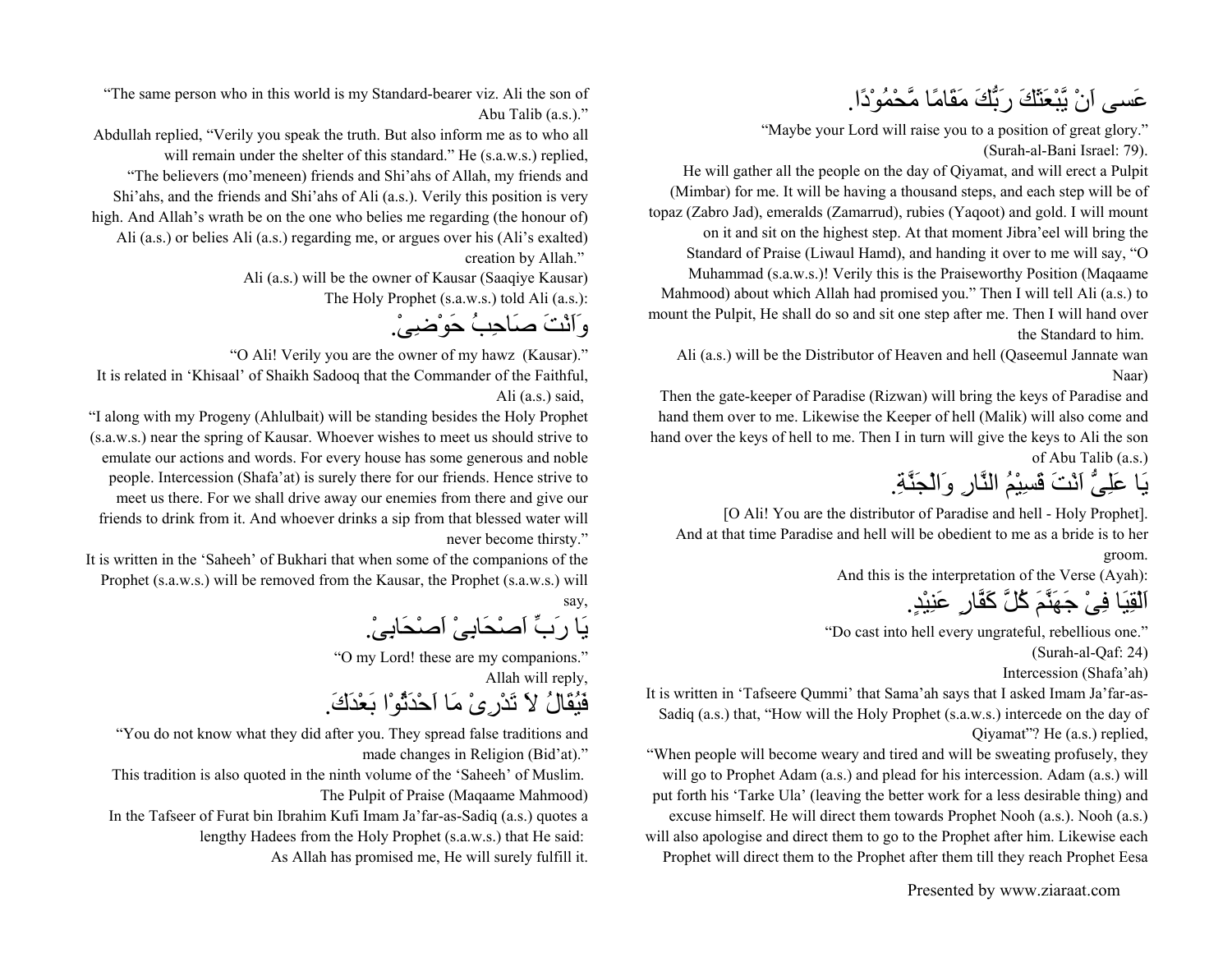(2) Those who fulfill the desires of My Progeny,

(3) Those who work for their cause, and

(4) Those who love them from their hearts as well as by the tongue (openly and in secret).

(Sawaeqe Muhriqa)

Imam Ja'far-as-Sadiq (a.s.) says that,

لاَتَنَالُ شَفَاعَتُنَا مَنْ اسْتَخَفَّ لِصَلوتِه.

"The one who considers Prayers (Namaz) to be unimportant or lowly will not get Our Intercession."

Imam Muhammad-al-Baqir (a.s.) says that,

اِنَّمَا شِيْعَتُنَا مَنْ تَا بَعَنَا وَ لَمْ يُخَالِفْنَا.

"Our Shi'ah is the one who obeys Us and does not go against our word." If a person does not do what is obligatory (wajib) and does not keep himself from sins and evil, he is not amongst the Shi'ahs, and will not receive Intercession of Muhammad (s.a.w.s.) and His Progeny (Ahlulbait). (Ehsanul Fawaed)

In short a believer (mo'min) should always remain between fear (of Allah's wrath) and desire (of His Mercy), for these are the attributes of a believer. Heights (A'araf)

There are three different interpretations regarding A'araf:

(1) According to the reports of Ahlulbait (a.s.), A'araf is a height on the Bridge of Siraat on which the Holy Prophet (s.a.w.s.) will be standing alongwith his Progeny (a.s.). The foreheads of the friends and Shi'ahs of Ahlulbait (a.s.) will be emitting a light, and this will act as a permit [of the love of Ali (a.s.)] to pass over the Pul-e-siraat.

It is stated in 'Sawaeqe Muhriqa' that,

لاَ يَجُوْزَ اَحَدُ الصِّرَاطَ اِلاَّ مَنْ آَتَبَ لَه عَلِىُّنِ الْجَوَاز.َ

No one will be able to pass over the Pul-e-siraat unless he has a permit from Imam Ali (a.s.). It is written in the Qur'an:

وَعَلَى اْلاَعْرَافِ رِجَالٌ يَعْرِفُوْنَ آُلاّ بِسِيْمَاهُم.ْ

"And on the A'araf there shall be men, who know all by their marks." (Surah-al-A'araf: 46).

(2) Another interpretation of A'araf is that it is a wall as said in the Qur'an: يَوْمَ تَرَى الْمُؤْمِنِيْنَ وَالْمُؤْمِنتِ يَسْعى نُوْرُهُمْ بينَ اَيْدِيْهِمْ وَ

(a.s.). Eesa (a.s.) will then advise them to go to the Last Prophet Muhammad (s.a.w.s.). Then the people will go to Him and plead His mercy and ask for His intercession. The Holy Prophet (s.a.w.s.) will accompany them till the Gate of Mercy (Babur Rahmah) and will fall into prostration (sajdah) there. At that moment Allah's voice will come

اِرْفَعْ رَأْسَكَ وَاشْفَعْ تُشَفَّعْ وَاسْئَلْ تُعْطى.

"O Prophet! lift your head up and intercede (for the people), for surely your intercession will be accepted. And ask whatever you wish, for surely you shall be given that."

(The Intercession by the Holy Imams a.s. has already been discussed in the Chapter of Accounting). It is narrated from the Holy Prophet (s.a.w.s.) in 'Khisaal' that three groups of people will intercede on the day of Qiyamat, and their intercession will be accepted

(1) The Prophets (Anbiya),

(2) The Scholars (Ulama), and

(3) The Martyrs (Shohada)

(Ehsanul Fawaed)

It is written in the third volume of 'Biharul Anwaar' that the Holy Prophet  $(s.a.w.s.)$  said.

"Do not underestimate the Shi'ahs of Ali (a.s.), for each one of them will intercede for the people equal to the tribes of Rabi'ah and Muzar" (two great tribes of Quraysh).

Who will be Interceded for?

In 'Biharul Anwaar' it is narrated from the Holy Prophet (s.a.w.s.) that he said,

اِنَّ شَفَاعَتِىْ لاَهْلِ الْكبائِرِ مِنْ اُمَّتِىْ فَاَمَّا الْمُحْسِنُوْنَ فَمَا عَلَيْهِمْ مِنْ سَبِيْل.ٍ

"Intercession (Shafa'at) will be for those of my Ummah who have committed major sins (gunahane kabeera), while those who are righteous will be in no need of it."

The Holy Prophet (s.a.w.s.) says:

اَرْبَعَةٌ اَنَا لَهُمْ شَفِيْعٌ يَوْمَ الْقِيَامَةِ اَلْمُكْرِمُ لِذُرِّيَتِىْ وَالْقَاضِىْ لَهُمْ حَوَائِجَهُمْ وَالسَّاعِىْ فِىْ اُمُوْرِهِمْ وَالْمُحِبُّ لَهُمْ بِقَلْبِه وَ لِسَانِه.

On the day of Qiyamat I will surely intercede for four types of people: (1) Those who respect and honour My Progeny (Ahlulbait),

Presented by www.ziaraat.com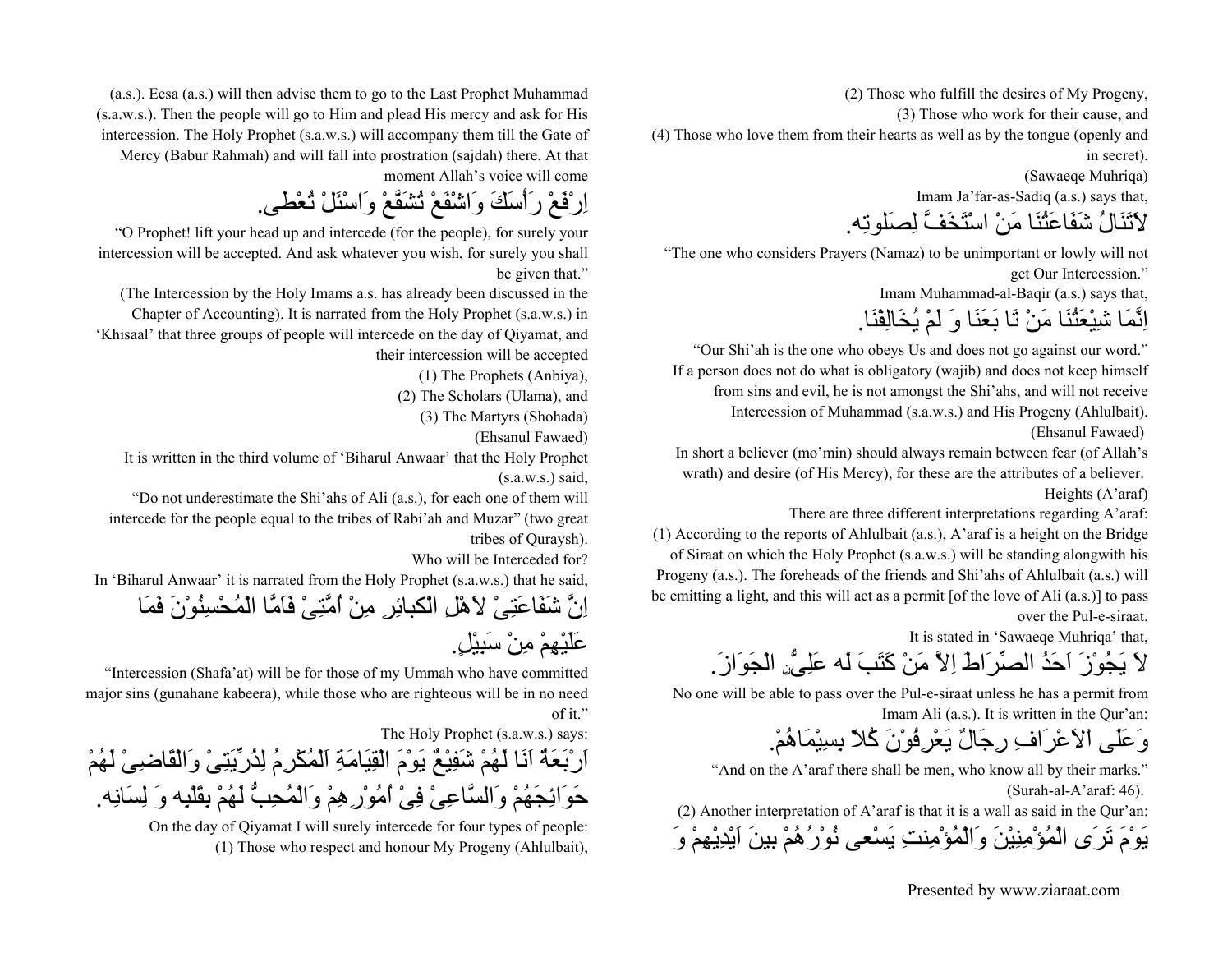A'araf is a place between Paradise and hell. The oppressed ones (mustaz-afeen), idiots and insane people, foolish women, children who have died before attaining adulthood, people who have died between the appearance of two Prophets (and did not meet either of them), and people who were alive at that time but the Prophet's message did not reach them, will be made to dwell therein. There shall be no blessings and pleasures of Paradise and no punishment and wrath of Allah.

Shaikh Sa'adi says: A'araf is (like) a hell in the eyes of the 'houries', but for the people of hell it is equal to Paradise.

# بِاَيِمَانِهْمِ بُشْرآُمُ الْيَوْمَ جَنَّتٌ تَجْرِىْ مِنْ تَحْتِهَا اْلاَنْهَارُ خَالِدِيْنَ فِيْهَا. ذَالِكَ هُوَ الْفَوْزُ الْعَظِيْم.ُ يَوْمَ يَقُوْلُ الْمُنَافِقُوْنَ وَالْمُنَافِقَاتُ لِلَّذِيْنَ آمَنُوْا انْظُرُوْنَا نَقْتَبِسْ مِنْ نُوْرِآُم،ْ قِيْلَ ارْجِعُوْا وَرَآءَ آُمْ فَالْتَمِسُوْا نُوْرًا، فَضُرِبَ بَيْنَهُمْ بِسُوْرٍلَّه بَاب.ٌ بَاطِنُه فِيْهِ الرَّحْمَةُ وَظَاهِرُه مِنْ قِبَلِهِ الْعَذَاب.ُ

"On that day you will see the faithful men and the faithful women their light running before them and on their right hand, good news for you today: gardens beneath which rivers flow, to abide therein, that is the grand achievement." (Surah-al-Hadeed: 12)

It is said in the interpretation of this verse that the light referred to here is the Love of Muhammad (s.a.w.s.) and his Progeny (Walayah). And this light will be (glowing more or less) according to the (extent of) belief (Eeman) and love (Walayah), and it will be (shining) on the right side. So will be emitting light so intensely that they will not be able to look at their feet. Some will be emitting light which will be infinite. While some will be emitting a weak light which will dim sometimes and shine sometimes. They will become disturbed and cry out

رَبَّنَا اَتْمِمْ لَنَا نُوْرَنَا.

"Our Lord! Make perfect our light, and grant us protection." (Surah-at-Tahreem: 8)

During that moment the light of others will be of no help. The hypocrites and sinners will try to gain benefit from the light of the believers, but will not be able to do so, and a wall will be erected between them and this is the very A'araf.

يُنَادُوْنَهُمْ اَلَمْ نَكُنْ مَّعَكُم.ْ قَالُوْا بَلى وَلكِنَّكُمْ فَتَنْتُمْ اَنْفُسَكُمْ وَتَرَبَّصْتُمْ وَارْتَبْتُمْ وَ غَرَّتْكُمُ اْلاَمَانِىُّ حَتى جَآءَ اَمْرُااللهِ وَ غَرَّآُمْ بِااللهِ الْغَرُور.ُ

"They will cry out to them: Were we not with you? They shall say: Yea! But you caused yourselves to fall into temptation, and you waited and doubted, and vain desires deceived you till the threatened punishment of Allah came, which the arch deceiver deceived you about Allah."

(Surah-al-Hadeed: 14)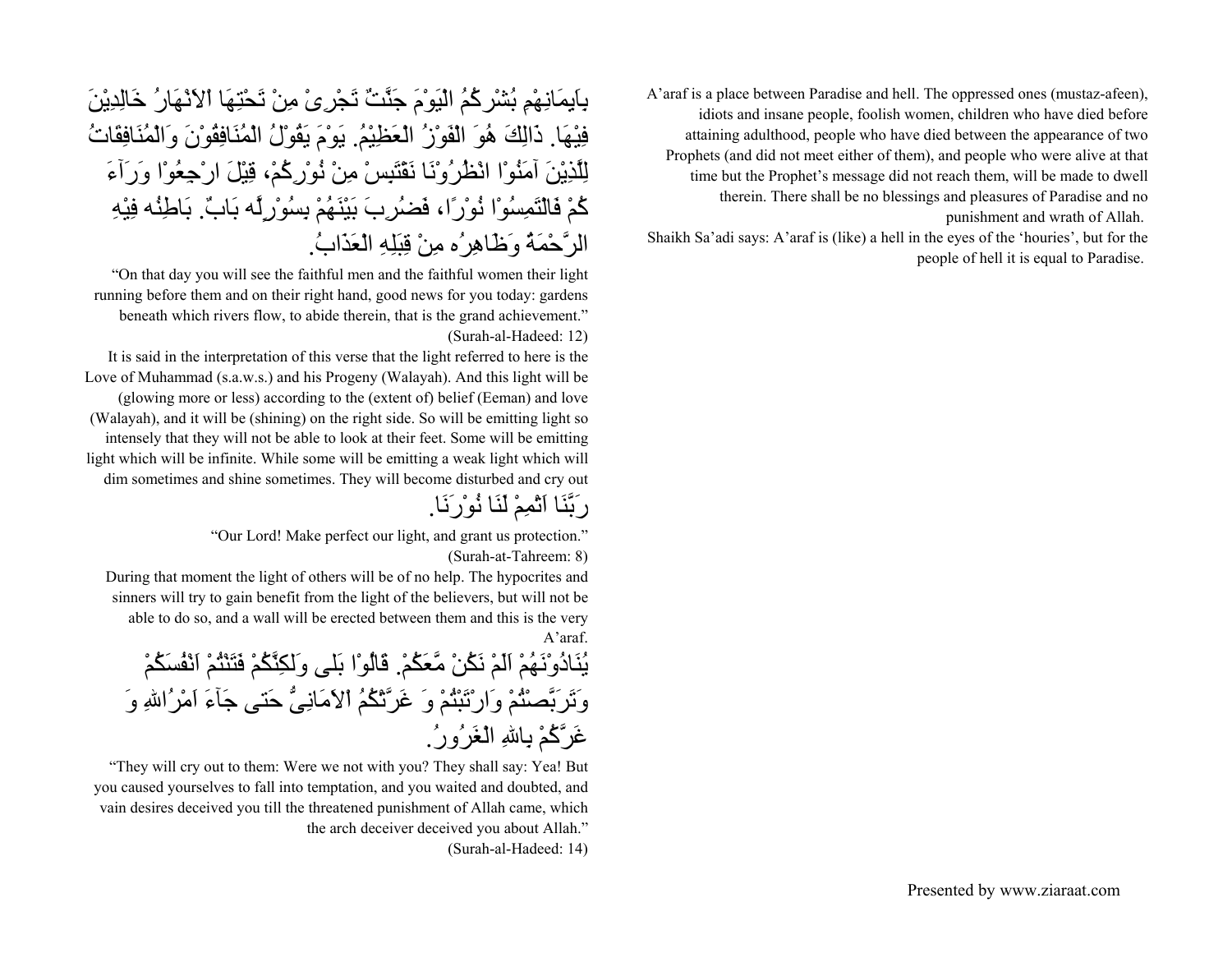#### (Surah-al-Fajr: 23)

was revealed, the Holy Prophet (s.a.w.s.) was asked regarding its interpretation. He replied,

"Jibra'eel has informed me that when Allah will have gathered everyone from the beginning to the end on the day of Qiyamat, one thousand Angels will bring the hell pulling it with a thousand ropes with great difficulty. Hell will be roaring and raging with anger and the voice of breaking (of bones) will be heard from it. At that moment a ferocious voice will erupt from it, which Allah has reserved to take the account of people, and everyone will perish (with fear). Men, Angels, and the Prophets will be wailing with fright. Man will cry out, "Our Lord! save me, save me", while the Prophets will cry out, "O Lord! save my people (ummat)." So each Prophet will take account from Their people (ummat) and walk over the Pul-e-siraat. No one will have any escape from walking over it. Allah says in the Qur'an:

### وَاِنْ مِّنْكُمْ اِلاَّ وَارِدُهَا، آَانَ عَلى رَبِّكَ حَتْمًا مَقْضِيًا، ثُمَّ نُنَجِّى الَّذِيْنَ اتَّقَوْا وَ نَذَرُ الظَّالِمِيْنَ فِيْهَا جِثِيًّا.

"And there is not one of you but shall come to it, this is an unavoidable decree of your Lord. And We will deliver those who guarded (against evil), and We will leave the unjust therein on their knees."

(Surah-al-Maryam: 71-72)

Then the Prophet (s.a.w.s.) said,

"This bridge contains seven Passes (Aqabat), and each Pass has got a station equal to seventy farsakh, and seventy thousand Angels have be posted on each station. All the people will have to cross these Passes."

1st Pass - Kindness (Sile Raham), Trust (Amanah), Love of Ahlulbait (a.s.) (Walayah)

The first station here is of Kindness (Sile Rahm). The person who in this world is not merciful towards his parents will have a short life. He will not prosper (in wealth), and in the Hereafter will be stopped on the first station on Pul-e-siraat, and no mercy will be shown towards him. The Holy Qur'an admonishes us in the following words:

# وَاتَّقُوْا اللهَ الَّذِىْ تَسَاءَ لُوْنَ بِه وَاْلاَرْحَام.َ

"And be careful of (your duty to) Allah, by whom you demand one of another (your rights), and to the ties of relationship."

(Surah-an-Nisa: 1)

So when one of your relatives is sick visit him, if he is indigent help him and

#### CHAPTER - XBRIDGE OF SiRaAT(PuL-E-SiRaAT)

'Siraat' in the grammatical sense means a way or a road, and its meaning according to the Shari'ah is a bridge or a road which passes over hell. In a tradition from Ma'soom (a.s.) it is stated that 'Pul-e-siraat' is a bridge thinner than hair, sharper than a sword, and hotter than fire (of this world). The true believers (mo'meneen) will pass over it speedily like lightening. Some will find some difficulty over it, but will later find relief. While there will be some who will slip and fall down in the pit of hell. The likeness of 'Pul-e-siraat' is of 'The Right Path' (Siraatal Mustaqeem) of this world, the path of Ali (a.s.) and Aimmah (a.s.)'s obedience. The person who in this world turned away from the 'Siraatal Mustaqeem' (The path of Ahlulbait) in word and deed, and was attracted towards falsehood, on the day of Qiyamat he will slip over the Pul-esiraat and fall into hell. In Surah-al-Hamd, 'Siraatal Mustaqeem' refers to both these paths (The path of Ahlulbait and Pul-e-siraat).Allamah Majlisi in his book 'Haqqul Yaqeen' quotes from Shaikh Sadooq that: Our belief concerning Qiyamat is that the Passes (Aqabaat) have each a specific name, some are called Farz (Compulsory Acts), others Amr (Commands), yet others Nahy (Prohibitions). So when a man will reach the Pass of Farz, and he had neglected it (in his life), he will be stopped there and imprisoned for a thousand years, and the dues of Allah will be demanded of him. Now if he goes out of it by means of some good act performed by him in the world, or by the Mercy of Allah, then he escapes from it and goes on to another Pass. He will not cease to be sent from one Pass to another, and be stopped and questioned regarding his shortcomings in respect of each stage. If he escapes safely from all the Passes, he will arrive at the abode of Permanence (Darul Baqa). Here he comes upon everlasting life, and perpetual beautitude, without any affliction whatsoever. He will reside in the neighbourhood of Allah, with the Prophets (a.s.), and the Imams (a.s.), the veracious ones, the Martyrs (Shohada), and the righteous ones from among His slaves. And if he is stopped at a Pass, and is questioned about a certain due in respect of which he is found wanting, and neither a good action on his part nor the Mercy of Allah reaches him, his step will stumble and he will be hurled down in the fire of hell. (E'teqadatul Imamiyah). Imam Muhammad-al-Baqir (a.s.) says, that when the verse (Ayah)

وَجَآئَ يَوْمَئِذٍم بِجَهَنَّم.َ

"And hell is made to appear on that day"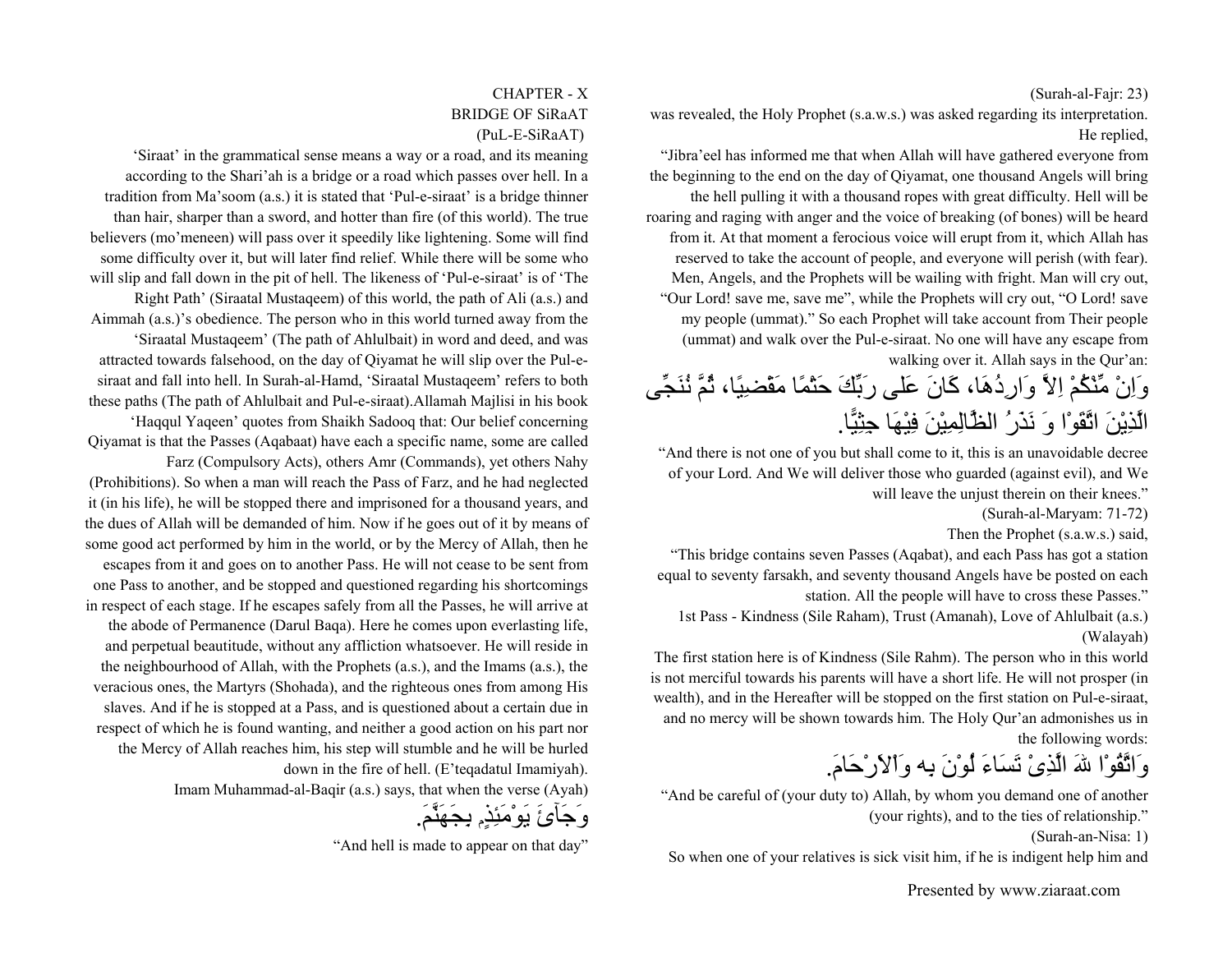#### Pul-e-siraat."

In Sawaeqe Muhriqa it is written that whoever has got the passport of the Love of Ali (a.s.) will pass easily over the Serat. Many other traditions are quoted which cannot be written here due to lack of space.

2nd Pass - Namaz. (Salat)

On this Pass a person will be stopped and questioned regarding the five daily Prayers, the Prayer of Signs (Namaze Ayaat), and elapsed Prayers (Namaze Qaza), about which it has been discussed in the chapter of "Accounting." Imam Ja'far-as-Sadiq (a.s.) in his last will said,

لاَ تَنَالُ شَفَاعَتُنَا مَنِ اسْتَخَفَّ الصَّلوة.َ

"Whoever considers Namaz to be unimportant (or lowly) will not receive our Intercession (in Qiyamat)."

Allah says in the Qur'an,

فَوَيْلٌ لِلْمُصَلِّيْن،َ الَّذِيْنَ هُمْ عَنْ صَلاَتِهِمْ سَاهُوْن،َ الَّذِيْنَ هُمْ يُرآؤُوْن.َ

"Woe to the praying ones, who are unmindful of their Prayers."

(Surah-al-Ma'oon: 4 - 5).

The person who does not offer Namaz dies thirsty, and will also arise thirsty from his grave. People should themselves recite Namaz and advise others to do so. We should adapt our children to offer Namaz before they reach puberty,

because parents of a child reciting Namaz too get a share in their rewards. Parents who advise their children (while they are still young) to do good deeds and their children in turn follow them, such parents receive the reward thereof.

And after a child reaches puberty the good deeds are recorded in his own scrolls. Once a Prophet was passing from near a grave with his companions, when suddenly he told them to pass away quickly for the person in the grave was being chastised by Allah's wrath. One year later when he passed by that same grave, he sensed that the wrath of Allah had been lifted up from the grave. He was astonished and asked Allah the reason for it. Allah replied, "This person

had left behind him a child who was sent to school, his teacher taught him to recite "Bismillahir Rahmanir Raheem". Thus when his child addressed Me as being a Beneficent and Merciful Lord, I forgave his parents, for they have been a medium for his birth. I felt ashamed that inspite of their child addressing me

thus, I should punish them."

ياَيُّهَا الَّذِيْنَ آمَنُوْا قُوْ اَنْفُسَكُمْ وَ اَهْلِيْكُمْ نَارًا وَّقُوْدُهَا النَّاسُ

fulfil his wants, and visit them (your relatives) on important days (of Idd etc.). The second station is of Trust (Amanah). Trust does not only include wealth, but also if someone confides in you and tells a secret requesting you not to reveal it to anyone, this too is included in trust. If you disclose it to another, you have committed breach of trust. If you disgrace someone, you have committed breach. And also if someone keeps some wealth with you as a trust and even after promising to return it, you refuse to do so, you are said to have committed breach (of trust). The same rule applies for hire. If you borrowed something from someone for a fixed period, after the period having expired you do not return it, it will be deemed as being a violation of trust. Shaikh Husain bin Sa'eed al Ahwazi relates from Imam Muhammad-al-Baqir (a.s.) that one day someone gave the good news to Abu Zarr that his sons had brought a huge stock of cattle, and that his property had increased. To which Abu Zarr replied, "The increment of property will not make me happy, nor do I consider it to be a prosperity, for I believe in being moderate and little is sufficient for me. The guarding of this property would have made me busy and being negligent (of my duty towards Allah). I have heard the Messenger of Allah (s.a.w.s.) as saying that, on the day of Qiyamat when a person who is trustworthy and kind passes over the 'Pul-e-siraat', kindness and trust will be on both the sides to support him.

It is also related that the person who has committed breach of trust or severed relations with his kith and kin, on the day of Qiyamat when he will walk over the Pul-e-siraat, none of his deeds will be of any help to him, and he will fall flat into the pit of hell.

The third station is of Love of Ahlulbait (a.s.) (Walayah). Regarding the love of Ahlulbait (a.s.) many traditions have been quoted in the Shi'ah as well as Sunni books, that Walayah means the Love of Imam Ali (a.s.). In Tafseere Sa'labi it is written regarding the verse:

وَقِفُوْهُمْ اِنَّهُمْ مَسْئُوْلُوْن.َ

"And stop them, for they shall be questioned."

(Surah-al-Saffat: 24).

It is said that people will be stopped and asked if they accepted the 'Walayah' of Imam Ali (a.s.) in the world and said, "Aliyyun Waliyullah", while believing in it.

Allamah Huwainee and Tabari both great scholars of the Ahle Sunnat quote the Holy Prophet (s.a.w.s.) as saying that,

"O Ali! Whoever denies your love will be stopped (from going further) over the

Presented by www.ziaraat.com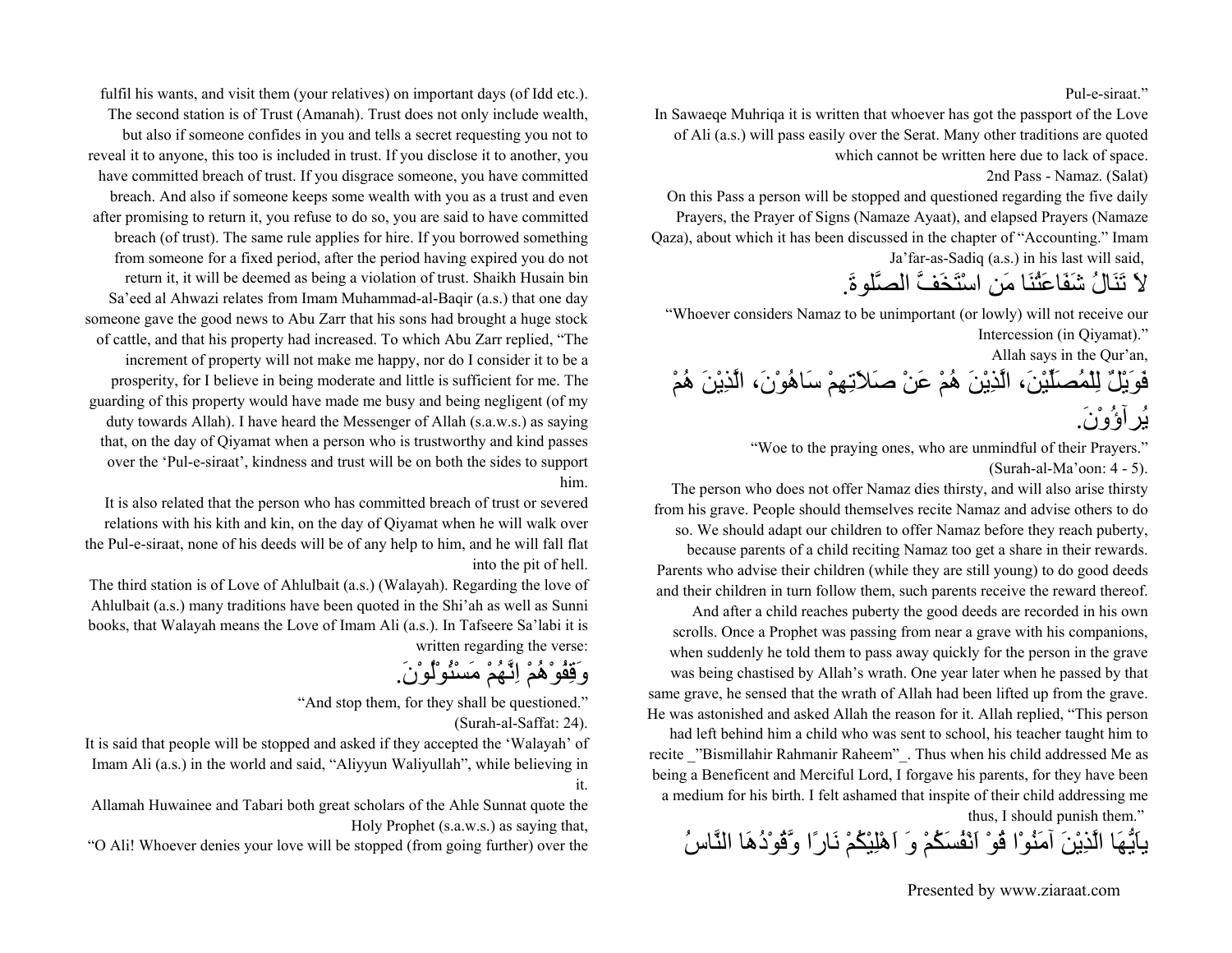4th Pass - Fasting (Saum)

On the fourth Pass people will be questioned regarding fasting. If a person has been fasting in this world, only then shall he be permitted to pass over it easily, otherwise he shall be stopped there. The Holy Prophet (s.a.w.s.) has said,

اَلصَّوْمُ جُنَّة.ٌ

"Fasts act as a shield against the flames of the fire of hell."

The Holy Prophet (s.a.w.s.) has said,

"For the one who fasts there are two good tidings for him, one at the time of breaking the fast (Iftaar), and the second when he shall meet his Lord. He will then pass over the Pul-e-siraat easily and enter the presence of his Almighty. 5th Pass - Pilgrimage (Haj)

If the performance of Haj becomes obligatory (Wajib) on a person in his lifetime, and he does not perform it, then he shall be stopped at this Pass. It is stated that during death it will be said unto him

مُتْ يَهُوْدِيًا اَوْ نَصْرَانِيًا.

"You have died the death of a Jew or a Christian. You are not associated with Islam."

It is said in the Qur'an,

وَاللهِ عَلَى النَّاسِ حِجُّ الْبَيْتِ مَنِ السْتَطَاعَ اِلَيْهِ سَبِيْلا.ً وَمَنْ كَفَرَ فَاِنَّ اللهَ غَنِيٌّ عَنِ الْعلَمِيْنَ.

"And pilgrimage to the House is incumbent upon men for the sake of Allah, (upon) everyone who is able to undertake the journey to it, and whoever disbelieves, then surely Allah is Self-sufficient, above any need of the world." (Surah-al-Aale Imraan: 96)

6th Pass - Cleanliness (Taharah)

According to Ibne Abbas purification (Taharah) is of three types: Ablution (Wuzu'), Bath (Ghusl), and Tayammum, while others consider it to be absolute purification (of the body as well as the soul). If a person does not take care of cleanliness (or purification), specially those men and women who do not perform the ceremonial bath (Ghusle Janabat) correctly or on its prescribed time, shall be stopped at this Pass. Women should also take care about the performance of other baths (viz. Ghusle Haiz, Nifaas, Iztahaza etc.), and not be negligent about it as is the custom amongst ignorant people. It is related that a person who keeps himself away from impurities, will safe from the squeeze in the grave (as has been discussed in the chapter of "Grave").

وَالْحِجَارَة.ُ

"O you who believe! Save yourselves and your families from a fire whose fuel is men and stones."

(Surah-at-Tahreem: 6)

Then we should warn our relatives and friends (from the wrath of Allah) by enjoining good (Amr bil Ma'roof) and forbidding evil (Nahy anil Munkar). 3rd Pass - Zakat

If a person in his life has not paid 'Zakat' or 'Khums' due on him (even equal to a dirham) to the deserving persons will be stopped at this Pass. The Holy Prophet (s.a.w.s.) says, that on the day of Qiyamat, the non-payer of 'Zakat' will be in a state that a python (called Aqra') will be wound around his neck. (Aqra' is the name of a python, the hair of whose body have fallen off due to intense poison in it). In another tradition it is stated that if a person does not pay 'Khums' due on his agricultural field, on his neck will be placed a chain of the seven worlds on the day of Qiyamat. It is also related that when Imam-al-Mahdi (a.t.f.s.) reappears, he shall put to death those who do not pay Zakat due on them. The person who hoards large provisions of gold and silver (with Zakat due on them), on the day of Qiyamat these dirhams and dinars will be made red hot in fire and will be placed on their foreheads and their sides. As said in the Qur'an,

يَوْمَ يُحْمى عَلَيْهَا فِىْ نَارِ جَهَنَّمَ فَتُكوى بِهَا جِبَا هُهُمْ وَجُنُوْبُهُمْ وَ ظُهُوْرُهُم.ْ هذَامَا آَنَزْتُمْ لاَنْفُسِكُمْ فَذُوْقُوْا مَاآُنْتُمْ تَكْنِزُوْن.َ

"On the day when it shall be heated in the fire of hell, then their foreheads and their sides and their backs shall be branded with it, this is what you hoarded up for yourselves, therefore taste what you hoarded."

(Surah-al-Bara'at: 35)

There is no difference between the 'Zakat' of wealth and the 'Zakat' of body (Fitrah). Many harsh words have been used regarding the non-payment of 'Khums', and many traditions are found regarding it. One tradition needs to be quoted here from 'Al Kafi' that Imam Ja'far-as-Sadiq (a.s.) says, that on the day of Qiyamat the most difficult time will be when the deserving person of Khums will catch hold of the end of the shirt of the one who did not pay it. They will ask for their right from them on this pass, and will not allow him to move further until he gives them their due rights. But the situation will become even worse when the Interceders (Ahlulbait) themselves will ask for their rights (Khums) from people.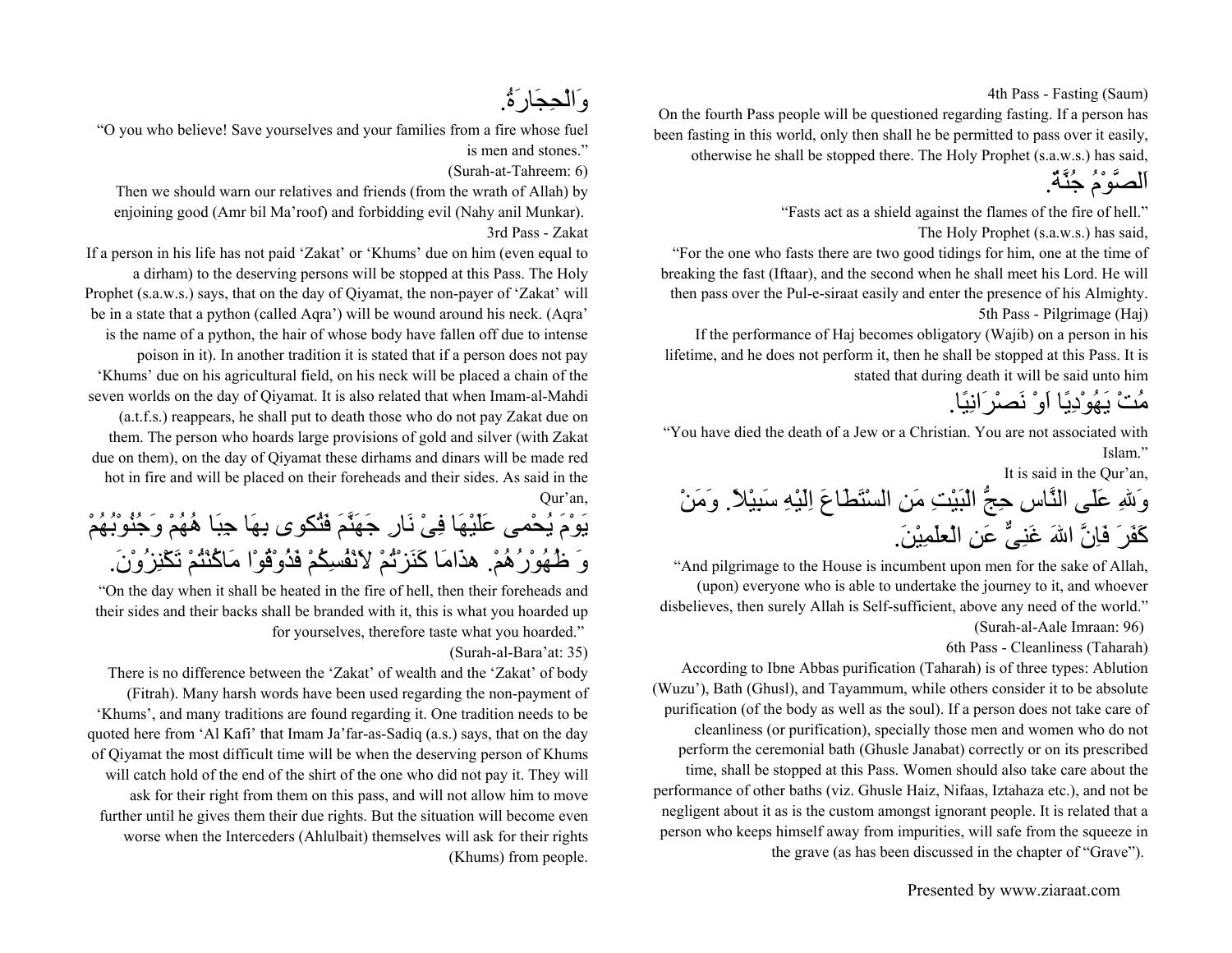going towards Paradise. I was among those who were going towards Paradise. Suddenly I reached a large and lengthy bridge which was referred to as 'Pul-e-

siraat'. I started walking on it, and as much as I walked its breadth became narrow and its length increased until I reached a place where it turned sharper than a sword. Beneath was a large valley full of black and roaring fire whose flames were spurting out like large mountain peaks. Some people walked away easily while some slipped and fell down. And I was so much scared that I had no other wish except to cross the bridge rapidly. Suddenly I reached that place where I could no longer control myself and I fell head-long into the pit of the blazing fire. Its pit had no end and the fire pulled me down. I could not even scream and my mind went blank, and I reached down equal to the distance of seventy years. Suddenly I was inspired and I called out

# يَا عَلِى بِنْ اَبِىْ طَالِبْ اَغِثْنِىْ يَا مَوْلاَيَ يَا اَمِيْر الْمُؤْمِنِيْن

"O Ali ibne Abi Talib! O Amiral Mo'meneen! Help me my master." At that moment I saw a person standing on the edge of the valley. I recognised him to be no other than my master, Ali (a.s.). I called out to him and he commanded me to extend my hand. I did so and he pulled me out of the blazing fire. Then he (a.s.) started extinguishing the fire from my thighs with his blessed hands. I suddenly woke up from my dream and found that my whole body was burnt, except my thighs where my master had laid his hands." This person treated his wounds for three months and was cured. Now whenever I relate this incident to anyone, he develops fever (due to fear), while only some remain unaffected.

Those A'maal which prove helpful to pass over the Pul-e-siraat easily (1) Sayyed ibne Tawoos in his book 'Iqbal' relates that whoever recites twenty units (Rak'at) of Prayers after Namaze Maghrib on the night of the first of Rajab, such that in each Rak'at after Surah-al-Hamd recites once Surah-at-Tawheed, then he and his family will be saved from the punishment in the grave, and will cross the Pul-e-siraat like lightening without any accounting. (2) It is related that a whoever fasts for six days in the month of Rajab will find peace in Qiyamat, and will walk over the Pul-e-siraat easily without been accounted.

(3) It is related that a person who recites ten units of Namaz on the night of twenty ninth Sha'ban, such that in each unit after Surah-al-Hamd recites ten times Surah-at-Takasur, Surah-an-Naas, Surah-al-Falaq, Surah-al-Kaferoon, and Surah-at-Tawheed each, Allah will give him reward equal to theologians, and will increase his good deeds, will ease his accounting, and he will cross the Pul-

7th Pass - Rights (Mazalim)

'Mazalim' is sometimes interpreted as justice while sometimes it refers to the rights of others. The Holy Qur'an says about this Pass:

اِنَّ رَبَّكَ لَبِا الْمِرْصَادِه.

"Most surely your Lord is watching."

(Surah-al-Fajr: 14)

In interpretation of this verse it is said that some people will be passing over the Pul-e-siraat in a manner that they will be clasping it by their hands. Others will be walking in a manner that one leg of theirs will be slipping and they will be taking help of their second leg, while the Angels will be standing on both sides. People will be falling into the fire of hell like bats (falling on the ground). The person who is fortunate to get the Mercy and Blessings of Allah will pass over the Pul-e-siraat easily and will say,

اَلْحَمْدُِاللهِ

"All Praise be to Allah, for verily He has completed my good deeds with His Mercy and Blessings has increased my reward. I thank Him that He with His Beneficence and Kindness gave me freedom, when I had lost all hope." Without doubt Allah is the forgiver of sins of His servants and the rewarder of their good deeds. If a person has troubled someone with no fault of his, he will be imprisoned for five hundred years on this pass so much so that his bones will break. If a person has usurped someone's wealth, he will be imprisoned for forty years on this Pass and then he shall be thrown into the fire of hell. In traditions it is narrated that in exchange for one (usurped) dirham, seven thousand

(accepted) Prayers of the usurper will be given to the person whose dirham he acquired. (It has already been discussed in detail in the chapter of Accounting). Incident

Allamah Bahauddin Sayyed Ali bin Abdul Karim Neeli Najafi (whatever praise of his is done will be quite less, who was the student of Shaikh Shaheed), in his book 'Anwaarul Maziyyah' (written in praise of Imam Ali) narrates an incident from his father who says that: In Neela (a village in Abaee) there lived a person who was the superintendent of the mosque. One day he did not come out of his house, when people called him he excused himself. People inquired about it and they found out that his entire body was charred except his thighs, and he was groaning with pain and sorrow. When people asked him how he burnt himself he replied that, "I dreamt that Qiyamat has dawned, and people are in anguish because majority of them are been thrown into hell, while a small minority was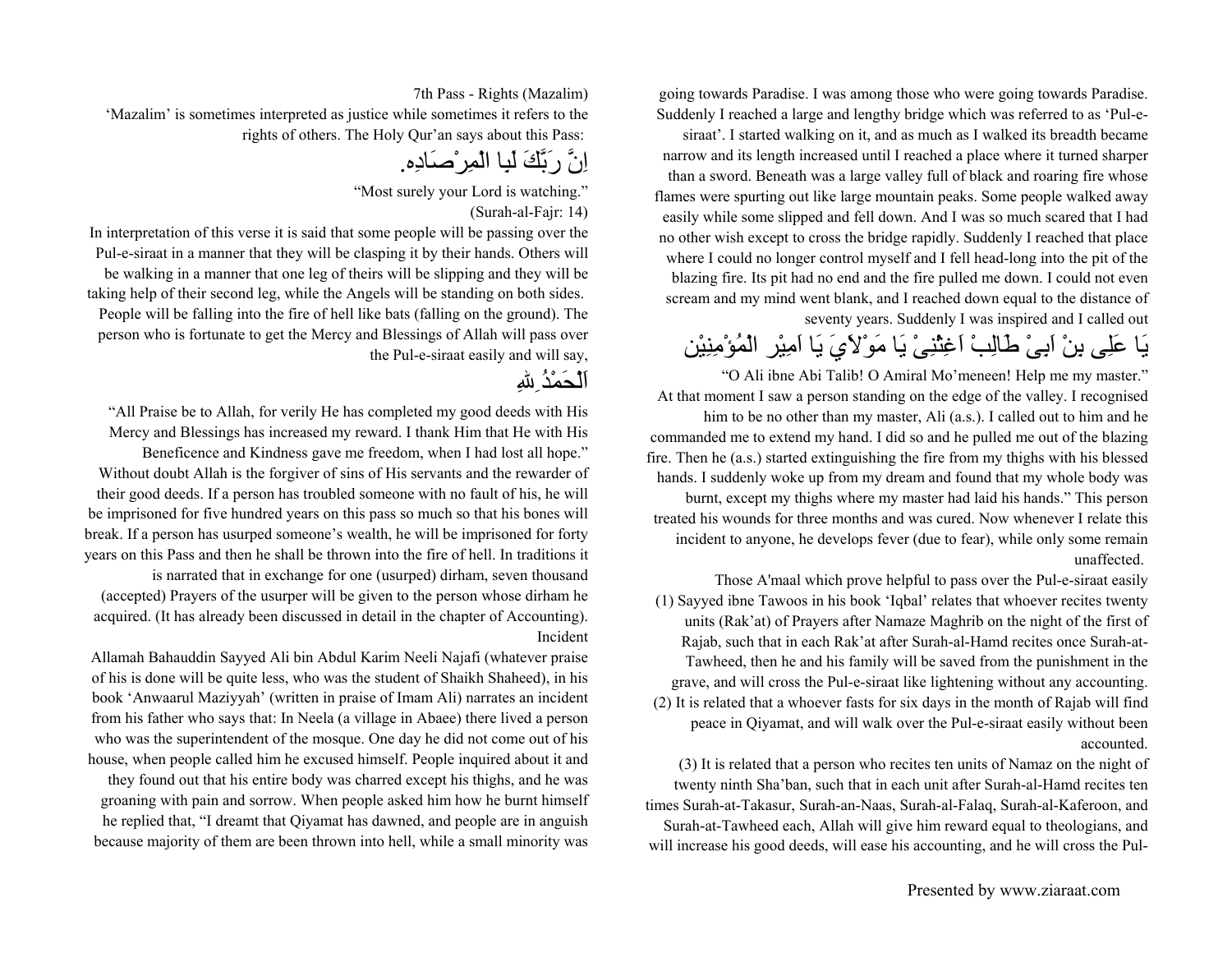#### CHAPTER - XI HELL (DOZAKH, JAHANNAM)

Hell is a valley whose depth cannot be imagined, and the fire of Allah's wrath is blazing therein. It can also be called the prison of the hereafter. In it lie different types of punishments which cannot be perceived by a man's intellect. In fact it is opposite to Paradise wherein are different types of blessings and pleasures. But in hell there is hardship, restlessness and humiliation. We quote here some of the verses of the Qur'an which throw light on these punishments. Food and Drink of the people of hell

Allah says,

ثُمَّ اِنَّكُمْ اَيُّهَا الضَّآلُّوْنَ الْمُكَذِّبُوْن،َ لآآِلُوْنَ مِنْ شَجَرٍ مِّنْ زَقُّوْم.ٍ

"Then shall you, O you who err and call it a lie! Most surely eat of a tree of Zaqqoom."

(Surah-al-Waqe'ah: 51,52)

It is tree that grows in the pit of hell, its fruits being ugly and bitter. It is (poisonous) like the fang of a snake, and the touch of it makes men fear. This is the food of the dwellers of hell.

فَمَالِؤُنَ مِنْهَا الْبُطُوْن.َ فَشَارِبُوْنَ عَلَيْهِ مِنَ الْحَمِيْم.ِ

"And fill (your) bellies with it, then drink over it of boiling water." (Surah-al-Waqe'ah: 53,54)

It is related that one of the punishments by Allah for the people of hell will be intense thirst. Then after a long time hot boiling water mixed with pus will be given to them, and they will drink it because of extreme thirst.

### وَسُقُوْا مَاءً حَمِيْمًا فَقَطَّعَ اَمْعَائَهُم.ْ

"And who are made to drink boiling water, so it rend their bowels asunder." (Surah-al-Muhammad: 15)

It is related that if a drop of that water be put on a mountain (in this world), it will be reduced to dust.

فَشَارِبُوْنَ شُرْبَ الْهِيْم.ِ

"And drink as drinks the thirsty camels."

(Surah-al-Waqe'ah: 55).

They will drink that water like a camel who is thirsty for many days, and drinks whilst shivering. 'Heem' (the water referred to in this verse) is the plural of

e-siraat like lightening.

(4) As discussed in the earlier chapter, that whoever goes for pilgrimage to the shrine of Imam Ali-ar-Reza (a.s.), Imam (a.s.) himself comes for his rescue (in Qiyamat) at three different places and saves him from the terrors of that day one of which is the 'Bridge of Siraat'.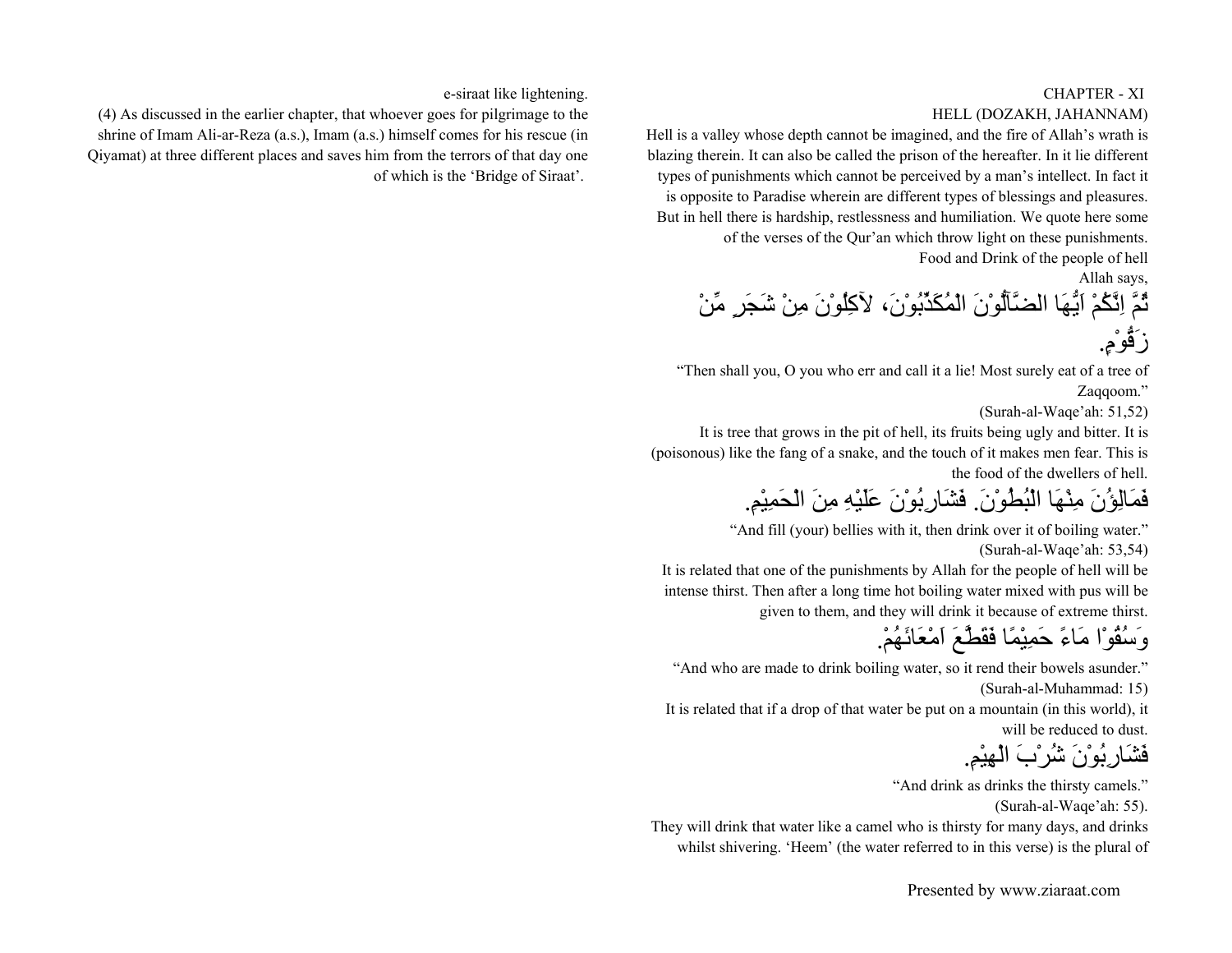Qur'an, وَلاَ طَعَامٌ اِلاَّ مِنْ غِسْلِيْن.ٍ

"Nor that food except refuse."

(Surah-al-Haqqah: 36)

It is written in 'Majma'ul Bahrayn' that whatever is excreted from the stomach of the people of hell will be given to them for eating.

تُسْقى مِن عَيْنٍ آنِيَة.ٍ لَيْسَ لَهُمْ طَعَامٌ اِلاً مِنْ ضَرِيْع،ِ لاَّ يُسْمِنُ وَلاَ يُغْنِىْ مِنْ جُوْع.ٍ

"Made to drink from a boiling spring. They shall have no food but of thorns, which will neither fatten nor avail against hunger."

(Surah-al-Ghashiyah: 5-7)

وَ يُسْقى مِنْ مَّآءٍ صَدِيْد.ٍ

"And he shall be given to drink of festering water."

(Surah-al-Ibraheem: 16)

The festering water referred to in this verse is the blood and wastage which will be oozing out of the private parts of fornicator women, and will be given to the dwellers of hell to drink.

.اِلاَّ حَمِيْمًا وَّ غَسَّاقًا

"But boiling and intensely cold water."

(Surah-an-Nab'a: 25)

The interpreters say that 'Ghassaq' (the water referred to in this verse) is a spring in hell that contains venom of poisonous animals, and this also shall be given to the people of hell to drink.

رَبِّ اغْفِرْ وَارْحَمْ

Clothes of the people of hell

قُطِّعَتْ لَهُمْ ثِيَابٌ مِّنْ نَّار.ٍ يُصَبُّ مِنْ فَوْقِ رُءُ وْسِهِمُ الْحَمِيْم.ُ يُصْهَرُ بِه مَا فِىْ بُطُوْنِهِمْ وَالْجُلُوْد.ُ

"For them are cut out garments of fire, boiling water shall be poured over their heads. With it shall be melted what is in their bellies and (their) skins as well." (Surah-al-Haj: 19,20)

سَرَابِيْلُهُمْ مِنْ قَطِرَانٍ وَّ تَغْشى وُجُوْهَهُمُ النَّار.َ

Presented by www.ziaraat.com

'Aheem' which means a camel suffering from a disease. This disease is equivalent to dropsy, which usually happens to a camel, in which it keeps drinking water but is not satiated until it dies. this will be the state of the dwellers of hell.

هذَا نُزُلُهُمْ يَوْمَ الدِّيْن.ِ

"This is their entertainment on the day of requital."

(Surah-al-Waqe'ah: 56)

This 'Zaqqoom' and 'Hameem' will be given to them in Qiyamat as an introduction to Allah's wrath. And whatever is destined in hell (for the disbelievers) is far more harsh and beyond description.

اِنَّ شَجَرَتَ الزَّقُّوْم،ِ طَعَامُ اْلاَثِيْم.ِ آَالْمُهْل،ِ يَغْلِىْ فِى الْبُطُوْن.ِ آَغَلْىِ الْحَمِيْم.ِ

"Surely the tree of the Zaqqoom, is the food of the sinful, like dregs of oil, it shall boil in (their) bellies, like the boiling of hot water."

(Surah-ad-Dukhan: 43-46).

And because of it the intestines and stomach will melt. This same boiling water will be thrown on their heads, as a result of which their whole body will melt.

ثُمَّ صُبُّوْا فَوْقَ رَأسِه مِنْ عَذَابِ الْحَمِيْمُ.

"Then pour over his head of the torment of boiling water."

(Surah-ad-Dukhan: 48)

Even after such a state their punishment will not be lessened.

لاَ يُخَفَّفُ عَنْهُمُ الْعَذَابُ وَلاَ هُمْ يُنْظَرُوْن.َ

"Their chastisement shall not be lightened nor shall they be given respite." (Surah-al-Baqarah: 162)

آُلَّمَا نَضِجَتْ جُلُوْدُهُمْ بَدَّلْنَاهُمْ جُلُوْدًا غَيْرَهَا لِيَذُوقُوْا الْعَذَاب.َ

"So oft as their skins are thoroughly burned, we will change them for other skins, that they may taste the chastisement."

(Surah-an-Nisa: 56)

اِنَّ لَدَيْنَا اَنْكَالاًوَّجَحِيْمًا، وَّطَعَامًا ذَاغُصَّةٍ وَّ عَذَابًا اَلِيْمًا.

"Surely with Us are heavy fetters and a flaming fire, and food that chokes and a painful punishment."

(Surah-al-Muzzammil: 12,13)

Among the other foods of the dwellers of hell is 'Ghasaleen' as said in the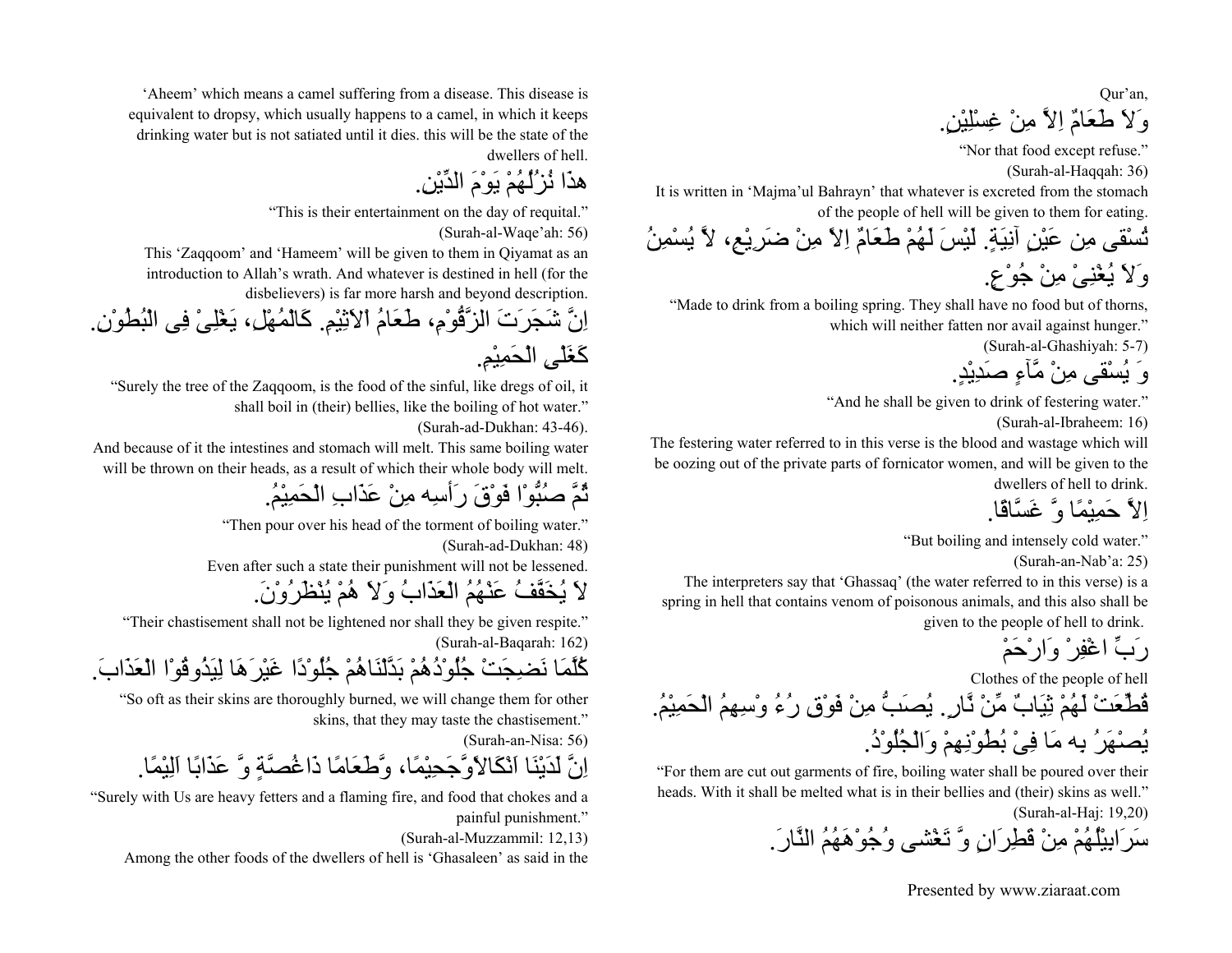thus do we reward the unjust."

(Surah-al-A'araf: 41)

The people of hell will be sitting on planks of fire, and will cover themselves

with it.

Keepers of hell

عَلَيْهَا مَلاَئِكَةٌ غِلاَظٌ شِدَادٌ لاَّ يَعْصُوْنَ االلهَ مَا اَمَرَهُم.ْ

"Over it are Angels stern and strong, they do not disobey Allah in what He commands them."

(Surah-at-Tahreem: 6)

وَ لَهُمْ مَّقَامِعُ مِنْ حَدِيْد.ٍ

"And for them are whips of iron."

(Surah-al-Haj: 21)

The keepers of hell will have with them clubs of iron, with which they will be striking the heads of evil-doers. The dwellers of Paradise will call out to the dwellers of hell and say, "Whatever Allah has promised for us, He has surely fulfilled, and we have tasted the reward of our good deeds. Have you also seen whatever chastisement Allah had promised for the evil-doers"? They will reply in the affirmative. Then a caller will call out by the command of Allah: Allah's wrath be on the oppressors.

فَالْيَوْمَ الَّذِيْنَ آمَنُوْأ مِنَ الكُفَّارِ يَضْحَكُوْن.َ

"So today those who believe shall laugh at the unbelievers." (Surah-al-Mutaffefeen: 34),

As they used to laugh and make fun of (in the world) those who believe. Shaitaan will be the companion of the dwellers of hell, while the dwellers of Paradise will meet one another and rejoice. The dwellers of hell will bear animosity and hate one another.

وَمَنْ يَّعْشُ عَنْ ذِآْرَ الرَّحْمَانِ نُقَيِّضْ لَه شَيْطَانًا فَهُوَ لَه قَرِيْن.ٌ وَ اِنَّهُمْ لَيَصُدُّوْنَهُمْ عَنِ السَّبِيْلِ وَ يَحْسَبُوْنَ اَنَّهُمْ مُهْتَدُوْن.َ حَتّى اِذَا جَآءَ نَاقَالَ يلَيْتَ بَيْنِىْ وَ بَيْنَكَ بُعْدَ الْمَشْرِقَيْنِ فَبِئْسَ الْقَرِيْن.ُ

"And whoever turns himself away from the remembrance of the Beneficent Allah, We appoint for him a Shaitaan, so he becomes his associate. And most surely they turn them away from the path, and they think that they are guided

Presented by www.ziaraat.com

"Their shirts made of pitch (Qatran) and fire covering their faces."

(Surah-al-Ibraheem: 50)

'Qatran' is a black and stinking substance. Some interpret it to be tar, but the reality is that nothing of the hereafter can be compared to the things of this world. It is related that if a dress of the people of hell is hung between the earth and the sky, then all the people on the earth will scorch and die due to its heat and evil odour.

Handcuffs and Shackles of the people of hell

يُعْرَفُ الْمُجْرِمُوْنَ بِسِيْمهُمْ فَيُؤْخَذُ بِالنَّواصِىْ وَاْلاَقْدَام.ِ

"The guilty shall be recognized by their marks, so they shall be seized by the forelocks and the feet."

(Surah-ar-Rahman: 41)

It means that some of the evil doers will be seized by the hair of their fore heads and flung into hell, while some will be pulled by their legs and thrown into the fire. When the fire of hell will see them, it will roar with rage and will proceed to devour them.

اِنَّهَا تَرْمِىْ بِشَرَرٍ آَالْقَصْر،ِ آَاَنَّه جِمَالَتٌ صُفُر.ٌ

"Surely it sends up sparks like palaces, as if they were tawny camels." (Surah-al-Mursalat: 32-33)

فِىْ سِلْسِلَةٍ ذَرْعُهَا سَبْعُوْنَ ذِرَاعًا فَاسْلُكُوه.ُ

"Then thrust him into a chain the length of which is seventy cubits." (Surah-al-Haqqah: 32)

اِذَا اْلاَغْلاَلُ فِى اَعْنَاقِهِمْ وَالسَّلاسِل.ُ يُسْحَبُوْن.َ

"When the fetters and the chains shall be on their necks, they shall be dragged." (Surah-al-Mo'min: 71)

تَرَى الَّذِيْنَ آَذَّبُوْا عَلَى االلهِ وُجُوْهُهُمْ مُسْوَدَّة.ٌ

"And on the day of resurrection you shall see those who lied against Allah, their faces shall be blackened."

(Surah-az-Zumar: 60)

Beds of the people of hell

لَهُمْ مِّنْ جَهَنَّمَ مِهَادٌ وَّ مِنْ فَوْقِهِمْ غَوَاش.ٍ وَ آَذَالِكَ نَجْزِى الظَّالِمِيْن.َ

"They shall have a bed of hell-fire and from above them coverings (of it), and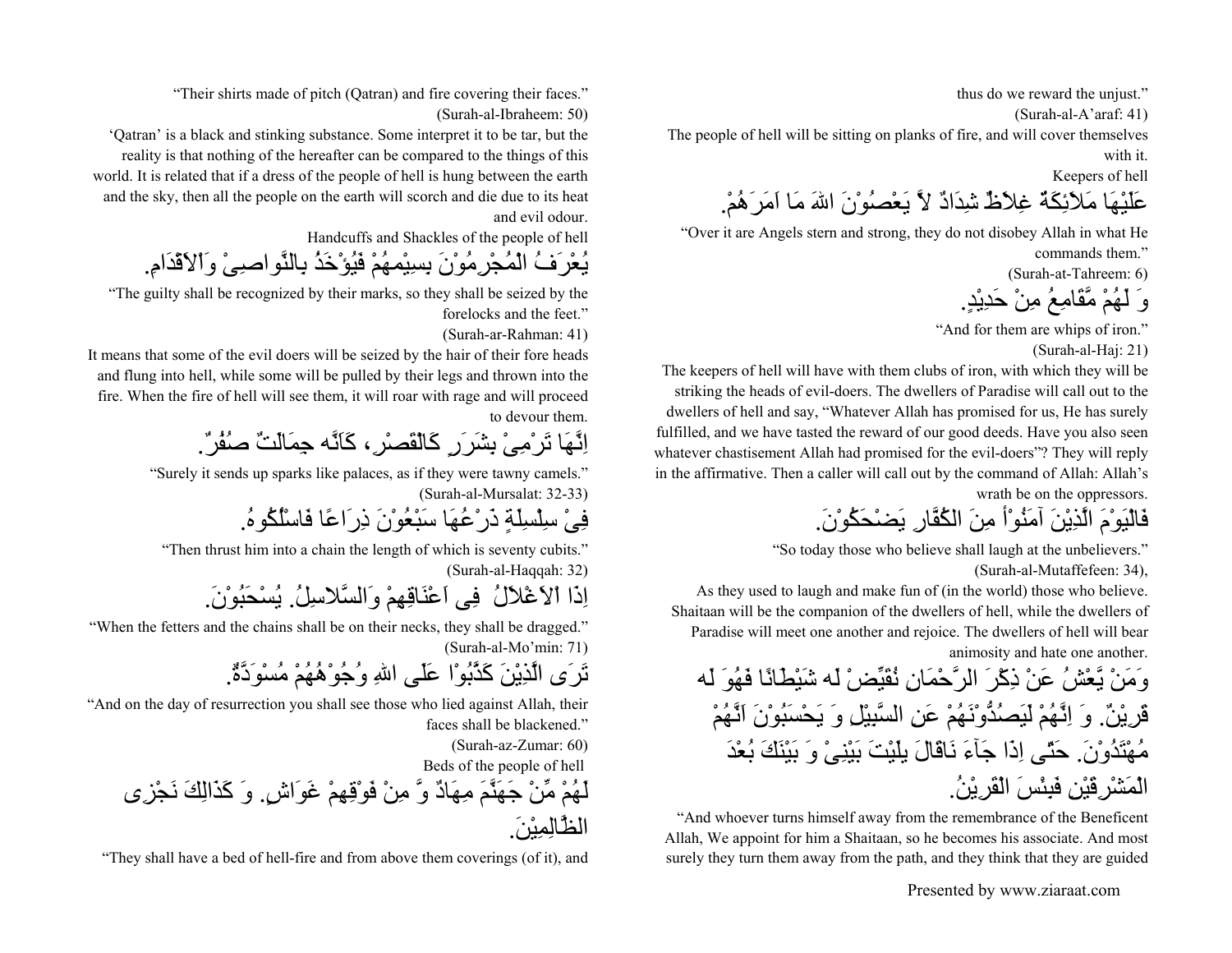### لَهَا سَبْعَةُ اَبْوَابٍ لِّكُلِّ بَابٍ مِّنْهُمْ جُزْءٌ مَّقْسُوْم.ٌ

"It has seven gates, for each of those gates is a (special) class (of sinners assigned)."

(Surah-al-Hijr: 44)

It is related in "Anwaare No'maniyah" and 'Biharul Anwaar' that when Hazrat Jibra'eel descended with the above verse of the Qur'an, the Holy Prophet (s.a.w.s.) requested him to explain to him about the qualities of hell. Jibra'eel replied, "O Prophet of Allah (s.a.w.s.)! Verily there are seven gates in hell. The distance between each of these gates is equal to the length of seventy years, and each one of them is hotter than the other. The names of the gates are:

(1) Hawiyah (Lit. meaning a pit) - And this gate is for the hypocrites (munafeqeen) and disbelievers (kuffar),

(2) Jaheem - It is for the polytheists (those who associate someone or something with Allah),

(3) It is for the sabians (star worshippers),

(4) Lazza - It is for Shaitaan and his followers and the magians (fire worshippers),

(5) Hutamah (Lit. meaning that which crushes to pieces) - It is for the Jews, (6) Sa'eer (Lit. meaning a blazing fire) - "It is for the Christians." When

Jibra'eel came to describe the seventh gate he became silent. The Holy Prophet (s.a.w.s.) told him to describe the seventh gate, to which Jibra'eel replied, "It is for the proud people of your ummat, who die without repenting for their sins."

The Prophet (s.a.w.s.) lifted his head and was so much grieved that he became unconscious. When He regained consciousness, He said,

"O Jibra'eel verily you have made my trouble two-fold. Will my people also go to hell"?

Then he started weeping. After this incident he did not communicate with anyone for some days, and whenever he recited Namaz, he wept bitterly. Because of his intense weeping, all his companions too wept. They asked him the reason for his grief, but he did not reply. Imam Ali (a.s.) was out on some mission, and so the companions went to the presence of the Lady of Light Hazrat Fatema (s.a.). They went to Her house at the time when she was grinding the millstone. She was reciting the following verse of the Qur'an:

وَاْلآخِرَةُ خَيْرٌوَّ اَبْقى.

"While the hereafter is better and more lasting." (Surah-al-A'ala: 17).

upright, until when he comes to Us, he says: O would that between me and you there was a distance of east and the west, so evil is the associate."

(Surah-az-Zukhruf: 36-38)

It is related that both of them (the evil-doer and his comrade Shaitaan) will be bound together in a single chain and thrown into the fire.

اِذْ تَبَرَّاَ الَّذِيْنَ اتُّبِعُوْا مِنَ الَّذِيْنَ اتَّبَعُوْا وَرَاَوُ الْعَذَابَ وَتَقَطَّعَتْ بِهِمُ اْلاَسْبَاب.ُ وَقَالَ الَّذِيْنَ اتَّبَعُوْا لَوْ اَنَّ لَنَا آَرَّةً فَنَتَبَرَّاَ مِنْهُمْ آَمَا تَبَرَّؤُا مِنَّا.

"When those who were followed shall renounce those who followed (them), and they see the chastisement and their ties are cut asunder. And those who followed shall say: Had there been for us a return, then we would renounce them as they renounced us."

(Surah-al-Baraqah: 166-167)

Regarding the animosity between the people of the hell, it is said in the Qur'an: ثُمَّ يَوْمَ الْقِيَامَةِ يَكُفْرُ بَعْضُكُمْ بِبَعْضٍ وَّيَلْعَنُ بَعْضُكُمْ بَعْضًا.

"Then on the day of Qiyamat some of you shall deny others, and some of you shall curse others."

(Surah-al-Ankaboot: 25)

اَلاِخْلاَّءُ يَوْمَئِذٍم بَعْضُهُمْ لِبَعْضٍ عَدُوٌّ اِلاَّ الْمُتَّقِيْن.َ

"The friends shall on that day be enemies one to another, except those who

guard (against evil)."

(Surah-az-Zukhruf: 67)

It is related that the friendship which has been established against the will of Allah in this world, shall turn into enmity in the hereafter. When the evil-doers will get exhausted by the punishment and lose all hope, they will call out to the keepers of hell, as said in the Qur'an,

وَ نَادَوْا يَامَالِكُ لِيَقْضِ عَلَيْنَا رَبُّكَ. قَالَ اِنَّكُمْ مَّاكِثُوْنَ. لَقَدْ جِئْنَاكُمْ بِالْحَقِّ وَلاَكِنَّ اكْثَرَكُمْ لِلْحَقِّ كَارِ هُوْنَ.

"And they shall call out: O Malik (name of the keeper of hell)! Let your Lord make an end of us. He shall reply: Surely you shall tarry. Certainly We have brought you the truth, but most of you are averse to the truth." (Surah-az-Zukhruf: 77,78) Gates of hell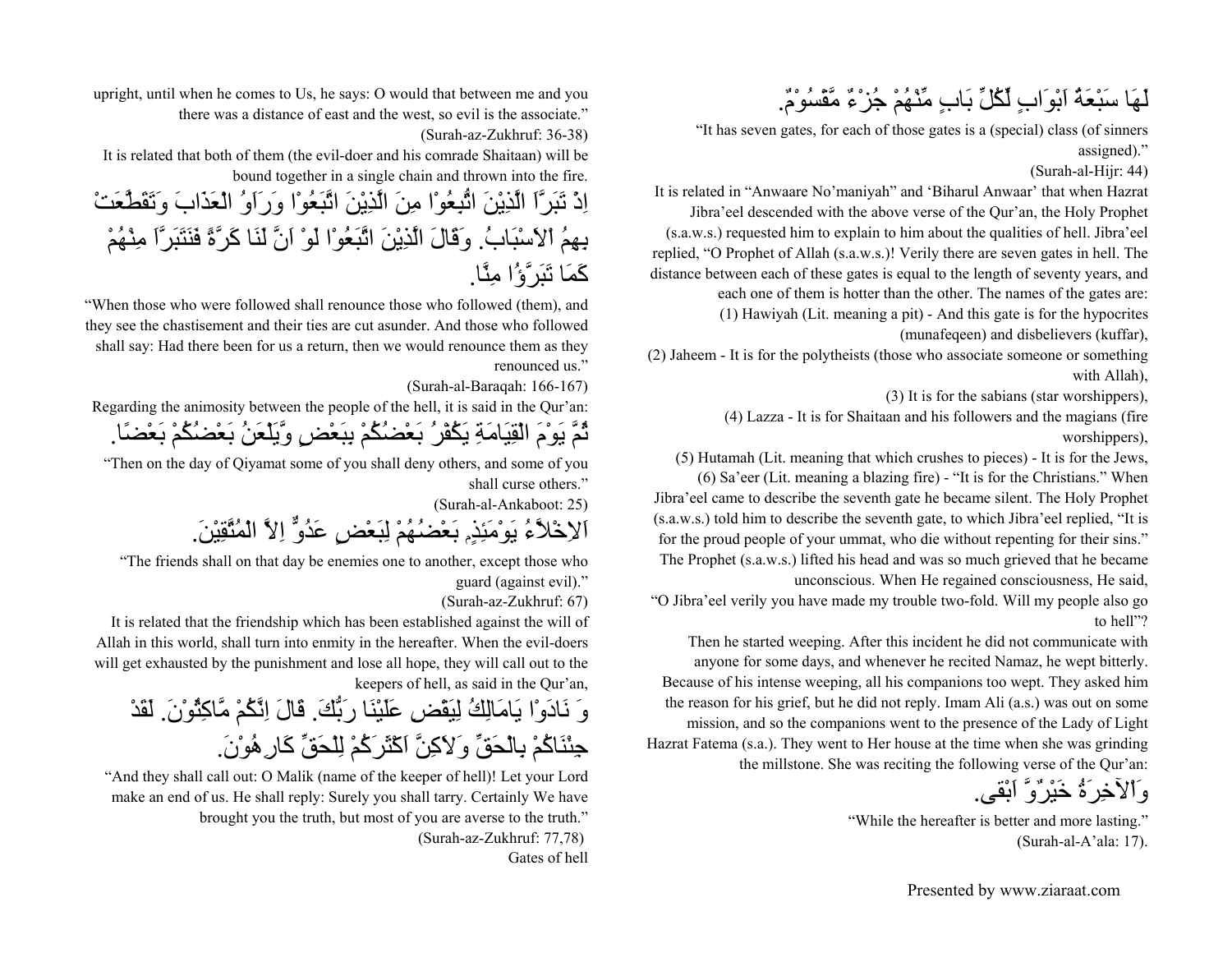Namaz, and this punishment is quite less when compared to the other punishments."

After hearing these words each companion of the Prophet came out weeping and lamenting thus:

"O sorrow! The journey (to the hereafter) is quite far, while the equipment quite less."

While some were crying, "O I wish my mother had never given birth to me, so I would not have heard about this punishment." Ammare Yasir said, "I wish I were a bird, so I would not be stopped (in Qiyamat) for accounting." Bilal who was not there came and asked Salman the reason for the grief, to which he replied, "Woe be upon you and me! For verily we will have a dress of fire instead of this dress of cotton, and we will be fed with the 'Zaqqoom' (a poisonous tree in hell)."

(Khazeenatul Jawahir)

Related to the severity of the punishment in hell

(1) Abu Baseer says that I told Imam Ja'far-as-Sadiq (a.s.), "O son of the Prophet! Please admonish me from the wrath of Allah, for my heart has turned hard." Imam (a.s.) replied,

"O Abu Muhammad! Get ready for the lengthy life, the life of the hereafter, which is eternal. So worry about it and get ready for it. One day Jibra'eel came to the presence of the Holy Prophet Muhammad (s.a.w.s.) in a sad and serious mood. While other times whenever he came to the Prophet he came with a smiling face. The Holy Prophet (s.a.w.s.) looked at him and said, "O Jibra'eel! What has happened to you, for you look sad and angry." To which Jibra'eel replied, "The blower which was used to incite the flames of the fire of hell has been stopped." The Prophet asked him as to what the blower was? Jibra'eel replied, "O Prophet! According to the orders of Allah, the fire of hell was given air with this blower for a thousand years till it turned white. Then again it was given air for a thousand years till it turned red. While again it was given air for a thousand years and ultimately it turned dark and black. If one drop of the Zaree'

(liquid which is the admixture of the sweat of the people of hell, and the wastage which will be oozing from the private parts of the fornicator women, which will be boiled in large vessels by the heat of the fire of hell, and the evil doers will be given to drink it) be poured in the seas in this world, the entire world would be ruined because of its filthiness. If one ring of the seventy feet chain to be bound in the necks of the people of hell be placed on the earth, it would melt because of intense heat. And if one shirt of the shirts of the people of hell be hung between the sky and the earth, the entire world would perish

The companions related to Her the state of Her Father. When She heard it, she got up and wore her cloak (chader) which had twelve patches sewen with the leaves of the date-tree. Salman-al-Farsi who was present amongst those people was moved after looking at the worn out cloak of Hazrat Sayyedah and said,

وَاعَجَبَا! بَنَاتُ آِسْرى وَ قِيْصَرَ تَجْلِسُ عَلَى الْكُرَاسِى الْمُذَهَّبِ وَ بِنْتُ رَسُوْلِ االله لَيْسَ لَهَا اِزَارٌ وَلاَثِيَاب.ٌ

"Alas! The daughters of Qaiser (Caesars, the rulers of ancient Rome) and Kisras (rulers of ancient Persia) sit on golden thrones, but the daughter of the Prophet of Allah has no proper clothes to wear."

When Hazrat Fatema (s.a.) reached the presence of Her Father, She saw His bad state and the state of His companions and started weeping. She then said, "O Father! Salman is astonished after looking at my worn-out cloak. I swear by the Lord Who has chosen you as the Prophet, since the past five years we have got only one sheet of cloth in out house, during the day on which we feed the camels, and during the night we rest on it. And our children have got a mattress of a skin with dry leaves of the tree of dates."

The Holy Prophet (s.a.w.s.) turned towards Salman and said,

اِنَّهَا لِفِى الْخَيْلِ السَّوَابِق.ِ

"Do you pay heed and take lesson"?

Hazrat Zahra (s.a.) saw that due to excessive weeping the face of the Holy Prophet (s.a.w.s.) had turned pale, and his cheeks had sunk in, and as related by Kashfi that the earth where he was sitting had turned wet with tears. She (a.s.) told her Father,

"May my life be your ransom, why do you weep"?

The Prophet (s.a.w.s.) replied,

"O Fatema! Why should I not weep? For verily Jibra'eel has revealed to me a verse (Ayah) describing the qualities of hell, that it contains seven gates, which in turn have seventy thousand fissures of fire. And in each fissure there are seventy thousand coffins of fire, and each coffin contains seventy thousand types of punishment."

When Hazrat Fatema (s.a.) heard this she cried out,

"Verily the one who is fed to this fire is doomed."

Saying this she fainted. When she regained consciousness, she said,

"O the best of creatures! Who is worthy for such a punishment"? The Prophet (s.a.w.s.) replied,

"Those from my ummat who follow the passions of their self and neglect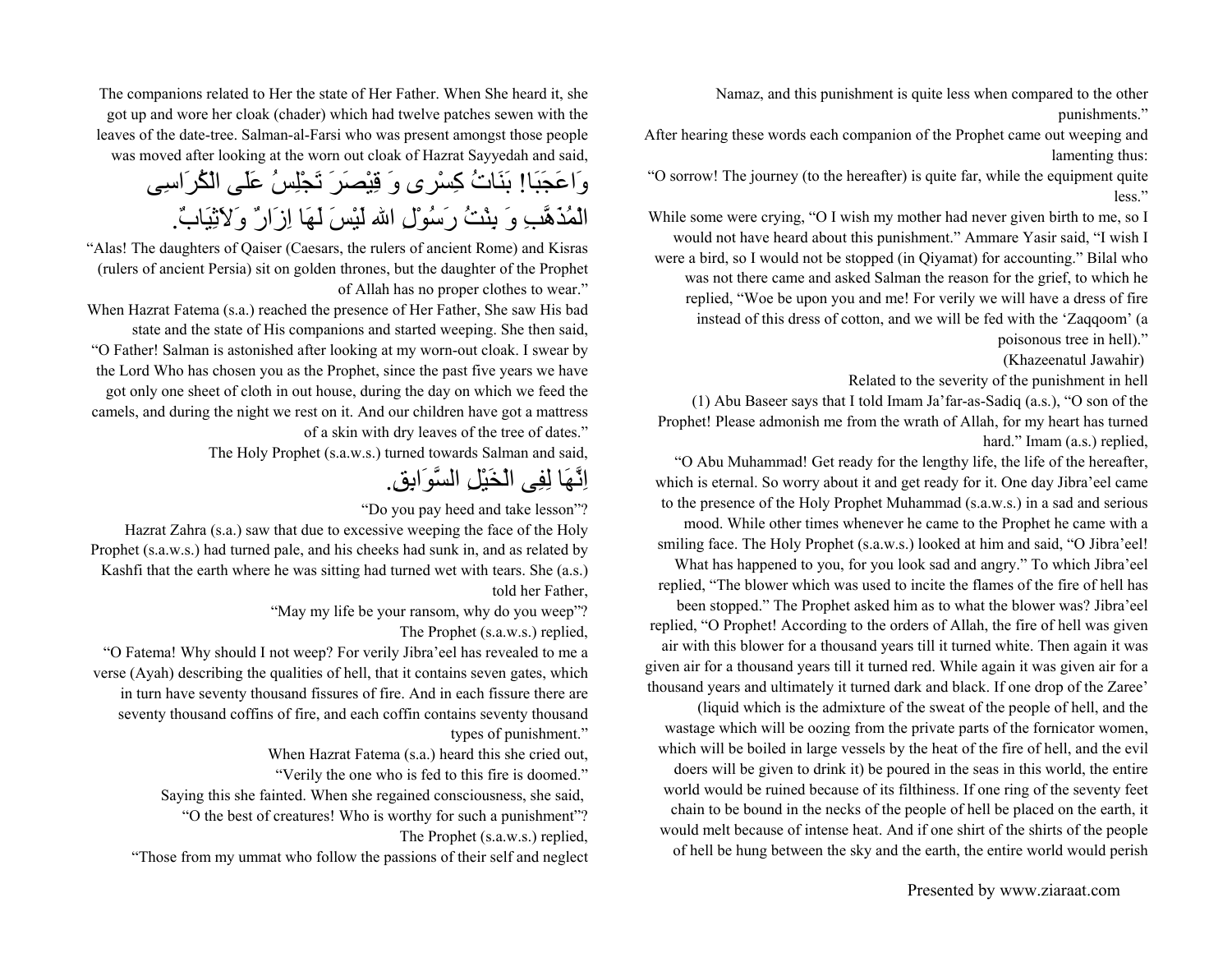been theirs if they had sinned. When they see it they will be so much excited, that had there been death in Paradise, they would have died of happiness. Their happiness will have no bounds for "Praise be to Allah, and thank Allah that He

has saved us from this punishment." In the same manner it will be said to the dwellers of hell, "Lift your heads up and see, this would have been your place (in Paradise) if you had believed." They will become so much depressed, that had there been death in hell, they would have died of grief. Then the places of the people of hell (in Paradise) will be given to the people of Paradise and vise versa. This is the interpretation of the verse of the Qur'an,

اُولئِكَ هُمُ الْوَارِثُوْن،َ الَّذِيْنَ يَرِثُوْنَ الْفِرْدَوْس.َهُمْ فِيْهَا خَالِدُوْن.َ

"These are they who are the heirs, who shall inherit the Paradise, they shall abide therein."

(Surah-al-Mo'menoon: 10,11)

(4) The Holy Prophet (s.a.w.s.) says, that when the good-doers will be put into Paradise and evil-doers into hell, a caller will call out, "O the people of Paradise! and O the people of hell! will you recognise death if we show it to you giving it a form"? They will reply, "No we will not be able to recognise it." Then death will be given the form of a cattle and made to stand between Paradise and hell, and it will be said to them, "look, this is death." Then the cattle (death) will be sacrificed by the orders of Allah, and it will be said to the people of Paradise: "Now you shall always remain in Paradise and death will not harm you", and it will be said to the people of hell: "You too shall stay in hell forever and death will not relieve you."

وَ اَنْذِرْهُمْ يَوْمَ الْحَسْرَةِ اِذْ قُضِىَ اْلاَمْر.ُ

"And warn them of the day of intense regret, when the matter shall have been decided, and they are (now) in negligence and they do not believe." (Surah-al-Maryam: 39).

Then the people of hell will regret and lose all hope of mercy. (5) Imam Ali-al-Murtaza (a.s.) says that for the evildoers there has been created a borough between the fire (of hell). There will be chains bound in their feet, and their hands will be tied with their necks. Their shirts will be of copper, and dresses of fire. They will be chastised with intense heat. The doors of hell will be closed upon them (so there is no escape), and will never be opened. Cool breeze will not enter therein, and they will not find immunity from sorrow and grief. Their punishment will be of different types and increase occasionally.

Presented by www.ziaraat.com

because of the bad odour emitting from it." After saying this Jibra'eel and the Holy Prophet (s.a.w.s.) both wept. When Allah saw this, He sent one of His Angels to Him. The Angel said, "O Prophet! Allah sends salutations to you, and says that surely He has kept this punishment far away from you." After this whenever Jibra'eel came to the Prophet, He was in a good mood." Imam Sadiq (a.s.) continued, "On that day the dwellers of hell will become aware of Allah's

great chastisement, likewise the dwellers of Paradise will also become aware of Allah's Mercy and Blessings. When the evildoers will be thrown into the fire of

hell, they will try hard for seventy years and finally come to the mouth of hell. Then the Angels standing there will strike their heads with iron clubs, and they will again fall into the bottom of the pit. They will then be given new skins so as to repeat and prolong this punishment."

Then Imam (a.s.) asked Abu Baseer,

"Is this enough for you"?

He replied, "Verily it is enough."

(2) A tradition has been narrated from Imam Ja'far-as-Sadiq (a.s.) that the Holy Prophet (s.a.w.s.) said,

"On the night of my ascension (Me'raj) when I reached the first heaven, I saw all the Angels rejoicing, but one of them was quite different from the others. His face was fearful and showed signs of anger. He saluted me but unlike others did not smile at me. I asked Jibra'eel as to who he was. Jibra'eel replied, "Verily You should fear him, for we all fear him. This Angel is the keeper of hell. From the day Allah appointed him as the keeper of hell his anger and wrath increases for Allah's enemies. And when Allah shall order him to take revenge upon His enemies, he shall do so with harshness and severity. If he had ever met anyone joyously, he would also have smiled at you." I saluted that Angel and he answered me and gave me good news of Paradise. Then I told Jibra'eel, "O Jibra'eel! tell him to let me have a glimpse of hell." Jibra'eel requested him and he lifted the veil off and opened one of the doors of hell. Suddenly flames of fire erupted from it which reached the sky and covered it entirely, and started roaring and raging and creating terror. I told Jibra'eel to request him to put back the veil. The keeper of hell ordered the flames which had reached the sky to go down."

#### (3) Imam Ja'far-as-Sadiq (a.s.) says that,

"Allah has not created any man but with two places, one in Paradise and the other in hell. When the good-doers will enter Paradise and the evil-doers in hell, a caller will call out to the dwellers of Paradise and say, "Look towards hell." They shall do so, and they will be shown their place in hell which would have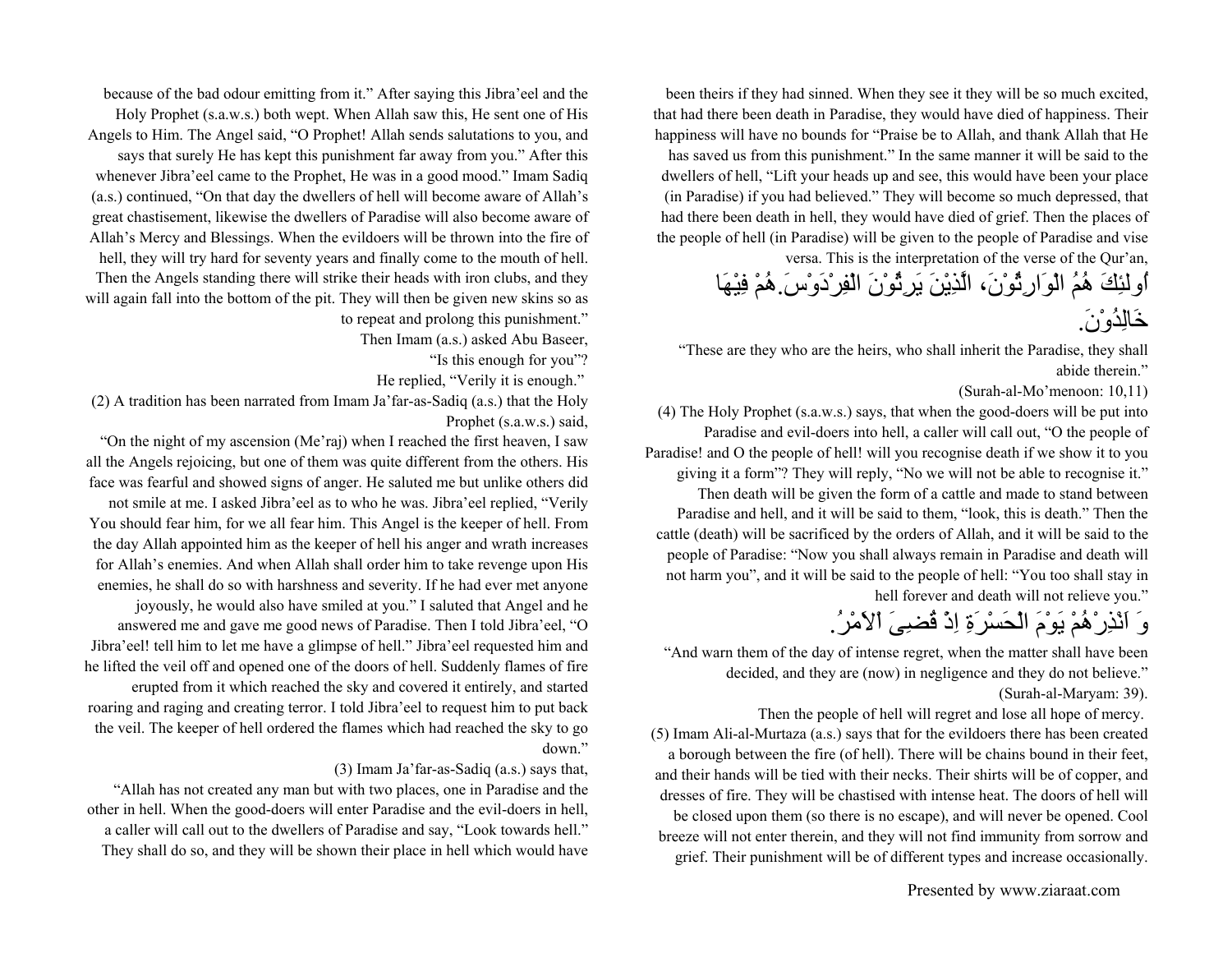#### CHAPTER - XIIPARADISE (JANNAT)

The literal meaning of 'Jannah' is a green garden, whether in the earth or the heavens. According to the religious interpretation, it is a place which Allah has created for the believers (mo'meneen) and His virtuous slaves, in which they shall dwell forever. It is related from Imam Ja'far-as-Sadiq (a.s.) in "Sifatush Shi'ah" that he (a.s.) said,

لَيْسَ مِنْ شِيْعَتِنَا مَنْ اَنْكَرَاَرْبَعَةَ اَشْيَآءَ اَلْمِعْرَاجُ وَالْمَسْئَلَةُ فِىْ الْقَبْرِ وَ خَلْقُ الْجِنَّةِ وَالنَّارِ وَالشَّفَاعَة.ُ

"The person who does not believe in the following four things is not from Our Shi'ahs:

(1) Me'raj (ascension) of Prophet Muhammad (s.a.w.s.),

(2) Questioning in the grave by Munkar and Nakeer,

(3) Existence of Paradise and hell, and

(4) Our Intercession (Shafa'at)."

Verses (ayah) of the Qur'an are an open proof of the existence of Paradise and hell.

اعدَّتْ لِلْمُتَّقِيْنَ

"It is prepared for those who guard (against evil.)"

(Surah-al-Aale Imraan: 133)

اُزْلِفَتِ الْجَنَّةُ لِلْمُتَّقِيْن.َ

"And the garden shall be brought near for those who guard (against evil)." (Surah-ash-Shu'ara: 90)

It is beyond the capacity of the people of this world to have a comprehension of the bliss of Paradise. Only a brief belief in its existence is sufficient, and one should not go into details as to where it is or how it is. It can be compared to a child in a mother's womb who is not aware of the outside world.

فَلاَ تَعْلَمُ نَفْسٌ مَّا اَخْفِىَ لَهُمْ مِّنْ قُرَّةِ اَعْيُن،ٍ جَزَآءً <sup>م</sup> بِمَا آَانُوْا يَعْمَلُوْن.َ

"So no soul knows what is hidden from them of that which will refresh the eyes, reward for what they did."

(Surah-as-Sajdah: 17)

Regarding the blessings of Paradise, it is written in the Qur'an:

Their state there will not change, nor their age increase. They will plead with Allah for death, but He will say, "You will ever remain in this state and taste chastisement."

(6) According to trustworthy authorities, Imam Ja'far-as-Sadiq (a.s.) says, that in hell there is a well in which some of the people will be imprisoned. This place is for the arrogant and proud people, the stubborn evildoers. It will also be reserved for the enemies of Ahlulbait (a.s.). The least punishment here is that the person (having the least punishment) will be floating in the sea of fire, his shoes will be of fire and strings of the shoes will also be made of fire. And because of intense heat his brain will be boiling inside his skull. He will think that his punishment is quite severe, but in fact his punishment will be the least when compared to the others.

Presented by www.ziaraat.com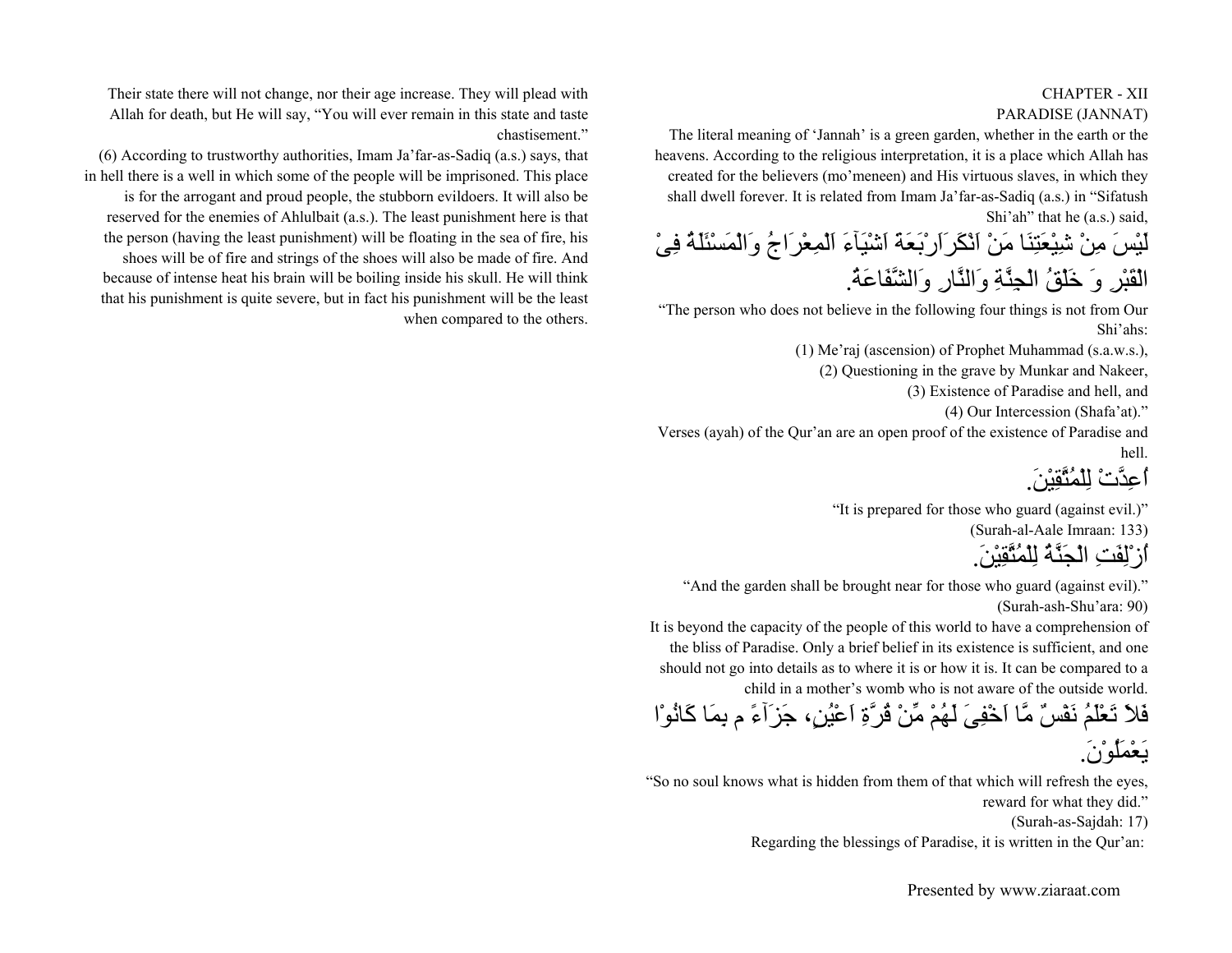been created for a believer (mo'min).

(Tafseere Umdatul Bayaan)

Food of Paradise

Whatever the dwellers of Paradise will wish, will be made available for them to eat.

وَفَاكِهَةٍ كَثِيْرَةٍ، لاَّ مَقْطُوعَةٍ وَّلاَ مَمْنُوْعَةٍ.

"And abundant fruit, neither intercepted nor forbidden."

(Surah-al-Waqe'ah: 32,33)

وَفَاآِهَةٍ مِّمَّا يَتَخَيَّرُوْن.َ وَ لَحْمِ طَيْرٍ مِّمَّا يَشْتَهُوْن.َ

"And fruit such as they choose, and the flesh of fowl such as they desire." (Surah-al-Waqe'ah: 20,21)

Abu Sa'eed Khudri relates from the Holy Prophet (s.a.w.s.) that he said that in Paradise birds with seventy thousand feathers will be flying in the air. Whenever a believer will desire to eat something, a bird will fly down to his eating-carpet and will flap its feathers, and from each of their feathers will fall a dish whiter than ice and more delicious than honey, and more fragrant than musk, and no other food will be like it. Then the bird will fly away.

فِيْهِمَا فَاآِهَةٌ وَّنَخْلٌ وَّرُمَّان.ٌ

"In both are fruits and palms and pomegranates."

(Surah-ar-Rahman: 68)

فِىْ سِدْرٍ مَخضُود،ٍ وَّطَلْحٍ مَّنْضُوْد،ِ وَّظِلِّ مَّمْدُوْد.ٍ

"Amid thorneless lote-trees, and banana trees (with fruits), one above another. And extended shade."

(Surah-al-Waqe'ah: 28-30)

حَدَآئِقَ اَعْنَابًا

"Gardens and vine-yards."

(Surah-an-Naba': 32)

Drinks of Paradise

فِيْهَا اَنْهَارٌ مِّنْ مَّآءٍ غَيْرَآ سِن،ٍ وَ اَنْهَارٌ مِّنْ لَّبَنٍ لَّمْ يَتَغَيّرْ طَعَمُه، وَ اَنْهَارٌ مِّنْ خَمْرٍ لَّذَّةٍ لِّلشَّارِبِيْن.َ وَاَنْهَارٌ مِّنْ عَسَلٍ مُّصَفَّى.

"Therein are rivers of water that does not alter, and rivers of milk the taste

Presented by www.ziaraat.com

### لَهُمْ مَّايَشَاؤُنَ فِيْهَا وَ لَدَيْنَا مَزِيْد.ٌ

"They have therein what they wish and with Us is more yet."

(Surah-al-Qaf: 35)

وَ هُمْ فِيْ مَا اشْتَهَتْ اَنْفُسَهُمْ خَالِدُوْن.َ

"And they shall abide in that which their souls long for."

(Surah-al-Anbiya: 102)

In short Paradise is a place free of emptiness and sorrow. Handicap, ailment, and ageing do not exist there. No place for boredom and uneasiness. There is absolute peace and contentment. Hence it is also referred to as "Darus Salaam" (the abode of peace).

Kingdom of Paradise

For the believers there will be a true kingdom on which they will have full control, and whatever they desire will take place, no one will disobey them.

اِنَّ اَهْلَ الْجَنَّةِ مُلُوْك.ٌ

"Verily the people of Paradise are true kings."

وَ اِذَا رَأَيْتَ ثَمَّ رَأَيْتَ نَعِيْمًا وَّ مُلْكًا آَبِيْرًا.

"And when you see there, you shall see blessings and a great kingdom." (Surah-ad-Dahr: 20)

It is also related that when the person having the lowest rank in Paradise looks at his kingdom, its distance will be equal to a period of one thousand years, and even the Angels will not be permitted to enter it without his consent.

Vastness of Paradise

عَرَضُهَا كَعَرْضِ السَّمَآءِ وَاْلاَرْضِ

"The extensiveness (of Paradise) of which is as the extensiveness of the heaven and the earth"

(Surah-al-Hadeed: 21)

It is related that one day Jibra'eel decided to calculate the length of Paradise. He flew for a distance equal to thirty thousand years and became weary, then he requested Allah to give him strength. Then again he flew for thirty thousand times and each time equal to thirty thousand years and then lost vigour. He then asked Allah whether he flew more or more was left. One hourie of Paradise came out of her tent and said, "O Spirit of Allah! Why do you trouble yourself, for you have flown so much that you have not even crossed my courtyard." Jibra'eel asked her as to who she was. She replied that she was a hourie and had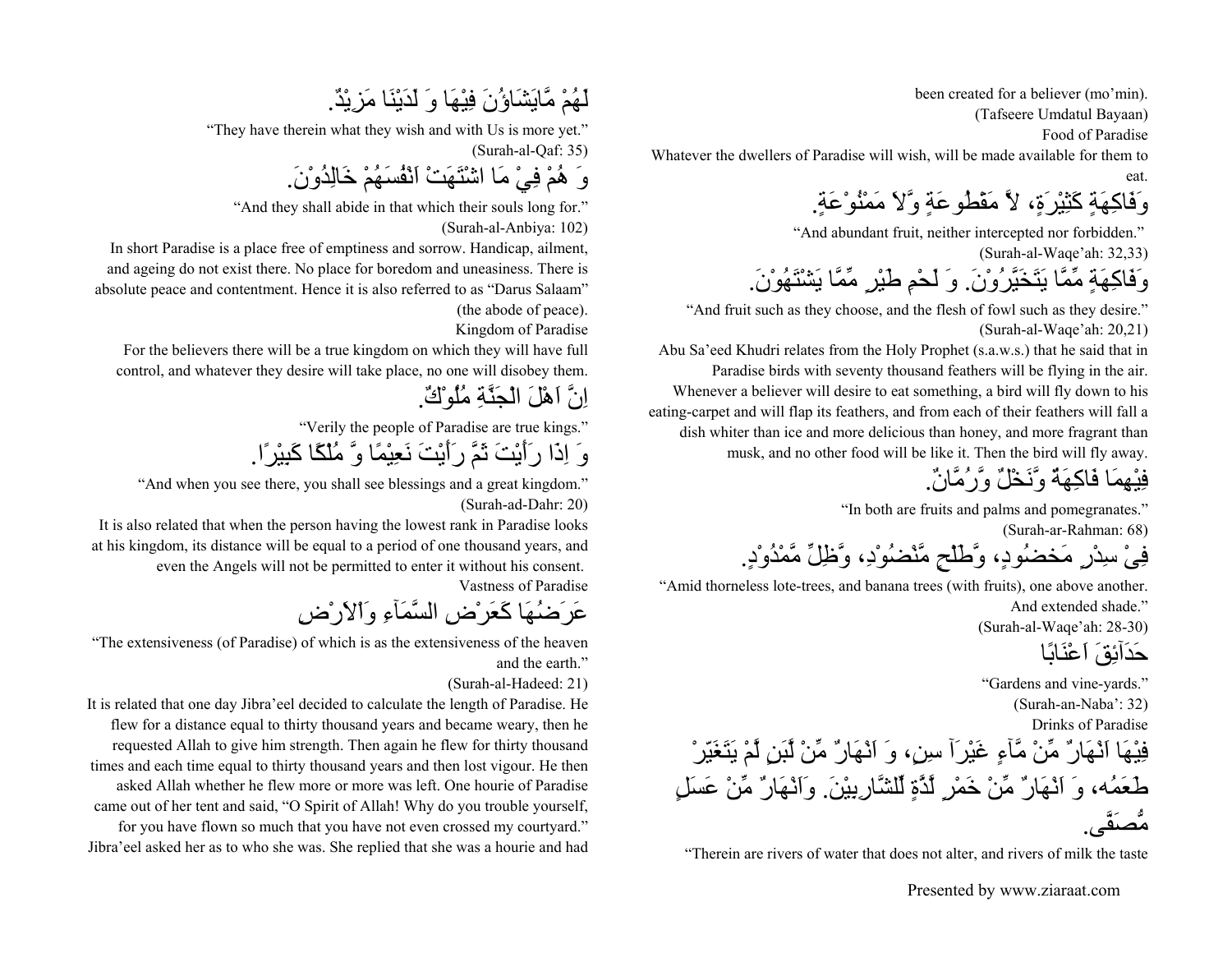"They shall be adorned therein with bracelets of gold and (with) pearls, and their garments therein shall be of silk."

(Surah-al-Haj: 23)

It has been related that the Holy Prophet Muhammad (s.a.w.s.) said, "When a believer (mo'min) enters his palace in Paradise, a crown of magnificence will be placed on his head, and he will be given to wear seventy thousand different types of dresses adorned with various gems and pearls. If one of these dresses is made apparent to the people of this world, they will not be able to bear its fragrance."

Imam Ja'far-as-Sadiq (a.s.) says, that on every Friday Allah presents a dress of honour for a believer to an Angel (to keep it for him). The believer (in Paradise) wears one over his waist and puts another on the shoulder, and wherever he goes its vicinity gets illuminated by its light.

Palaces of Paradise and their adornment

Allah says in the Qur'an:

وَ يُدْ خِلْكُمْ جَنَّتٍ تَجْرِىْ مِنْ تَحْتِهَا اْلاَنْهرُ وَ مَسَاآِنَ طَيِّبَةً فِى جَنَّاتٍ عَدْنٍ. ذَالِكَ ۖ الْفَوْزُ الْعَظِيْمُ.

"And (Allah) will cause you to enter into gardens, beneath which rivers flow, and goodly dwellings in gardens of perpetuity, that is the mighty achievement." (Surah-as-Saf: 12)

Regarding the interpretation of the "Goodly dwelling" it is related from the Holy Prophet (s.a.w.s.) that there is a palace in Paradise made of pearls, which has seventy houses of red rubies (Yaqoot). And in every house are seventy rooms of green emeralds (Zamarood). And in each room there are seventy thrones on which are spread seventy carpets, and on each carpet will be seated 'Hourul Een'. And in each room there will be seventy eating carpets, on which there will be seventy types of delicious dishes, and in each room there will be one servant (male and female). Allah will give strength to a believer so much that he will be able to derive pleasure from all houries and digest each types of dish, this is a great blessing of the hereafter.

لَهُمْ غُرَفٌ مِّنْ فَوْقِهَا غُرَفٌ مَّبْنِيَّة،ٌ تَجْرِىْ مِنْ تَحْتِهَا اْلاَنْهَار.

"They shall have high places, above them higher places, built (for them), beneath which flow rivers."

(Surah-az-Zumar: 20)

It is related from Imam Muhammad-al-Baqir (a.s.) that Imam Ali (a.s.) asked the Holy Prophet (s.a.w.s.) regarding the interpretation of the "Higher places" and

Presented by www.ziaraat.com

whereof does not change, and rivers of drink delicious to those who drink, and rivers of honey clarified."

(Surah-al-Muhammad: 15)

يُسْقَوْنَ مِنْ رَّحِيْقٍ مَّخْتُوْم،ٍ خِتمُه مِسْك. وَفِىذَالِكَ فَلْيَتَنَافِسُ الْمُتَنَافِسُوْن.َ وَمِزَاجُه مِنْ تَسْنِيْم،ٍ عَيْنًا يّشْرَبُ بِهَا الْمُقَرَّبُوْن.َ

"They are made to quaff of a pure drink that is sealed (to others). The sealing of it is (with) musk, and for that let the aspirers aspire. And the admixture of it is a water of Tasneem. A fountain from which drink they who are drawn near (to Allah)."

(Surah-al-Mutaffefeen: 25-28)

وَيُسْقَوْنَ فِيْهَا كَاسًا كَانَ مِزَاجُهَا زَنْجَبِيْلاً، عَيْنًا فِيْهًا تُسَمّى سَلْسَبِيلاً

"And they shall be made to drink therein a cup the admixture of which shall be ginger, (of) a fountain therein which is named Salsabil."

(Surah-ad-Dahr: 17,18)

يَشْرَبُوْنَ مِنْ آَاسٍ آَانَ مِزَجُهَا آَافُوْرًا.

"Surely the righteous shall drink of a cup the admixture of which is camphor." (Surah-ad-Dahr: 5)

In Paradise there shall be flowing different types of streams, and the taste and savor of each shall be different from the other, and their names are kept according to their qualities. And in all these streams the fountain of Kausar is exclusive which flows from beneath the heaven. Its earth is softer than ghee, and its pebbles of topaz (zabro jad), rubies (yaqoot), and corals (marjan). While its grass is of saffron, and sand of musk. It flows in Paradise, and on the day of Qiyamat will be known as 'Hauz'.

Dresses and Ornaments of the people in Paradise

يُحَلَّوْنَ فِيْهَا مِنْ اَسَاوِرَ مِنْ ذَهَبٍ وَّ يَلْبِسُوْنَ ثِيَابًا خُضْرًا مِّنْ سُنْدُسٍ وَّ اِسْتَبْرَق.ٍ

"Ornaments shall be given to them therein of bracelets of gold, and they shall wear green robes of fine silk, thick silk brocade interwoven with gold." (Surah-al-Kahf: 31)

اَسَاوِرَ مِنْ ذَهَبٍ وَّلُؤْلُؤًا. وَلِبَاسُهُمْ فِيْهَا حَرِيْر.ٌ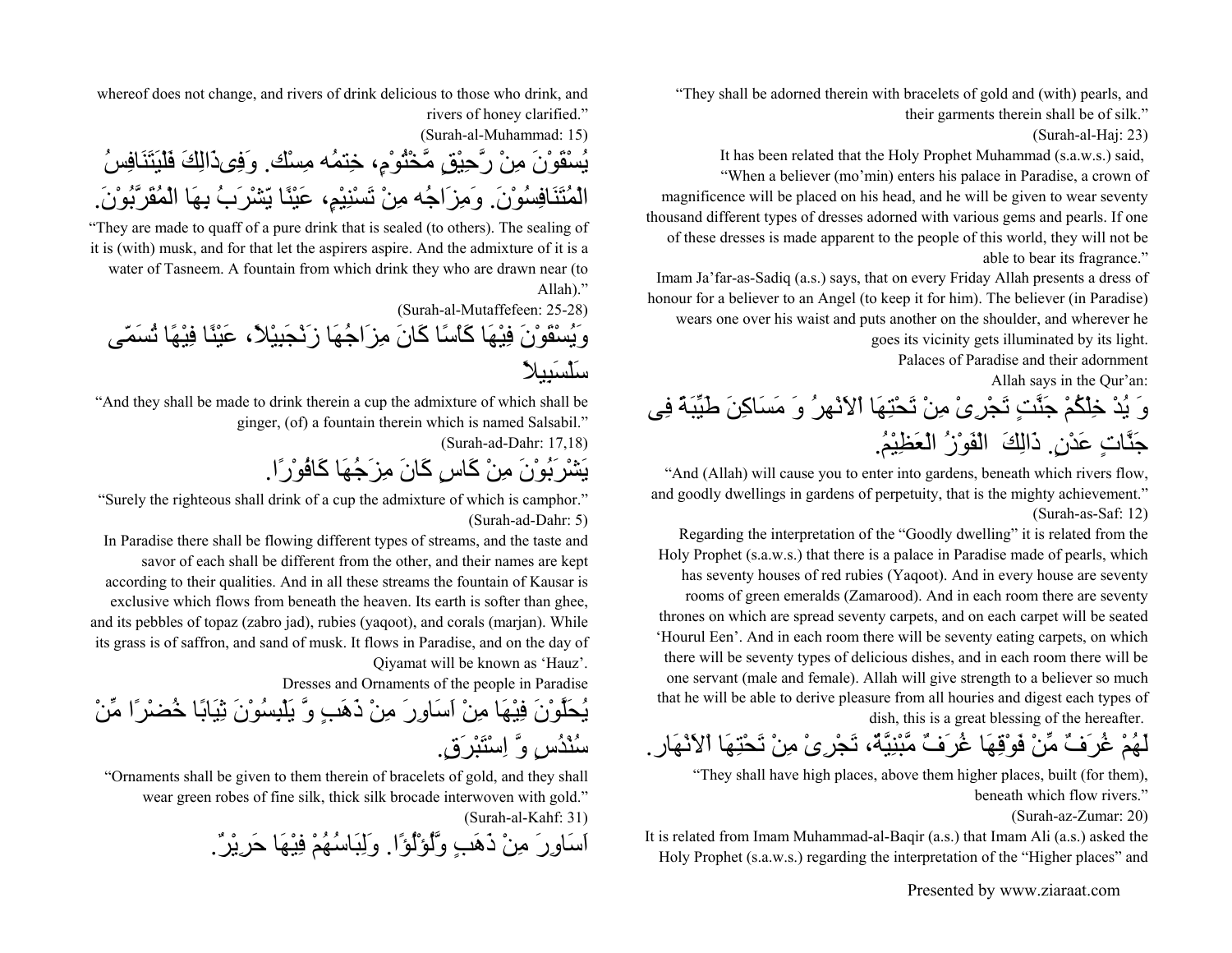"And there shall be made to go round about them vessels of silver and goblets which are of glass, (transparent as) glass, made of silver, they have measured them according to a measure."

(Surah-ad-Dahr: 15,16) يَطُوْفُ عَلَيْهِمْ وِلْدَانٌ مُّخَلَّدُوْن،َ بِاَآْوَابٍ وَّ اَبَارِيْق،َ وَآَاسٍ مِّنْ

مَّعَيْن.ٍ

"Round about them shall go youths never altering in age, with goblets and ewers and a cup of pure drink."

(Surah-al-Waqe'ah: 17,18)

Houries and Women of Paradise

For deriving physical pleasures in Paradise, Allah has created the 'Hourul Een' for the believers. They have been given this name because 'Hoor' means 'bright colour' and 'Een' means 'expanse and dark-eyed', for the darkness of their eyes will be quite dark, and their skin pure white.

وُحُوْرٌعِيْن،ٌ آَاَمْثَالِ اللُّؤْلُؤِ الْمَكْنُوْن.ِ

"And pure, beautiful ones, the like of hidden pearls."

(Surah-al-Waqe'ah: 22,23)

فِيْهِنَّ قَاصِرَاتُ الطَّرْفِ لَمْ يَطْمِثْهُنَّ اِنْسٌ قَبْلَهُمْ وَلاَجَآن.ٌ

"In them shall be those who restrained their eyes, before them neither man nor jinni shall have touched them."

(Surah-ar-Rahman: 56)

آَاَنَّهُنَّ الْيَاقُوْتُ وَالْمَرْجَان.ْ

"As though they were rubies and corals."

(Surah-ar-Rahman: 58)

آَاَنَّهُنَّ بِيْضٌ مَّكْنُوْن.ٌ

"And with them shall be those who restrain their eyes, having beautiful eyes. As if they were eggs carefully protected."

(Surah-as-Saffat: 49)

It is related that a 'hourie' will be wearing seventy dresses, even then the whiteness of their calves will be visible. Their bodies will be glowing like the gentle brightness of rubies. Abdullah ibne Mas'ood says, that he heard the Holy Prophet (s.a.w.s.) as saying, that a light will shine forth in Paradise and people will wonder as to what it is. It will be said unto them that the light has emitted

asked as to what these higher places are made of? He (s.a.w.s.) replied, "O Ali! Its walls are of pearls, rubies, and topaz. Its ceiling is of gold lined with silver. Each "Higher Place" has a thousand doors, and on each door are thousand Angels. In it are spread carpets of soft and colourful silk filled with musk, camphor, and amber."

Rooms of Paradise and their beautification

مُتَّكِئِيْنَ فِيْهَا عَلَى اْلاَرَآئِكِ نِعْمَ الثَّوَاب.

"Reclining therein on raised couches, excellent the recompense."

(Surah-al-Kahf: 31)

فِيْهَا سُرُرٌ مَّرْفُوْعَة،ٌ وَّاَآْوُابٌ مَّوْضُوْعَة،ٌ وَّ نَمَارِقُ مَصْفُوْفَة،ٌ وَّزَرَابِىُّ مَبْثُوْثَة.ٌ

"Therein are thrones raised high, and drinking cups ready placed, and cushions set in a row, and carpets spread out."

(Surah-al-Ghashiyah: 13-16)

عَلَى سُرُرٍ مَّوْضُوْنَةٍ

"On thrones decorated."

(Surah-al-Waqe'ah: 15)

The thrones mentioned herein will be three hundred hands high. Whenever a believer will desire to ascend it, it will bend down and he will sit on it leaning on cushions.

عَلى فُرُشٍ <sup>م</sup> بَطَائِنُهَا مِنْ اِسْتَبْرَق.ٍ

"Reclining on beds, the inner covering of which are of silk brocade."

(Surah-ar-Rahman: 54)

The reality of these blessings are best known to Allah. For verily the

magnificence of 'Istabraq' [Reclining on beds, the inner covering of which are of silk brocade (Istabraq) Surah-ar-Rahman: 54], 'Rafraf' [Reclining on green cushions (Rafraf) Surah-ar-Rahman: 76], 'Numariq' [And cushions (Numariq) set in a row - Surah-al-Ghashiyah: 15], and 'Zarabee' [And carpets (Zarabee) spread out - Surah-al-Ghashiyah: 16] can be perceived only by looking at them and cannot be explained.

Cups of Paradise

وَيُطَافُ عَلَيْهِمْ بِآنِيَةٍ مِّنْ فِضَّةٍ وَّ اَآْوَابٍ آَانَتْ قَوَارِيْرًا، قَوَارِيْرَا مِنْ فِضَّةٍ قَدَّرُوْهَا تَقْدِيْرًا.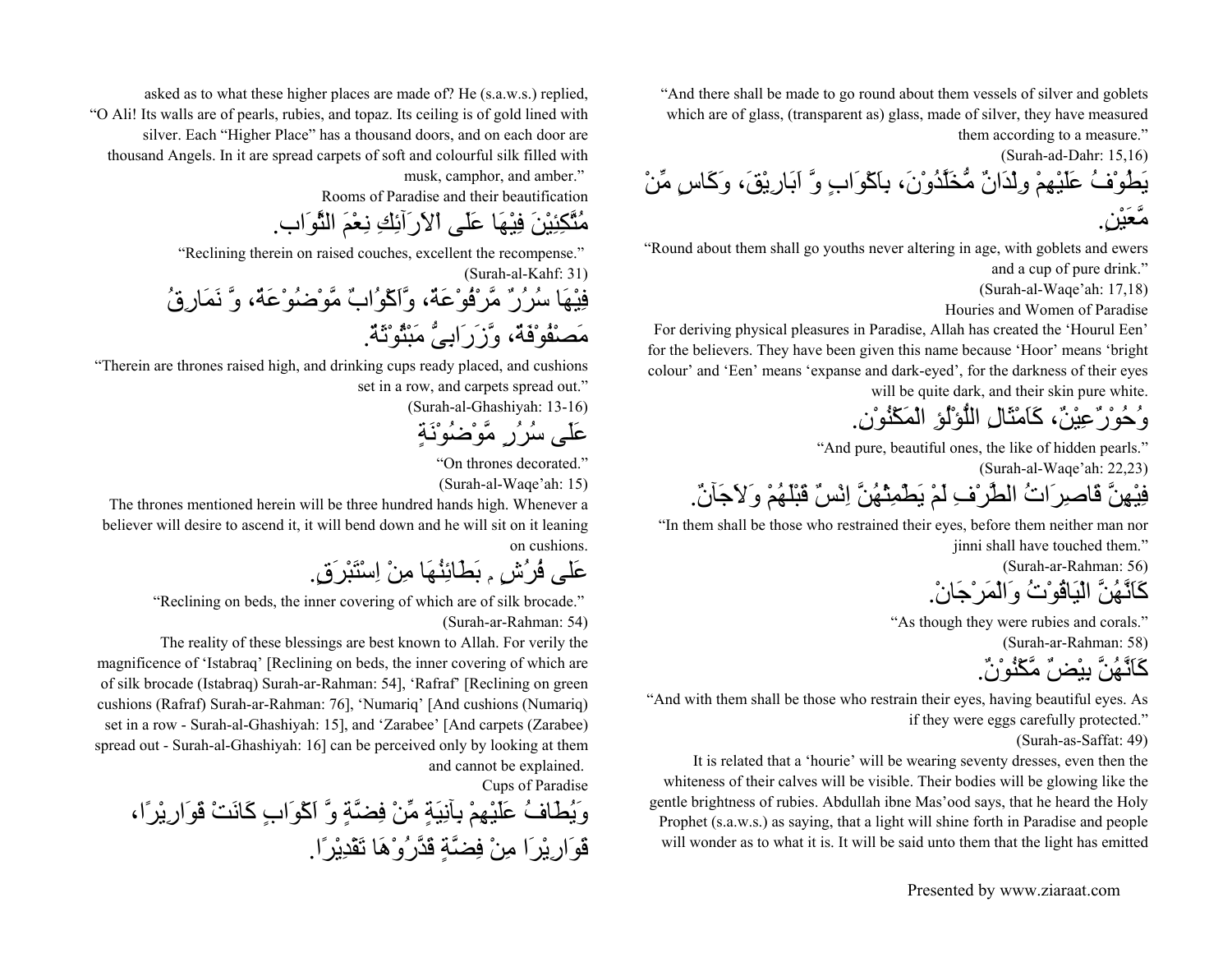فِيْهِنَّ خَيْرَاتٌ حِسَان.ٌ

"In them are goodly things, beautiful ones." (Surah-ar-Rahman: 70)

The women referred to here are the faithful ones who will enter Paradise. In reference to the above verse, Allamah Majlisi quotes Imam Ja'far-as-Sadiq (a.s.)

 "goodly things" referred to in the verse **ٌانَسِح ٌراتْيَخ**as saying, that the are those women who are believers, the Shi'ahs, and the wise ones. They will enter Paradise and will be given in wedlock to the believing men. It is related that those women who did not marry in this world, or those women whose husbands had not entered Paradise, will be given the freedom to choose the believer whom she desires, and they shall be married to them. But if a woman's husband is present in Paradise, she will be permitted to marry him with her consent. If in the world she married more than once, the man who has the greatest status (in Paradise) and has performed more good deeds will be chosen for her.

Perfumes of Paradise

In Surah-ar-Rahman Allah refers to that person who fears standing in front of his Lord for accounting (for his deeds), and thus refrains from sinning.

وَلِمَنْ خَافَ مَقَامَ رَبِّه جَنَّتن.ِ

"And for him who fears to stand before his Lord are two gardens." (Surah-ar-Rahman: 46)

Allamah Majlisi narrates from the Holy Prophet (s.a.w.s.) that he said, "If one of the 'hoories' of Paradise descends on the first heaven on a dark night and looks down towards the earth, the entire universe will be filled with her fragrance."

It is related from Imam Ja'far-as-Sadiq (a.s.) that the fragrance of the perfume of Paradise will reach upto the distance equal to a thousand years. The sand of Paradise is of musk. It is related in many traditions that the walls, doors, and the floor of Paradise are covered with grass of saffron. Fragrance will be emitting from it, and the effect of its fragrance will be such that an old man proceeding towards Paradise will reach such a place which is far from Paradise at a distance of a thousand years, yet he will turn young by just the fragrance. Lamps of Paradise

لاَ يَرَوْنَ فِيْهَا شَمْسًا وَّ لاَ زَمْهَرِيْرًا.ْ

"They shall find therein neither (the severe heat of) the sun nor intense cold."

from the teeth of a 'hourie' who is laughing seated in front of her husband. اِنَّا اَنَشَاْ نَهُنَّ اِنْشآء،ً فَجَعَلْنهُنَّ اَبْكَارًا. عُرُبًا اَتْرَابًا.

"Surely we have made them to grow into a (new) growth, then We have made them virgins, loving, equals in age."

(Surah-al-Waqe'ah: 35-37)

All of these 'houries' will be aged sixteen years, while the age of the believers (in Paradise) will be thirty-three years. The hair of the 'houries' will be curled, their bodies bright and face clean of unwanted hair.

وَلَهُمْ فِيْهَا اَزْوَاجٌ مُطَهَّرَةٌ وَّ هُمْ فِيْهَا خَالِدُوْن.َ

"And they shall have pure mates in them, and in them they shall abide (forever)" (Surah-al-Baqarah: 25)

These 'houries' will be free from pride and arrogance and will not envy each other.

It is related that on the right side of the 'hourie' it will be written:

اَلْحَمْدُ اللهِ الَّذِىْ صَدَقَنَا وَعْدَه.

"Praise be to Allah who has fulfilled what He promised", and on the left side:

اَلْحَمْدُ اللهِ اَذْهَبَ عَنَّا الْحُزْن.َ

"Praise be to Allah who has relieved us of grief."

In a lengthy tradition the Holy Prophet (s.a.w.s.) says, that when Allah created the 'hourie', on her right hand was written

م**ُحَمَّدٌ رَّسُوْلُ اللهِ Muhammadun Rasoolullah", and on her left hand '' عَلِىٌّ وَلِىٌّ االله** written was forehead her On" .Waliyullah Aliyyun "**اَلْحَسَن**

"Al Husain", and on both of her lips **<sup>ن</sup>ْيَسُحْلَا**"Al Hasan" and on her chin

**بِسْمِ اللهِ الرَّحْمنِ الرَّحِيْمِ ,In the name of Allah, the Beneficent** 

Merciful." Ibne Mas'ood asked, "O Prophet! Who will have this blessing"? The Holy Prophet (s.a.w.s.) replied,

"The one who recites "In the name of Allah, the Beneficent, Merciful" with due respect."

Those women who die in faith, their beauty in Paradise will be more than that of the 'houries'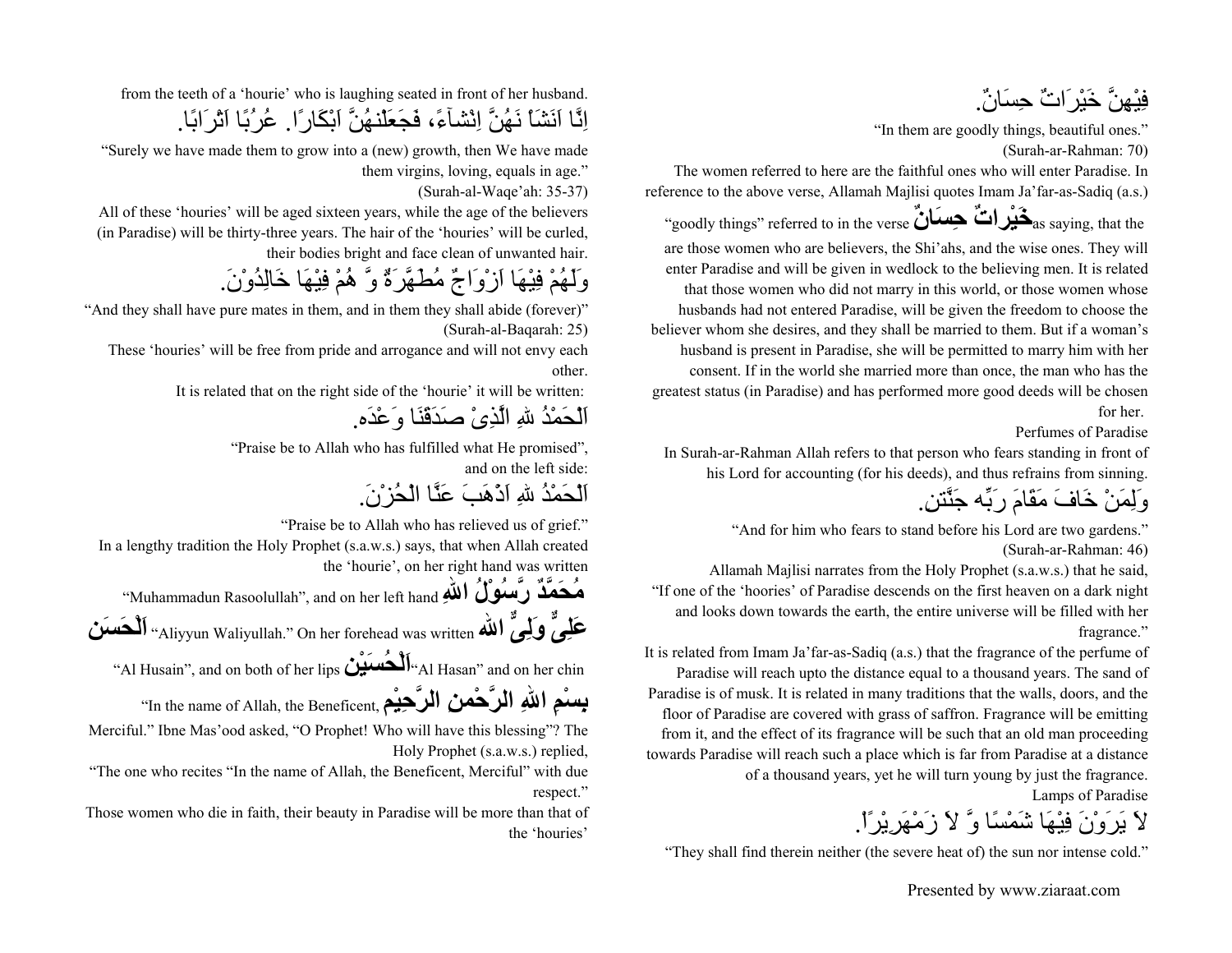and melody in Paradise, to which he replied,

"In Paradise there is a tree, by the command of Allah when the breeze will shake it a sound will emanate from it, such that no man has ever heard such a pleasant and melodious tune. This blessings will be for the one who in the world kept away from (vain) music and songs because of fear of Allah."

#### (Surah-ad-Dahr: 13)

In Paradise there will neither be heat of the sun nor the coldness of the winter season, there the season will be moderate. The people of Paradise will be in no need of the sun or the moon, for in Paradise people's good deeds and faith (Eeman) will be glowing. It is related that the light of the 'houries' will be more than the light of the sun, they will be like walking lanterns. Palaces of Paradise adorned with pearls, corals, rubies, topaz and emeralds will emit a colourful light and make a pleasant environment. The floor, vessels, and dresses will be scattering light, and these glowing lanterns will turn Paradise into an illuminated place. Abdullah ibne Abbas relates that one day the dwellers of Paradise will see a light shining more that usual. They will wonder and say, "O Lord! You had promised that in Paradise there will not be sunlight and intense cold, what has happened today? Has the sun risen"? A voice will come, "This is not sunlight, but the Commander of the Faithful, Ali (a.s.) and the Lady of light Hazrat Zahra (s.a.) are having a graceful talk and are laughing, and this light has emerged from their teeth which has overpowered the light of Paradise." Songs of Paradise

The different types of pleasures of this world are nothing when compared to the bliss and pleasures of the hereafter. There it will be in its true and pure form. Songs in sweet and pleasant voice will be heard in Paradise. If these songs are heard by the people of this world, they would perish. Prophet Dawood (a.s.) had been blessed with a pleasant voice in the world. Its effect was such that when he sat to recite the 'Zaboor', animals and beasts gathered around him and entered into a trance. When people heard it, they fell unconscious while some even died. Imam Ali (a.s.) in one of his sermons in 'Nahjul Balagha' says while describing the state of Prophets in Paradise that:

# وَدَاودُ صَاحِبِ الْمَزَا مِيْرِ وَقَارِىُ اَهْلِ الْجَنَّةِ

In Paradise Prophet Dawood will entertain its inhabitants with his pleasant voice, and will be a recitor of Paradise.

It is clear that Prophet Dawood will entertain the dwellers of Paradise with good songs, and the people therein will have the strength to bear it. In "Majma'ul Bayaan" it is related from the Holy Prophet (s.a.w.s.) that the best song from amongst the songs of Paradise will be the one which the 'houries' will sing for their husbands (the believers), it will be such that no man or jinni will ever have heard it. But these songs will be free of music. It is also related that the birds of Paradise will sing songs.

Imam Ja'far-as-Sadiq (a.s.) was once asked as to whether there would be music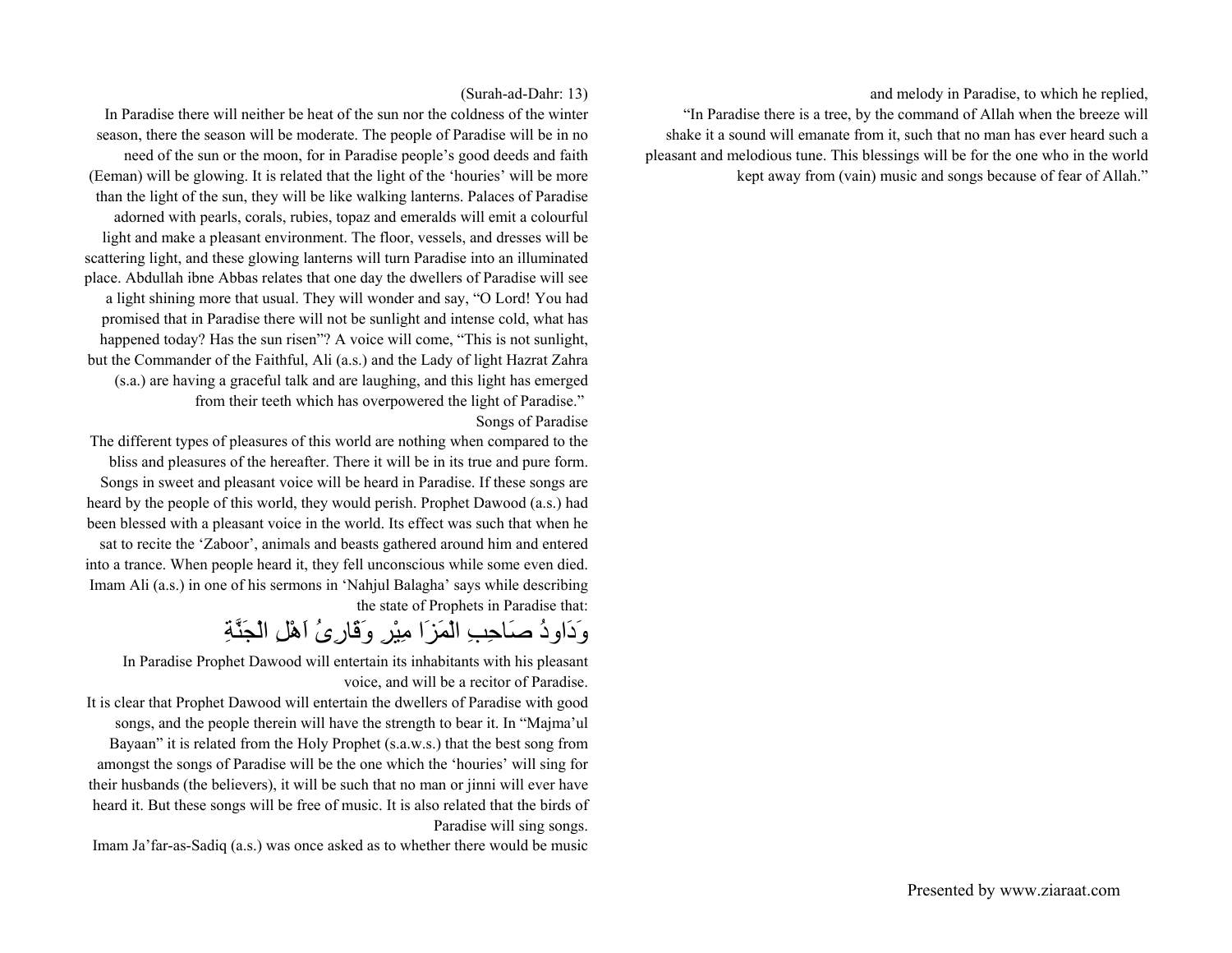In 'Tafseere Minhaj' Jabir bin Abdullah Ansari relates from the Holy Prophet Muhammad (s.a.w.s.) that he said, that when the dwellers of Paradise will be busy in the pleasures of Paradise, a light will shine forth and a voice will be heard:

اَلسَّلاَمُ عَلَيْكُمْ يَا اَهْل الجنّة.ٍ

Peace be on you, O dwellers of Paradise.

Here it can be stated that as the Prophets (in this world) had the honour of communicating with Allah, the believers will get this honour in Paradise. Apart from this, neighbourhood of the Holy Prophet (s.a.w.s.) and his Progeny (a.s.) is no less a blessing. The Holy Prophet (s.a.w.s.) said, "O Ali! Your Shi'ahs will be seated on illuminated pulpits in Paradise. Their faces will be glowing like a full moon, and they will reside in our

neighbourhood."

In Paradise there will be eternity and perpetuity (as discussed earlier) which will in itself be a blessing. In Paradise believers will be seated on thrones facing each other like brothers.

عَلى سُرُورٍ مُّتَقَابِلِيْن.َ

"On thrones facing each other." (Surah-as-Saffat: 44)

They will be guests of each other as stated in traditions. It is also related that daily in Paradise, one Ulul Azm Prophet (The five great Prophets) will come to visit the believer and will be a host to everyone. On Thursdays the Holy Prophet Muhammad (s.a.w.s.) will be the host, and on Fridays Allah the Almighty Himself will invite all for food. (Ma'ad)

Blessings and Pleasures of Paradise

There will be various types of blessings in Paradise which our intellect cannot perceive. Allah says in the Qur'an,

اِنْ تَعُدُّوْا نِعْمَةَ االلهِ لاَ تَحْصُوْهَا.

"And if you would count Allah's favours, you will not be able to number them." (Surah-an-Nahl: 18)

In 'Tafseere Saafi' it is written regarding the interpretation of the following verse of the Qu'ran:

فَاَقْبَل بَعْضُهُمْ عَلى بَعْضٍ يَّتَسَاءَ لُوْن.َ

"Then shall some of them advance to others, questioning each other." (Surah-as-Saffat: 50),

that the dwellers of Paradise will discuss with one another regarding the Wisdom and Knowledge of Allah. Also the people of Paradise whose parents, children, and friends who died believing and have the capacity to enter Paradise will intercede for them, their intercession will be accepted because of their great honour and respect.

جَنَّتُ عَدْنٍ يَّدْخُلُوْنَهَا وَمَنْ صَلَحَ مِنْ آبَآئِهِمْ وَ اَزْوَاجِهِمْ وَ ذُرِّيَتِهِم.ْ

"The gardens of perpetual abode which they will enter alongwith those who do good from among their parents and their spouses and their offspring." (Surah-ar-Ra'ad: 23)

So when the believer enters Paradise, a thousand Angels will be sent by Allah to visit and congratulate them. Each Angel will enter the palace having a thousand doors and offer salutations to the believer and wish him.

وَالْمَلاَئِكَةُ يَدْخُلُوْنَ عَلَيْهِمْ مِنْ آُلِّ بَابٍ سَلاَمٌ عَلَيْكُم.ْ

"And the Angels will enter in upon them from every gate, Peace be on you." (Surah-ar-Ra'ad: 23,24)

The greatest blessing in Paradise for a believer will be that Allah Himself will communicate with them. There are many narrations regarding this, but I quote only one verse of the Qur'an:

سَلاَمٌ قَوْلاً مِّنْ رَّبِّ رَّحِيْمِ

 "Peace! A word from a Merciful Lord."(Surah-al-Yaseen: 58)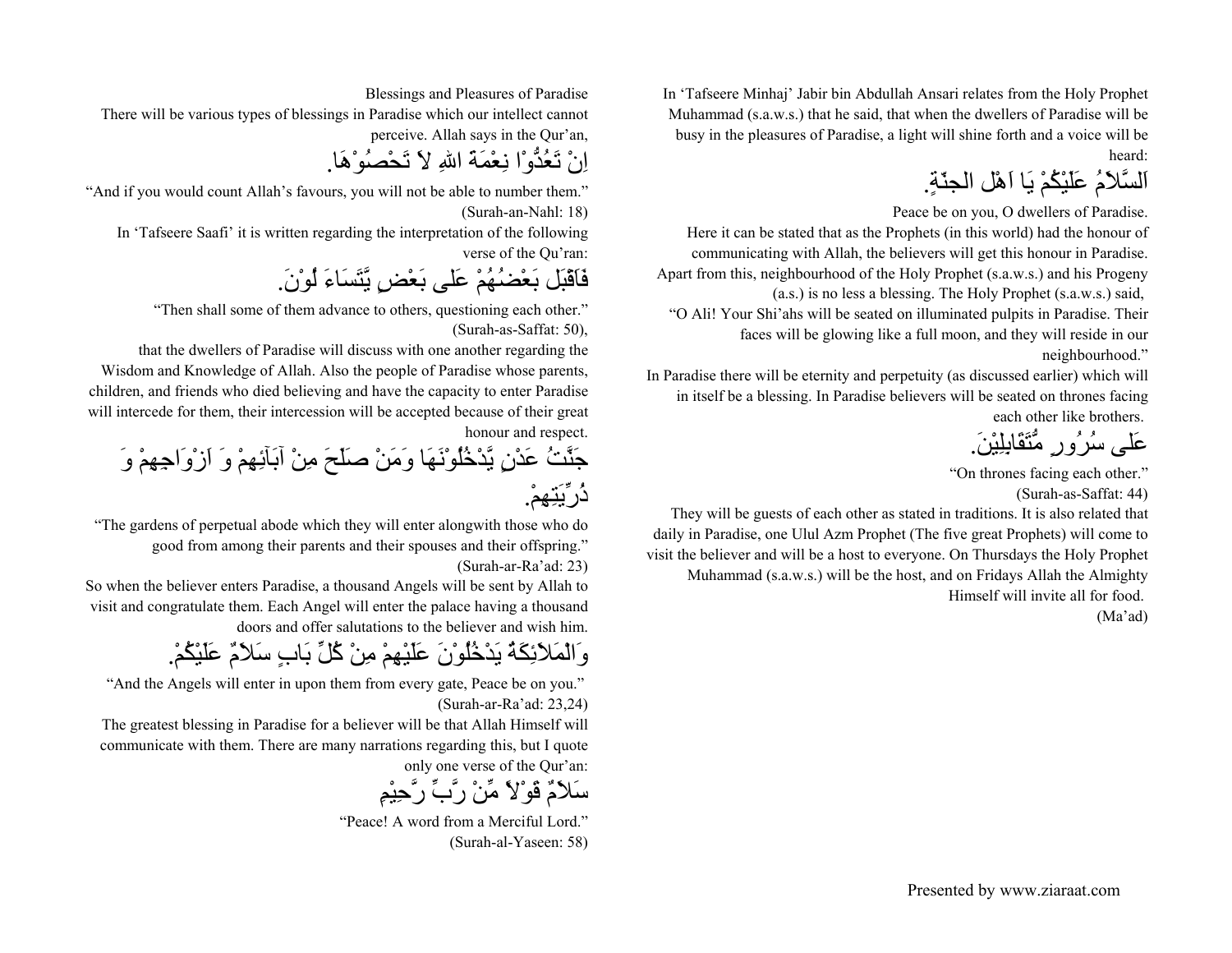#### Incident - 2

Shaikh Sadooq relates, that one day Ma'az bin Jabal came weeping to the presence of the Holy Prophet (s.a.w.s.). The Holy Prophet (s.a.w.s.) asked him the reason for weeping. Ma'az replied, "O Prophet! A youth is standing at your door and weeping as a mother weeps at the dead body of her young son. His state is pitiable, and he desires to meet you." The Prophet (s.a.w.s.) called him in. The youth came in and saluted the Prophet. The Prophet (s.a.w.s.) answered his salutation and asked him the reason for weeping so bitterly. The youth replied, "O Prophet of Allah! Why should I not cry, for I have committed a grave sin. I fear that if Allah takes into account that sin of mine, and no doubt He shall do so, He shall throw me head long into the fire of hell." The Prophet replied,

"Have you committed 'shirk' (associated anyone with Allah)?" He said, "I seek refuge in Allah from being a polytheist (mushrik)." The Prophet asked,

"Then have you killed anyone without any reason"?

He replied in the negative. The Prophet then said, "Even if your sin is bigger than the mountains, Allah shall forgive you." He replied, "Verily my sin is bigger than that." The Prophet said,

"Then if your sin is bigger than the seven worlds, the seas, the trees, and whatever is in them, then too Allah is Merciful, He shall forgive you." He replied that his sin was even greater than that. The Prophet again said,

"Even if your sin is greater than the stars, the heavens, the Throne (Arsh), and the Chair (Kursi), then too the Beneficent Allah will forgive you."

The man still persisted. Then the Prophet turned towards him in anger and said, "O young man! Is your sin bigger than the Almighty."

The youth replied, "Verily my Lord is free from all shortcomings, nothing is greater or bigger than Him, and He is above all things." The Holy Prophet (s.a.w.s.) then said,

"Who else besides the Almighty has got the power to forgive big sins." The young man replied, "Truly O Master, no one except Him has the power." The Prophet said,

"Now then young man, tell me as to what sin have you committed for whose forgiveness you have lost all hope of mercy."

The young man replied, "O Apostle of Allah! Since the past seven years I have been digging the graves of people and robbing their shrouds. One day a young girl from among the Ansars (the Helpers, the people of Madina who had given refuge to the Prophet) died and was buried. As usual I went to the graveyard

### CHAPTER - XIIIINCIDENTS OF GOD FEARING PERSONS

Incident - 1

Shaikh Kulaini narrates on the authority of Imam Ali Zainul Aabedeen (a.s.) that a person alongwith his wife and children was travelling in a boat when suddenly it sank. Everyone else was drowned except the man's wife, who fell on a log and was pushed away by the waves to the shores of a barren island. On that island there lived an evil thief who had left no sin uncommitted. When he saw that woman he asked her whether she was a human or a genii. She replied that she was very much a human, and that her boat had wrecked. The man did not say anything but proceeded towards, and embraced her with the intention of cohabiting. He felt the woman to be trembling and in a troubled mood. He asked her the reason for her fright. She pointed towards the sky and say, "I fear Allah." The evil man said, "Have you ever done this act"? She replied, "By Allah! I have never committed adultery." The evil man said, "When you have never committed an indecent act, why do you fear? Secondly it is I who am forcing you for adultery without your consent. Then too you fear Allah. In fact it is I who should fear Him more, for all through my life I have sinned." Saying this the evil man stepped back and returned home without uttering a word. He thought about the sins he had committed all through his life and felt ashamed, he left his home on way to repentance. On the way he met a hermit and they both became friends. The hermit told the man, "It has become too hot, please pray to Allah to send a cloud to shelter us from the heat of the blazing sun." The man replied, "All through my life I have never committed a good act, and hence I do not have the courage to ask from the Almighty." The hermit replied, "If this is

so, I shall pray and you say 'Ameen'."

They did so, and a cloud appeared and gave shelter on their heads, until they reached a place where they had to part because their ways were different. They both bade farewell to one another, the hermit his way and the man his way. To the astonishment of the hermit, the cloud that was sheltering them went alongwith the man. Seeing this, the hermit went to the man and said, "Verily you are better than me, for your wish was granted while mine was refused. Please tell me as to which good act you have committed whose effect is such?" The man related the whole incident about the woman to the hermit. The hermit heard it and said, "Your fear of Allah made you give up that particular sin and repent sincerely upon all past ones, hence Allah forgave all your sins. Now in future avoid sinning, and always remain steadfast on the right path and never go astray."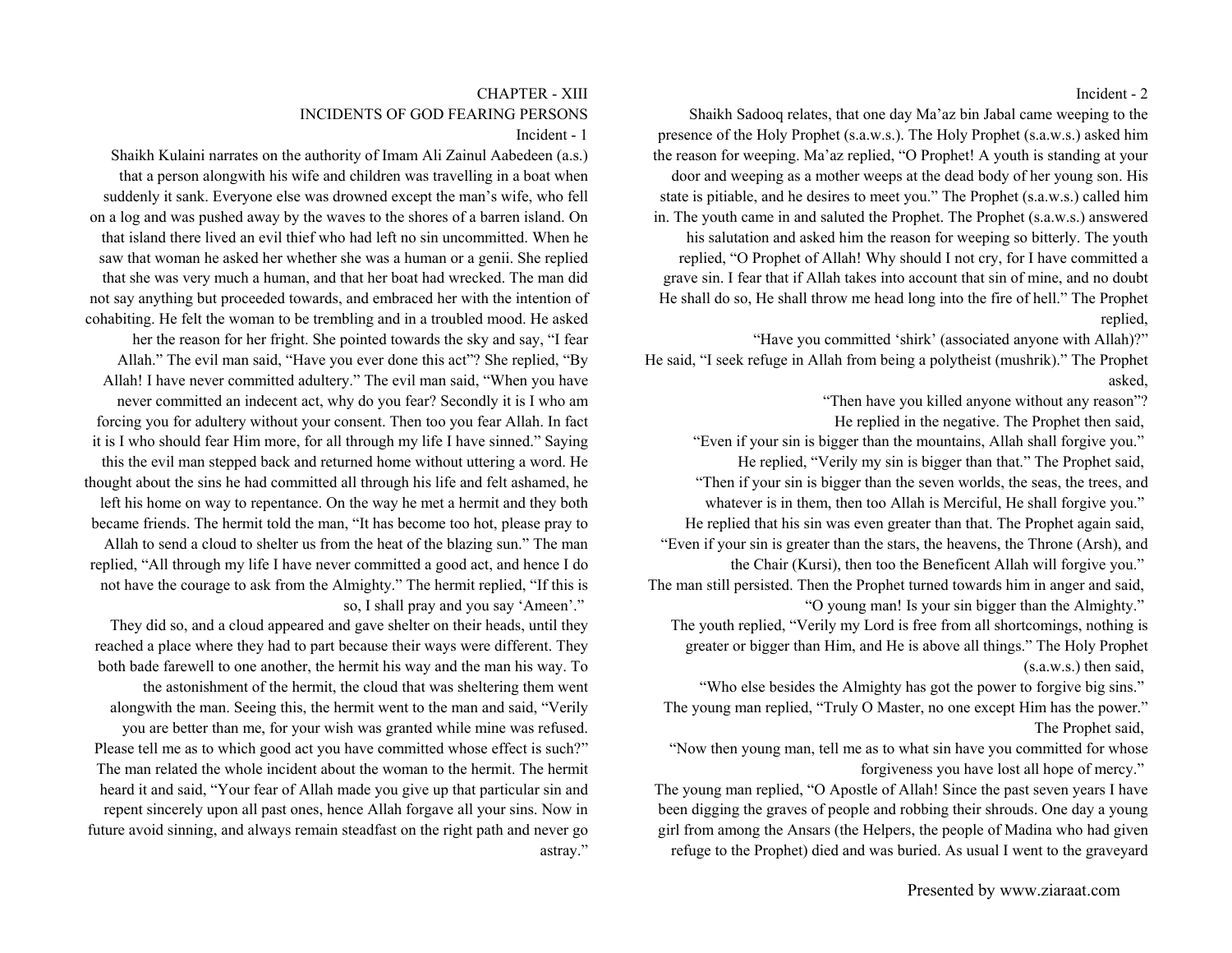### Holy Prophet (s.a.w.s.): وَالَّذِيْنَ اِذَا فَعَلُوْا فَاحِشَةً اَوْ ظَلَمُوْا اَنْفُسَهُمْ ذَآَرُوْا االلهَ فَاسْتَغْفَرُوْأ لِذُنُوْبِهِم.ْ وَ مَنْ يَّغْفِرُ الذُّنُوْبَ اِلاَّ االله.ُ وَلَمْ يُصِرُّوْا عَلى مَا فَعَلُوْا وَهُمْ يَعْلَمُوْن.َ اُوْلئِكَ جَزَآئُهُمْ مَّغْفِرَةٌ مِّنْ رَّبِّهِمْ وَ جَنّتٌ تَجْرِىْ مِنْ تَحِتْهَا اْلاَنْهَارُ خَالِدِيْنَ فِيْهَا. وَنِعْمَ اَجْرُ الْعَامِلِيْن.

And those who when they commit an indecency or do injustice to their souls, remember Allah and ask forgiveness for their faults, and who forgives the faults but Allah, and (who) do not knowingly persist in what they have done. (As for) these, their reward is forgiveness from their Lord, and gardens beneath which rivers flow, to abide in them, and excellent is the reward of the labourers. (Surah-al-Aale Imraan: 134,135)

When this verse was revealed, the Prophet came out reciting it and inquired about Bahlool. Ma'az replied, "O Prophet of Allah! We have heard that he is at so and so mountain repenting." The Holy Prophet (s.a.w.s.) accompanied by some of his close companions left for the place. He saw Bahlool standing between two stones with his hands tied on his neck. His face had turned dark because of the heat of the blazing sun, and his eyelashes drooping because of intense weeping. He was saying, "O Lord! You have created us humans the best creatures (Ashraful Makhlooqat), and given me a good disposition and face. I wish I knew what would happen to me (in Qiyamat). Whether You will forgive me and permit me to enter Your Paradise, or forsake me and throw me into the blazing fire. O Allah! Surely You have favoured me, and Your rights are more than me. My sin is greater than the earth, the heavens, the Throne (Arsh), and the Chair (Kursee). I wish I knew whether you will forgive me or disgrace me on the day of Qiyamat." The young man was uttering these words and weeping and throwing dust on his head. Animals and beasts had surrounded him, and the birds had formed a circle around his head, and were weeping at his pathetic state. The Holy Prophet (s.a.w.s.) went towards him and untied his hands. He cleaned the dust from his hair and said,

"Bahlool! I give you glad news that Allah has forgiven you and promises to save you from the fire of hell."

Then he (s.a.w.s.) turned towards his companions and said,

"O my companions! You too seek forgiveness from Allah just like Bahlool."

with the intention of robbing the shroud. I saw a newly formed grave and dug it, then I removed the shroud from her dead body, and leaving her naked started going away. When suddenly I looked at her, Shaitaan tempted me and the girl seemed beautiful in my eyes. By now Shaitaan had overpowered me and I turned towards the girl and had intercourse with her. Then I left her in that state and started leaving, when I heard a voice from behind me saying: "O young man! May Allah curse you! On the day of Qiyamat when our case will be brought before Almighty Allah, and it will become apparent that you removed me from my grave, robbed me of my shroud, left me in a state of pollution among the dead, and I will rise in this impure state on that day. May your youth burn in the fire hell." The youth continued, "After having committing this sin, I am sure that I will not be able to even smell the fragrance of Paradise." The Prophet replied,

"O fornicator! Go away from me, I fear lest the fire of hell would burn me alongwith you, for you have gone quite near to it."

(It should be noted here that this attitude of the Holy Prophet towards the young man was so as to put fear (of Allah and the hereafter) in his heart, so that he may feel ashamed and repent sincerely for this indecent act, as will be seen later) When the young man heard these words from the Prophet (s.a.w.s.), he left his presence. He went to the market place and bought food for some days and went to one of the mountains of Madina to repent. He wore a dress of sackcloth and started worshipping Almighty. He put his hands behind his neck and said,

هذَا عَبْدُكَ بَهْلُوْلٌ بَيْنَ يَدَيْكَ مغْلُوْل.

"O lord! This slave Bahlool of Yours is standing in front of You with his hands tied. O Allah! You know me well and also my sin. Verily I regret over it and even went to Your Prophet to confess my guilt. He turned me away from Him thereby increasing my fear (of Your wrath). I now ask You in the name of Thy Magnificence, Thy Glory, and Thy Best Names, do not forsake me and leave me in despair. O Allah! Do not reject my Prayers, and do not turn away Your blessings from me." Forty days passed in this state of repentance. He wept so bitterly that even the animals and beasts lamented over his pitiable condition. When forty days passed away, he lifted his hands towards the sky and said, "O my Lord! Have you heard my words? And if You have forgiven me, reveal to Your Prophet to give me the glad tidings. And O Lord! If You have still not

forgiven me, send Your wrath on me, a fire which would burn me in this very world. But save me from Your chastisement on the day of Qiyamat." Almighty Allah forgave him and accepted his (sincere) repentance. It was revealed to the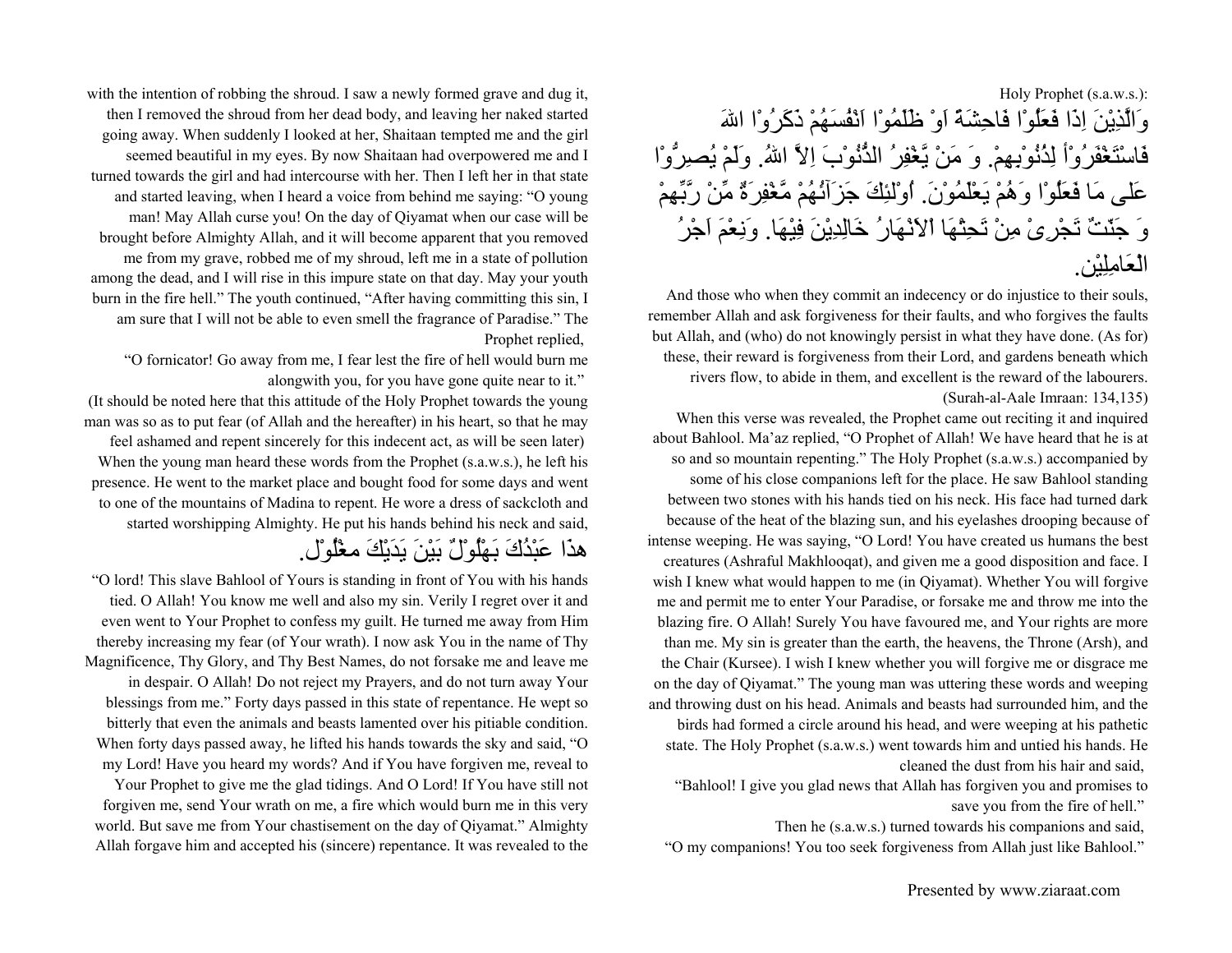#### Incident - 3

It is related from Ibne Babawayh that one day the Holy Prophet Muhammad (s.a.w.s.) was sitting in the shade of a tree due to intense heat. Suddenly a man came and removed his clothes and lied down on the earth. He rubbed his stomach and forehead on the ground and said to himself, "O my soul beware! Allah's wrath is more severe than this heat." When the Holy Prophet looked towards him, he wore his clothes. The Prophet called him and asked, "O Slave of Allah! I have never seen anyone doing this before, tell me what has made you do it"?

He replied, "O Prophet! Fear of Allah is the sole reason. I was burning myself with this heat so that my self (nafs) could understand that Allah's wrath (in hell) is more severe than this ordinary heat which I cannot bear." The Holy Prophet (s.a.w.s.) replied,

"You have been fearing Allah as is the right to fear Him. And Allah has been glorifying and praising this deed of yours in the ranks of His Angels."

Then the Prophet turned towards his companions and said,

"Go to this man so that he may pray for you."

When they went to him, he lifted his hands and prayed,

"O Allah! Guide us and escort us to the Right Path, and make piety our provision for the journey (of the hereafter) and make us enter Paradise." Incident - 4

It is related from Imam Muhammad-al-Baqir (a.s.) that in Bani Israel there was a prostitute who had seduced and tempted many youths. There lived a virtuous person among them. One day some youths plotted, that if that virtuous man had a glimpse of that woman, he too would be tempted to commit sin. When they revealed their intention to the woman she said, "I swear that until I do not seduce this man I will not go home." During the night she went and knocked at the door of the virtuous man. She requested him to give her shelter for one night. When the man refused to permit her in, she said that some men of Bani Israel were trying to commit indecency with her and she had come to take his refuge. She also said that if he did not open the door, those men would disgrace

her. When the virtuous man heard this he opened the door. As soon as the woman entered his house, she threw away her clothes. When the virtuous man saw her beauty he was tempted and moved his hand towards her. Suddenly fear

of Allah overcame him and he held back his hand. Instead he put it in a pot which was boiling on the stove nearby. The woman was surprised and asked him as to what was he doing. To which he replied that he was punishing himself by burning his hand for the sin. The woman was scared and ran out and told the

Then He recited the above verse and gave the good news to Bahlool. Allamah Majlisi in his 'Aynul Hayaat' after quoting this narration, says that repentance has some terms and conditions which need to be fulfilled. Conditions for Repentance (Tawbah).

The first condition for asking repentance is that a man should ponder upon the Highness and Glory of Allah, and about the disobedience that he committed. Then he should think about the severity of his sin. He should know about the

punishment which Allah has promised for him in this world as well as the hereafter (which have been related in the Qur'an and traditions). Verily this will make him regret his sins, and he will rectify the loss done. Repentance has the following effects:

(1) The bond which existed between the slave and his Master which had broken off because of sinning, may again become firm,

(2) The person (who is repenting) will pledge never to repeat the sin which he committed, and

(3) He will strive to rectify the loss done.

Sins which need repentance

The first type of sins which need repentance are those which are related to the person committing it only, and no other person having being affected by it. Its punishment is reserved for the hereafter. For example, a man using gold, or wearing a silken dress. The repentance of this sin is that the person should repent sincerely and promise never to commit it again. This will become the reason for warding off Allah's wrath in Qiyamat.

The second types of sins are those that are related to another person other than the one committing it. Again these are of two types (1) Huququllah (Rights of Allah), and (2) Huququn Naas (Rights of men). If a man has usurped the property of someone, or has committed such a sin whose atonement is the freeing of a slave, and in spite of being capable of rectifying it, does not do so, he will not be forgiven. It is obligatory on him to pay the atonement. And if someone has not recited the obligatory Prayers or neglected fast, it is compulsory on him to perform its elapsed (Qaza). In the case of rights of men, if a person has usurped someone's wealth, then he is compelled to return it to its rightful owner. Or someone has led someone astray, then it is obligatory for him to guide him to the right path.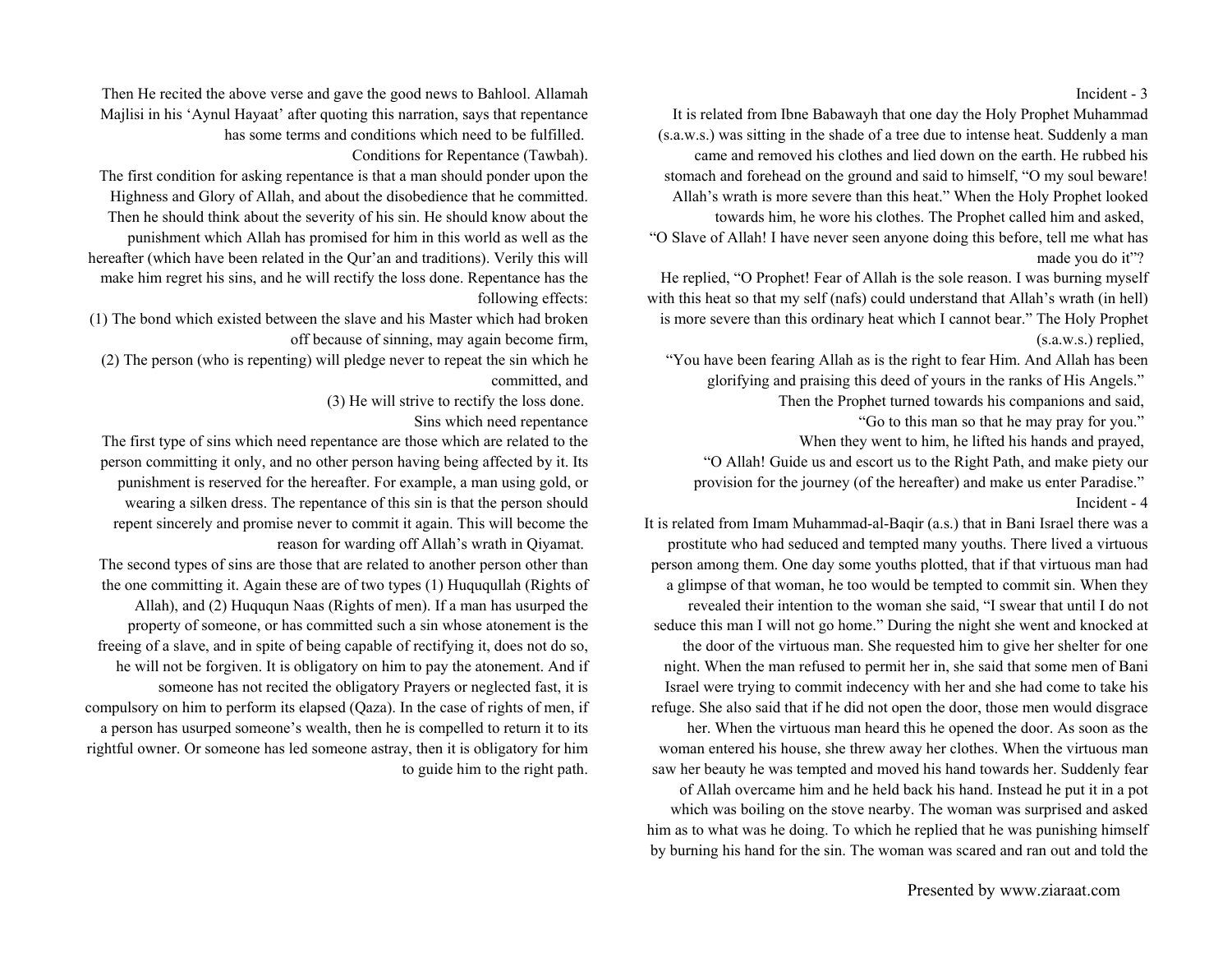whatever I have seen with my eyes, while you say only that which you hear from others. Listen what I have to say and then judge. One day I met Imam Ali (a.s.) in Nakhlistan of Bani Najjar. I saw that Ali (a.s.) was hiding from the view of his companions and was standing behind a tree. He called out in a sad and sorrowful voice:

"O Allah! How many grievous crimes I have committed. And instead of punishing me, You have acted with restraint. And I have committed many mistakes and errors, but You have not disgraced me nor humiliated me, instead You had mercy on me. O Allah! If my age passes in Your disobedience, and the scrolls of my deeds get filled with sins, I shall not wish for anything else except Your Mercy and Beneficence."

I hid myself in the nearby bushes to hear what he said. I saw Ali (a.s.) reciting many units (Rak'at) of Namaz, and after finishing each Namaz He became engrossed in supplications, weeping and wailing. The supplication which he recited was:

"O Allah! When I think about Your Mercy and Beneficence, sins seem light in my eyes. But when I think about Your anger and wrath, these very sins become heavy for me. Mercy be on me when I see these sins of mine written down in the scroll of my deeds, which You have noted down. And mercy be on me when

You will order Your Angels to imprison me. Verily I lament upon this imprisonment. The prisoner whose retribution of sins will not even save his group. And whose group would not reach up to help him, and the people of Qiyamat will pity his bad state. O that fire, which melts the liver and kidneys, and cracks the skulls."

Then Ali (a.s.) started weeping bitterly and his voice faded away. I thought to myself that he must have dozed off due to remaining awake. I decided to wake him for the morning Prayers. I shook him constantly but found no signs of life. His body had turned stuff like a dry stick. I thought that he had died due to grief and said: "

Surely we are Allah's and to Him we shall surely return."

(Surah-al-Baqarah: 156).

I ran to the house of Hazrat Fatema (s.a.) to give her the news of the death of Ali (a.s.). I narrated to her whatever I had seen. She (a.s.) replied,

"O Abu Darda! This frequently happens to Ali because of fear of Allah."

I took some water with me and went to that place where he was lying, and sprinkled some on his face. He gained consciousness and looked at me weeping. He asked me as to why I was weeping, to which I narrated the whole incident. Then Ali (a.s.) said,

people that the virtuous man was burning his hand. When the people came in they saw that his entire hand had burnt.

Incident - 5

Imam Ja'far-as-Sadiq (a.s.) narrates, that one day after finishing the morning Prayers, the Holy Prophet (s.a.w.s.) suddenly looked at Haresa bin Malik whose head was falling down (he was dozing because of remaining awake at night) and his face had turned pale. His body had become thin and his eyes had gone in.

The Holy Prophet (s.a.w.s.) asked him,

"How did you arise this morning? And what is your state"?

Haresa replied, "O Prophet of Allah! I arose with belief." The Prophet said, "Every argument has a proof, what is the proof of your belief"?

He replied, "O Prophet! That very thing is my proof which keeps me unhappy and shameful, which keeps me awake all night and fast throughout the day, and makes me hate the things of this world. And my belief in Allah has reached such a state, that I see before my eyes the place of accounting on the day of Qiyamat.

All the people are in front of me, and I see the dwellers of Paradise sitting on their thrones, rejoicing in the pleasures and blessings, and communicating pleasantly with one another. On the other hand, I also see the dwellers of hell being engulfed by Allah's wrath and wailing. As if the terrible sound of the blazing fire is echoing in my ears." The Holy Prophet (s.a.w.s.) turned towards his companions and said,

"Look as to how Allah has enlightened his soul with the light of faith." Then he turned towards Haresa and said,

"O Haresa! Always remain like that."

Haresa replied, "O Prophet! Pray to Allah to present me with Martyrdom." The Prophet fulfilled his request and prayed for him. After some days the Prophet sent him alongwith Ja'far-e-Tayyar (the brother of Ali) for Jehad, where he attained martyrdom alongwith nine other people.

Tradition of Abu Darda and Supplication (Munajaat) of Imam Ali (a.s.) Ibne Babawayh relates from Umru' bin Zubayr that one day the Holy Prophet (s.a.w.s.) was seated with his companions. They started discussing about the worship and virtues of the Martyrs of Badr and Ahlulbait (a.s.). Suddenly Abu Darda said, "O people! I would like to introduce to you a person whose wealth is the least amongst all the companions, but his worship and piety is more than anyone else." People asked him as to who that person was? He took the name of Ali (a.s.) and people turned their faces away from him. One man from among the Ansar got up and told him, "O Abu Darda! Today you have made such a claim when nobody supports you." Abu Darda replied, "I have told you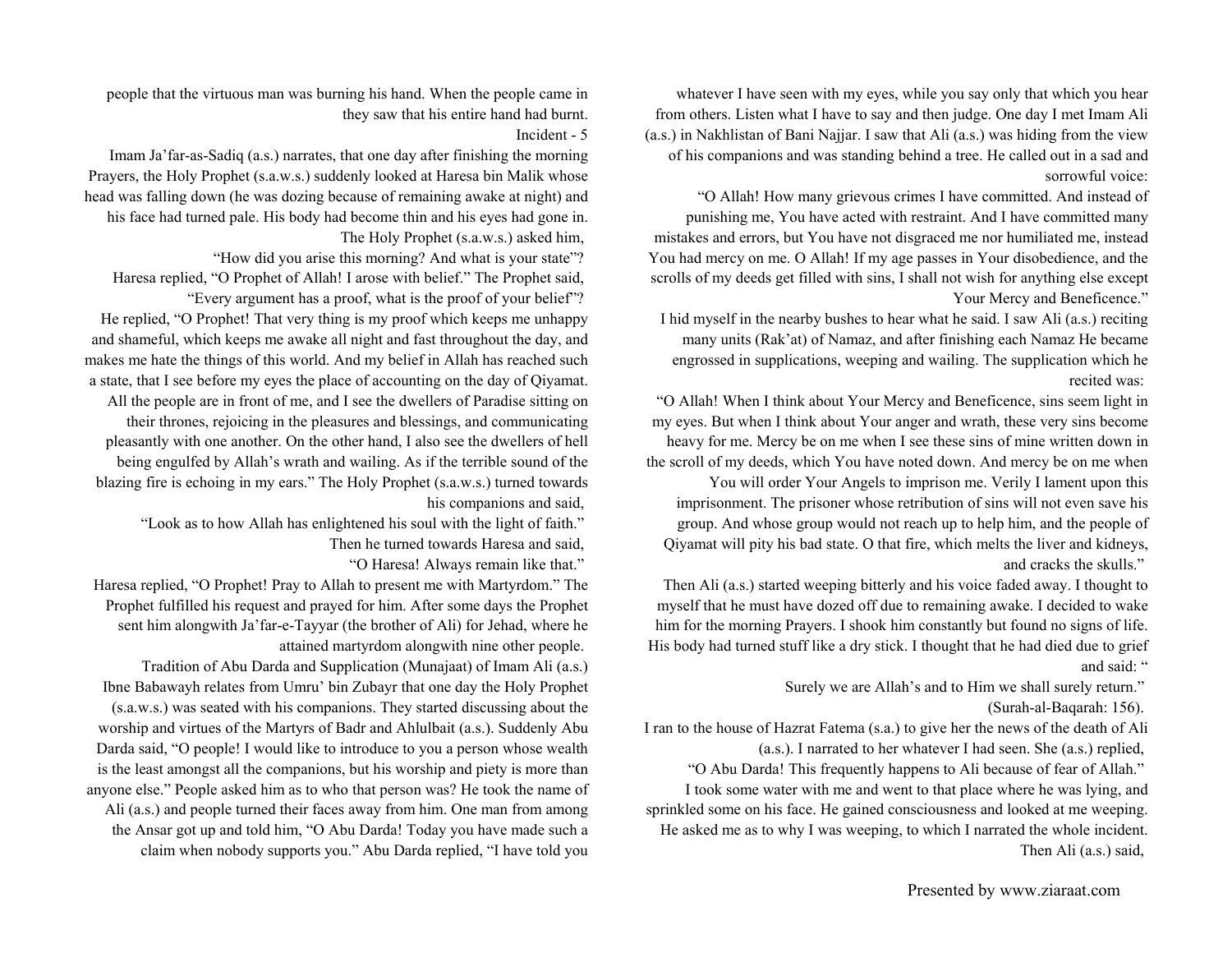"O Abu Darda! Do you assume that I will be able to enter Paradise, when all the evil-doers know that undoubtedly they shall be chastised. And when harsh and short-tempered Angels will have surrounded me from all sides and take me to the presence of the Compelling (Jabbar) Lord. At that moment all my friends will have deserted me, and all people will pity me. You will see my wretched state, when I will be standing in front of my Lord as a culprit whose bad deeds will have been made apparent."

Abu Darda continued, "By Allah! I have seen no other companion more virtuous and pious than Ali (a.s.)." I state below the very words of Ali (a.s.) as he supplicated before Almighty Allah, so that his followers may follow his practice and in the darkness of the night recite this Du'a in the Mid-night Prayers (Namaze Shab). Shaikh Bahai also quotes this supplication in his book 'Miftahul Falah'.

اِلْهِيْ كَمْ مِنْ مَوْبِقَةٍ حَلَّتْ عَنْ مُقَابَلَتِهَا بِنِعْمَتِكَ وَكَمْ مِنْ جَرِيْرَةٍ تَكَرَّمَتْ عَنْ آَشْفِهَا بِكَرَمِكَ اِلهِىْ اِنْ طَالَ فِىْ عِصْيَانِكَ عُمْرِىْ وَ عَظُمَ فِى الصُّحَفِ ذَنْبِىْ فَاَنَا بِمُؤَمِّلٍ غَيْرَ غُفْرَانِكَ وَلاَ اَنَا بِرَاضٍ غَيْرَ رِضْوَانِكَ اِلهِىْ اُفَكِّرُفِىْ عَفْوِكَ فَتَهُوْنَ عَلَىَّ خَطِيْئَتِىْ ثُمَّ اَذْآُرُ الْعَظِيْمَ مِنْ اَخْذِكَ فَتَعْظَمُ عَلَىَّ بَلِيَّتِىْ اهُ اِنْ اَنَا قَرَأْتُ فِىْ الصُّحُفِ سَيِّئَةً اَنَا نَاسِيْهَآ وَ اَنْتَ مُحْصِيْهَا فَتَقُوْلَ خَذُوْهُ فَيَالَهُ مِنْ مَّا خُوْذٍ لاَ تُنْجِيْهِ عَشِيْرَةُه وَلاَتَنْفَعُهُ فَبِيْلَتُه آهُ مِنْ نَّارٍ تَنْضِجُ اْلاَآْبَادُ وَالْكُلى آهْ مِنْ نَّارٍ نَزَّعِةٍ لِلشَّوى آهَ مِنْ غَمَرَةٍ مِّنْ لَهَبَاتٍ لَظى.

Ilaahi kammin maubeqatin h'llan a'n muqaabalateha be ne'mateka wa kammin jareeratin takarramat a'n kashfeha be karameka ilaahi in t'aale fi I's'yaaneka <sup>u</sup>'mri wa a'z'oma fis's'oh'fe d'anbi fa anaa be moammelin ghaiar gufraaneka wa laa anaa beraz"in ghaira riz"waaneka ilaahi ofakkero fi a'fweka fatahoono <sup>a</sup>'laiyya khateeyati thumma ad'kurul a'z'eema min akhd'eka fata a'z'amo a'laiyya baleeyati aaaho in anaa qaraato fis's'oh'fe saiyyea-tan anaa nas'eeh'a wa anto moh's'eeha fataqoola qudooho fayaalaho momma khoodin laa tunjeehe asheeratohu wa laa tanfa'a ho qabeelatahoo aaho minnaarin tanzejul akbaado walkola aah minnaarin nazza'tin le shawaa aah min ghamratim min lahabaatin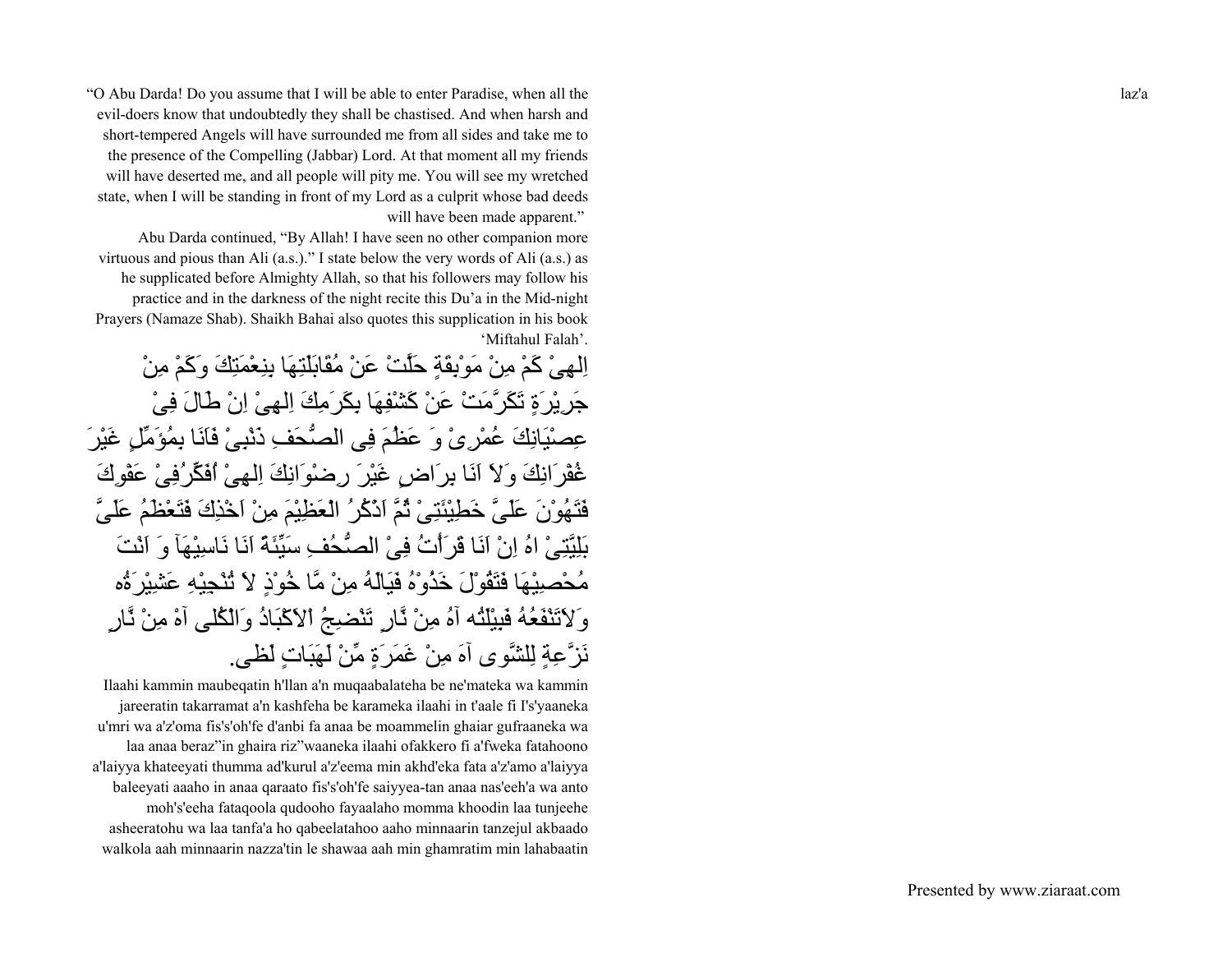leaving behind you? Those who reach sixty years of age are ordered to become ready for accounting in Qiyamat, and those who reach seventy years of age hear a voice calling out: Count yourself among the dead."

It is related in traditions that a cock calls out daily: O negligent ones! Take the name of your Lord and remember Him.

#### Allegory - 2

This allegory is regarding those people who love this world, but thereafter are deceived by it. Bilohar says, that there was a town in which people had the habit of getting hold of a traveller, (who would be totally new there and unaware of their conditions), and make him the king. The king would be under the impression that he would rule over them all over his life. After exactly one year they would strip him off his belongings and clothes, and banish him empty handed from the town. The king would then roam alone hungry and thirsty and

One day a traveller entered the town, as usual the people caught hold of him and made him the king. The person due to his acuteness and talent concluded that he was totally unaware of their conditions and habits, and was a stranger. Hence he that town and came to know of the people's intentions. He asked him about how him empty-handed and ruin him. Hence he counselled him, "Beware, and during and sent him to that place. But because he had gathered provisions there, he was

# وَمَنْ عَمِلَ صَالِحًا فَلِاَنْفُسِهِمْ يَمْهَدُوْن.َ

"And whoever does good, they prepare (good) for their own souls." (Surah-ar-Room: 44)

Imam Ja'far-as-Sadiq (a.s.) says, that the good deeds of a person enters Paradise long before him, and prepares a house for him there. Imam Ali (a.s.) says, يَابْنَ آدَمَ آُنْ وَصِىَّ نَفْسِكَ وَاعْمَلْ فِىْ مَالِكَ مَا تُؤْثَرُ اَنْ يَّعْمَلَ فِيْهِ مِنْ بَعْدِك.َ

(Here the author quotes some couplets of Shaikh Jami' which I do not state. - Translator)

surrounded by miseries, and lamenting upon his misfortunes.

should not rely on them and attach himself to them. He called a wise man from would the people treat him. The man said that after one year they would banish this period (of your kingship), gather whatever provisions you can, and keep it at that place where they shall banish you. So that after they do as intended, you do not have to regret, and can live a contented life." The king followed the person's advice. After one year the people banished him (as was their habit), saved from ruination. Allah says in the Qur'an:

#### CHAPTER - XIVALLEGORIES FOR THE BENEFIT OF THE BELIEVERSAllegory - 1

Bilohar says, that once a man was passing through a forest, when a wild elephant attacked him. The man was scared and started running, while the elephant also chased him. When the man saw that the elephant had neared him, he became disheartened (and lost hope of surviving). Suddenly his eyes fell on a nearby well, wherein the branches of a nearby tree were hanging in it. He caught hold of it and hung in the well. When he looked at the branches, he saw that two huge rats (one white and the other black) were cutting at the stems speedily. When he looked towards the feet, he saw four serpents coming out of their holes. While when he looked inside the well, he saw that a large python was ready to swallow him, with its mouth wide open. Again when he looked on top, he saw a branch filled with honey. The sweetness and savour of the honey made him negligent about the danger of the pythons who could devour him any moment. The well (referred herein) in the world which is full of miseries and misfortunes. The branches being the life of man, and the two rats being the days and nights which reduce a man's age. The four serpents are the four elements by which a man is created, viz. air, bile, phlegm, and blood. Man is unaware of these and does not know as to which of these four would become the cause of his death. The huge python is death which is always prepared to devour man, while the branch full of honey are the pleasures and luxuries of this world

(which man sucks negligently).

This is the best example of a man remaining engrossed in the fancies of this world and being careless of death and the hereafter.

It is related from Imam Ali (a.s.), that once he was passing through the market of Basra and saw some people busy in buying and selling. He started weeping and turned towards them and said,

"O slaves of the world! And O the kings of this world! You are spending your days in false swearing, Usury, and sleeping a sound sleep at night. And these pleasures have made you forget the hereafter. When will you gather provisions for the journey, and when will you start thinking about the hereafter?" (Here some couplets have been quoted which I do not include in my translation. - Translator)

#### The Holy Prophet (s.a.w.s.) says:

"Those people who have completed forty years of age, are like crops whose time of harvesting has neared. Those who complete fifty years hear a voice calling out: What good deeds have you sent forth before you, and what are you

Presented by www.ziaraat.com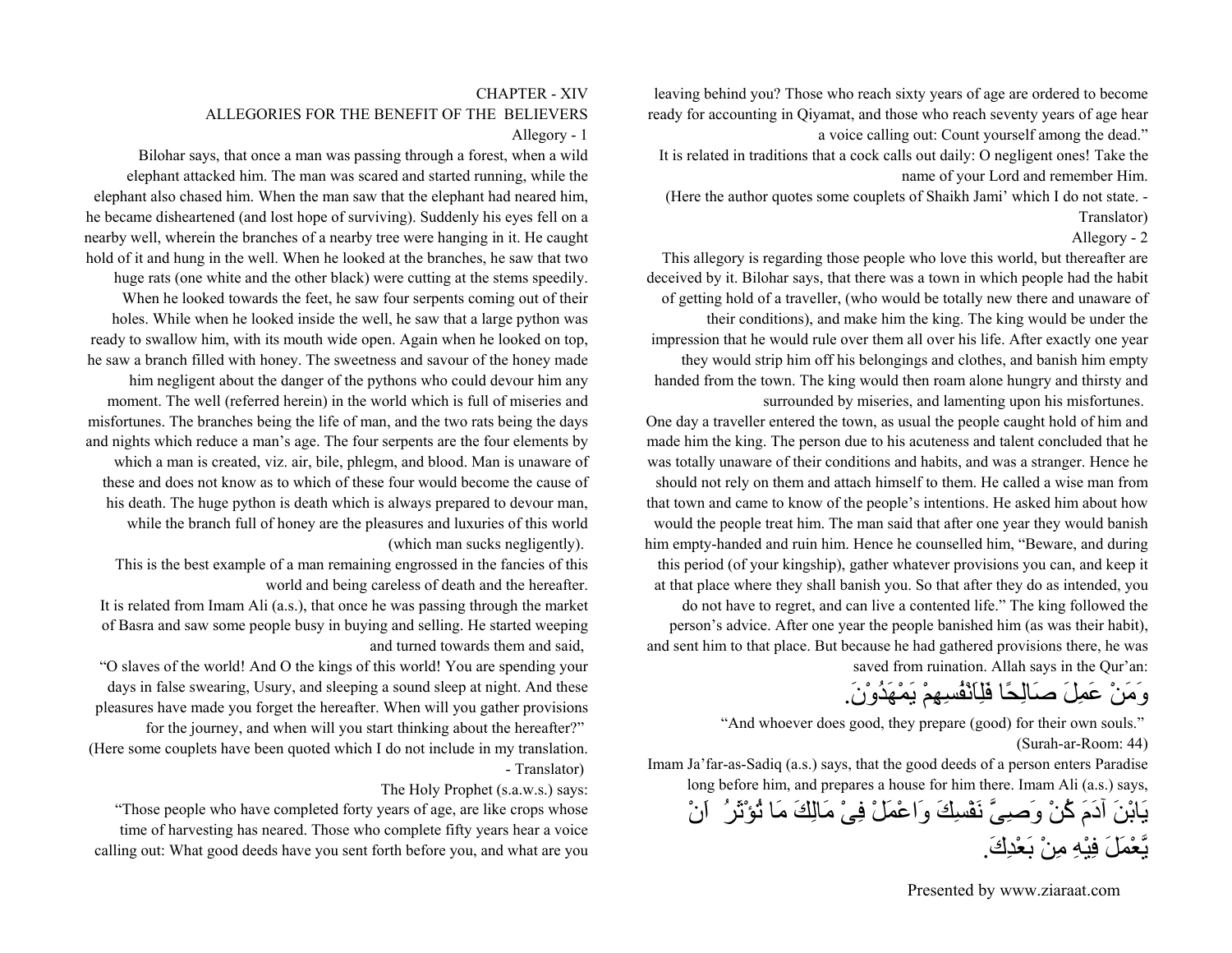soiled clothes was standing opposite him. When the man asked for wine she served it, and when he played the drum she danced. When he drank wine, the woman praised him in a manner as people praise the kings. He too praised the woman and called her 'Sayyedatun Nisa' (Mistress of the women). They were

glorifying each other's beauty and spending a life of peace and happiness. The king and his vizier stood there for sometime and saw what they did. They were surprised at these two who were happy even though living a degraded and debased life. They turned back, and the king asked, "Did you see them how happy they are, inspite of being in such a dirty condition. Our happiness when

compared to theirs is nothing. And I think that they always remain like that." When the vizier heard these words from the mouth of the king, he found the

time appropriate to advise and said, "O king! In the eyes of those who recognize the 'True King', this world and its luxuries are equal to this garbage place. The palaces and castle that we built bearing hardships are equal to the ugly faces of these two whom we just saw. And the comforts and pleasures of this perishable world (in their eyes) are like these two's rejoicing at no true happiness." The king asked the vizier as to whether he knew such people. The vizier replied,

"Yes, I do know them." The king asked as to who they were, and where they lived? The vizier replied, "They are those people who love the religion of Allah, and are aware of the kingdom of the hereafter and its bliss. They always remain eager for the felicity of the hereafter." The king then asked him as to what is the hereafter? He replied, "It is a place of peace and contentment, where there shall be no troubles and anxieties. It is such a wealth after which a person does not remain dependent of anyone." Then he briefed the king about the characteristics of the hereafter. The king heard his words and said, "Do you know the way and means to acquire this felicity"? The vizier replied, "Yes, it is for those who strive to seek this road (to religion and the hereafter)." The king was impressed and desired to seek the hereafter. He then told the vizier why he never informed him about it previously nor related its characteristics? The vizier said that he was afraid of his kingship and dignity. The king replied, "Whatever characteristics (of the hereafter) you have related to me are not to be ignored. But one should strive to seek them, so that we may be characterised by its characteristics and succeed." The vizier said, "O king! If you permit me, I will relate these characteristics in detail to you, so that you may become fully acquainted with them, and your belief may become firm." The king was happy and said, "In fact I order you to do so day and night, so that I may not become engrossed in anything else and become negligent of it. One should not neglect this act, for it is a wonderful and an excellent one and we should not avoid such

"O son of Adam! Master your rebellious self, and spend your wealth in a way which would benefit you even after your death, when you will have no wealth left."

The Holy Prophet (s.a.w.s.) says, قَالَ رَسُوْلُ االلهِ وَاعْلَمُوْا اَنَّ آُلُّ امْرِئٍ عَلى مَا قَدَّمَ قَادِمٌ وَ عَلى مَا تَخَلَّفَ نَادِم.ٌ

"Know that every man will return towards the deeds which he performed (when alive), and will repent upon those that he left behind (unperformed)." It is written in 'Amali' of Shaikh Mufeed and 'Tareekhe Baghdadi', that Imam Ali (a.s.) once saw Prophet Khizr (a.s.) in a dream and asked for his advice. Khizr turned his palm towards him on which was written: You were a corpse, and Allah gave you life, and very soon you will turn into a corpse. Start building a home for the eternal world, and do not get engrossed in (preparing) the house of this world."

#### Allegory - 3

It is related that once there was an intelligent, wise and a kind king. He was dedicated to the well-being of his subjects and always inquired about their affairs. His vizier was also concerned about the people's welfare and assisted the king in this deed. Both of them were friendly towards one another and shared their views. The vizier remained busy in serving the scholars and virtuous men. He listened to their wise words and was ready to sacrifice his life for them. His heart was always inclined towards the abandonment of this world and its vanities. But for fear and friendship of the king, he kept it in his heart and worshipped the idols to please the king, so that he would not harm him. He remained worried about the king's deviation and error, inspite of his kindness and mercy. He was always looking for an opportunity to guide the king towards the right.

One night when everyone slept, the king told his vizier, "Come, we shall ride to the town and see in what state are my subjects living." The vizier replied that it was a good idea. Both of them mounted and started going around the town. During their stroll they passed from near a garbage place and saw a light coming out of it. The king told the vizier, "We should follow this light and see as to what's happening inside." They came down from their mount and went to that place. When they peeped inside the crevice, they saw an ugly and indigent man wearing dirty clothes sitting inside reclining on the garbage. He was beating a drum and in front of him was kept a glass of wine. An ugly woman wearing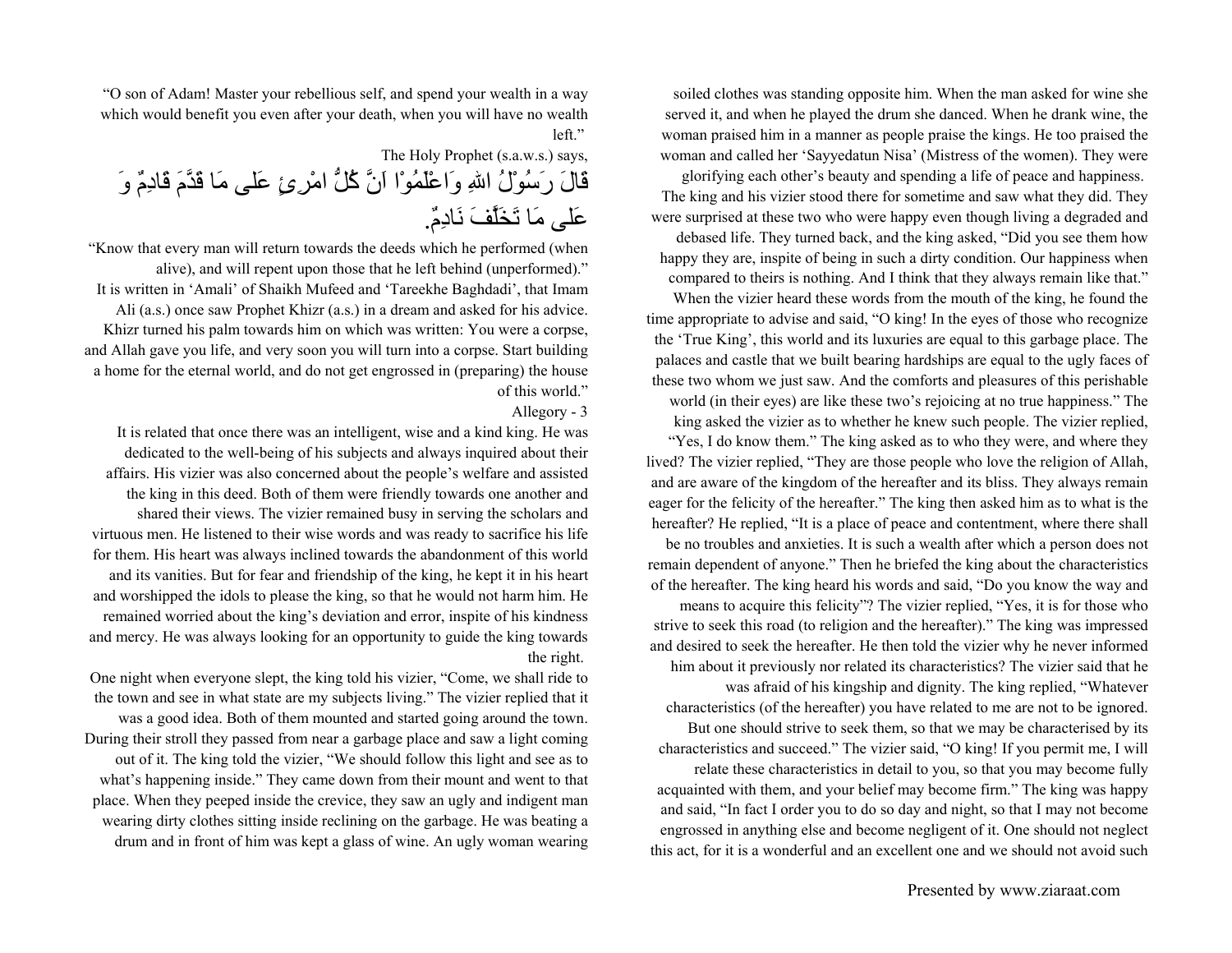that a person passing from near it, covers his mouth and nose to save himself from its bad odour. Hence they pursued that much that would make them reach their destination and never satiated themselves. The Prophets were astonished at the people who strived to gather this world and filled their stomachs. The Prophets are pleased with their state, and are happy to be saved from the prosperity of this world."

O my brothers! By Allah! This world has never been a well wisher of anyone, in fact it is more dirty and polluted than a corpse. The person who does the job of colouring leather is not troubled by its bad odour because he is used to it. But a man passing by will be offended by it."

The Holy Prophet (s.a.w.s.) says,

وَاِيَّاكَ اَنْ تُغَيِّرَ بِمَا تَرى مِنْ اَخْلاَدِ اَهْلِهَا وَ تَكَالُبِهِمْ عَلَيْهِمْ فَاِنَّهُمْ آِلاَبٌ عَاوِيَةٌ وَ سِبَاعٌ صَارِيَةٌ يَهِرُّ بَعْضُهَا عَلى بَغْضٍ يَاآُلُ عَزِيْزُهَا ذَلِيْلُهَا وَ آَبِيْرُهَا قَلِيْلُهَا.

"O men! When you see the people of this world running after it, do not follow them, because they quarrel with one another to seek it. They are barking dogs and are like the beasts who chase their prey and even kill one another to get it. The strong devour the weak ones, and the large kills the small ones."

(Here the author quotes some couplets of Hakeem Sanai that I do not mention - Translator).

Imam Ali (a.s.) says that,

"By Allah! In my eyes, this world is worse than the fleshless bone of a pig given in the hands of a leper."

Bone is considered to be the most degraded part of a human body, and that too of a pig, which is in the hands of a leper, both being dirty and unclean than one another.

Allegory - 4

This is a narrative of a person who was being blessed by Allah. But when the time of trials and tribulations came, he became ungrateful and left the door of the "True giver of blessings", and went to the door of others. The deed which was not worthy. This incident has been quoted by Shaikh Bahai in his book

'Kashkol'. We narrate below this incident briefly.

A worshipper was passing his days in a cave on one of the mountains of Lebanon, like the people of 'Kahf'. He had estranged himself from everyone except Allah, and he considered solitude to be the best treasure of his honour. He fasted during the day, and at night he got a loaf of bread, half of which he

a good duty." Thereafter the vizier daily advised the king and guided him to the right path.

Here we quote a sermon of Imam Ali (a.s.) as a gift for the believers:

هذِهِ الدُّنْيَا اَلْخَدَاعَةُ الْغَدَارَةُ الَّتِىْ قَدْ تَزَيَّنَتْ بِحِلْيِهَا وَ فَتَنَتْ بِغُرُوْرِهَا وَ غَرَّتْ بِآمَالِهَا وَ تَشَوَّ قَتْ لِخِطَابِهَا فَاَصْبَحَتْ آَالْعَرُوْسِ الْمَجْلُوْةِ وَالْعُيُوْنُ اِلَيْهَا نَاظِرَةٌ وَالنُّفُوْسُ بِهَا مَشْغُوْفَةٌ وَالْقُلُبُ اِلَيْهَا تَائِقَةٌ وَهِىَ لاَزَوَجِهِمْ آُلِّهِمْ قَاتِلَةٌ فَلاَ الْبَاقِى بِالْمَاضِىْ مُعْتَبَرٌ وَلاَ اْلآخِرُ بِسُوءِ اَثْرِهَا عَلَى اْلاَوَّلِ مُزْدَجِر.ٌ

"O people! Beware of this deceitful world, for it has attracted the hearts towards evil by its elegance and beauty. It has subdued your wishes by false promises. This world is like a woman who has adorned herself only for marriage, and due to her beauty deceives men and attracts them towards her. She ultimately kills her husbands with her own hands. So the present people should take lessons from those people in the past who had fallen prey to it, and save themselves from its conceit."

Imam Ja'far-as-Sadiq (a.s.) says, that once the world came to Prophet Eesa (a.s.) in the form of a blue-eyed woman. He asked her as to how many husbands she had? She replied that she had infinite husbands. He then asked her, "Did you divorce all of them?" She replied, "No, rather I ruined them and killed them." Prophet Eesa (a.s.) said,

"Woe be to those men who shall marry you (who shall be tempted by your allurements), and do not take heed from your earlier husbands (the followers of the world who were ruined by it)."

Imam Sadiq (a.s.) then said,

"Hence Allah has kept it (the world) friends and virtuous servants away from her, and left it for His enemies. Allah was happy to see His Prophet tie a stone on his stomach. Prophet Moosa ate grass, so much that the greenery was seen through his stomach, for his flesh had melted and his skin became thin." In praise of Allah's friends (Awliya) and His Prophets (Anbiya) He (a.s.) says, "Prophets compared this world to a garbage dump where the corpses lay, eating of which is not lawful. Hence they never ate to their full, but only ate to the extent that they could survive. In the sight of the Prophets it is such a corpse,

Presented by www.ziaraat.com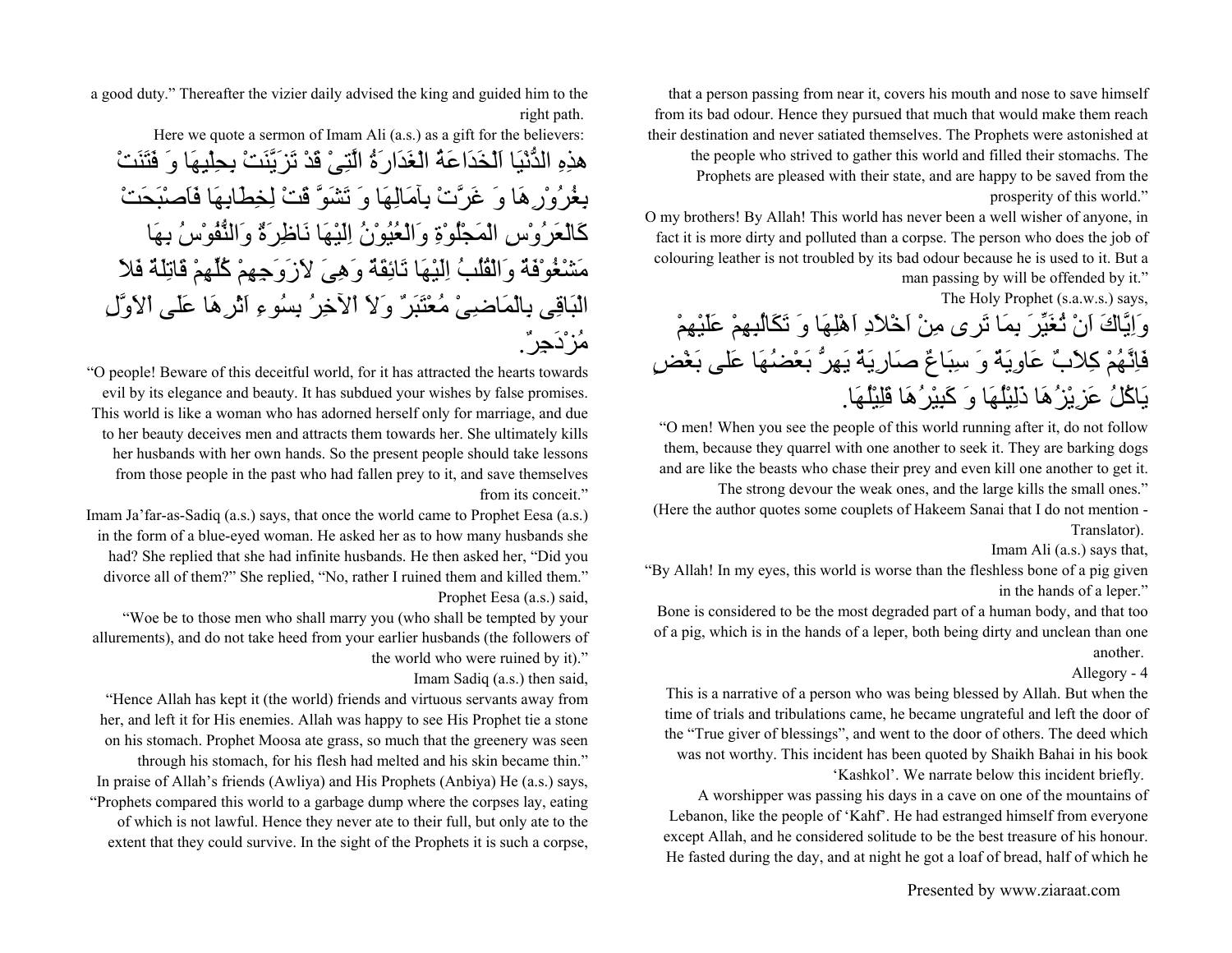ate at evening during 'Iftaar', while the other half during 'Seher'. And this moderation had made his heart contented. He passed his days in such a state. He was never ready to leave the mountains and go to the town. It so happened that one night he did not get the bread to eat, and so he became weak and exhausted. He recited the evening Prayers with difficulty for his mind was eager for food. Because of hunger he could neither pray nor sleep. When it was dawn, the worshipper left the mountain and went to a nearby town whose inhabitants were fire-worshippers and searched for food. He knocked at the door of a fireworshipper and he gave him two pieces of bread. He thanked him and left for the mountain. At the house of the fire-worshipper there was a dog whose bones and veins were visible due to starvation. The dog seemed quite hungry. When the dog saw the worshipper going with the bread, it ran after him and caught hold of his shirt. The worshipper was scared, and in order to save himself from the dog's bite, threw a piece of bread at it. The dog ate the bread and again pursued him. The worshipper was all the more scared and threw the second piece towards it. After gulping down the bread, the dog again chased him. It started barking and tore his clothes. When the worshipper saw this, he turned towards the dog and said, "I have never seen a more ungrateful creature than you. Your master gave me two breads only, which you, wretched soul, snatched away from me. Why do you now run after me tearing my clothes." The dog replied, "O pious man! I am not ungrateful nor shameless, it is you who are so. Since my childhood I have been living with this fire-worshipper, and look after his cattle. Sometimes he gives me bread, while sometimes a handful of bones. Sometimes he forgets to feed me and I starve due to hunger. It also happens that many days pass without my getting anything to eat. And many times this man himself does not have anything to eat. I do not go to any other door, for I have grown up here and have got refuge. Whenever I am fed, I offer thanks, and when I have to remain hungry, I bear patiently (and do not grumble at my master). This is my habit. As for you, when you did not get food for one night, the foundation of your patience crumbled. You left the door of the 'True Sustainer', and came begging to the door of His enemy. You left your Lord for the sake of a morsel of food. O wise man! Now you judge as to who is ungrateful and shameless, yourself or me?" When the worshipper heard these words, he deplored himself and repented. (Here Shaikh Bahai addresses himself and says) O Bahai, having the soul of a dog. If you do not have patience (and trust in your Lord) you are worse than that dog. It is appropriate to quote here the words of Shaikh Sa'adi: Man is the best creature (Asraful Makhluqaat), while the dog is a wretched soul. And all wise men opine that a faithful dog is

better than an ungrateful man. Because the dog never ever forgets a morsel of food fed to it, even though it is hurt a hundred times. While even if a man is fed throughout his life, then too he will be ready for combat for small things.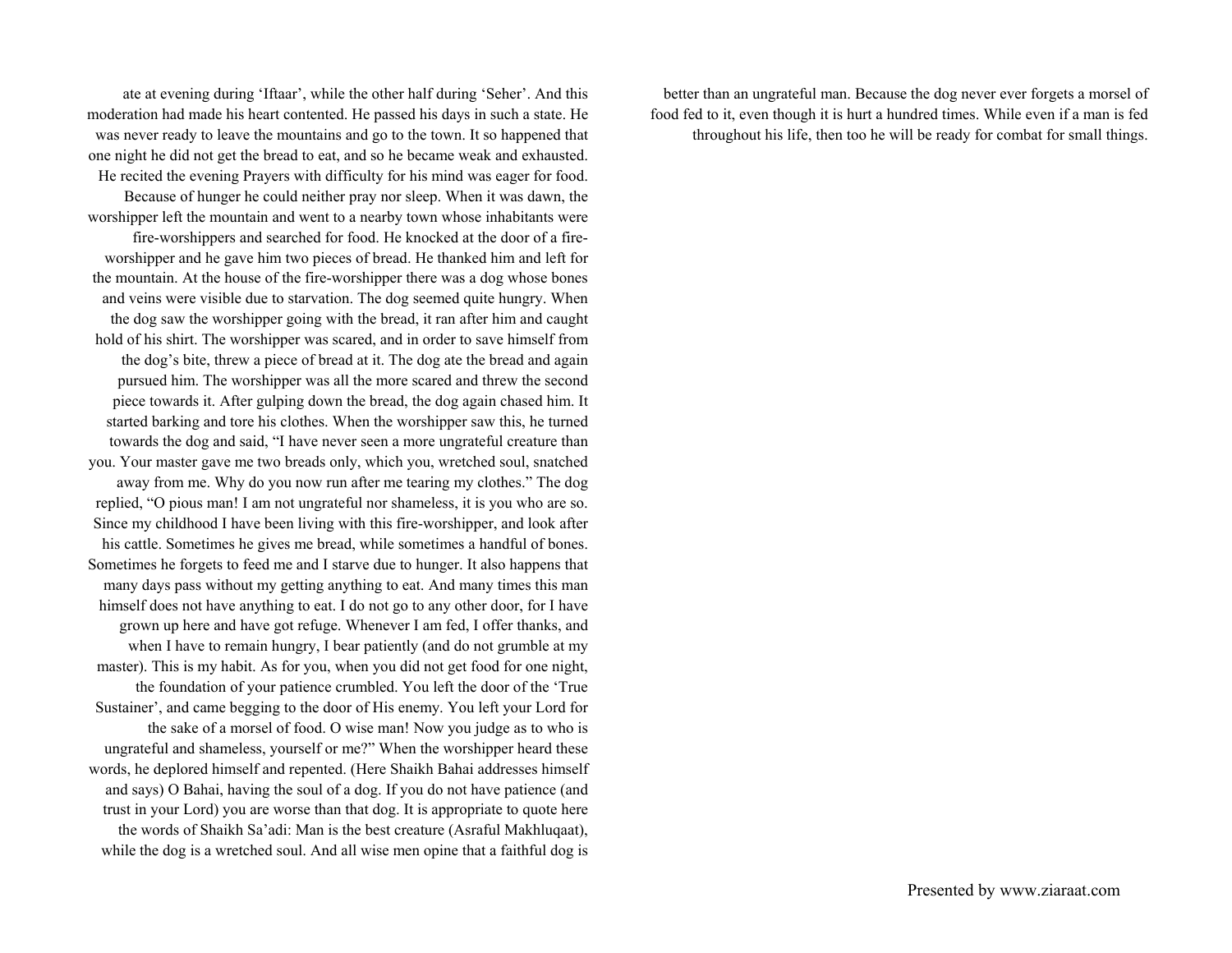honour has been given to me because of your love. O master! May I never see that day, when I have to leave your door, and go somewhere else (I may die before this happens).

Allegory - 5

Abul Qasim Raghib Isfahani writes in his book "Zari'ah", that one day a wise man passed by the house of man who was sitting at the door. The interior of the house was beautiful and well decorated. But the master was in a dirty state, and was ignorant and foolish.

When the wise man saw this false dignity, he detested the man and spated on his face. The man became furious and said, "What an ignoble and foolish act you have done." The wise man replied, "This is not foolishness, but whatever I have done is sound. Saliva is thrown in the most degraded place, and in your entire house your face seemed the most befitting for it." The wise man hence warned him against ignorance and stupidity. He advised him, that adornment and beautification of the (perishable) house is not the way to salvation (when the soul is not adorned with the ornament of knowledge and wisdom). And it has to be borne in the mind, that knowledge without practice is vain, and the scholar who does not practice what he preaches is useless. Prophet Eesa (a.s.) says, "The most wretched amongst men is the one who is known among people for his knowledge, but is indolent with regard to practice."

In the end of the book, the author quotes some useful supplications (dua's) for the benefit of the believers.

(1) Shaikh Mufeed in his book "Muqni'ah" relates from Ali bin Mahziyar who quotes Imam Muhammad-at-Taqi (a.s.) as saying that, in the blessed month of Ramazan, the recitation of this dua' every day and night is highly recommended:

يَا ذَالَّذِىْ آَانَ قَبْلَ آُلَّ شَيْئٍ ثُمَّ خَلَقَ آُلَّ شَيْئٍ ثُمَّ يَبْقى وَ يَغْنى كُلَّ شِيْئٍ يَا ذَا الَّذِىْ لَيْسَ كَمِثْلِه شَيْئٍ وَ يَا ذَا الَّذِىْ لَيْسَ فِى السَّموَاتِ الْعُلى وَلاَ فِى اْلاَرْضِيْنَ السُّفْلى وَلاَ فَوْقَهُنَّ وَلاَ تَحْتَهُنَّ وَلاَ بَيْنَهُنَّ اِلهٌ يُّعْبَدُ غَيْرٌه لَكَ الْحَمْدُ حَمْدًا لاَ يَقْوى عَلى احْصائِهِ اِلاَّ اَنْتَ فَصَلِّ عَلى مُحَمَّدٍ وَّ آلِ مُحَمَّدٍ وَّ آلِ . مُحَمَّدٍ صَلوَاةً لاَ يَقْوى عَلى اِحْصَائِها اِلاَّ اَنْتَ

Yaa d'allad'I kaana qabla kulla shayyin thumma khalaqa kulla shayyin thumma

Imam Ja'far-as-Sadiq (a.s.) and his slave

It is related that Imam Ja'far-as-Sadiq (a.s.) had a slave. Wherever the Imam went, he accompanied him. And when Imam (a.s.) went to the mosque, he would look after his mule. One day the slave was sitting at the entrance of the mosque holding the mule, when there came some travellers from Khurasan. One

of them said, "O slave! Will you plead to your master Imam Sadiq (a.s.) to accept me as his slave in your stead, and we shall surely pay you for this." The slave replied, "Yes I shall plead for you and talk to my master." He then went to the presence of Imam Ja'far-as-Sadiq (a.s.) and said, "O Master! May my life be your ransom. You are well aware of my services to you. If ever Allah gives me an opportunity of acquiring wealth, will you stop me from it?" Imam (a.s.) said, "I myself will give you that much wealth, but will not let you ask from anyone else."

> The slave then narrated the conversation he had with the travellers from Khurasan. Imam (a.s.) heard it and said,

"If you do not like living with me, I give you liberty to go, and accept him in your stead."

After hearing these words, the slave turned and started going. Imam Sadiq (a.s.) called him back and said,

"In exchange of your services, I would like to counsel you, which will benefit you. When the day of Qiyamat comes, the Holy Prophet (s.a.w.s.) will be connected to Allah by his light. And Ali (a.s.) will be joined together with the Holy Prophet (s.a.w.s.), and we (the Aimmah) will be attached to him (Ali), and Our Shi'ahs in turn will be attached to us. Wherever we go, our Shi'ahs will be alongside us."

When the slave heard this, he said, "O Master! I will never leave you and go, and will not exalt this world over the hereafter." The slave then returned to the Khurasani man who asked him, "O slave! What has happened, for you went to the Imam in a good mood, while you have returned with a sad face?" The slave narrated the whole incident and took him to the presence of Imam (a.s.). Imam Ja'far-as-Sadiq (a.s.) accepted his friendship, and told him to gift one thousand Ashrafis to his slave.

This wretched soul (the author) also requests his master Imam Ja'far-as-Sadiq  $(a.s.)$ :

O master! From the day I am have recognized myself, I have been standing at your door. My flesh and my skin are the outcome of your blessings. And I desire that during the last days of my life, you will look after me and not turn

me away from your merciful door. How can I leave your door, for the present